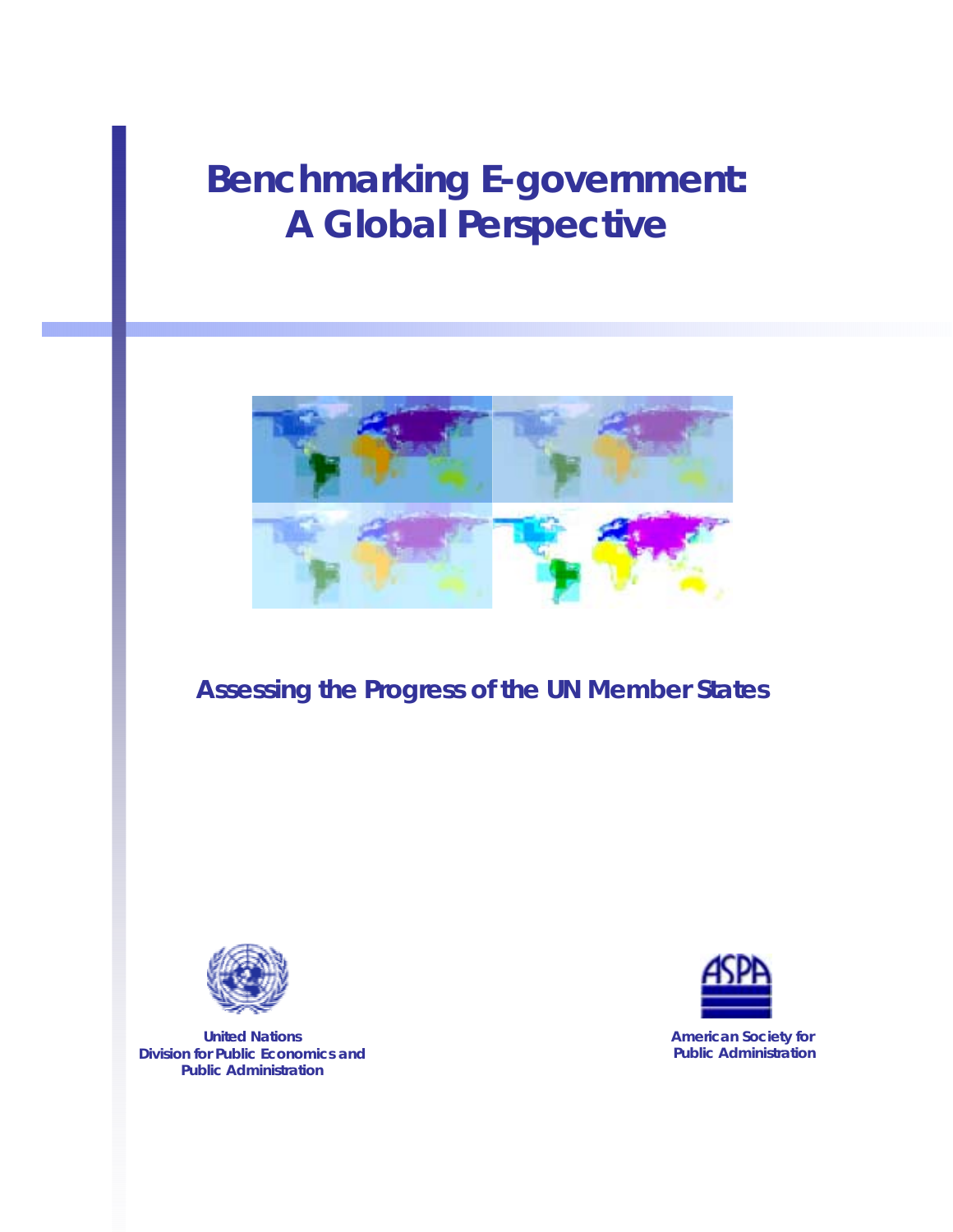# **Table of Contents**

**Acknowledgements** iv **iv** *iv* 

| About the Project |                                                         | v              |
|-------------------|---------------------------------------------------------|----------------|
|                   | Section                                                 | page number    |
|                   | Section 1: The 2001 Global E-government Landscape       | 1              |
|                   | 1.1 Executive Summary                                   | 1              |
|                   | 1.2 E-government Profile of the UN Member States        | $\mathbf{1}$   |
|                   | 1.3 The E-government Index                              | $\overline{2}$ |
|                   | 1.4 Important Global Trends in 2001                     | 3              |
|                   | 1.5 The Information Decade                              | 4              |
|                   | Section 2: Benchmarking E-government                    | 8              |
|                   | 2.1 Services are the Public Face of Government          | 8              |
|                   | 2.2 Current Benchmarking Practices                      | 10             |
|                   | 2.3 The Stages of E-government                          | 11             |
|                   | 2.4 Country Progress                                    | 13             |
|                   | Section 3: Analysis of Stages                           | 15             |
|                   | 3.1 Overview                                            | 15             |
|                   | 3.2 Emerging Presence                                   | 16             |
|                   | 3.3 Enhanced Presence                                   | 17             |
|                   | 3.4 Interactive Presence                                | 17             |
|                   | 3.5 Transactional Presence                              | 19             |
|                   | 3.6 Website Evaluation as a Benchmarking Tool           | 21             |
|                   | Section 4: The E-government Index                       | 22             |
|                   | 4.1 Ensuring an Enabling Environment                    | 22             |
|                   | 4.2 Compiling the E-gov Index                           | 24             |
|                   | 4.3 Global Overview                                     | 27             |
|                   | 4.4 Change: The Essential Process of the E-gov Universe | 28             |
|                   | Section 5: Geographic Regional Analysis                 | 34             |
|                   | 5.1 North America                                       | 35             |
| 5.2               | Europe                                                  | 37             |
| 5.3               | South America                                           | 40             |
| 5.4               | The Middle East                                         | 41             |
| 5.5               | Asia / Oceania                                          | 42             |
| 5.6               | <b>Central America</b>                                  | 44             |
| 5.7               | The Caribbean                                           | 45             |
| 5.8               | Africa                                                  | 45             |
|                   | Section 6: Public Administration and E-government       | 48             |
|                   | 6.1 E-administration:                                   | 48             |
|                   | Challenges of Governing in the Information Age          |                |
| 6.2               | Administrative Issues in 2001                           | 50             |

**6.3 E-Governance 53**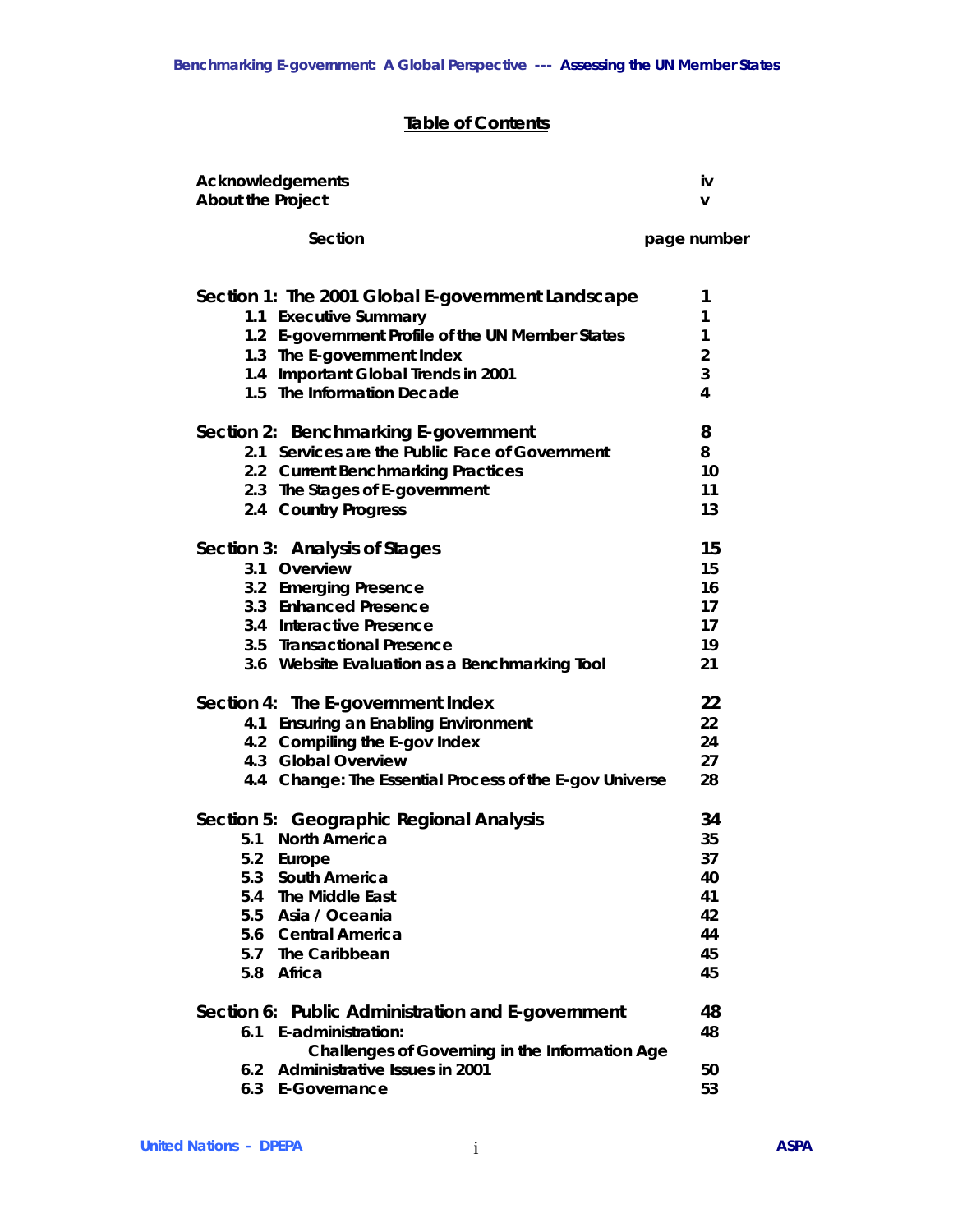| Conclusion                                              | 56 |
|---------------------------------------------------------|----|
| Appendix 1: Member States' E-government Index By Region | 57 |
| Appendix 2: Best Practices Developed by Firstgov.gov    | 63 |
| Appendix 3: Sample Questionnaire                        | 64 |
| Appendix 4: Website Evaluation Form                     | 67 |
| <b>Selected Online Resources</b>                        | 69 |
| References                                              | 71 |
| <b>Endnotes</b>                                         | 74 |

# **Boxes**

| Box $1$ :      | <b>Online Profile of UN Member States</b>            |    |
|----------------|------------------------------------------------------|----|
| Box $2:$       | The Stages of E-Government                           | 2  |
| Box $3:$       | National governments roles in an information society | 4  |
| Box $4$ :      | The Principles of E-Government                       | 6  |
| Box $5:$       | The Stages of e-Government                           | 10 |
| Box $6$ :      | Single Entry Portals Are Standard                    | 18 |
| Box $7:$       | Single Entry Portals: Several Excellent Examples     | 18 |
| $Box 8$ :      | <b>Online Tax Transactions</b>                       | 19 |
| Box 9:         | September 11, 2001                                   | 21 |
| <b>Box 10:</b> | Factors Impeding an Enabling E-gov Environment       |    |
|                | in Developing Countries                              | 22 |
| <b>Box 11:</b> | <b>Global Online Population</b>                      | 23 |
| <b>Box 12:</b> | <b>Indexing South America</b>                        | 26 |
|                | Box 13: E-Government Program Development             | 50 |
| Box $14$ :     | The Framework of E-Governance                        | 54 |
|                |                                                      |    |

# **Charts**

| Chart 1: Country Stages for 2001                             | 12 <sup>12</sup> |
|--------------------------------------------------------------|------------------|
| Chart 2: E-Gov Index by Geographic Regions                   | 34               |
| Chart 3: Percentage of Population Online By Region in 2001   | 40.              |
| Chart 4: Information Access Measure by regions               | 42               |
| Chart 5: Telephone lines and mobile phones / 100 inhabitants |                  |
| by region in 2001                                            | 47               |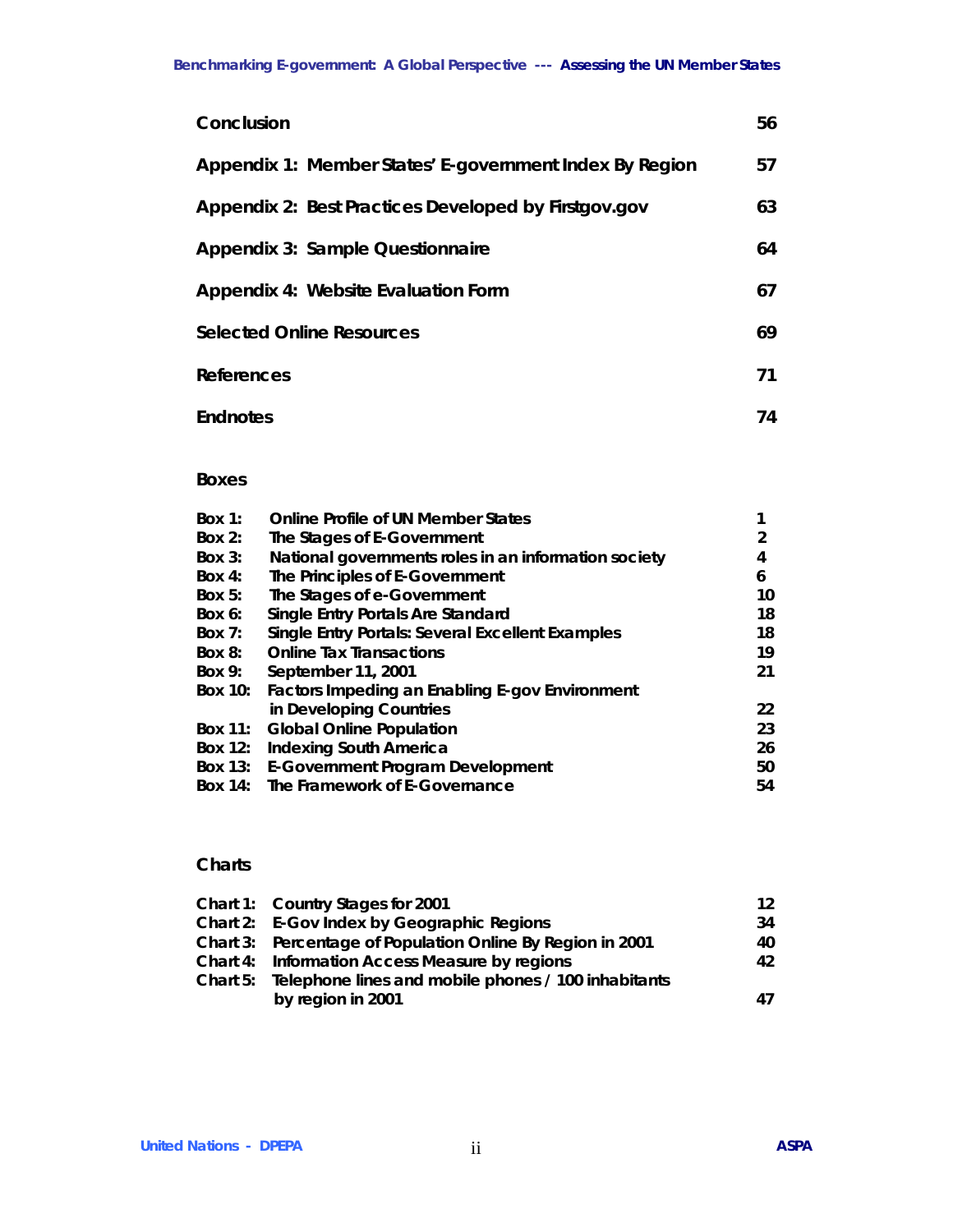# **Tables**

|  | Table 1: 2001 Global E-gov Leaders                      | 3  |
|--|---------------------------------------------------------|----|
|  | Table 2: The 2001 E-Government Index                    |    |
|  | Table 3: Global Online Population                       | 23 |
|  | Table 4: Global Leaders                                 | 24 |
|  | Table 5: Indices for South America                      | 26 |
|  | Table 6: 2001 Global E-Government Indexes               | 30 |
|  | Table 7: Geographical Regional Comparison of Indicators | 34 |
|  | Table 8: Index - North America                          | 35 |
|  | Table 9: Index - Europe                                 | 37 |
|  | Table 10: Index - South America                         | 40 |
|  | Table 11: Index - Middle East                           | 41 |
|  | Table 12: Index - Asia / Oceania                        | 43 |
|  | Table 13: Index - Central America                       | 44 |
|  | Table 14: Index - Caribbean                             | 45 |
|  | Table 15: Index - Africa                                | 46 |
|  | Table 16: Barriers to E-government                      | 49 |
|  |                                                         |    |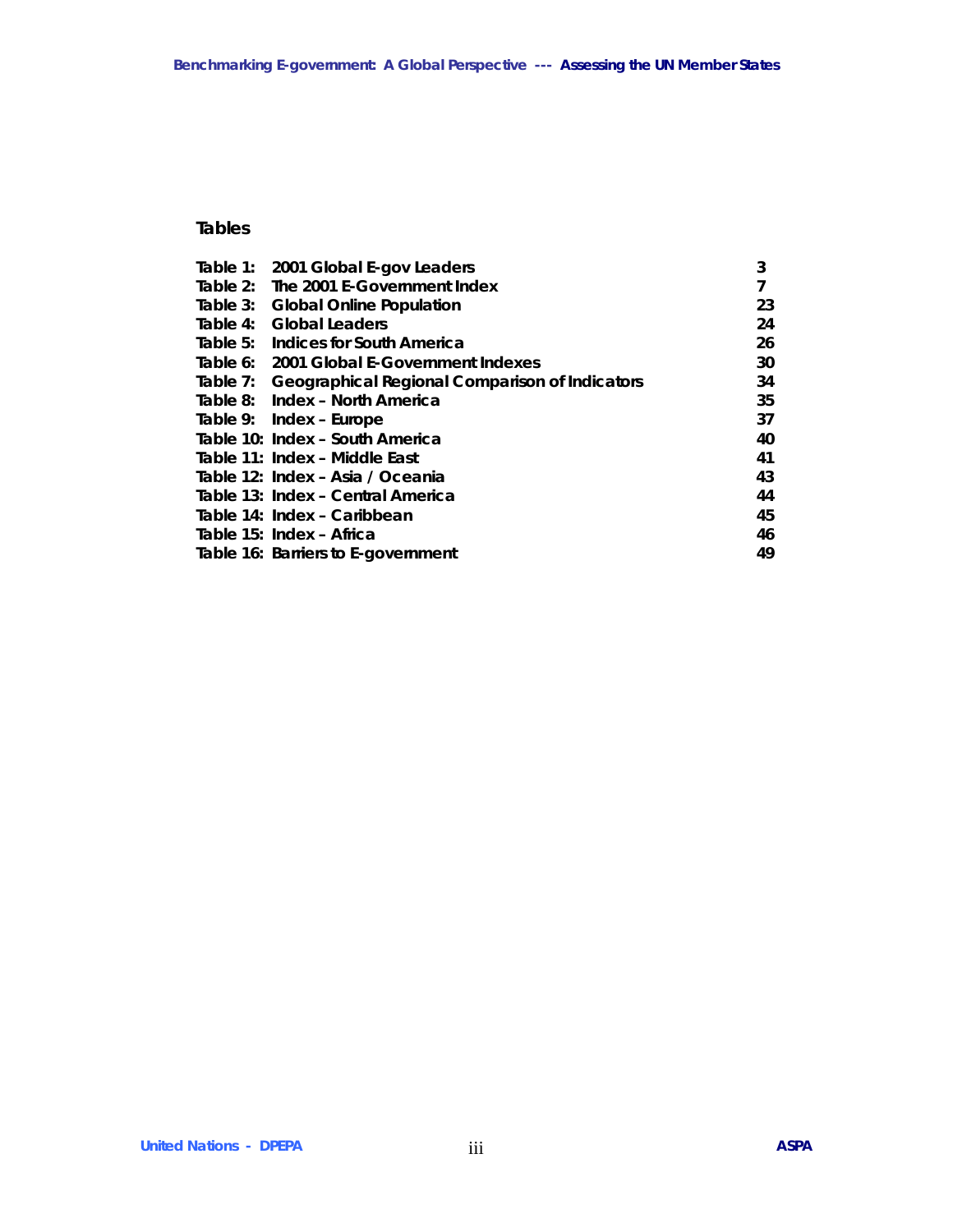#### **ACKNOWLEDGEMENTS**

Benchmarking E-government: Assessing the United Nations Member States was made possible through a collaboration between the American Society for Public Administration (ASPA) and the United Nations Division for Public Economics and Public Administration (UNDPEPA) of the UN Department of Economic and Social Affairs (UNDESA).

There are several individuals we wish to acknowledge for their cooperation, assistance and guidance in the research and preparation of this report. We would like to thank Ms. Mary Hamilton, Ph.d, Executive Director, ASPA, who made available the organization's membership and staff. We would also like to thank Prof. Marc Holzer, Rutgers University, Newark, New Jersey, Director, Ph. D. Program in Public Administration and founder of the E-Governance Institute at Rutgers University --- Newark whose expertise in the area of performance measurement proved of great value.

We would also like to express our deepest appreciation to the members of the Office of the E-Envoy of the United Kingdom; the E-government Project Team, Department of the Taoiseach, Government of the Republic of Ireland and the members of the United States Government's Firstgov.gov team and the United States General Services Administration, in allowing access to their respective units and who were extremely generous with their knowledge, ideas and time.

We would further like to thank the following individuals who provided an invaluable service in conducting research: Dr. Jafar M. Jafarov, UNDP; Laura Forlano, Ph.d candidate, Columbia University, Sylvie Angelou, New York University, and especially Dana Curran of Columbia U. for her country analysis and Jesse Catral of Rutgers University for his insightful assistance and statistical analysis in developing the e-government index.

Finally, we would like to express our deepest appreciation and heart felt thanks to Mr. Guido Bertucci, Director, UN Division for Public Economics and Public Administration, for without his vision and support, this study would have remained a proposal.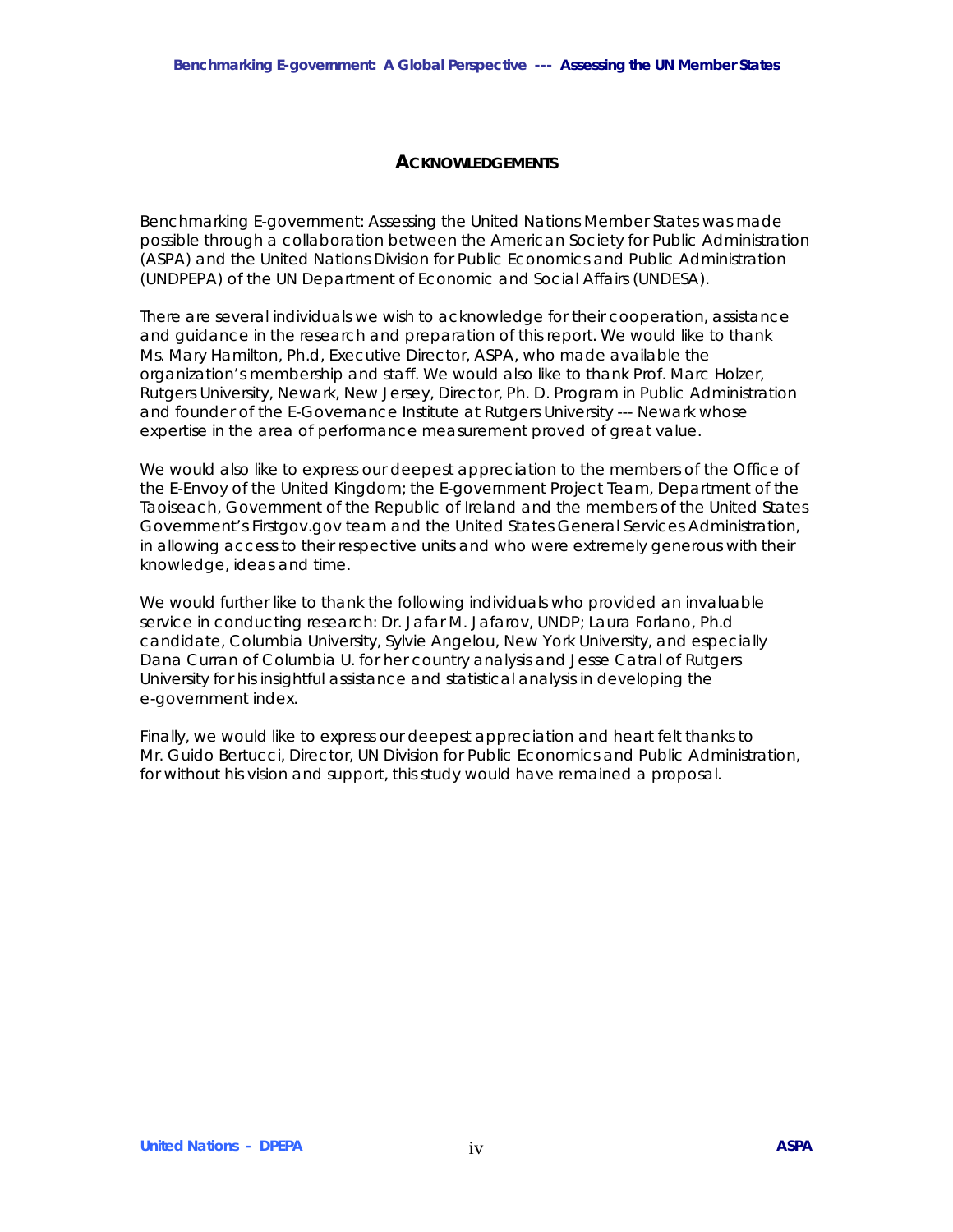# **ABOUT THE PROJECT**

In an effort to gain an appreciation of the global e-government landscape in 2001, the United Nations Division for Public Economics and Public Administration (UNDPEPA) and the American Society for Public Administration (ASPA) undertook a research study analyzing the approach, progress and commitment on the part of the 190 UN Member States.

The study's primary goal was to objectively present facts and conclusions that define a country's e-government environment and demonstrate its capacity to sustain online development. This was accomplished by a comparative analysis of fundamental information and communication technology (ICT) indicators and critical human capital measures for each UN Member State. The final measure or **E-government Index** could be useful tool for policy-planners as an annual benchmark.

In determining what defines an enabling environment, this report analyzed critical factors by benchmarking the core areas endemic to national e-government programs. The final measure or E-government Index attempts to objectively quantify these factors, and establish a "reference point" for which a country can measure future progress. The E-government Index presents a more inclusive and less subjective measure of a country's e-government environment. It incorporates a country's official online presence, evaluates its telecommunications infrastructure and assesses its human development capacity.

The website research was conducted during two intervals from May to July and October to December, 2001 in order to measure progress and ensure accuracy. Each Member State was examined using sites available on the world wide web *during these periods***.** E-government development can be swift and continuous, yet inchoate. Change and improvement must be a permanent part of the process if a country is to achieve the stated goals within its strategic framework and to offer the most inclusive citizen-centric approach. Unquestionably, many of the UN Member States will have a different look six, even three months from the release of this report.

Progressive governments are upgrading their sites regularly; expanding the types and quality of their online services and improving their content daily in an effort to achieve the highest measure of user satisfaction, administrative efficiency and cost effectiveness. The research and analysis conducted for this research is an appraisal taken at a particular period in time --- a digital photo of the global e-gov landscape during 2001.

**Stephen A. Ronaghan Project Coordinator and author of the final report** 

**New York May, 2002**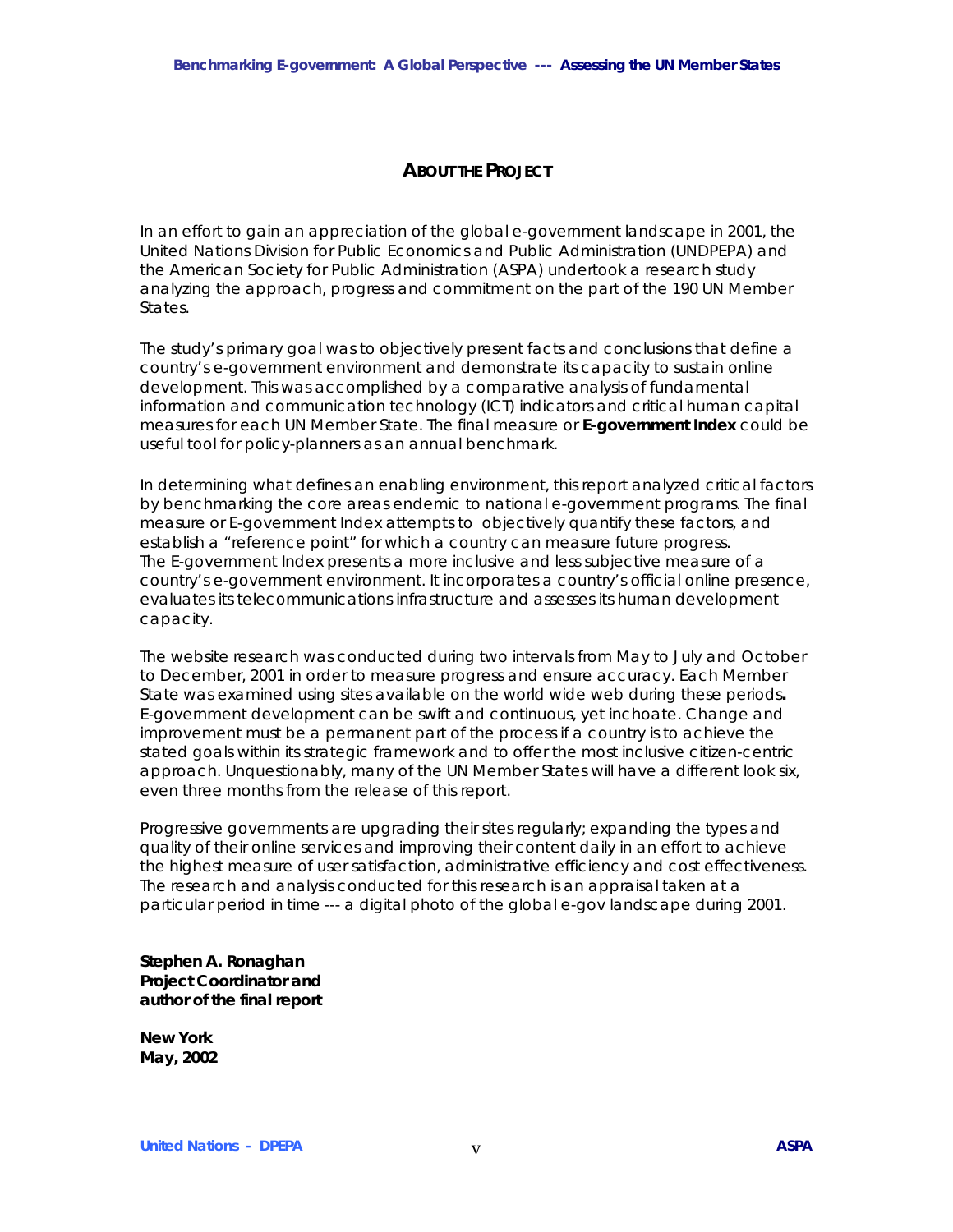**Stephen A. Ronaghan** has been employed by the United Nations as a policy analyst and project coordinator since 1994. He has worked on several information and communications technology (ICT), public sector management and governance projects and has contributed to numerous research studies and policy analyses. Mr. Ronaghan has also worked in the area of UN project and program evaluation and performance measurement. He received an M.P.A. from New York University's Robert F. Wagner Graduate School of Public Service in 1993.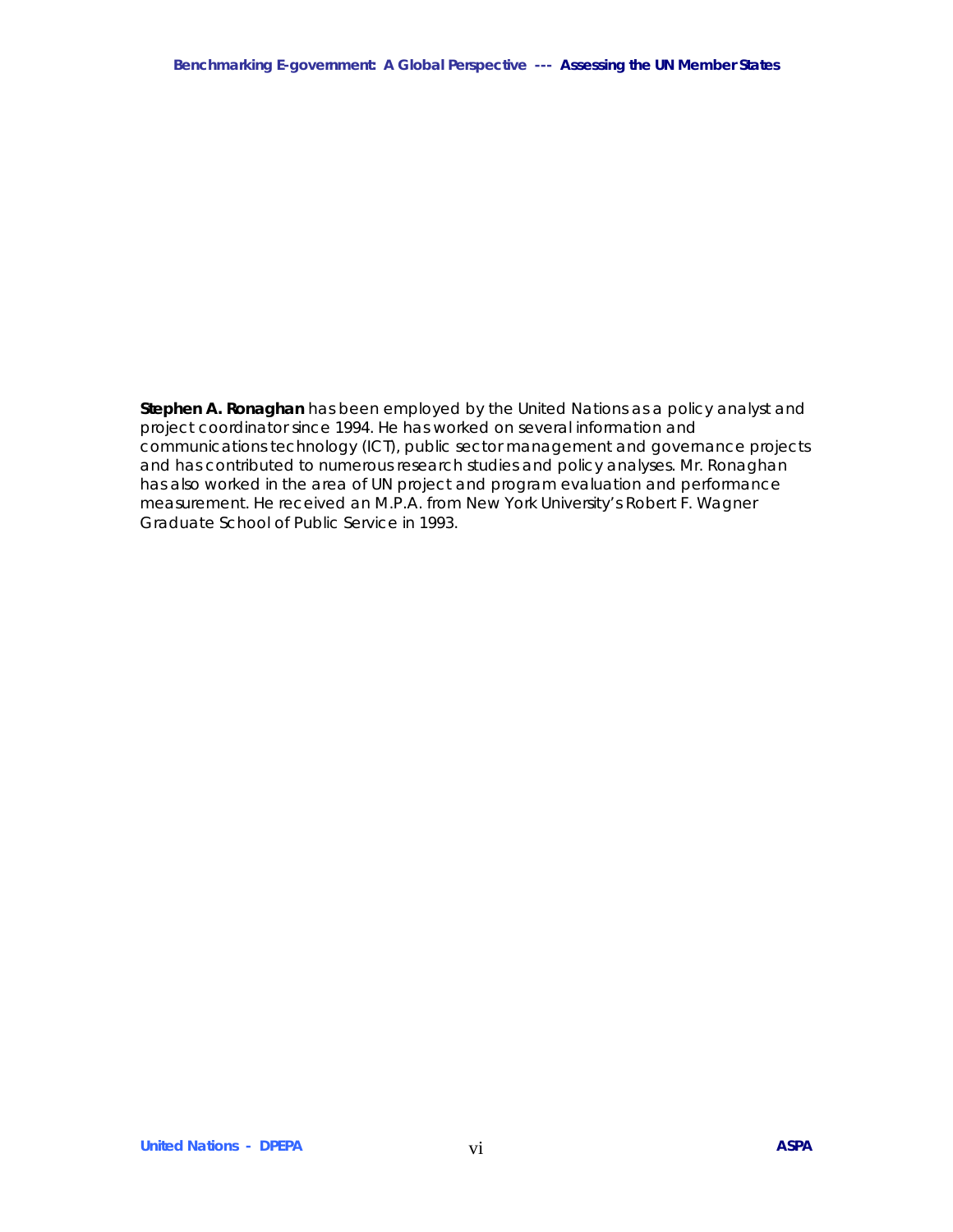# **SECTION 1: THE 2001 GLOBAL E-GOVERNMENT LANDSCAPE**



# **1.1. Executive Summary**

Since the mid -1990s governments around the world have been executing major initiatives in order to tap the vast potential of the internet for the distinct purpose of improving and perfecting the governing process. Like the personal computer, the internet has become an indispensable tool in the day-to-day administration of government. In an effort to gain an appreciation of the global e-government landscape in 2001, the American Society for Public Administration (ASPA) and the United Nations Division for Public Economics and Public Administration (UNDPEPA) undertook a research study analyzing the approach, progress and commitment on the part of the 190 UN Member States.

Broadly defined, e-government can include virtually all information and communication technology (ICT) platforms and applications in use by the public sector. For the purpose of this report however, e-government is defined as: *utilizing the internet and the world-wide-web for delivering government information and services to citizens.* 

In order to maximize e-government's effectiveness and realize its vast potential, several fundamental conditions must exist in order to facilitate an enabling environment. The study's primary goal was to objectively present facts and conclusions that

define a country's e-government environment and demonstrate its capacity (or lack of) to sustain online development. This was accomplished by a comparative analysis of fundamental information technology (IT) indicators and critical human capital measures for each UN Member State.

# **Box 1: Online Profile of UN Member States**

| <b>UN Member States:</b>            | 190 |
|-------------------------------------|-----|
| with a government website presence: | 169 |
| with a National Government Website: | 84  |
| with single entry portals:          | 36  |
| with sub-national govt websites:    | 84  |
| with online transaction capacity:   | 17  |

Two methodologies were used in the research. First, national government websites were analyzed for the content and services available that the average citizen would most likely use. The presence, or absence of specific features contributed to determining a countryís level of progress. The stages present a straightforward benchmark which objectively assesses a country's online sophistication. Second, a statistical analysis was done comparing the information and communication technology infrastructure and human capital capacity for 144 UN Member States. The final measure or

**E-Government Index** could be useful tool for policy-planners as an annual benchmark.

# **1.2. E-government Profile of the UN Member States**

National e-government program development among the UN Member States advanced dramatically in 2001.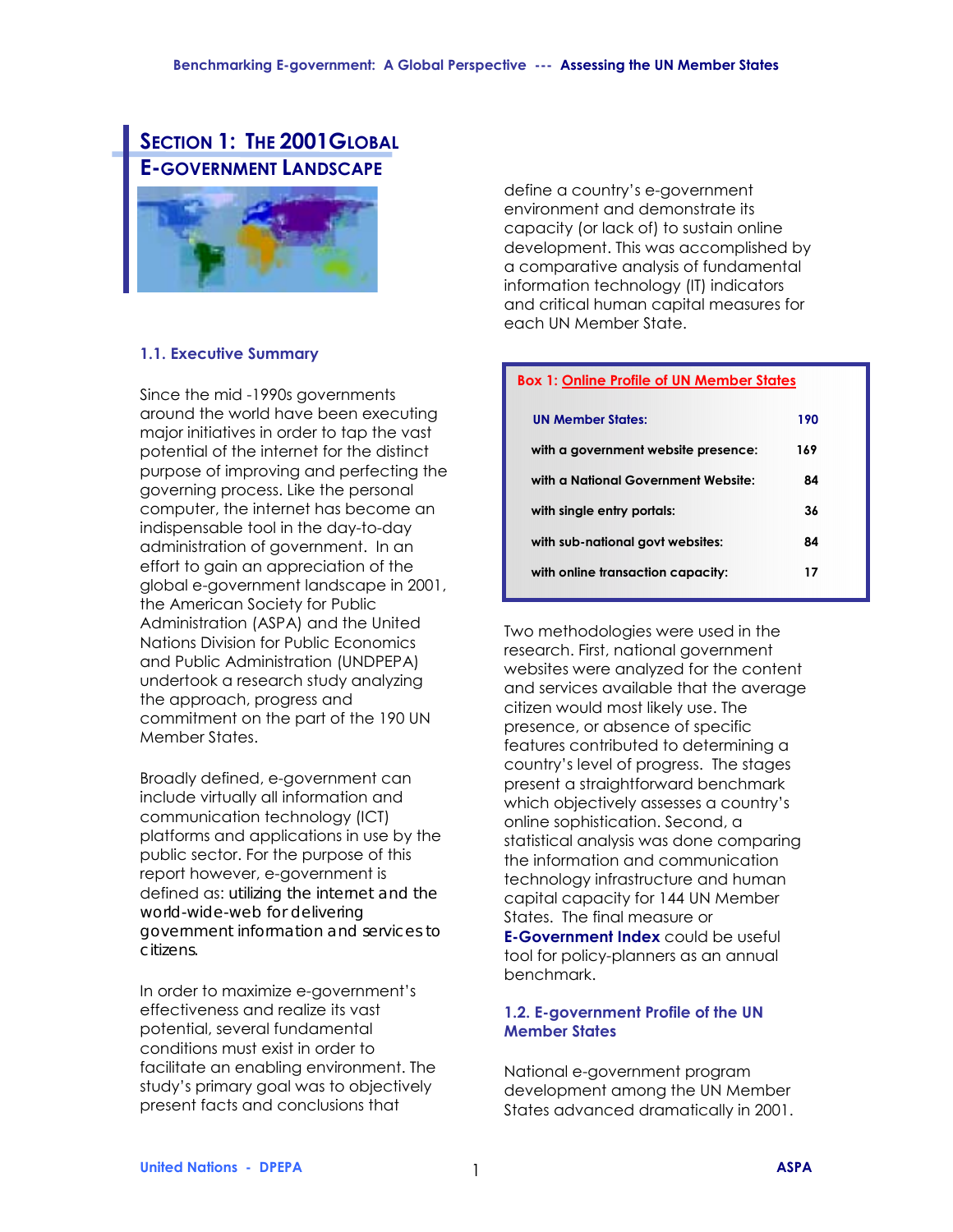Countries whose web presence in previous years consisted of one or two static government web pages began offering content rich, well-designed, citizen-centric sites. But despite creative initiatives, national e-government program development remains overwhelmingly at the information provision stage. The level of sophistication in which countries are using the internet to deliver quality information does, however, vary considerably.

#### **Box 2: The Stages of E-Government**

| <b>Emerging:</b>      | An official government online presence<br>is established                             |
|-----------------------|--------------------------------------------------------------------------------------|
| Fnhanced <sup>.</sup> | Government sites increase: information<br>becomes more dynamic.                      |
| Interactive:          | Users can download forms, e-mail<br>officials and interact through the web.          |
|                       | Transactional: Users can actually pay for services and<br>other transactions online. |
| Seamless:             | Full integration of e-services across<br>administrative boundaries.                  |

Full-fledged commitment to e-government implies that a countryís leadership recognizes the fact information has become a social and economic asset just as important and valuable as traditional commodities and natural resources. Information benefits the most the individuals and industries which have unimpeded access to its acquisition, and the self-determination to convert essential data into knowledge. The theme of this report, therefore, is "facilitating information access for enhanced citizen participation through e-government".

In 2001, of the 190 UN Member States, 169 (88.9%), of their national governments used the internet in some capacity to deliver information and services. For 16.8% of these governments, their presence on the

internet was just emerging. The official information offered in these countries was often static in content and limited to only a few independent websites. Countries with an enhanced internet presence --- where users can access an increasing number of official websites that provide advanced features and dynamic information ---- represented 34.2%, the highest number among the Member States. Thirty percent of the countries surveyed offered interactive online services where users have access to regularly updated content and, among other things, can download documents and e-mail government officials. The capacity to conduct transactions online, where citizens can actually use the internet to pay for a national government service, fee or tax obligation, was offered by 17 national governments, or only nine percent of the UN Member States.

A country's social, political and economic composition most definitely correlates closely with its e-government program development. However there were exceptions, as evidenced by several developing and transitioning economies. Key factors such as the state of a country's telecommunications infrastructure, the strength of its human capital, the political will and commitment of the national leadership and shifting policy and administrative priorities play important roles. Each of these factors influence how decision makers, policy planners and public sector managers elect to approach, develop and implement e-government programs.

# **1.3. The E-government Index**

In determining what defines an enabling environment, this report analyses the above issues by benchmarking the core areas endemic to national e-government programs. The final measure or **E-government Index** attempts to: 1) objectively quantify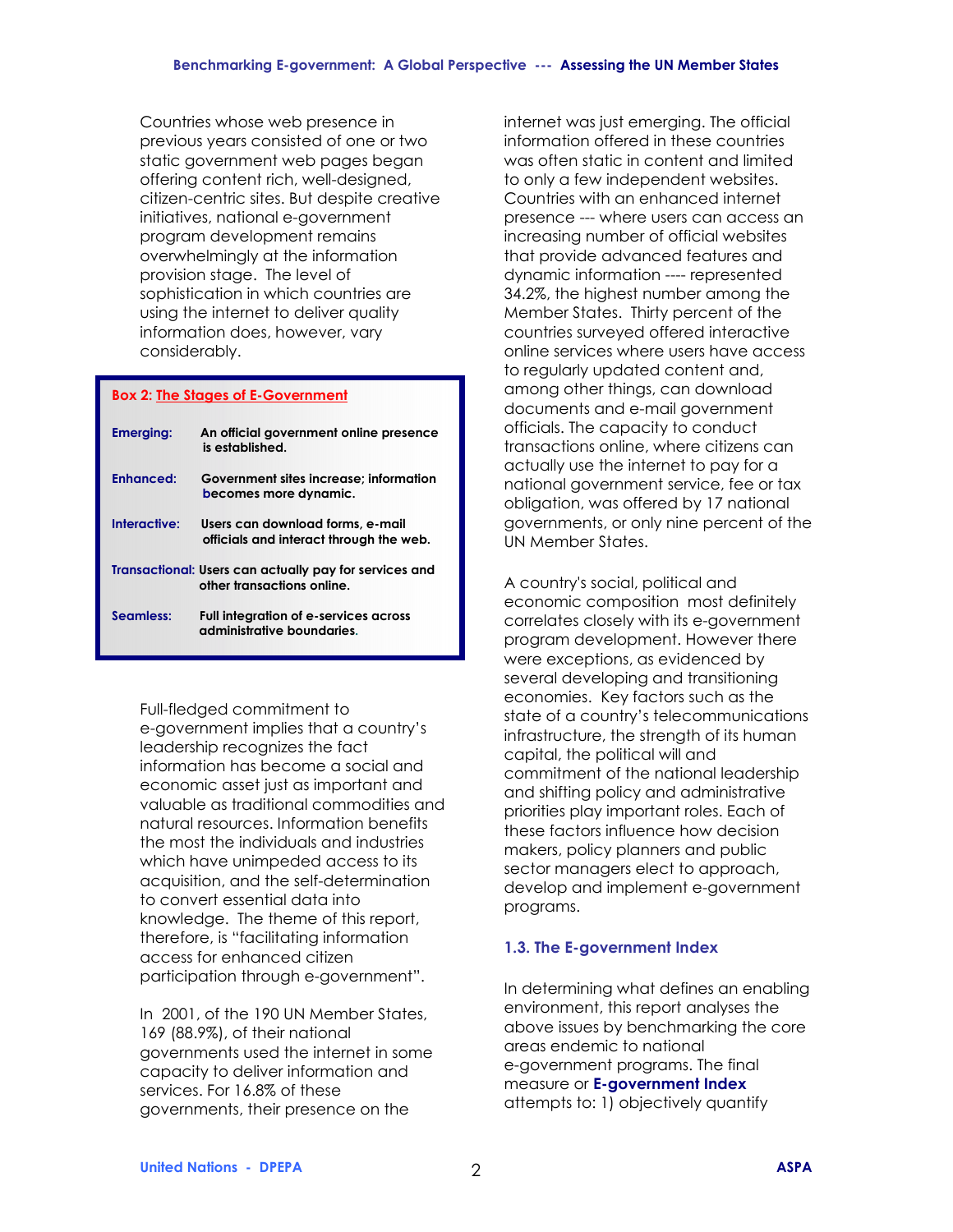these critical factors and 2) establish a "reference point" for which a country can measure future progress. The E-gov Index presents a more inclusive and less subjective measure of a countryís e-government environment. It incorporates a country's official online presence, evaluates its telecommunications infrastructure and assesses its human development capacity.

The Index identifies, underscores and weighs the importance of the requisite conditions which enable a country to sustain an e-government environment which ensures that every segment of its population has unconstrained access to timely, useful and relevant information and services.

Not surprisingly, the results of the E-gov Index tend to reflect a countryís economic, social and democratic level of development. Industrialized nations, whose citizens enjoy the benefits of abundant resources, superior access to information and a more participatory relationship with their governments, rank well above the mean E-Gov Global Index of 1.62.

Geographically by region, North America (2.60), Europe (2.01), South America (1.79) and the Middle East (1.76) all registered an index above the global mean. Asia (1.38), the Caribbean (1.34) Central America (1.28) and Africa (0.84) fell below the global index.

Among individual countries, the *United States (3.11*) is the current global leader and was the only country to register an index above 3.00. By geographic region the leaders in 2001 were: North America: *United States;* Europe: *Norway (2.55*); South America: *Brazil (2.24*); Middle East: *Israel (2.26*); Asia / Oceania: *Australia (2.60*); Africa: *South Africa (1.56*); Caribbean: *the Bahamas (1.79*); Central America: *Costa Rica (1.42*).

# **1.4. Important Global Trends in 2001**

E-government can offer numerous possibilities for improving how a nation's public sector responds to the basic needs of its citizens. There is however a wide variance as to the process in which governments choose to realize such potential.

Throughout the course of researching this report, we were able to gain access to a considerable number of high level policy and decision makers, dedicated public sector managers, administrators and civil servants working on their country's national e-government

| Table 1:<br>2001 Global E-gov Leaders |      |  |  |  |
|---------------------------------------|------|--|--|--|
| <b>USA</b>                            | 3.11 |  |  |  |
| Australia                             | 2.60 |  |  |  |
| <b>New Zealand</b>                    | 2.59 |  |  |  |
| <b>Singapore</b>                      | 2.58 |  |  |  |
| Norway                                | 2.55 |  |  |  |
| Canada                                | 2.52 |  |  |  |
| UK                                    | 2.52 |  |  |  |
| Netherlands                           | 2.51 |  |  |  |
| <b>Denmark</b>                        | 2.47 |  |  |  |
| Germany                               | 2.46 |  |  |  |

programs. Onsite visits were made to several countries, while in-depth interviews were conducted by telephone and e-mail. A questionnaire (see appendix 3)was also sent to selected individuals. Many generously shared their expertise, knowledge and thoughts with us. Below are some of their most important insights.

- **► A countryís overall progress in e-government closely correlates with its social, political or economic composition. The more effective programs prioritize development to reflect ICT, human resources and user capacities.**
- **► National E-government program development remains desultory and unsynchronized. A compelling lack of coordination exists across administrative and policy boundaries. Ultimately this may compromise program effectiveness and performance efficiency.**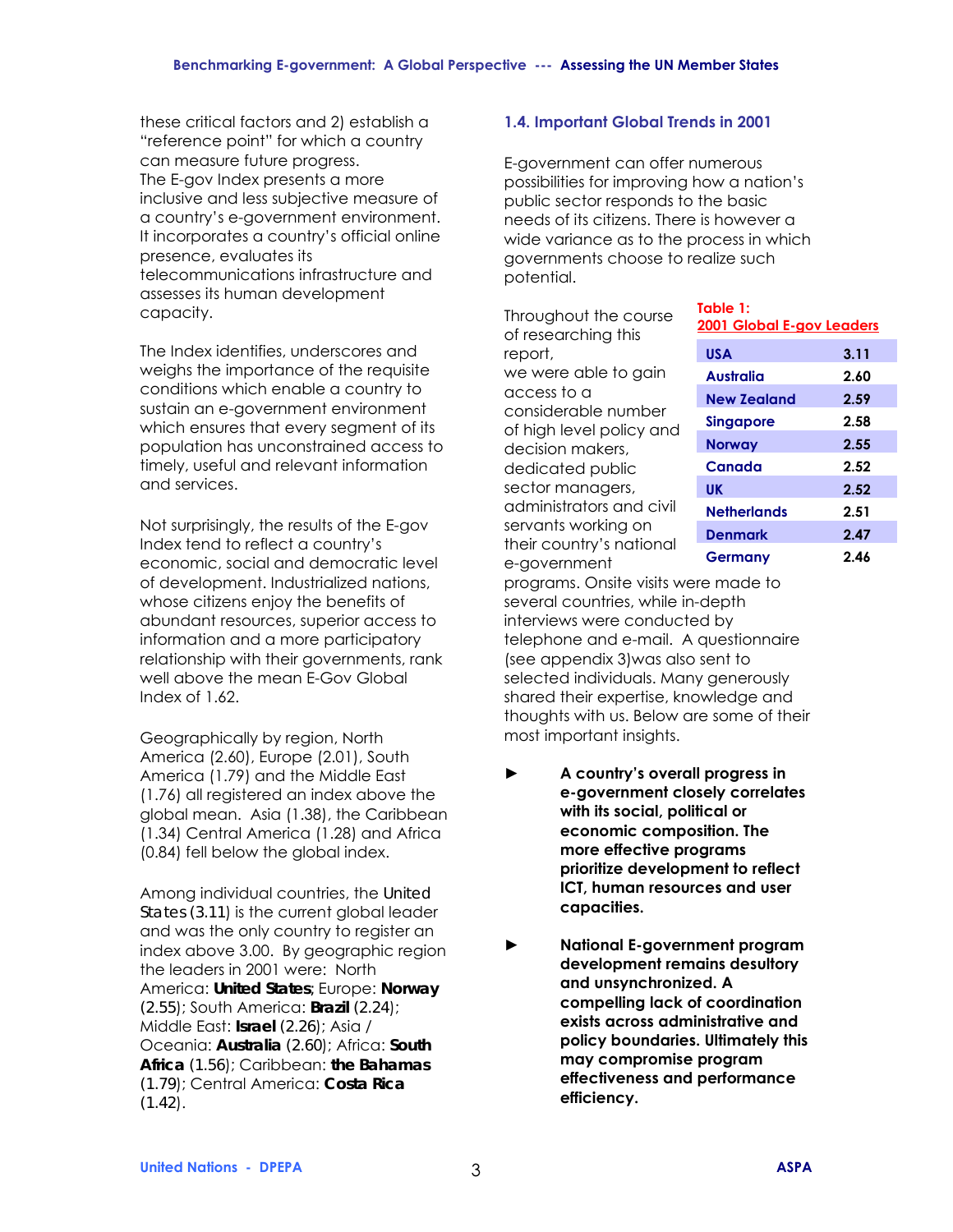- **► Online service delivery should be thought of as complementary rather than accepting the more popular view that it will ultimately replace many traditional channels for service delivery.**
- **► Increased access to the world wide web does not automatically transform into increased use of e-government as user interest has been low and indifferent.**
- **► There exists a significant digital divide within national public administrations.**
- **► Single Entry Portals are an accepted and important standard.**
- **► Prioritizing online service delivery to the business community is a implementation strategy in several emerging economies at the expense of citizen-centric service delivery.**
- **► National E-gov management teams in 2001 were the exception rather than the rule.**
- **► There is a considerable lack of public awareness campaigns informing citizens that national governments are offering online service delivery.**
- **► Cost Effectiveness: The belief that online service delivery is less costly than other channels is not wholly unfounded. However there exists little empirical evidence to support this assertion.**
- **► With few exceptions funding e-government is tied directly to the level of commitment on the part of the political leadership.**

Perhaps the most compelling finding of the survey, however is: for a large majority of countries, national e-government program development is occurring in a swift and dynamic manner and for now change is the only constant.

# **1.5. The Information Decade**

Over the past ten years the dramatic advances made in information and communications technology (ICT) have transformed much of the world into a digitally interconnected community that is increasingly functioning on a "365 / 24 / 7" basis. Throughout this period, especially the past five years, the predominant drivers of change have been the internet and the world wide web. Both have added a new, and arguably indispensable "*e*" dimension to academia, commerce, and now government.

#### **Box 3: National governments play four distinct roles in an information society**

- **► Determine the policies and regulatory structures**
- **► Deliver the programs and services of government to the citizen**
- **► Use the information infrastructures to enhance the internal administrative practices**
- **► Interface with citizens in the democratic process of government.**

Considerable resources, both human and financial, are being committed to launching and perfecting programs which deliver government information and services online. Such initiatives are intended to improve administrative operations and enhance government efficiency while realizing the residual effect of deeper citizen involvement in the governing process. From *Armenia* to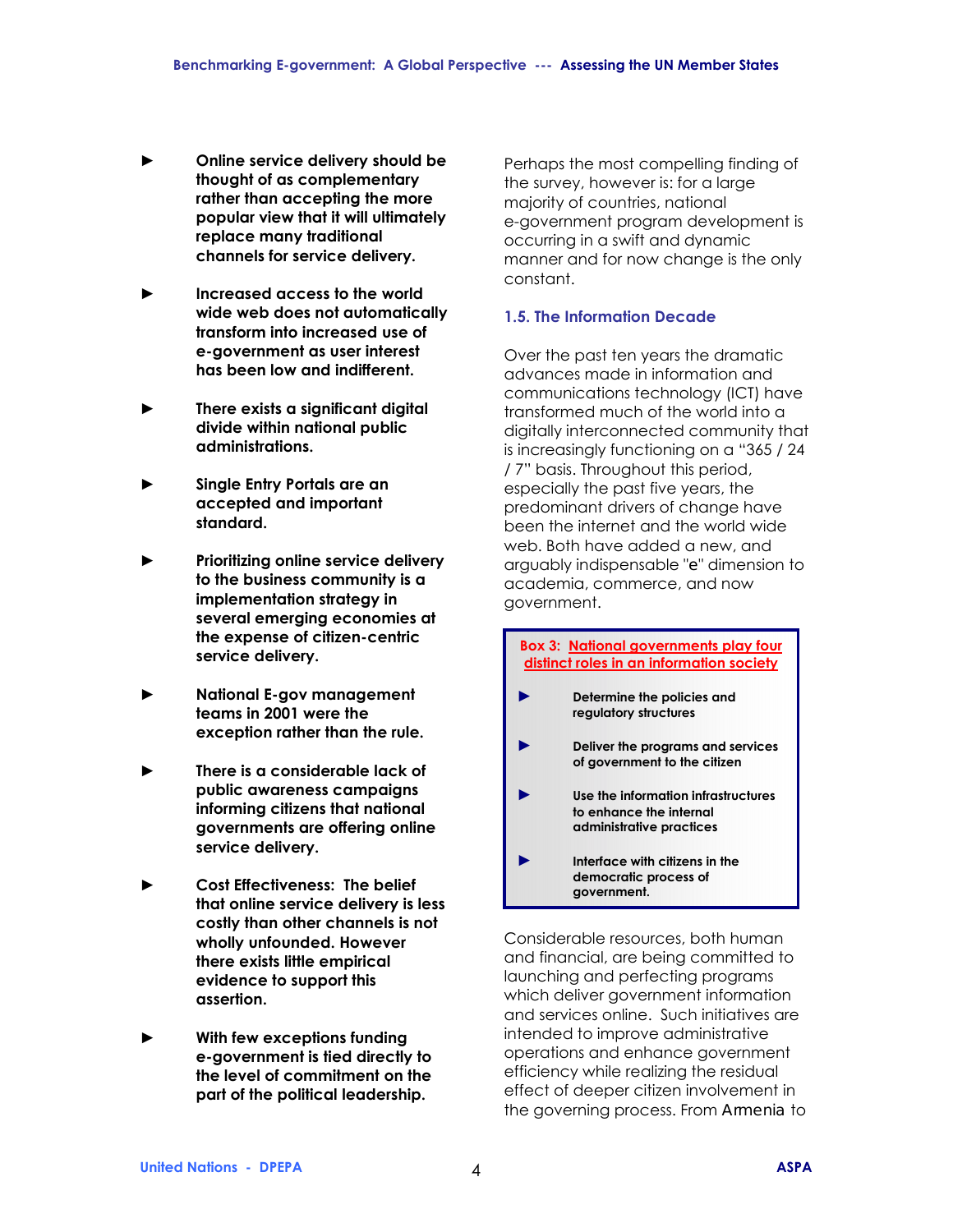*Zambia* the concept of e-government is being openly embraced.

For most of the UN Member States, electronic service delivery, or e-government, is still a new and challenging medium. To be precise, e-government encompasses many applications and incorporates virtually all ICT platforms. However, it is the internet that is the most widely recognized and identifiable component driving e-government. A major indicator of a societyís openness is access to the information available on the internet. Restrictive states have sought ways to contain or manage information and access, ultimately compromising an enabling e-government environment<sup>1</sup>.

The year 2001 saw a greater expansion in government online presence than the previous five years combined. Website content and online applications progressed from static, public affairs "e-brochures" to virtual information centers where the interaction between citizen users and the public sector is continuous. Last year also saw an increase in the online transaction of business with government.

In 2001, it was estimated that globally there were well over 50,000 official government web-sites (22,000 sites in the US Federal government alone) with more coming online daily.<sup>\*</sup> In 1996 less than 50 official government homepages could be found on the world-wide-web. Of the 190 UN Member States, 169 were providing some degree of information and services online. Based on the available resources, policy priorities and political commitment, however, the scope and content of national

e-government programs contrast substantially. Namibia's Ministry of Health and Social Services

(www.healthforall.net/grnmhss/) for example, maintains an effective information gateway despite extremely inadequate resources, while the Republic of Korea's National Tax Service ( www.nta.go.kr/ ) is indicative of what can be done with unabridged commitment and support.

E-government development is constant and conspicuous. It has received considerable attention through a steady stream of events at the national and international levels. In March 2001, for example, the Third Global Forum on Reinventing Government (www.globalforum.org) chose for its theme: "Fostering Development through E-government". Participants from 122 nations, which far exceeded the combined official representation of the first two Global Forums, met in Naples, Italy to share best practices, information and ideas.

The Third Global Forum articulated the following key points:

**►** E-government can consistently improve the quality of life for citizens and can create a sharp reduction of costs and time.

**►** E-government will eventually transform the processes and structures of government to create a public administration less hierarchical, empowering civil servants to serve citizens better and to be more responsive to their needs.

**►** E-government must be given serious consideration also in the developing countries not only for its potential for stronger institutional capacity building, for better service delivery to citizens and business (thus increasing local social and economic development), for reducing corruption

 $\overline{a}$ 

 $\degree$  See Worldwide Governments on the World Wide Web: http://www.gksoft.com/govt/en/world.html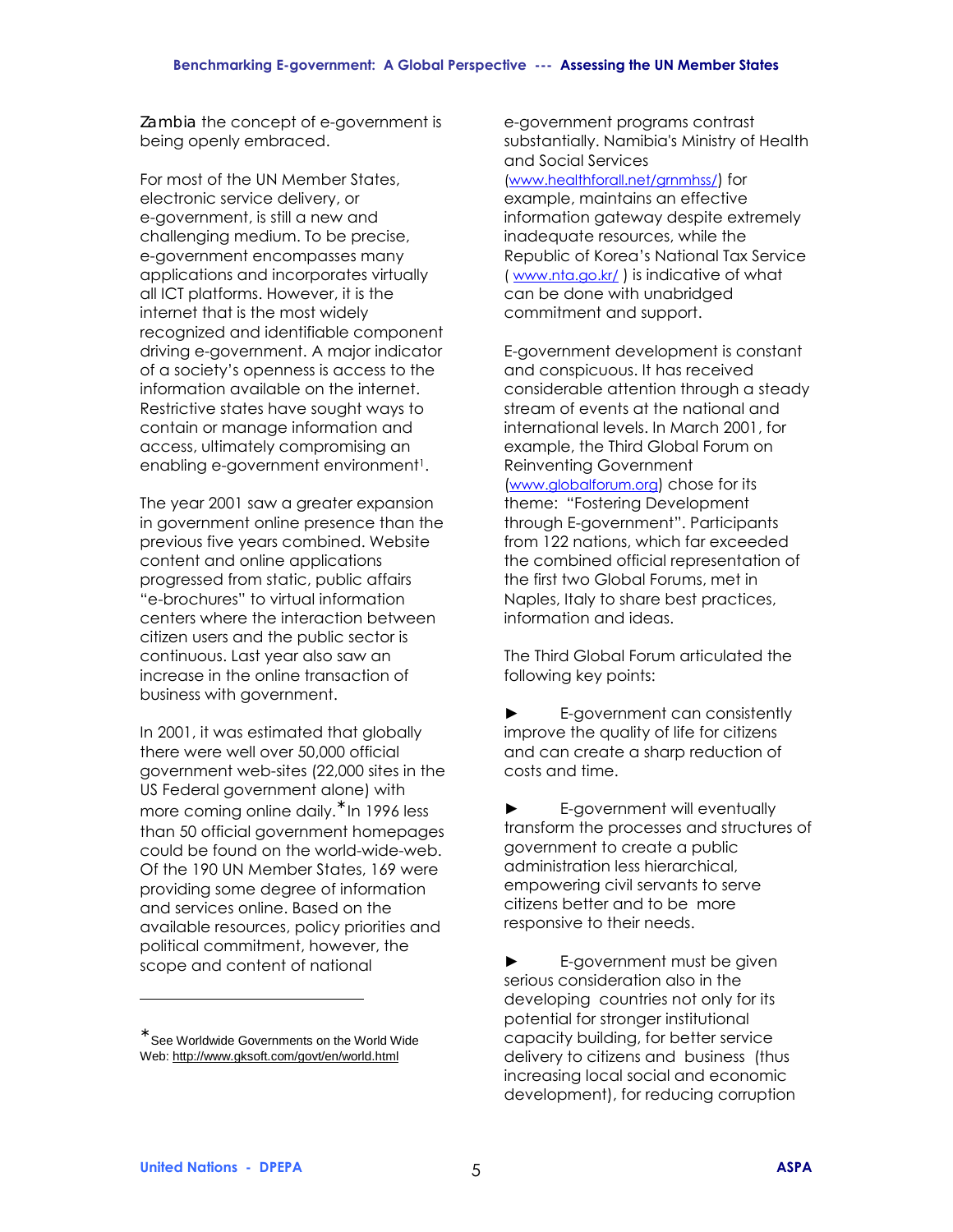by increasing transparency and social control, but also for "showing the way" to the civil society and business community.

Wide-ranging e-government programs remain at, or near, the top of most countries' policy agendas. For many nations, digitizing service deliveries like filing personal income taxes online or paying VATs electronically represents a marked departure from the traditional paper-based way of doing business. For some countries, such departures have culminated in success. For others the challenge is formidable, but not insurmountable.

#### **Box 4: The Principles of E-Government**

- ► Build services around citizens' choices
- **► Make government and its services more accessible**
- **► Facilitate social inclusion**
- **► Provide information responsibly**
- **► Use government resources effectively and efficiently**

 *UK Government White Paper* 

When asked to describe the ultimate benefit of e-government, the most consistent response given by decisionmakers and public sector professionals interviewed for this report was that it transforms governance like no previous reform or reinvention imitative. E-government potentially empowers individual citizens' by providing them with an alternative channel for accessing information and services and interacting with government.

It also gives the individual citizen another choice: whether to become an active participate in the governing process or

remain a passive observer.

Providing citizens with new choices is a goal that resonates throughout many of the national e-government strategic plans. Both the intended and the residual outcomes of this objective are considerable: open communication, enhanced transparency, increased social inclusion and citizen participation, democratic enrichment and superior governance. These outcomes however, tend to be more potential then extant, and objectively quantifying a potentiality is in itself a test. This study -- the first global effort at benchmarking e-government --- is in itself a challenge as it attempts to balance both the abstract and the tangible in order to enlighten.

But perhaps what e-government is ultimately about is opportunity. Opportunity to transform a public sector organization's commitment so it can function as truly citizen-centric. Opportunity to provide cost effective services to the private sector contributing to the development of business and promoting long-term economic growth. Opportunity to enhance governance through improved access to accurate information and transparent, responsive and democratic institutions. The types of services that can be delivered over the internet are still being conceived, developed and improved by both the public and private sectors. Over the next few years expect to see a increased experimentation, innovation and organizational learning in an effort to perfect e-government.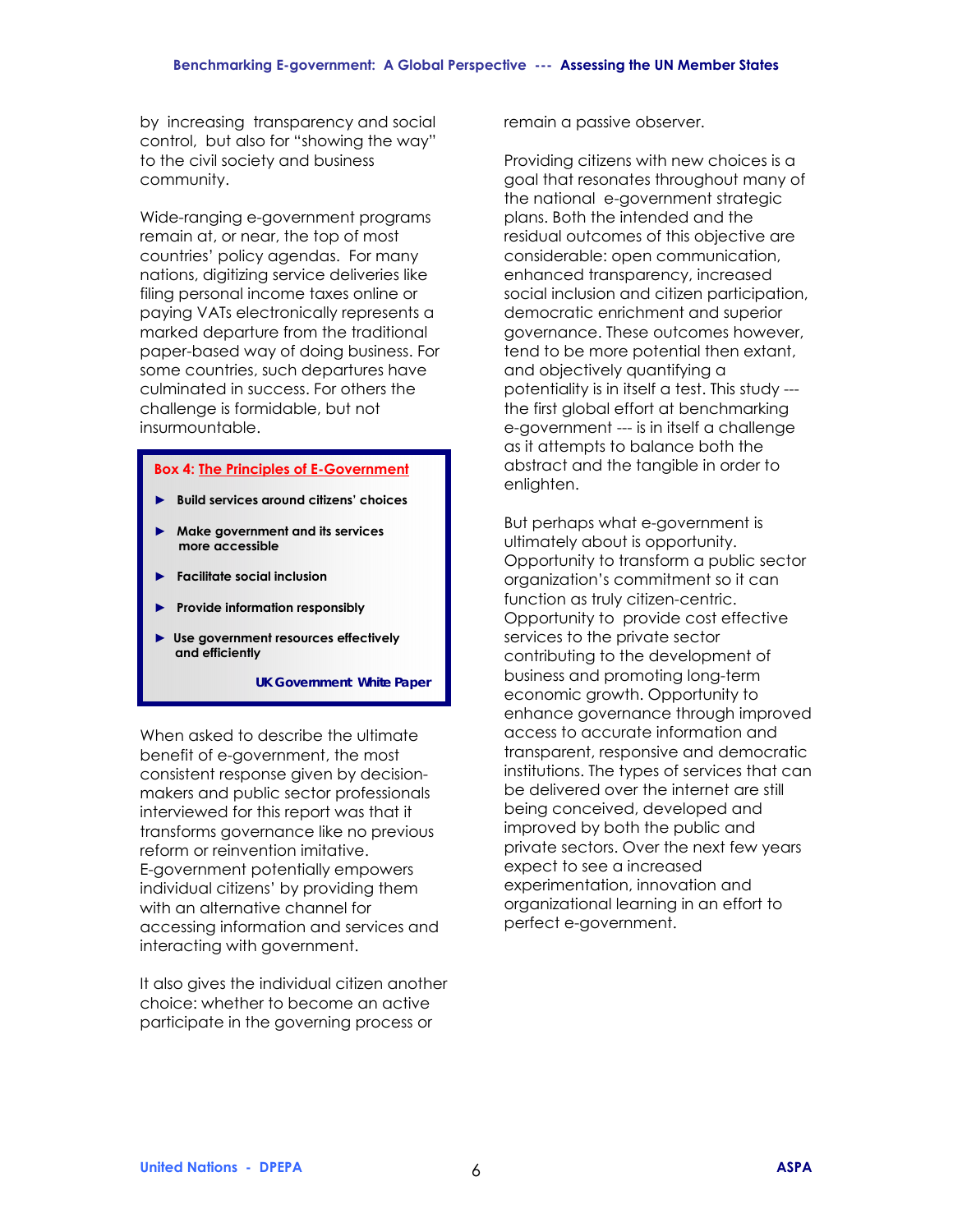# **Table 2: The 2001 E-Government Index**

# **Global Index: 1.62**

| <b>High E-gov Capacity</b><br>$2.00 - 3.25$ |      |
|---------------------------------------------|------|
| <b>USA</b>                                  | 3.11 |
| Australia                                   | 2.60 |
| <b>New Zealand</b>                          | 2.59 |
| <b>Singapore</b>                            | 2.58 |
| <b>Norway</b>                               | 2.55 |
| <b>Canada</b>                               | 2.52 |
| UK.                                         | 2.52 |
| <b>Netherlands</b>                          | 2.51 |
| <b>Denmark</b>                              | 2.47 |
| <b>Germany</b>                              | 2.46 |
| <b>Sweden</b>                               | 2.45 |
| <b>Belgium</b>                              | 2.39 |
| <b>Finland</b>                              | 2.33 |
| <b>France</b>                               | 2.33 |
| <b>Rep of Korea</b>                         | 2.30 |
| <b>Spain</b>                                | 2.30 |
| <b>Israel</b>                               | 2.26 |
| <b>Brazil</b>                               | 2.24 |
| <b>Italy</b>                                | 2.21 |
| Luxembourg                                  | 2.20 |
| Unit. Arab Emir.                            | 2.17 |
| <b>Mexico</b>                               | 2.16 |
| <b>Ireland</b>                              | 2.16 |
| Portugal                                    | 2.15 |
| <b>Austria</b>                              | 2.14 |
| Kuwait                                      | 2.12 |
| Japan                                       | 2.12 |
| Malta                                       | 2.11 |
| <b>Iceland</b>                              | 2.10 |
| <b>Czech Republic</b>                       | 2.09 |
| <b>Argentina</b>                            | 2.09 |
| <b>Estonia</b>                              | 2.05 |
| <b>Bahrain</b>                              | 2.04 |
| <b>Uruguay</b>                              | 2.03 |
| <b>Chile</b>                                | 2.03 |
| Lebanon                                     | 2.00 |

| Poland<br>Venezuela |      |
|---------------------|------|
|                     | 1.96 |
|                     | 1.92 |
| <b>Russian Fed.</b> | 1.89 |
| <b>Colombia</b>     | 1.88 |
| Latvia              | 1.88 |
| <b>Saudi Arabia</b> | 1.86 |
| <b>Turkey</b>       | 1.83 |
| Qatar               | 1.81 |
| Lithuania           | 1.81 |
| <b>Ukraine</b>      | 1.80 |
| <b>Bahamas</b>      | 1.79 |
| <b>Hungary</b>      | 1.79 |
| Greece              | 1.77 |
| Jordan              | 1.75 |
| <b>Bolivia</b>      | 1.73 |
| <b>Egypt</b>        | 1.73 |
| <b>Slovakia</b>     | 1.71 |
| <b>Slovenia</b>     | 1.66 |
| <b>Mongolia</b>     | 1.64 |
| Oman                | 1.64 |
| <b>Ecuador</b>      | 1.63 |
| <b>Suriname</b>     | 1.63 |
| <b>Malaysia</b>     | 1.63 |
| <b>Romania</b>      | 1.63 |
| <b>Belarus</b>      | 1.62 |
| Peru                | 1.60 |

| <b>High E-gov Capacity</b><br>$2.00 - 3.25$ |      | <b>Medium E-gov Capacity</b><br>$1.60 - 1.99$ |      | <b>Minimal E-gov Capacity</b><br>$1.00 - 1.59$ |      | <b>Deficient E-gov Capacity</b><br><b>Below 1.00</b> |      |
|---------------------------------------------|------|-----------------------------------------------|------|------------------------------------------------|------|------------------------------------------------------|------|
| <b>USA</b>                                  | 3.11 | <b>Poland</b>                                 | 1.96 | <b>Armenia</b>                                 | 1.59 | <b>Cameroon</b>                                      | 0.99 |
| Australia                                   | 2.60 | Venezuela                                     | 1.92 | <b>Brunei</b>                                  | 1.59 | <b>Cent African Rep.</b>                             | 0.98 |
| <b>New Zealand</b>                          | 2.59 | <b>Russian Fed.</b>                           | 1.89 | <b>South Africa</b>                            | 1.56 | <b>Ghana</b>                                         | 0.98 |
| <b>Singapore</b>                            | 2.58 | <b>Colombia</b>                               | 1.88 | Paraguay                                       | 1.50 | <b>Nepal</b>                                         | 0.94 |
| <b>Norway</b>                               | 2.55 | Latvia                                        | 1.88 | Cuba                                           | 1.49 | <b>Thailand</b>                                      | 0.94 |
| Canada                                      | 2.52 | <b>Saudi Arabia</b>                           | 1.86 | <b>Philippines</b>                             | 1.44 | Congo                                                | 0.94 |
| UK                                          | 2.52 | <b>Turkey</b>                                 | 1.83 | <b>Costa Rica</b>                              | 1.42 | <b>Maldives</b>                                      | 0.93 |
| <b>Netherlands</b>                          | 2.51 | Qatar                                         | 1.81 | Panama                                         | 1.38 | <b>Sri Lanka</b>                                     | 0.92 |
| <b>Denmark</b>                              | 2.47 | Lithuania                                     | 1.81 | <b>Nicaragua</b>                               | 1.35 | Mauritania                                           | 0.91 |
| <b>Germany</b>                              | 2.46 | <b>Ukraine</b>                                | 1.80 | <b>Djibouti</b>                                | 1.35 | <b>Bangladesh</b>                                    | 0.90 |
| <b>Sweden</b>                               | 2.45 | <b>Bahamas</b>                                | 1.79 | <b>Dominican Rep.</b>                          | 1.34 | Kenya                                                | 0.90 |
| <b>Belgium</b>                              | 2.39 | <b>Hungary</b>                                | 1.79 | <b>Trinidad &amp; Tobago</b>                   | 1.34 | Laos                                                 | 0.88 |
| <b>Finland</b>                              | 2.33 | <b>Greece</b>                                 | 1.77 | <b>Indonesia</b>                               | 1.34 | Angola                                               | 0.85 |
| <b>France</b>                               | 2.33 | <b>Jordan</b>                                 | 1.75 | <b>Jamaica</b>                                 | 1.31 | <b>Haiti</b>                                         | 0.84 |
| <b>Rep of Korea</b>                         | 2.30 | <b>Bolivia</b>                                | 1.73 | Iran                                           | 1.31 | <b>Mauritius</b>                                     | 0.84 |
| <b>Spain</b>                                | 2.30 | Egypt                                         | 1.73 | <b>Azerbaijan</b>                              | 1.30 | <b>Tanzania</b>                                      | 0.83 |
| <b>Israel</b>                               | 2.26 | Slovakia                                      | 1.71 | India                                          | 1.29 | Senegal                                              | 0.80 |
| <b>Brazil</b>                               | 2.24 | <b>Slovenia</b>                               | 1.66 | <b>Kazakhstan</b>                              | 1.28 | Madagascar                                           | 0.79 |
| <b>Italy</b>                                | 2.21 | <b>Mongolia</b>                               | 1.64 | <b>Belize</b>                                  | 1.26 | <b>Zimbabwe</b>                                      | 0.76 |
| Luxembourg                                  | 2.20 | Oman                                          | 1.64 | <b>Barbados</b>                                | 1.25 | <b>Burkina Faso</b>                                  | 0.75 |
| Unit. Arab Emir.                            | 2.17 | <b>Ecuador</b>                                | 1.63 | Guyana                                         | 1.22 | <b>Zambia</b>                                        | 0.75 |
| <b>Mexico</b>                               | 2.16 | <b>Suriname</b>                               | 1.63 | <b>Honduras</b>                                | 1.20 | Mozambique                                           | 0.71 |
| <b>Ireland</b>                              | 2.16 | <b>Malaysia</b>                               | 1.63 | <b>El Salvador</b>                             | 1.19 | <b>Sierra Leone</b>                                  | 0.68 |
| Portugal                                    | 2.15 | <b>Romania</b>                                | 1.63 | Guatemala                                      | 1.17 | <b>Cambodia</b>                                      | 0.67 |
| Austria                                     | 2.14 | <b>Belarus</b>                                | 1.62 | <b>Gabon</b>                                   | 1.17 | <b>Comoros</b>                                       | 0.65 |
| Kuwait                                      | 2.12 | Peru                                          | 1.60 | <b>Turkmenistan</b>                            | 1.15 | <b>Guinea</b>                                        | 0.65 |
| Japan                                       | 2.12 |                                               |      | <b>Uzbekistan</b>                              | 1.10 | <b>Namibia</b>                                       | 0.65 |
| Malta                                       | 2.11 |                                               |      | <b>Vietnam</b>                                 | 1.10 | <b>Togo</b>                                          | 0.65 |
| <b>Iceland</b>                              | 2.10 |                                               |      | <b>Samoa (Western)</b>                         | 1.09 | <b>Gambia</b>                                        | 0.64 |
| <b>Czech Republic</b>                       | 2.09 |                                               |      | Cote d'Ivoire                                  | 1.05 | <b>Malawi</b>                                        | 0.64 |
| <b>Argentina</b>                            | 2.09 |                                               |      | <b>China</b>                                   | 1.04 | Mali                                                 | 0.62 |
| <b>Estonia</b>                              | 2.05 |                                               |      | <b>Pakistan</b>                                | 1.04 | <b>Ethiopia</b>                                      | 0.57 |
| <b>Bahrain</b>                              | 2.04 |                                               |      | <b>Nigeria</b>                                 | 1.02 | <b>Chad</b>                                          | 0.55 |
| <b>Uruguay</b>                              | 2.03 |                                               |      | Kyrgyzstan                                     | 1.01 | <b>Niger</b>                                         | 0.53 |
| <b>Chile</b>                                | 2.03 |                                               |      | <b>Botswana</b>                                | 1.01 | <b>Uganda</b>                                        | 0.46 |
| Lebanon                                     | 2.00 |                                               |      | <b>Tajikistan</b>                              | 1.00 |                                                      |      |

| Deficient E-gov Capacity<br><b>Below 1.00</b> |      |
|-----------------------------------------------|------|
|                                               |      |
| <b>Cameroon</b>                               | 0.99 |
| <b>Cent African Rep.</b>                      | 0.98 |
| Ghana                                         | 0.98 |
| <b>Nepal</b>                                  | 0.94 |
| <b>Thailand</b>                               | 0.94 |
| Congo                                         | 0.94 |
| <b>Maldives</b>                               | 0.93 |
| Sri Lanka                                     | 0.92 |
| <b>Mauritania</b>                             | 0.91 |
| <b>Bangladesh</b>                             | 0.90 |
| Kenya                                         | 0.90 |
| Laos                                          | 0.88 |
| <b>Angola</b>                                 | 0.85 |
| <b>Haiti</b>                                  | 0.84 |
| <b>Mauritius</b>                              | 0.84 |
| <b>Tanzania</b>                               | 0.83 |
| Senegal                                       | 0.80 |
| Madagascar                                    | 0.79 |
| <b>Zimbabwe</b>                               | 0.76 |
| <b>Burkina Faso</b>                           | 0.75 |
| <b>Zambia</b>                                 | 0.75 |
| Mozambique                                    | 0.71 |
| <b>Sierra Leone</b>                           | 0.68 |
| <b>Cambodia</b>                               | 0.67 |
| <b>Comoros</b>                                | 0.65 |
| <b>Guinea</b>                                 | 0.65 |
| <b>Namibia</b>                                | 0.65 |
| Togo                                          | 0.65 |
| Gambia                                        | 0.64 |
| <b>Malawi</b>                                 | 0.64 |
| Mali                                          | 0.62 |
| <b>Ethiopia</b>                               | 0.57 |
| <b>Chad</b>                                   | 0.55 |
| <b>Niger</b>                                  | 0.53 |
| <b>Uganda</b>                                 | 0.46 |
|                                               |      |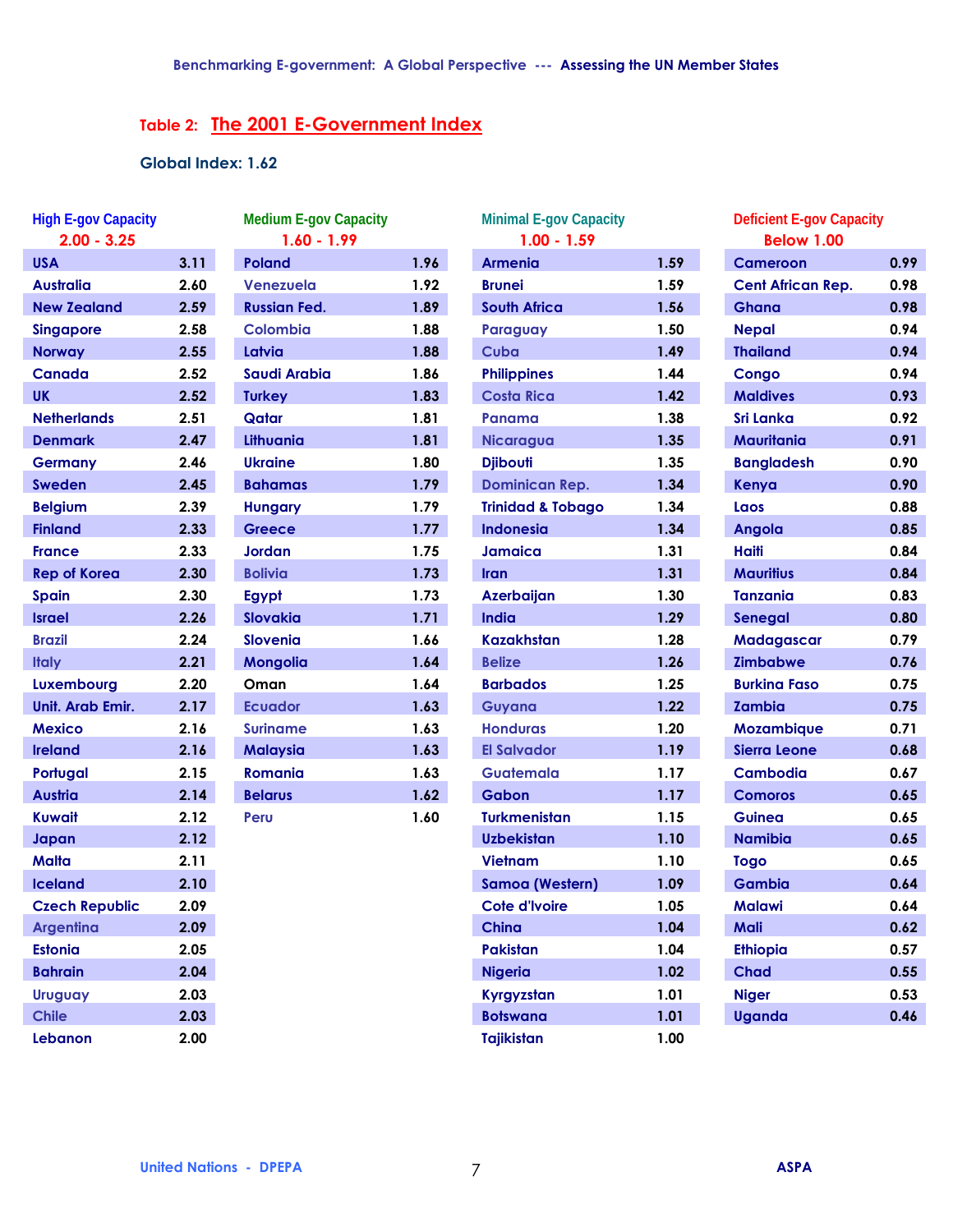# **SECTION 2: BENCHMARKING E-GOVERNMENT**



#### **2.1. Services are the Public Face of Government**

Virtually all government services can be classified under one of three fundamental categories: informational, interactive and transactional. The first, informational, is by far the most significant. Information is at the heart of every policy decision, response, activity, initiative, interaction and transaction between government and citizens, government and businesses and among governments themselves. How information is collected, processed, analyzed, packaged and disseminated is in itself a specialized industry. 2

Successful citizen-centric e-government programs emphasize the indispensable nature of information while balancing its often limited shelf-life and considerable inflationary component. In the information and knowledge age, there is no institution that produces raw data and new information with more regularity than government.

Since services are the public face of government, the primary objective of all e-government initiatives is to provide the citizen user with an efficient alternative medium for interacting with public sector service providers. This is generally accomplished by improving the flow of information both externally and internally. Information is government's most fundamental output3 and consequently, transforming ministries, departments, agencies, units and staff to make them "*e"-ready* is an intense and challenging process.

Eighty-eight percent of the UN Member States have made at a legitimate effort to commit to some form of e-government; that is 169 countries have an established online presence with official government websites. However, in 2001, for over 25% of the countries, the content of official websites consisted of static and insufficient information often of a public relations nature and consistently with strong political overtones. Such sites can hardly be described as service delivery or considered citizen-centric since they are not a medium to elicit useful feedback. This trend is predominant in a several emerging countries in Asia, the Caribbean and throughout Sub-Sahara Africa where countries like Zimbabwe (www.gta.gov.zw/) exploit the web for very singular purposes.

The industrialized countries have taken a less desultory approach in developing their programs and the types of services they are providing. This is particularly evident throughout Europe, North and South America as nearly all the countries in both regions have highly dynamic and interactive official government websites, where content is accurate, specialized and regularly updated.

The capacity to conduct transactions online at the national government level in 2001 was available in *17* countries. There was also considerable activity at the sub-national level, which would suggest that in countries where e-government is evolving autonomously or without a coordinated national strategic program, transactional service delivery will occur irregularly with, in many cases, local governments demonstrating such a capacity before the national government.

Although online transactions are one of the primary features that justify a wideranging e-government initiative, it is worth noting, that despite the benefits of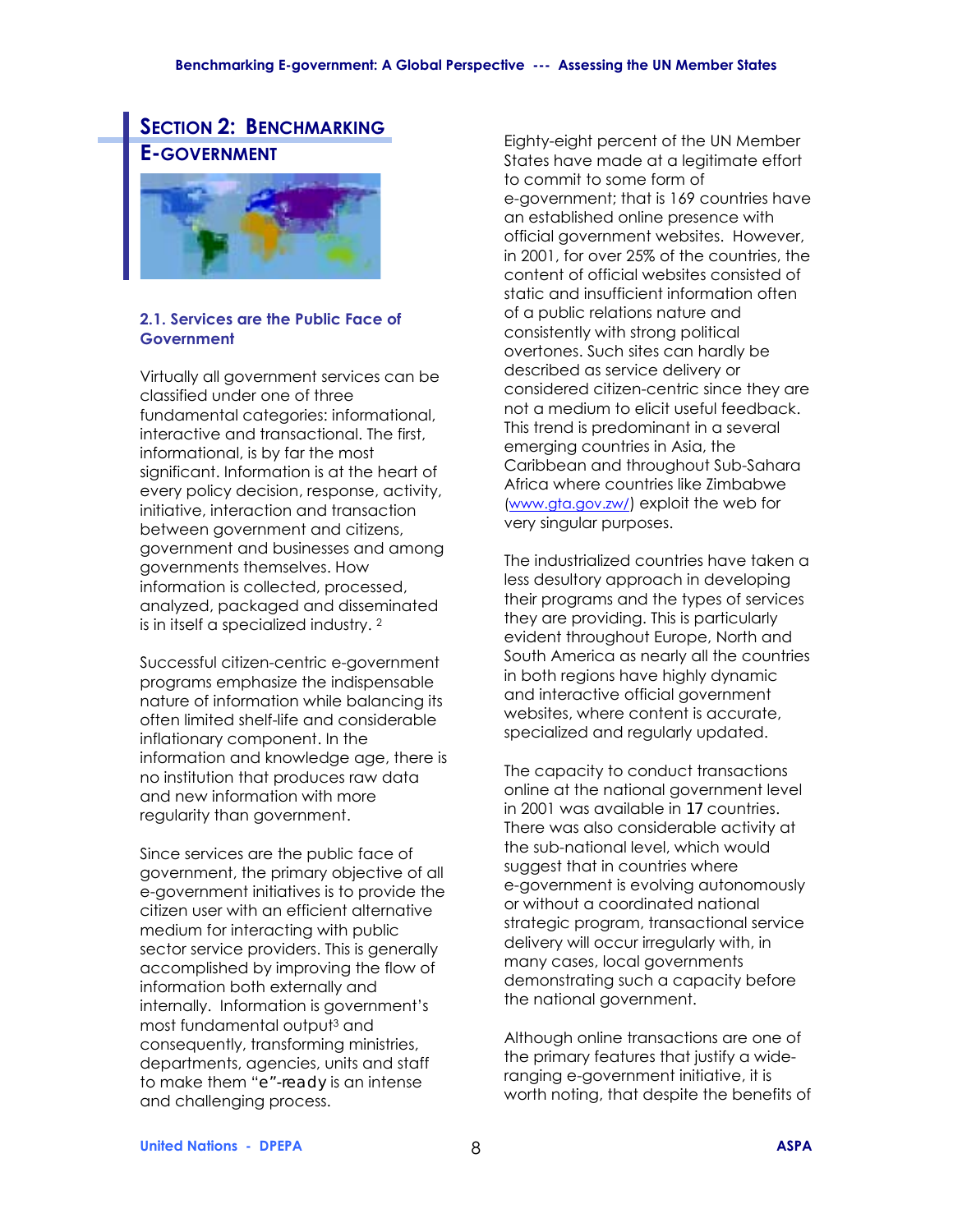technological and the impact of globalization, the national economies of over 75% of the countries indexed are substantially cashed based.4 In the majority of these societies, credit-card use is still reserved for a select and privileged minority. Consequently, the necessity for online transactions in such countries may not be as great as the need for reliable information.

Credible information is sine qua non for maintaining a balanced and open dialogue between decision-makers and the civil society. The policy participation process is one example.

A higher level of participation that goes beyond just providing feedback and comment is the participation of citizens in the processes of policy development and decision making of government. Traditionally this has been practiced through the use of voting and referenda and again mostly at community and local levels. It goes beyond simply providing feedback; rather it is a process of discussions and negotiations which often involves personal interaction.5 E-government potentially increases citizen involvement in the process of governance at all levels by introducing new voices to the dialogue through online discussion groups, thus expanding outreach and influence while enhancing the rapid development and effectiveness of interest groups.<sup>6</sup>

In the United States for example, there is concern among academics, activists, and elected officials that government websites might focus more on providing services, and less on facilitating civic involvement. This type of service orientation, they argue, treats citizens as consumers rather than partners in government, and thus inhibits public engagement with the nation's political environment.7

While users are certainly taking advantage of all the services and information made available on government sites, a smaller portion are active in using the Internet to monitor public affairs. In 2001, an estimated 42 million Americans (24% of those with access) used government Web sites to research public policy issues; 23 million (13% with access) used the Internet to send comments to public officials about policy choices; and 13 million (7.5% with access) participated in online lobbying campaigns. <sup>∗</sup>

Despite the incredible advances made in information technology, digitizing government is, and will continue to be into the foreseeable future, a complex and constant process. Countries vary radically in their approach, level of development and overall commitment to e-government. Critical endemic factors like available resources, political leadership, economic capacity and the character of the civil society deeply impact on the scope and breadth of a government's e-gov policy. How a nation ultimately shapes its e-government commitment ideally should consider these factors and respect the citizen-centric approach rather than being influenced by shortlived trends or what outcomes may be politically expedient.

For countries, like the United Kingdom (www.ukonline.uk.gov) launching an e-government program is an extensive, meticulously planned exercise with ambitious goals and targets. The UK also enjoys the advantages of unabridged political support. For other nations, especially those in Sub-Sahara Africa, just going online can be a frenetic leap from the past into the future with little time to absorb the present. E-government is a new and for the most part a nascent activity. Program success

 $\overline{a}$ 

<sup>∗</sup> *Source: Pew Internet & American Life Project Government Web Sites Survey, September 5-27, 2001 N=815. Margin of error is ±4%.*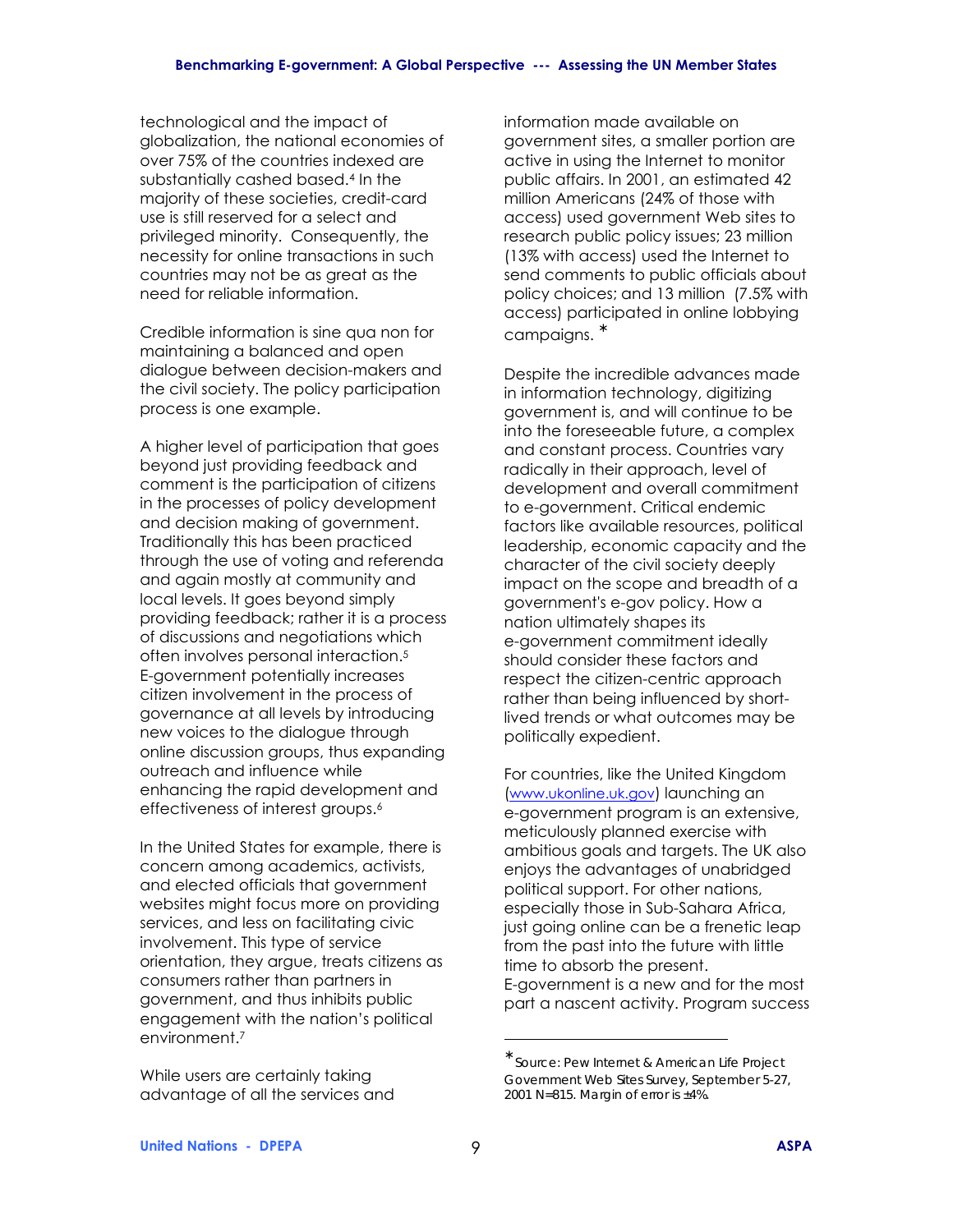is not necessarily measured by the increase in the number of government websites, the number of daily "hits" or user visits to each site, or by the number of officials who can be accessed by e-mail. (Though for many countries producing a fully interactive, service oriented website is a task not to be taken lightly.) Successes are kept in perspective, and setbacks are to be expected. Despite the highly visible and multi-functional sites, many governments continue to "flight test" their programs in an attempt to find the right combination of services, features, content and entry points that are efficient, cost-effective and truly citizen-centric. However, time in cyberspace does not allow governments to celebrate very long their accomplishments, nor mull over their setbacks.

#### **Box 5: The Stages of e-Government**

| <b>Emerging:</b>      | A government web<br>presence is established<br>through a few<br>independent official<br>sites. Information is<br>limited, basic and static. |
|-----------------------|---------------------------------------------------------------------------------------------------------------------------------------------|
| <b>Enhanced:</b>      | Content and information<br>is updated with greater<br>regularity.                                                                           |
| Interactive:          | Users can download<br>forms, contact officials,<br>and make appointments<br>and requests.                                                   |
| <b>Transactional:</b> | Users can actually pay<br>for services or conduct<br>financial transactions<br>online.                                                      |
| Seamless:             | Total integration of e-<br>functions and services<br>across administrative<br>and departmental<br>boundaries.                               |

# **2.2. Current Benchmarking Practices**

Benchmarking is an essential and valuable exercise since the practice allows individuals to mark a specific policy or program's progress and chronicle successes and setbacks over a given period of time. This provides policy developers, decision makers and public sector managers with vital information in order to make mid-course adjustments, improve program efficiency and ensure that the tax-payers are getting a return on their 'investment'. Several countries, international organizations and private sector consulting firms have developed useful tools in an attempt to measure egovernment progress through a series of targets that mark a specific stage of development.

The primary research conducted for this report was gathered for two purposes: first, to gain an appreciation and understanding of the global e-government landscape and; second, to quantify data so to develop and test a new and impartial benchmarking practice. The research sought to assess how governments have approached, developed and implemented online service delivery. The research also sought to maintain objectivity, yet to be as inclusive as possible in determining all UN Members' level of development based on the available data.

A practice currently in use by governments, international organizations and private sector firms charts progress through a series of levels or stages marked by the presence (or absence) of fundamental online applications and basic features. The primary research for this report has benchmarked a country's progress using the tools and methods being practiced by the European Union (www.eu.org), the United Kingdom's Office of E-Envoy; the United States Government's General Services Administration; and Ireland's national e-government program.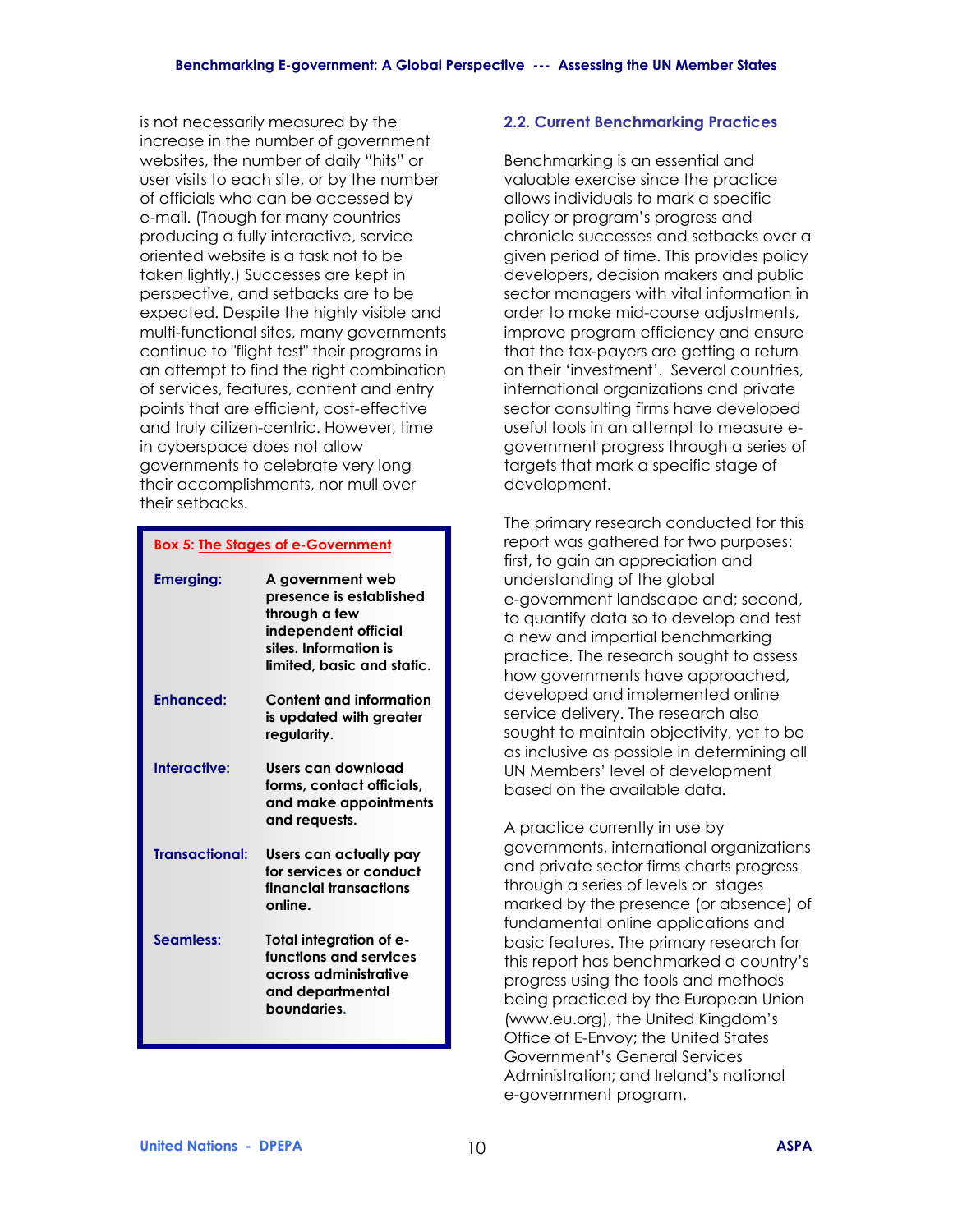Using the world wide web, all 190 UN Member States were accessed and over 1900 *national government websites* examined in order to analyze and chart each country's level of progress. The citizen-centric approach was the basis for our analysis. That is sites (predominately cabinet ministries and departments) and sectors considered to be most representative of services that the majority of citizens were likely to seek were evaluated. The primary or target sectors were: health, education, labor or employment; social welfare and services, and finance. Countries were also evaluated for a capacity to conduct transactions online.<sup>\*</sup> Countries were assessed by the following criteria:

- **►** An official government web presence must exist.
- The type of service delivery available: basic or informational, interactive, transactional.
- The presence and of services in five critical sectors: education, health, labor/employment, welfare/social services and financial services.
- Use of single entry portals; and de facto portals (official national government websites).
- **►** To a lesser degree, fidelity to strategic plans, use of e-gov teams.

# **2.3. The Stages of E-government Development**

National (and for that matter, regional and local) government strategic planning, characterizes e-government development as a linear progression, with service providers moving through four, five or even six levels or stages before achieving the stated program objectives.8 This type of benchmarking is a based primarily on analyzing website content; any interactive features (e-mail), quality and timeliness of information and the capacity to conduct online transactions. It provides a convenient reference point for developed and emerging nations, but it presupposes a definitive level of technical sophistication.

Prior to this study, developing countries were omitted from much of the research completed using this practice. We have included a stage that reflects the progress of developing countries.

In order to quantify the results, a numerical scale ranging from  $1 - 5$  with one representing an Emerging Presence and five, Seamless or fully integrated, was used. Each stage was furthered analyzed for the presence of specific features and content and measured by intervals of .25.

The stages are a method for quantifying progress. They are representative of the government's level of development based primarily on the content and deliverable services available through official websites. This is not to suggest, however, that in order to achieve immediate success, a country must follow this linear path, but rather reflects the type of analysis and standards used in 2001.

E-government programs are subjected to a number of internal and external factors. Technology and trained staff obviously play a vital role in e-gov development and influence how a government will implement its program. But it is the availability of resources that dictate the goals of a particular government. Ramping up from level one to level two, level three, etc is, for now, a

 $\overline{a}$ 

 $*$  Here we took a broader approach to the research, not restricting the transactional capacity to the targeted sectors.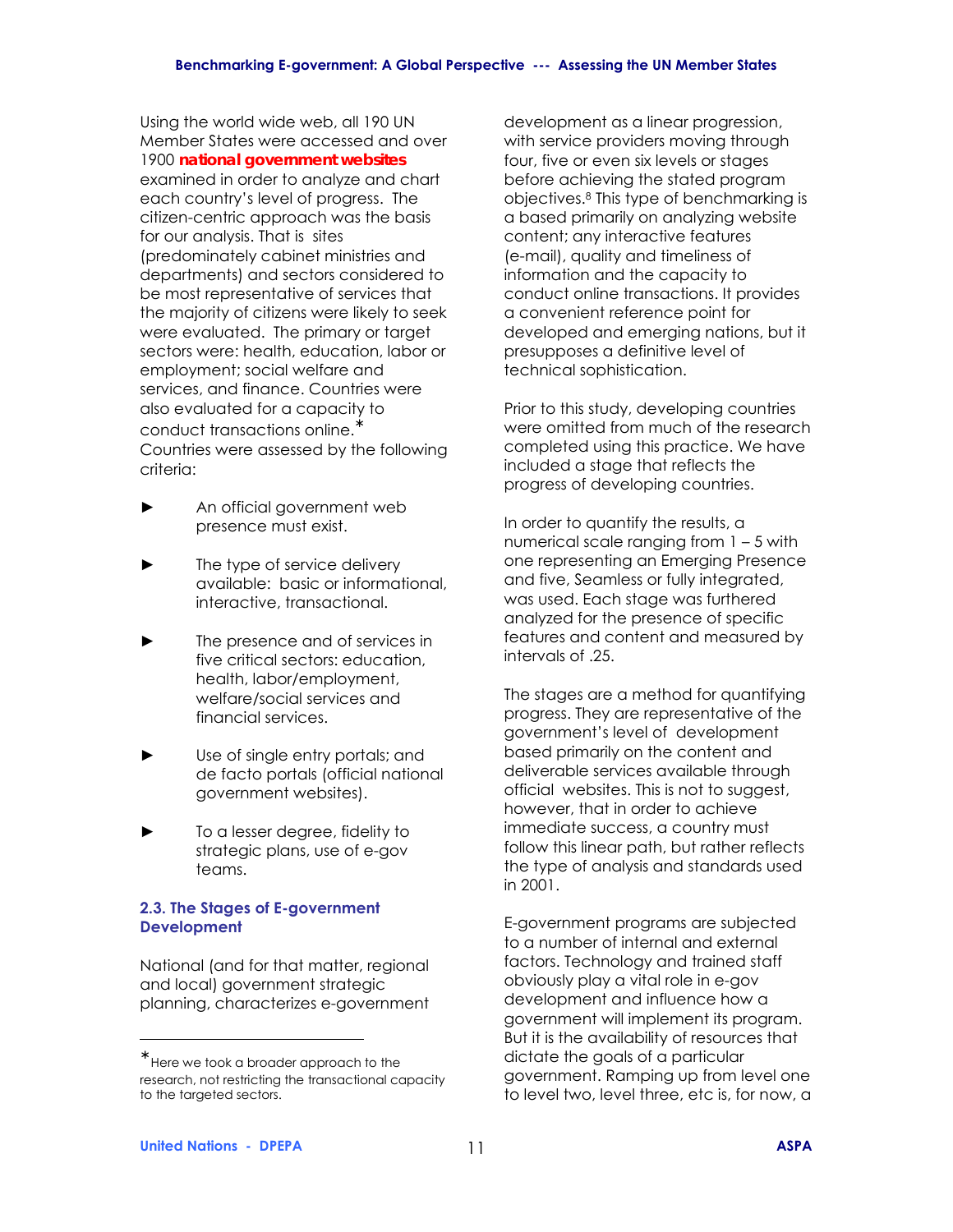consequence of the patterns of contemporary program evolution. This does allow policy planners a degree of flexibility and creativity in program development while still following the game plan. Based on the availability of a governmentsí resources, an effective program can be designed and launched with the intent of being fully transactional before ever going online. Ramping up also allows the luxury of utilizing a cost-effective practice of testing through pilot programs.

The website research was conducted during a three month period from May to July and repeated from October to December, 2001 in order to measure progress and ensure accuracy. Each Member State was examined using sites available on the world wide web *during these periods***.** As stated earlier, e-government development can be swift and continuous, yet inchoate. Change and improvement must be a permanent part of the process if a country is to achieve the stated goals within its strategic framework and to

offer the most inclusive citizen-centric approach. Unquestionably, many of the UN Member States will have a different look six, even three months from the release of this report.

Progressive governments are upgrading their sites regularly. Expanding the types and quality of their online services and improving their content daily in an attempt to achieve the highest measure of user satisfaction, administrative efficiency and cost effectiveness. The website analysis conducted as part of this research is an appraisal taken at a particular period in time --- a digital photo of the global e-gov landscape during 2001. (The stages of development are however an important variable in compiling the E-gov Index: Section 4)

For the purpose of the UN/ASPA survey, a countryís online presence can be categorized by one of five stages: **emerging; enhanced, interactive; transactional; and fully integrated or seamless**.



# **Chart 1: Country Stages for 2001**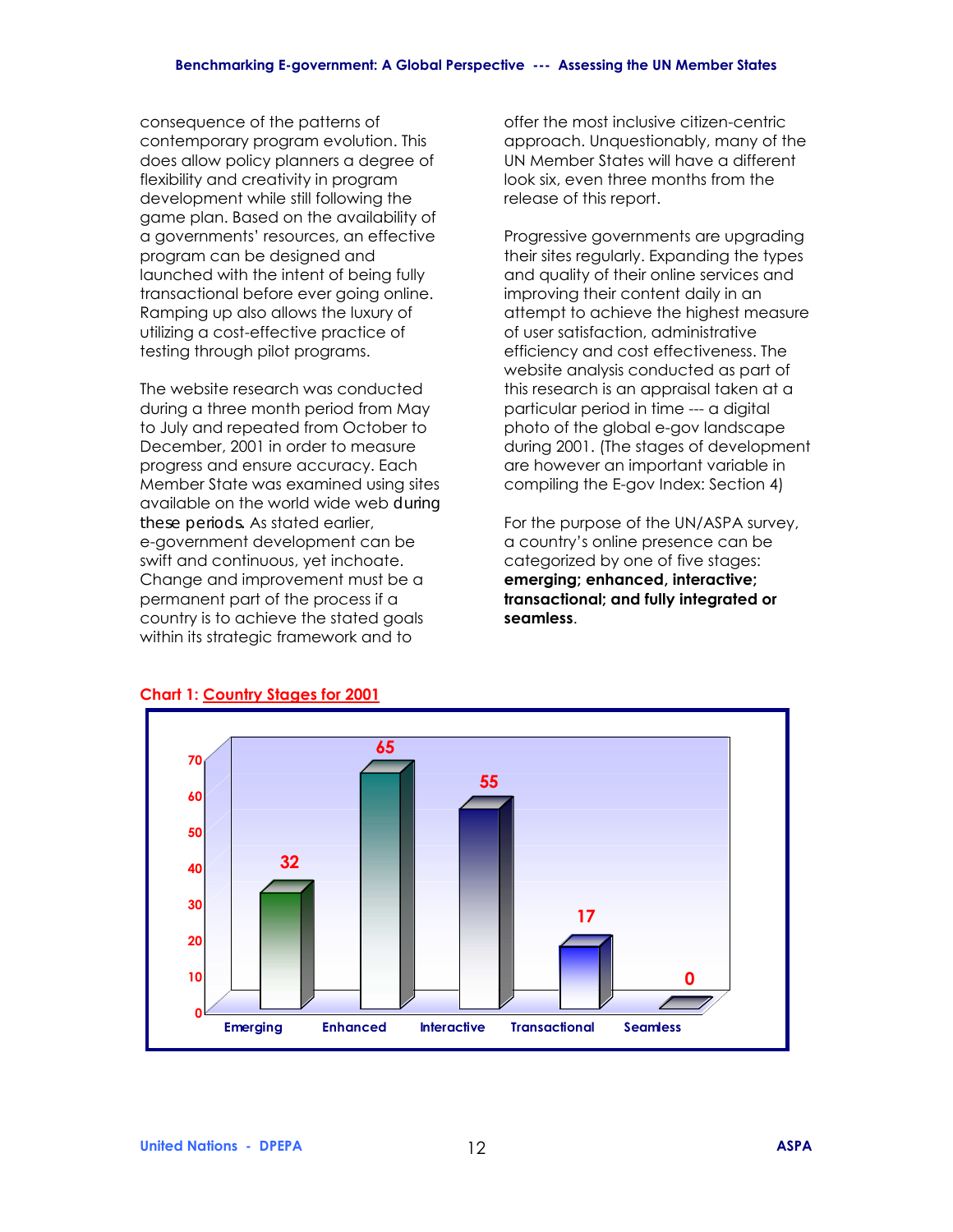#### **2.4. Country Progress**

**Emerging Presence:** *A country commits to becoming an e-gov player. A formal but limited web presence is established through a few independent government websites which provide users with static organizational or political information. Sites may include contact information (i.e telephone numbers and addresses of public officials). In rare cases, special features like FAQs may be found.* 

| <b>Angola</b>               | Grenada                 | <b>Myanmar</b>                 |
|-----------------------------|-------------------------|--------------------------------|
| Antigua & Barbuda           | Guinea                  | <b>Niger</b>                   |
| <b>Botswana</b>             | Haiti                   | Qatar                          |
| <b>Burundi</b>              | Lao PDR                 | <b>St. Vincent &amp; Gren.</b> |
| <b>Cape Verde</b>           | Lesotho                 | <b>Seychelles</b>              |
| <b>Central African Rep.</b> | Liberia                 | <b>Solomon Islands</b>         |
| <b>Cyprus</b>               | <b>Madagascar</b>       | <b>Syria</b>                   |
| <b>Ethiopia</b>             | <b>Malawi</b>           | Togo                           |
| <b>Fiji</b>                 | Mali                    | Tonga                          |
| <b>Gabon</b>                | <b>Marshall Islands</b> | Yemen                          |
| Gambia                      | Moldova                 |                                |

**Enhanced Presence:** *A country's online presence begins to expand as its number of official websites increase. Content will consist more of dynamic and specialized information that is frequently updated; sites will link to other official pages. Government publications, legislation, newsletters are available. Search features, and e-mail addresses are available. A site for the national or ruling government may also be present that links the user to ministries or departments.* 

| <b>Albania</b>      | <b>El Salvador</b> | <b>Nigeria</b>               |
|---------------------|--------------------|------------------------------|
| <b>Algeria</b>      | Georgia            | Oman                         |
| <b>Andora</b>       | <b>Ghana</b>       | <b>Papaua New Guinea</b>     |
| Armenia             | Guatemala          | <b>Rwanda</b>                |
| <b>Azerbaijan</b>   | Guyana             | <b>St. Kitts &amp; Nevis</b> |
| <b>Bahamas</b>      | <b>Honduras</b>    | <b>St. Lucia</b>             |
| <b>Bangladesh</b>   | <b>Indonesia</b>   | Samoa                        |
| <b>Barbados</b>     | <b>Iran</b>        | <b>San Marino</b>            |
| <b>Belarus</b>      | <b>Iraq</b>        | Senegal                      |
| <b>Belieze</b>      | Kazakhstan         | <b>Sierre Leone</b>          |
| <b>Benin</b>        | Kenya              | <b>Swaziland</b>             |
| Bosnia / Herz.      | Kyrgystan          | Tajikistan                   |
| <b>Burhino Faso</b> | Liechtenstein      | <b>Tanzania</b>              |
| Cambodia            | <b>Macedonia</b>   | <b>Trinidad &amp; Tobago</b> |
| Cameroon            | <b>Maldives</b>    | <b>Turkmenistan</b>          |
| Cote d'Ivoire       | Mauratania         | Uganda                       |
| Croatia             | <b>Micronesia</b>  | <b>Uzbekistan</b>            |
| Cuba                | <b>Monaco</b>      | Vanuatu                      |
| <b>Dominica</b>     | Mongolia           | <b>Viet Nam</b>              |
| Domincan Rep.       | <b>Mozambique</b>  | <b>Zambia</b>                |
| <b>Ecuador</b>      | <b>Namibia</b>     | <b>Zimbabwe</b>              |
|                     | <b>Nepal</b>       |                              |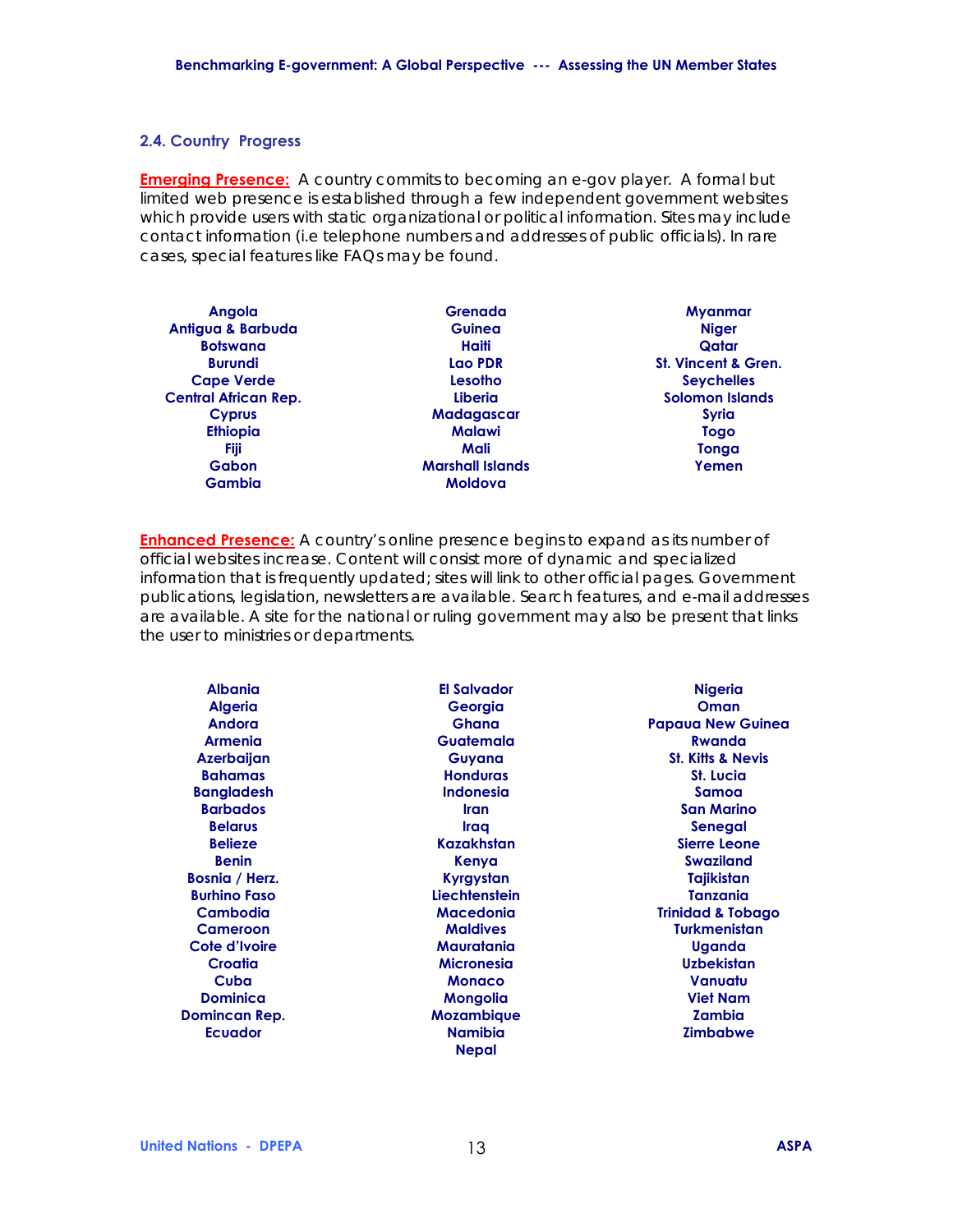#### **Benchmarking E-government: A Global Perspective --- Assessing the UN Member States**

**Interactive Presence:** *A country's presence on the internet expands dramatically with access to a wide range of government institutions and services. More sophisticated level of formal interactions between citizens and service providers is present like e-mail and post comments area. The capacity to search specialized databases and download forms and applications or submit them is also available. The content and information is regularly updated.* 

| <b>Argentina</b>  | <b>Israel</b>      | Peru                        |
|-------------------|--------------------|-----------------------------|
| Austria           | <b>Italy</b>       | <b>Phillippines</b>         |
| <b>Belgium</b>    | Jamicia            | <b>Poland</b>               |
| <b>Bahrain</b>    | Japan              | Portugal                    |
| <b>Bolivia</b>    | Jordan             | <b>Romania</b>              |
| <b>Brunei</b>     | Kuwait             | <b>Russian Federation</b>   |
| <b>Bulgaria</b>   | Latvia             | Saudi Arabia                |
| <b>Chile</b>      | Lebanon            | <b>Slovakia</b>             |
| China             | Lithuania          | <b>Slovenia</b>             |
| <b>Colombia</b>   | Luxembourg         | <b>South Africa</b>         |
| <b>Costa Rica</b> | <b>Malaysia</b>    | Sri Lanka                   |
| Czech Rep.        | Malta              | <b>Sweden</b>               |
| <b>Denmark</b>    | <b>Mauritius</b>   | <b>Thailand</b>             |
| Egypt             | <b>Morocco</b>     | <b>Turkey</b>               |
| <b>Estonia</b>    | <b>Netherlands</b> | <b>Ukraine</b>              |
| Greece            | <b>Nicaragua</b>   | <b>United Arab Emirates</b> |
| <b>Hungary</b>    | <b>Pakistan</b>    | <b>Uruguay</b>              |
| <b>Iceland</b>    | Panama             | Venezuela                   |
| <b>India</b>      | Paraguay           | Yugoslavia                  |

**Transactional Presence:** *Complete and secure transactions like obtaining visas, passports, birth and death records, licenses, permits where a user can actually pay online for a services pay parking fines, automobile registration fees, utility bills and taxes. Digital signatures may be recognized in an effort to facilitate procurement and doing business with the government. Secure sites and user passwords are also present.* 

| <b>Australia</b> | <b>Ireland</b>     | Rep. Of Korea         |
|------------------|--------------------|-----------------------|
| <b>Brazil</b>    | Italv              | <b>Singapore</b>      |
| <b>Canada</b>    | <b>Mexico</b>      | <b>Spain</b>          |
| <b>Finland</b>   | <b>New Zealand</b> | <b>United Kingdom</b> |
| <b>France</b>    | <b>Norway</b>      | <b>United Statees</b> |
| <b>Germany</b>   | Portugal           |                       |

**Seamless or fully integrated:** *Capacity to instantly access any service in a "unified package". Ministerial/departmental/agency lines of demarcation are removed in cyberspace. Services will be clustered along common needs.* 

#### **No country surveyed has achieved this stage.**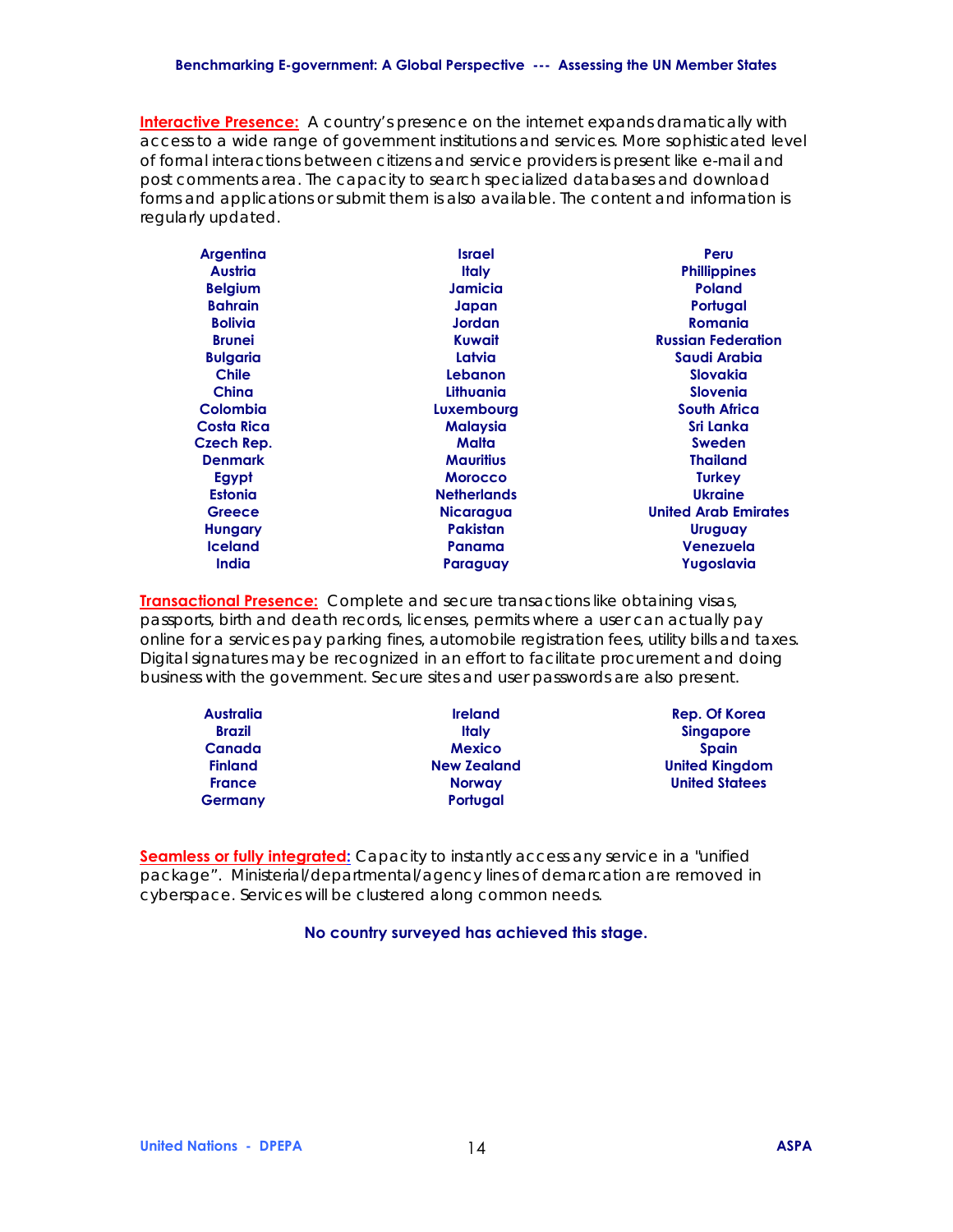#### **Benchmarking E-government: A Global Perspective --- Assessing the UN Member States**

# **SECTION 3: ANALYSIS OF STAGES**



#### **3.1. Overview**

Much of the current performance analysis recognizes e-government development as a linear progression, with countries moving through four, five or even six levels or stages of advancement. This form of benchmarking is a based primarily on analyzing website content, special features, the quality and type of information offered and the capacity to conduct online transactions. It provides a convenient reference point for developed and emerging nations, but it presupposes a certain level of sophistication.

Developing countries have, for the most part, been omitted from many of the studies completed using such a benchmark. Our research recognizes the efforts of least developed countries as well. Therefore a stage that reflects their efforts and progress was included. However in practice, there exists three functional levels of online service delivery --- basic or publish, interactive and transactional.

For most countries, gradually ramping up to a more advanced level or stage of development is a sound strategic approach. Factors like technological improvements, financial and human resources, political commitment and citizen participation, all contribute to how quickly an e-government program progresses.

There are, however, other factors that should be noted as well. In certain developing and emerging nations current cultural and economic conditions may

justify e-gov programs that reflect the immediate needs and technical capacity of these societies. In such cases, attaining level three or even level two may be a realistic strategic development goal and a sufficient online response. Consequently, some programs may seem modest in comparison to progressive or industrial nations. It should be emphasized that the primary objective of any e-government program is to address the needs of citizens. For a number of countries attaining the enhanced or interactive level may successfully fulfill this objective.

There are a finite number of services that citizens and businesses can transact online with national governments. Transactional services vary depending upon the type of political system. Highly centralized governments will retain jurisdiction over many transactions that decentralized and federal systems will devolve to subnational levels. Driver's license is one example.

As noted in Section 2, the research procedure selected for analyzing the government websites was based on a practices currently in use by national governments, international organizations and to a lesser degree, private sector consulting firms.

The citizen-centric approach was the basis for our analysis, therefore official websites addressing sectors that were considered to be most representative of services that average citizens were most likely to seek were evaluated. Five primary or target sectors were analyzed: health, education, labor or employment; social welfare and services, and finance.

We further sought to Identify those aspects of agency websites that are most important for effective delivery of public information and services. It is envisioned that the results of this research will lead to the development of a set of objective

**United Nations - DPEPA** 15 **ASPA**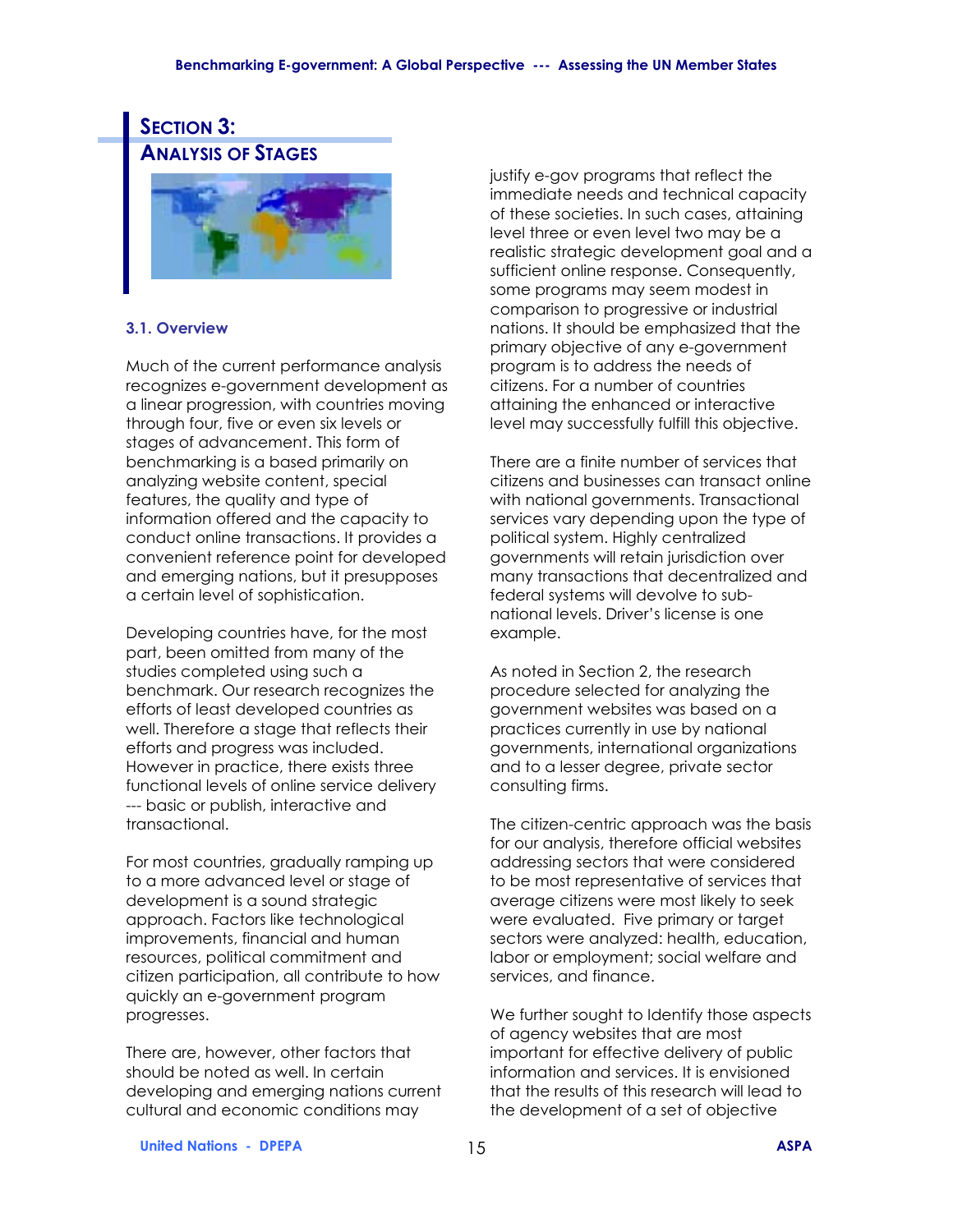performance measures for determining the degree to which an agency website effectively fulfills its mission of providing information and services to the public. Once accepted, these measures can be tested and refined. Eventually a concise set of internationally recognized procedures that describe how these performance measures can be refined and ultimately applied could be developed.

National government websites were analyzed for their content and the type of services available. The presence or absence of specific features and information factored into a country's level or official presence. The stages present a straightforward and functional benchmark of a national government's online presence and the sophistication of its e-government program. Below is a brief analysis of each stage.

#### **3.2. Emerging Presence**

Nearly all 32 countries, (16.8 of those surveyed) at the *Emerging Presence Level,* are among the world's least developed nations with over half (18) in Sub-Sahara Africa. Countries at this level averaged 3.9 official websites per government (in 2001, the United States had over 31,000 Federal, State and local sites) with content consisting of predominately static and insufficient information that is updated infrequently, if at all. Most programs are in their embryonic stage, providing few interactive features like e-mail or downloading forms. Actual online services, as of this writing, are non-existent for the countries at this level, and no country offered an official website for any of the five target sectors. Official information for many of these countries is predominately of a highly partisan, political nature, i.e. bios and predictable spin on the prime minister or the party in power. The number of sites disproportionately favor the political

parties over the service-provision or administrative sites. There is little or no information that would assist an individual in accessing a specific public service. For the most part, content could hardly be described as citizen-centric.

Sectors with sites that are funded by international organizations or outside groups, or those promoting foreign investment and tourism tend to be more highly developed as a result of the political and economic weight placed on such issues. Some island nations, whose primary source of economic activity is tourism, have one or two sites promoting the advantages of visiting or investing in their country. Seychelles and Trinidad and Tobago are such examples.

Obviously many of these countries are among the poorest in the world, whose limited resources are stretched well beyond their finite capacities. National priorities focus on basic survival issues. However some countries have displayed an intrinsic capacity for progress. **Gabon**ís national government site www.gabon.gov.ga is an example of a 'de facto' single entry portal and allows users to access 14 official national government sites. **Guiana** and **Botswana** are on the verge of ramping up to the next level.

Most government sites do not have links to all of the ministries and agencies, and many have not been updated. The sites typically are not used for administrative purposes. For the countries at the Emerging Presence level, e-government program development is erratic and disparate. There is little evidence of any coordination or strategic planning within ministries or departments, let alone, national governments. However, this condition may be reflective more of the prioritization of needs rather than organizational or political indifference.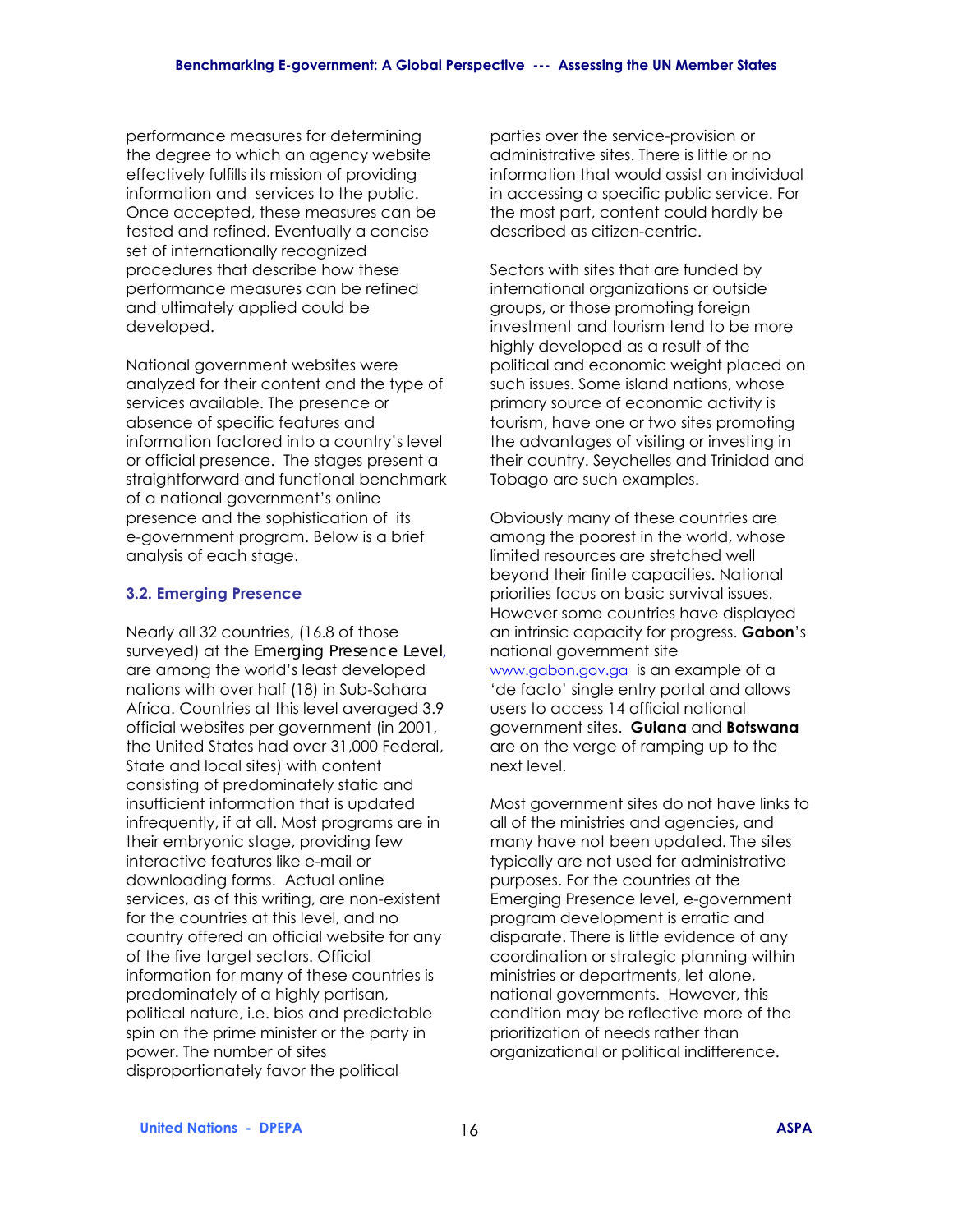# **3.3. Enhanced Presence**

Of the 65 countries (34.2%of the Member States) with an *Enhanced Presence,* 58% are emerging or newly industrialized economies, and, with the exception of North America, are found in all geographic regions. The average number of sites for countries at this level is 18. There are several cases of developing countries like **Coteíd Ivoire, Burkina Faso**, **Ghana** who are quickly succeeding in their e-government programs as evidenced by their commitment to content improvement. There is still, however, very little if any online representation of ministries or departments dealing and with social welfare, education or health issues. The potential for more advanced development in e-government is apparent from some areas of Ghana's site, however. Administrative guidelines and regulations for obtaining a license to export cocoa are clearly outlined in extensive detail. Although the sites do not allow the user to download the necessary forms and applications, the information is easily accessible and thorough. The majority of CIS states including **Georgia, Kazakhstan, Turkmenistan** are at the Enhanced Presence level.

Presently, **Nigeria's** government web sites are primarily for public affairs issues, with very little dynamic information to the citizens of Africa's most populous nation. Political agendas of the party in power are obvious and appear on the forefront of the site. In Nigeria's case, the unofficial government web site is the Presidency. Quotes about combating corruption and allegiance to the presidency appear on the page. The site itself does not provide direct access to all ministries and legislative or judicial issues, including laws and regulations or court decisions. This is not uncommon among the countries at this level, particularly those in Africa.

Nigeria has no ministries online, and instead provides links to an array of agencies and departments concerning export regulations, ports authority, public enterprises, corporate affairs, and investment promotions. The focus is clearly on promoting investment and enhancing economic growth and development. However, all sites or information relating to education, social services, health care or women and children specifically are conspicuously absent. This pattern of unbalanced implementation is common at this level and among developing countries.

Several Central American countries, such as **El Salvador, the Dominican Republic** and **Guatemala**, despite persistent program obstacles (i.e. technological, financial and human resources), are on the verge of ramping up to the next level of development. The **Principalities of Monaco and Liechtenstein** each have technically advanced websites, but their content provides general information of a public affairs nature promoting the benefits of their countries.

The majority of nations at the Enhanced Level show a greater degree of diversity in their online content and the quality of information. Although the content on most official sites is predominantly political or public affairs in nature, more than half the countries (34), are developing a citizencentric approach with sites for at least one of the targeted sectors. Forty-two countries are upgrading their information on a regular basis (at least once every two weeks).

#### **3.4. Interactive Presence**

The *Interactive Presence* clearly embodies the citizen-centric approach as content, information and services become what the people should expect rather then what governments prefer to offer.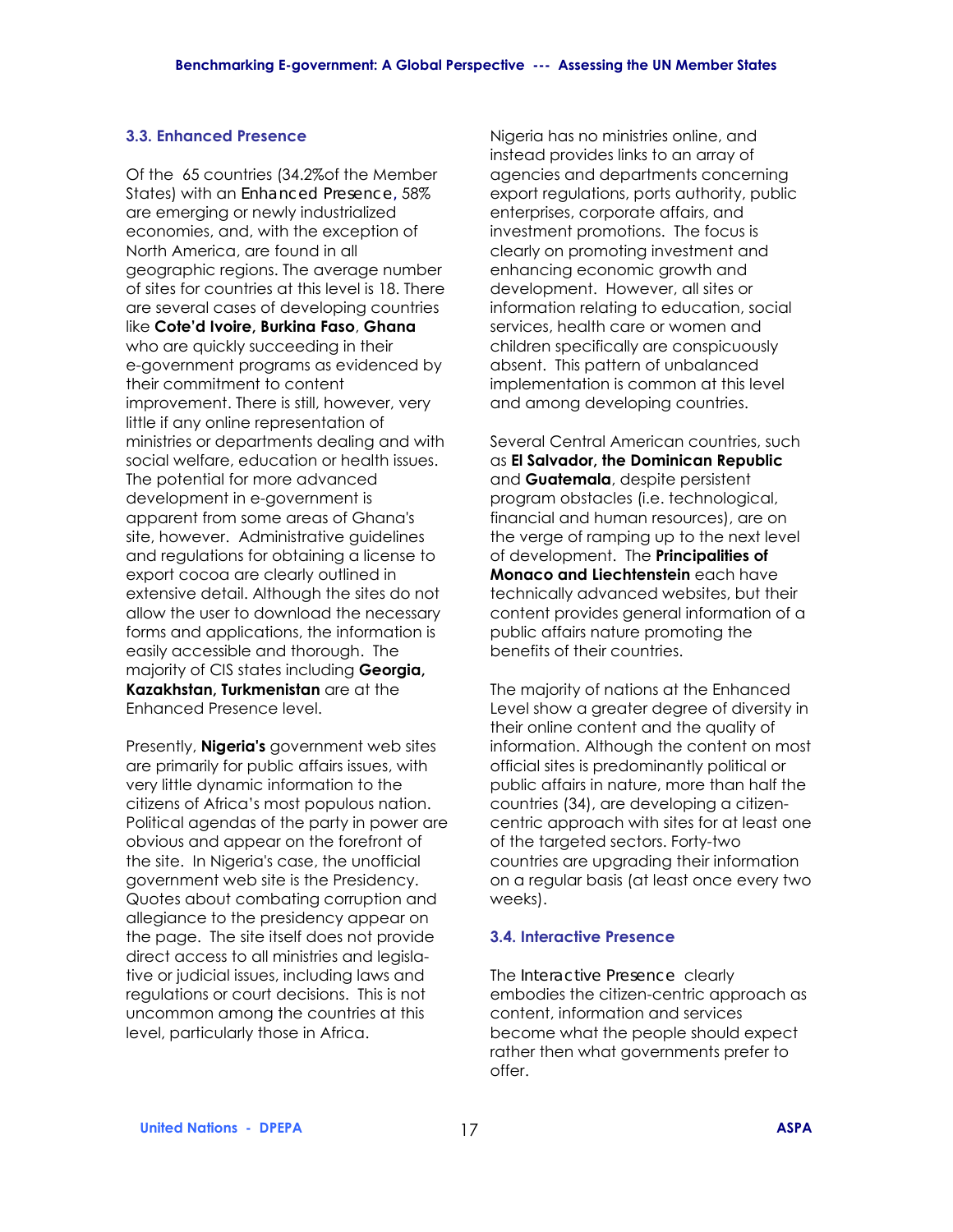The delivery of information and services is aimed at maximizing the importance of the consumer by ensuring that ease of use is priority. Portals are the preferred point of entry; content is critically managed and information is well balanced. Security and privacy features are prominent among sites.

#### **Box 6: Single Entry Portals Are Standard**

As a gateway or single point of entry to government services, portals are becoming the standard. In 2001, 36 countries provided easy access through single entry portals. At the regional or state level the number is much higher. All 26 of Brasil's states use this approach, as do Germany's Landers, the majority of Mexico's states and all 50 of the US states.

Serving as much more than a simple gateway, however, a portal offers an opportunity to reorient services around the needs of citizens while consolidating back office responsibilities. **The United States** (www.firstgov.gov) and **the United Kingdom** (www.ukonline.gov) are excellent examples.

Eighty-four countries have an official national government web page. These sites can serve as de facto single entry portals. National government websites offer most of the features and links that would be found on single entry portals.

At this stage, perhaps the most varied profile of the Member States in terms of national economic, political and social conditions can be found. Of the 55 countries who offer interactive services, *20%* are developing nations. The remaining 80% are evenly divided between newly emerging economies and industrialized countries. Virtually all the governments have demonstrated a strong national commitment to a citizen-centric e-government program and are well advanced technically in their programs. Only ten countries did not have websites for all five target sectors. Each of the ten,

did however have a minimum of three target sectors online.

Twelve countries (24%) at this stage employ official single entry portals. Thirtyone countries (62%) have official national government sites which serve as de facto portals, each linking the user with most ministries, agencies departments as well as government and elected officials. Of the 31 countries with official national government sites, 24 link to the ministries of the five targeted sectors: health, education, labor, social welfare and finance. Communicating with government or elected officials is available through e-mail and post comments features for each of the 55 countries.

#### **Box 7: Single Entry Portals: Several Excellent Examples**

| Australia             | www.fed.gov.gu/KSP     |
|-----------------------|------------------------|
| Brazil                | www.redegoverno.gov.br |
| Canada                | www.canada.gc.ca       |
| <b>Finland</b>        | www.eduskunta.fi       |
| France                | www.service-public.fr  |
| Germany               | www.bundesregierung.de |
| Ireland               | www.irlgov.ie          |
| Mexico                | www.precisa.gob.mx     |
| <b>New Zealand</b>    | www.govt.nz            |
| Norway                | www.norge.no           |
| <b>Rep. Of Korea</b>  | www.kois.go.kr         |
| Singapore             | www.gov.sg             |
| Spain                 | www.la-moncloa.es      |
| <b>United Kingdom</b> | www.ukonline.gov.uk    |
| <b>United States</b>  | www.firstgov.gov       |

Information and content take on a greater significance at this level and are continuously updated. The sites are also upgraded on a regular basis. Although there is always a degree of political information present in the content, it does not dominate a country's official government web presence. In all 55 countries, users have the capacity to download and request either documents or forms from a specific ministry, department, agency or unit. For a number of countries like the **Netherlands, Sweden, Japan**, ramping up to the transactional level is only a matter of time,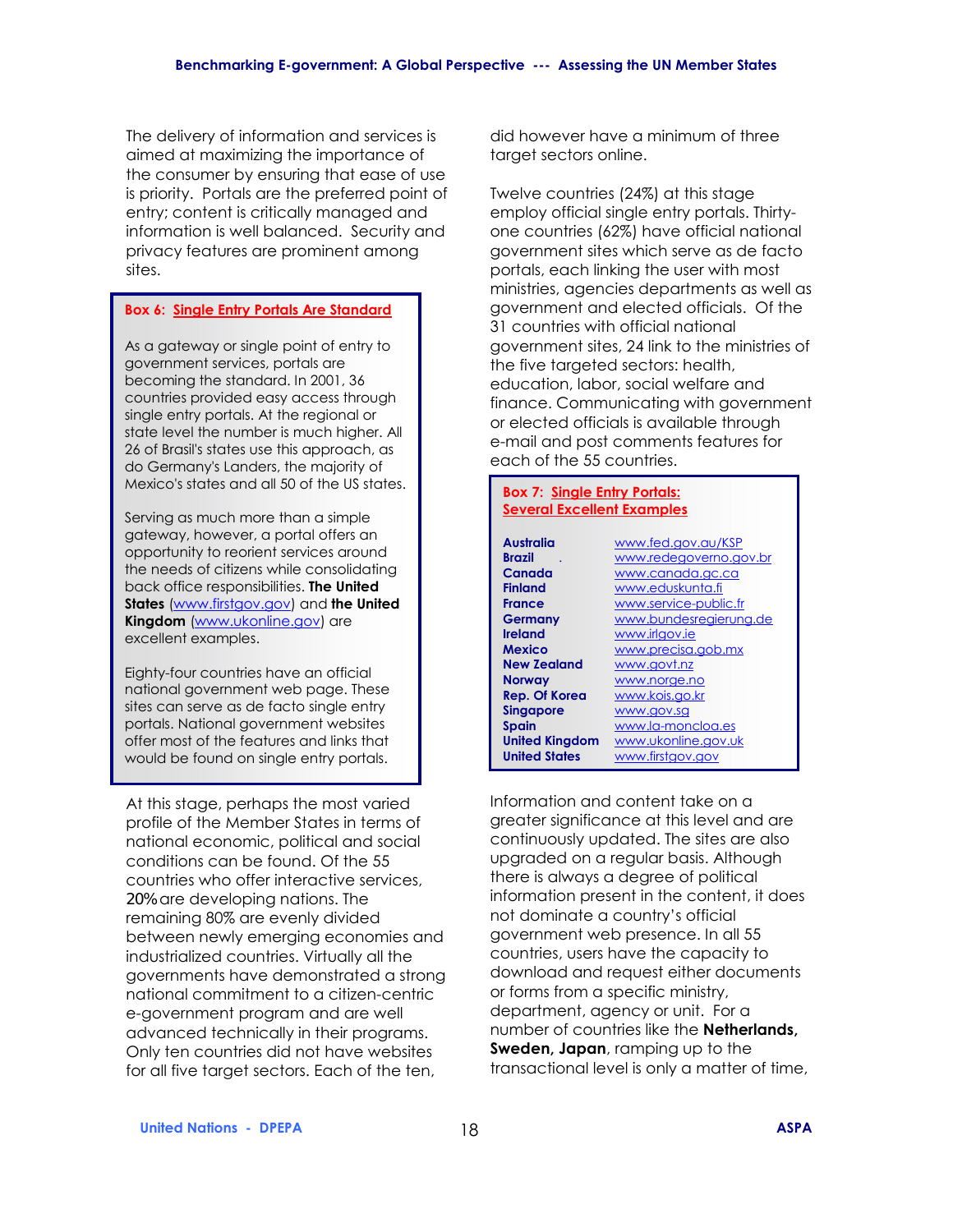and several may have already achieved the capacity by the release of this report.

Although online transactions are one of the primary services that demonstrate e-government's utility, the point must be reiterated, that despite daily advances in information technologies and the inescapable impact of globalization the national economies for the large majority of UN Member States are predominately cashed based. Credit-cards, online banking and other paperless forms of e-commerce are, for the present, available to those who have the means to access such services. The necessity for online transactions in many of these societies may not be as great as the need for reliable and practical information.

#### **3.5. Transactional Presence**

At the **Transactional Presence** level**,** a country has fully demonstrated the capacity for users to interact with the government by purchasing publications or other item, or utilizing a service like obtaining a passport and paying for it online with either a credit card, bank debit or by some other electronic means. At the completion of our online research, 17 countries offered complete transactions online. (In should be emphasized that in the case of online transactions, the empirical evidence sought required a closer examination of national government websites. In some cases transactional activity at the local level has preceded national governments.) Each of these countries is a member of the OECD. All 17 use single entry portals with the UK and Singapore adopting the personal user ID approach. All have very sophisticated citizen-centric sites that offer the user access to government organizations whose existence most citizens may hardly be aware of. The sites are undergoing frequent revision and improvement to achieve the maximum level of user

satisfaction. Content is regularly updated to reflect the constant demand for current and accurate information.

#### **Box 8: Online Tax Transactions**

Perhaps the most often cited example of egovernment's utility is the capacity to pay taxes online. Many countries now offer electronic filing. **Spain,** has one of the most sophisticated online taxation programs in Europe.

But paying online is a different matter. France has had an electronic payment program for years and has successfully transitioned the service to the web. But the program itself requires several steps include gaining permission to participate and securing an electronic credit from the government and the bank selected for payment and has yet to achieve popularity with the French citizens. Mexico has a similar program. But of the 91 million people only 3.7 million have access to the web. Payment of VAT, personal and business taxes are at varying stages of development.

From January 1 to April 15 the Internal Revenue Service Website receives three times as many hits as any other official US government website. However the number of taxpayers e-filing is disproportionately low. There are a number of explanations, but the most common is that despite the relative ease and convenience, US taxpayers have yet to gain a sense of trust for the process. The IRS has projected that 45 million US citizens will file electronically in 2002an increase of 16 percent from 2001. The remaining 95 million US taxpayers, however, will continue to use the traditional approach

Online filing is gaining popularity among South American countries. Collecting payment however, is still in the pilot stage. Chile for a example since instituting the service in 1997 has seen a business filings increase from 23,000 in 1998 to 800,000 in 2001. Brasil also has in effect an online filing system in which over 80% of those who filed taxes in 2000, filed online.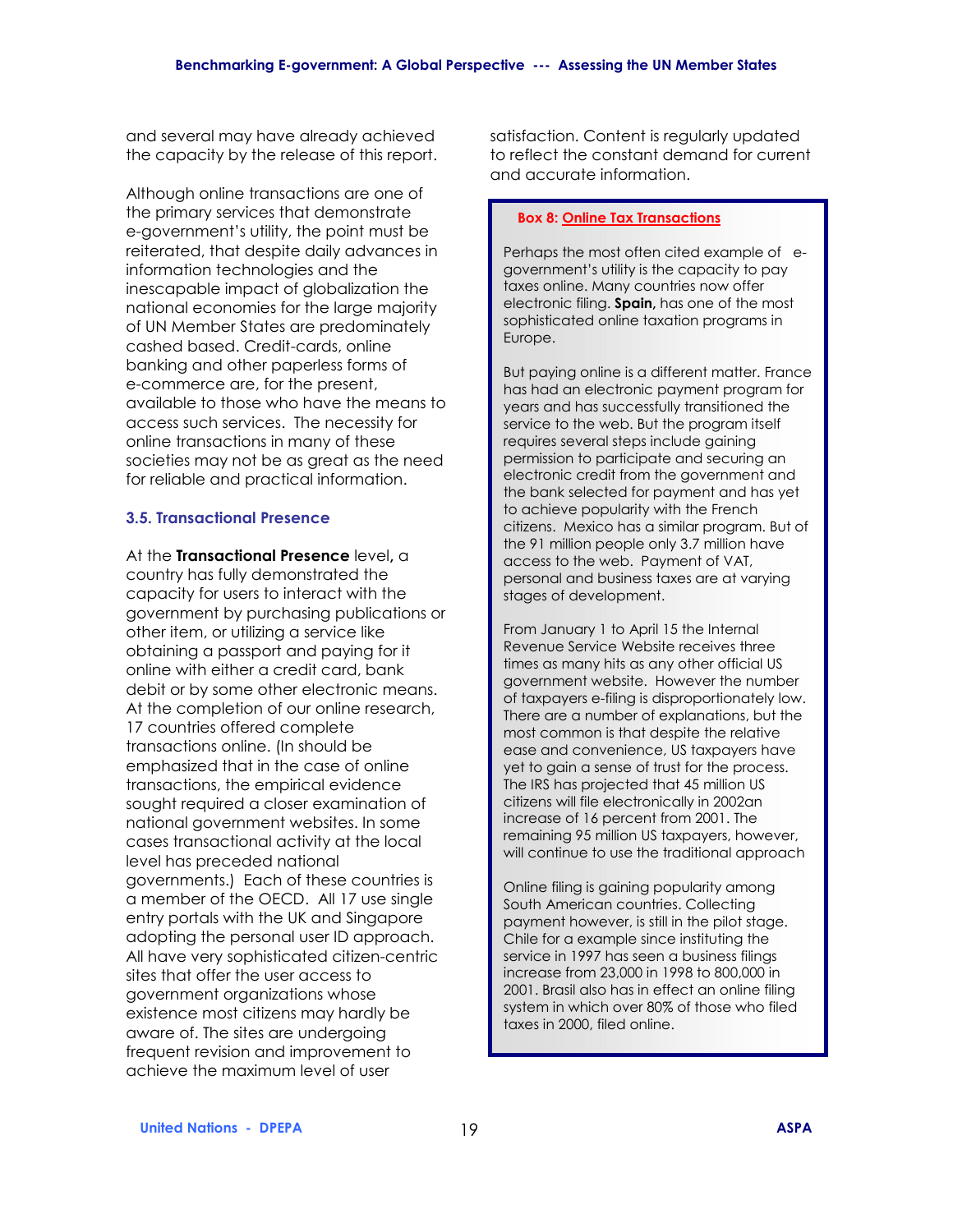Australia, the UK, Ireland, Brazil and the United States all present a concise, easily navigable portal to its transactional services.

Perhaps the most frequently cited online national government transaction is the filing and payment of taxes (see Box 8). Online taxation payment is technically in the pilot program stage for nearly all 17 countries at the transactional level. **Spain, (**www.aeat.es) has one of the most sophisticated online taxation programs in Europe. Citizens can pay income taxes online, and businesses can pay income, property and sales taxes online as well. Spain also features the use of digital signatures.

**Germany and Finland** have successfully launched payment programs for citizens as well as businesses. The **Republic of Ireland** (www.ros.ie) has introduced online VAT payments. **Ireland** also provides services like paying one's utility bill, which is available at most General Post Offices throughout the Republic, now online.

**Norway** (www.skatteetaten.no) is the site of the Norwegian Revenue Service offers several transactional services, including the payment of income, property and sales taxes.

The **United States** (www.irs.gov/e-file) improved its online taxation payment program from a year ago, though the number of those filing e-returns has remained below expectations.

**France** has used a variation of electronic tax filing for several years. However the transition to online taxation has been slow to gain acceptance as those wishing to use the service must negotiate several administrative steps. Mexico has instituted a similar system.

**Canada** has perhaps one of the most comprehensive e-government programs. In addition to offering a bi-lingual portal, it provides citizens with a wide range of services in a highly efficient and userfriendly manner. Content and services reflect the government's unremitting commitment to improvement and to providing the best product to Canadian citizens and international users.

Level Five or **Seamless** government represents, for some countries, the ultimate goal. However very few countries have publicly acknowledged it as a final policy objective. The United Kingdom and Singapore are two examples. Seamless government is not as easy to qualify as the four previous levels. It is characterized by the objective of having all online services, information, websites, etc available to the user through a single entry point that is driven by a super-search engine. But that's only half the equation. It also presupposes a reorganization of internal administrative structure of government's responsibilities to process these services: in effect eliminating administrative boundaries. It is sound strategic thinking, however it is a perfect world scenario. A more futuristic vision of service delivery based on the presumption that both technology and human nature will be so compliant that the administrative procedures will transverse organizational boundaries and become one simple seamless process.

Attaining this level would necessitate a considerable degree of political, administrative and managerial cooperation. Before the government's time and the public's resources (both of which will need to available in abundance) a specific set of environmental conditions must exist. These include:9

► A realistic political vision and plan that completely grasps the strengths and weaknesses of its public sector's capacity.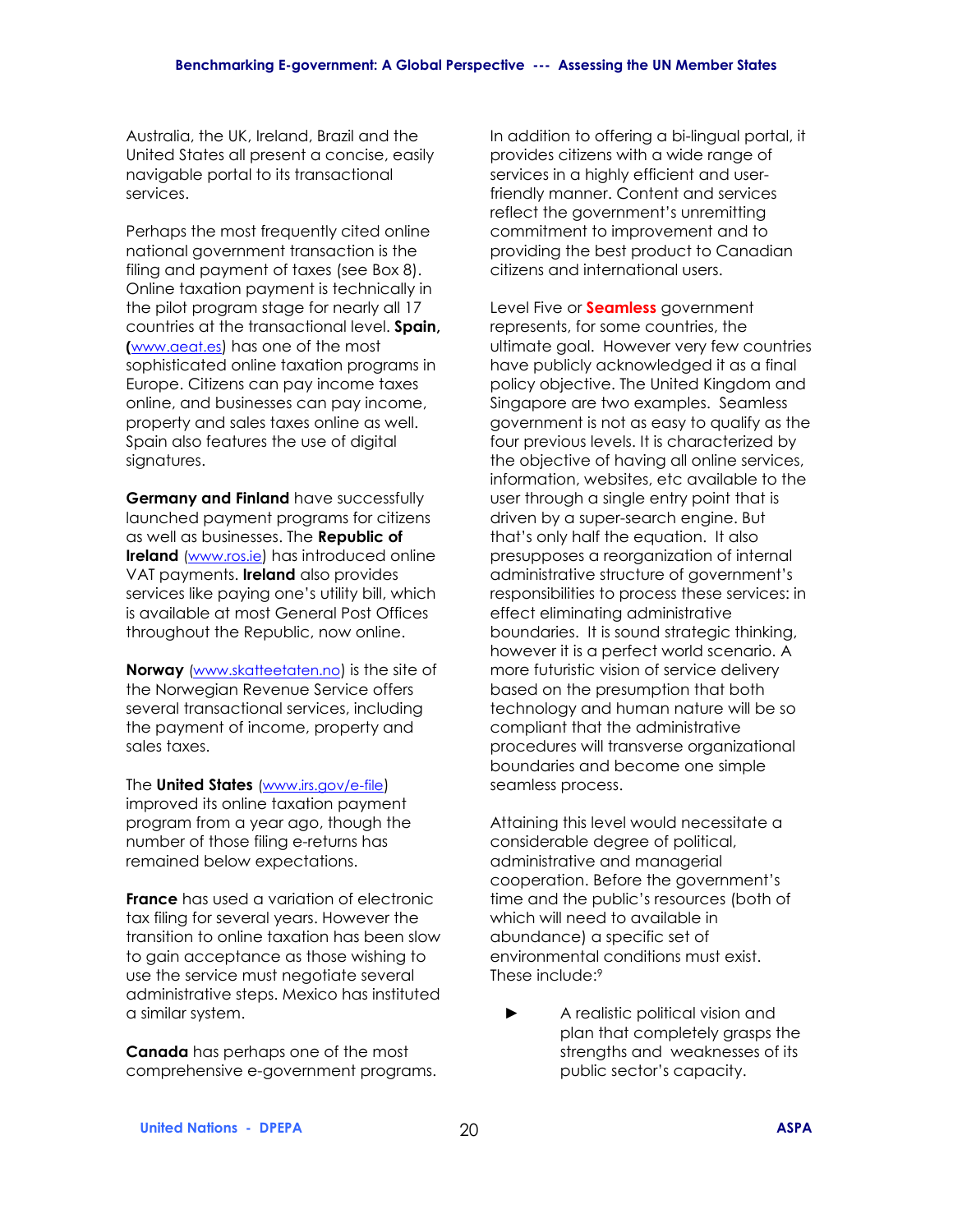- ► A fully committed national leadership secure enough to sustain the political opposition to such a reform program.
- ► A confident and professional administrative culture willing to relinquish some degree of organizational and administrative territory.

For the majority of countries, attaining the goal of seamless government may be an abstract or remote objective.

# **3.6. Website Evaluation as a Benchmarking Tool**

Governments analyze and test a variety of measures and indicators in order to find the most practical benchmarking methods. Website Evaluation should be used in conjunction with other assessment and benchmarking activities that compliment its value. When perfected, website evaluation can be useful in fulfilling such governance goals as:

- Improved planning and goal setting of E-government initiatives.
- Improved decision-making and resource allocation related to E-government programs.
- Determining the effectiveness of a E-government website.
- Determining the degree to which the website adds value to the organization.
- ► Providing trend data to assess change over time.
- Contributing to continuous improvement efforts and benchmarking.
- Identifying problems and possible solutions, as well as the effectiveness of corrective action.
- ► Empowering organizational actors to seek and enact solutions.
- Developing accountability organizational learning.
- Improving public information access services of those websites.

#### **Box 9: September 11, 2001**

When the entire downtown area around the White House, including the FirstGov offices, was evacuated on September 11<sup>th</sup>, team members worked through the night on computers in their homes to produce content and design for a special section on the FirstGov homepage.

By 7:00 AM on September 12<sup>th</sup>, the team had already assembled critical lists of more than 60 websites and telephone numbers of official government services, critical care facilities, and emergency centers. By that afternoon, the special FirstGov site called "America Responds to Terrorism" was up and running on the World Wide Web. In a matter of hours, the major commercial Internet search sites - AOL's Government Guide, MSN, MSNBC, Yahoo and Google had special hot links to FirstGov. Key government sites, the White House, FEMA, DOD, State, GSA and SSA all crossed linked to FirstGov. Specialized listserves and Federal call centers alerted their subscribers to FirstGov's special site. Television and radio stations across the U.S. began to broadcast FirstGov's URL.

The days following the devastation in New York and Washington provided the FirstGov team with an extraordinary opportunity to use technology to create a rapid, effective response in a time of national emergency. Hits on the site doubled, visits tripled, and the number of unique visitors to the FirstGov portal quadrupled. But what meant the most to the FirstGov team were personal testimonials from Americans stunned by the September 11<sup>th</sup> attacks. Americans turned to FirstGov for information on missing family members, for hospital telephone numbers, for locations of blood donation centers, and links to airlines and disaster centers. Hundreds of people in the U.S. and from more than 60 other countries contacted the FirstGov team, communicating their sympathy, anger and suggestions for additional information.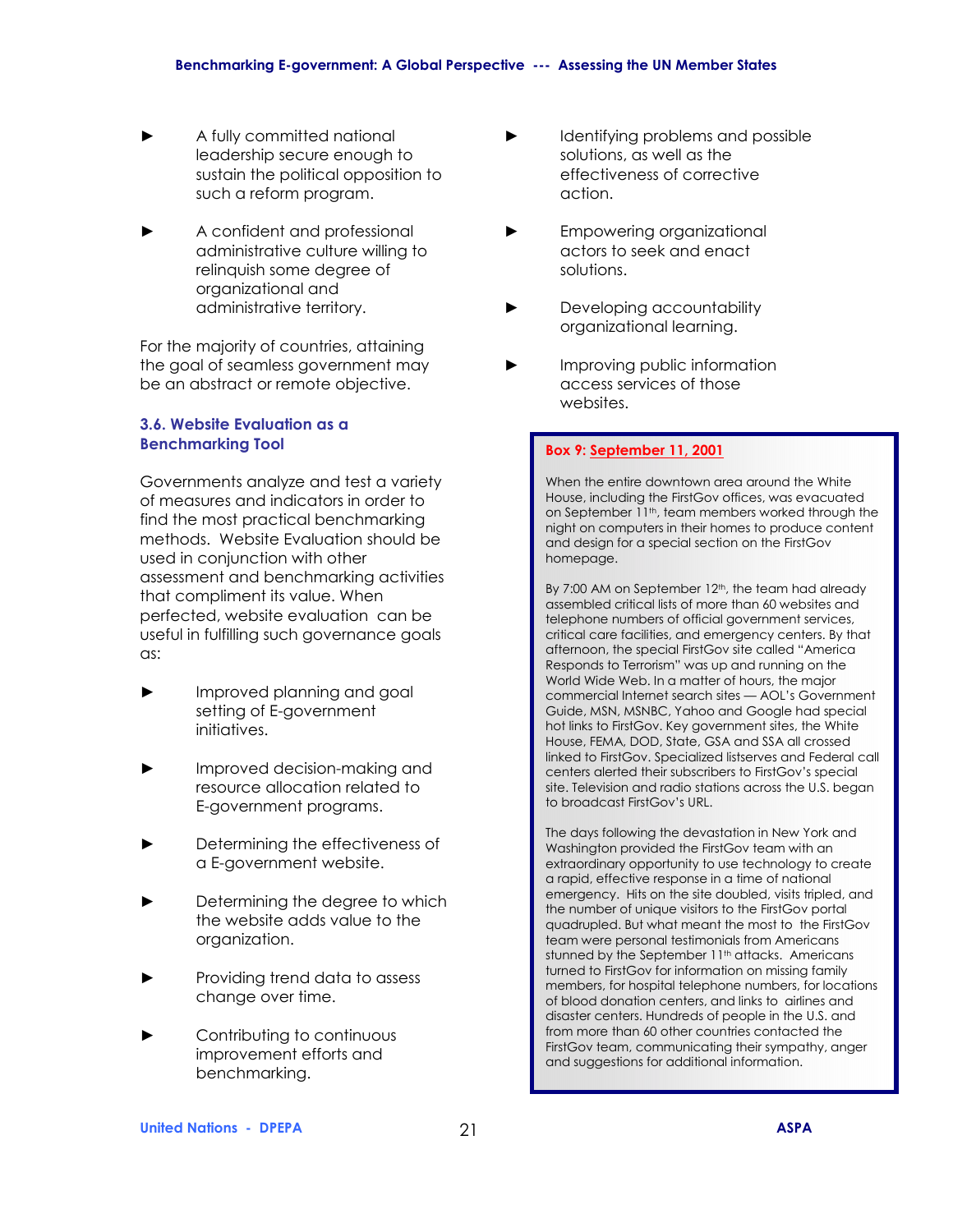

# **4.1. Ensuring an Enabling Environment**

To ensure that a national e-government program realizes its maximum potential, the existence of a favorable or enabling environment is paramount. By regularly assessing the core areas that are requisite for sustaining an information society --- *institutional capacity, cultural and human resources conditions, ICT strengths and the political commitment* - -- governments would be in a position to carefully evaluate performance opportunities and challenges while candidly appraising their strengths and weaknesses. "E-capacity" analysis allows policy and decision-makers to initiate the appropriate actions necessary in order to ensure the needs of their citizens are effectively met.

National governments play four distinct roles in sustaining the enabling environment of an information society:10

- ► Determine the policies and regulatory structures.
- ► Deliver the programs and services of government to the citizen.
- ► Use the information infrastructures to enhance the internal administrative practices.
- Interface with citizens in the democratic process of government.

In order to effectively respond to the numerous technological, fiscal and cultural factors that contribute to developing and sustaining an information society, decision-makers and public sector professionals should maintain a clear, practical vision of their national e-gov programs that realistically reflect the strengths, weaknesses, needs and priorities of their constituents.

#### **Box 10: Factors Impeding an Enabling E-gov Environment in Developing Countries:**

**The are several core factors that have been identified in UN reports on ICT and have also been discussed in various forums impacting developing countries in ICT and e-government projects.** 

| <b>Core Factors</b>        | <b>Symptoms</b>                        | <b>Consequences</b>                           |
|----------------------------|----------------------------------------|-----------------------------------------------|
| Institutional              | <b>Insufficient Planning</b>           | <b>Inadequately Designed Systems</b>          |
| <b>Weakness</b>            | <b>Unclear Objectives</b>              | <b>Cost Over-runs</b>                         |
| <b>Human</b>               | <b>Shortage of Qualified Personnel</b> | <b>Insufficient Support</b>                   |
| <b>Resources</b>           | <b>Lack or Professional Training</b>   | <b>Isolation from sources of technology</b>   |
| <b>Funding</b>             | <b>Underestimated Project Costs</b>    | <b>Unfinished Projects</b>                    |
| <b>Arrangements</b>        | Lack of recurring expenditure          | <b>Higher Maintenance Costs</b>               |
| Local                      | <b>Lack of Vendor representation</b>   | Lack of qualified technical support           |
| <b>Environment</b>         | Lack of back-up systems / parts        | <b>Implementation Problems</b>                |
| <b>Technology and</b>      | Limited Hardware / Software            | <b>System Incompatibility</b>                 |
| <b>Information Changes</b> | Inappropriate software                 | <b>Over-reliance on Customer Applications</b> |
|                            |                                        | <b>Knowledge Societies</b>                    |
|                            |                                        |                                               |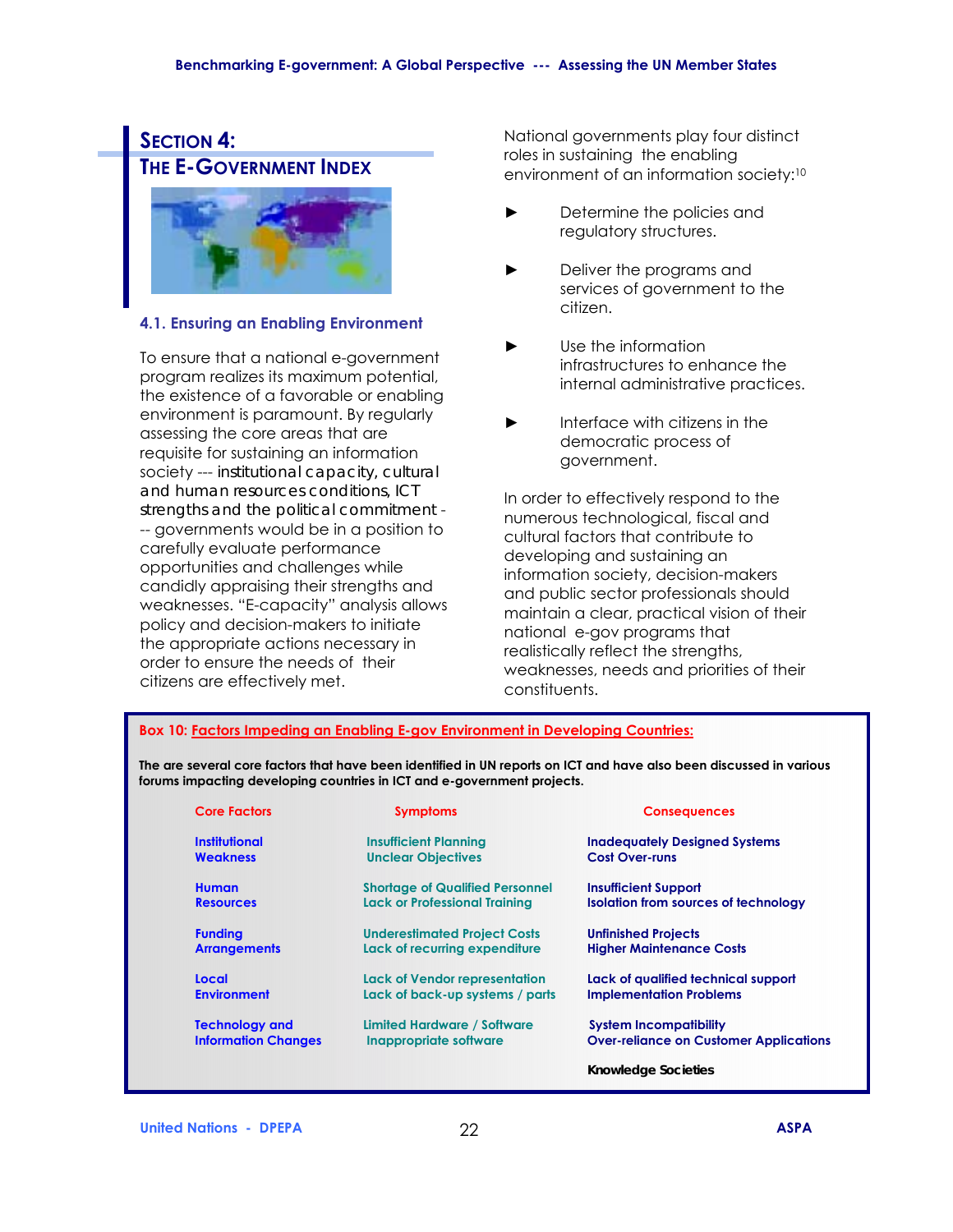If a national government's strategic "e-vision" anticipates greater citizen participation, improved service delivery, increased efficiency, administrative modernization, enhanced transparency and increased foreign investment, then the political leadership must be fully prepared to see such a commitment through to the completion of these objectives regardless of the challenges.

| Online                   | August '00 | August<br>$^{\circ}$ 01 | % change<br>$+/-$ |
|--------------------------|------------|-------------------------|-------------------|
| <b>World Total</b>       | 408 mil    | 514 mil                 | $+20$             |
| <b>Africa</b>            | $3.2$ mil  | $4.2$ mil               | $+24$             |
| Asia /<br><b>Pacific</b> | 105 mil    | 143 mil                 | $+28$             |
| <b>Europe</b>            | 114 mil    | 154 mil                 | $+26$             |
| <b>Middle East</b>       | $2.5$ mil  | 4.7 mil                 | $+47$             |
| Canada /<br><b>USA</b>   | 168 mil    | 181 mil                 | $+8$              |
| Latin<br>America         | $17$ mil   | $25$ mil                | $+32$             |

#### **Table 3: Global Online Population**

The strategic goals of any national policy should, most importantly, reflect the needs and expectations of the citizens, not necessarily the grandiose dreams of policy advisors or ephemeral promises of the political leadership.

Like resources and technical capacity, priorities and expectations vary widely from county to country, government to government and citizen to citizen. Where perfecting the payment of taxes online is one of several principle objectives in Spain, for example, simply "going online" or staying online may be the most immediate goal in Senegal.

In developing and transitioning countries, factors such as institutional weakness, lack of qualified or properly trained staff and technological limitations potentially make even a minor e-gov activity, like responding to e-mail, a major administrative challenge (see Box 1011). The need for technical

assistance, administrative capacity building and human resource training are the most conspicuous areas where the international community and the United Nations can play an active, facilitating and significant role.

#### **Box 11: Global Online Population**

The figures used were collected by Nua.com, (www.nua.com.ie) an internet research firm, based in Dublin, Ireland. Currently they are the only analysts who have attempted to measure access for all countries. The analysis has shown that in all technologies Europe and North America have the highest percentage of access while the African region has the lowest percentage. According to a UNESCO study this could be an indication that as expected the more the region matures and develops economically the higher the percentage of access. This same trend becomes evident when the analysis focuses on industrialized and developing countries.

The Annual Global growth rate over the past year was 20%, which according to internet watchers should hold at this level for the next few years. Although it is not unlikely that a region could show accelerated growth, as was the case with the Middle East. This reflects a policy of full commitment to access on the part of governments in the region. The advanced telecommunications infrastructure also assisted significantly. Africa's 24 percent growth rate was its highest yet and the region should achieve at least this level of growth over the next year, if not exceed it. The figure of eight percent for Canada and the US reflects the near saturation point for both.

As regards to the provision of telematics services to government departments the difference between developing and industrialized countries is striking, as industrialized countries have an edge in that a higher proportion of their government departments have access. Source: www.nua.com.ie

The web, being a transparent and highly visible medium, is the public's most palpable assessment of a countryís e-readiness. Consequently a subtle dynamic is taking place among governments: the allure of the status associated with the recognition (or the perception) of being e-ready. In order to realistically compete (or at least be given the opportunity to compete) as a knowledge-based economy in the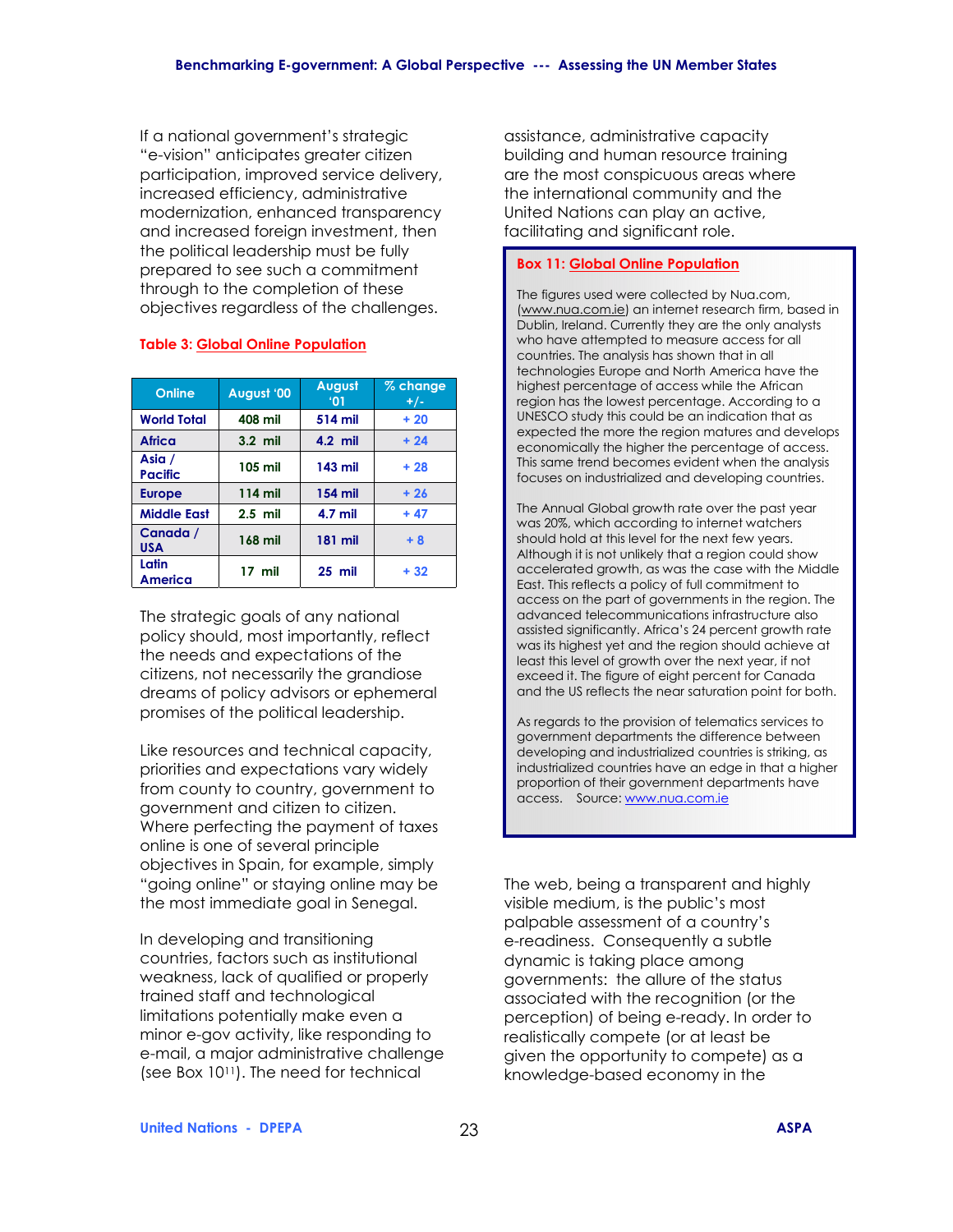global e-commerce arena, many developing country governments are committing to fast track applications that are either lack real substance or address only the needs of a single sector such as the business community, often at the expense of a citizen-centric approach.12

#### **4.2. Compiling the E-government Index:**<sup>∗</sup> **The Key Indicators**

There are several key factors that define the core areas of an enabling e-government environment. Many are endemic to a nation's individual political, economic and cultural fabric. In short a country's national character.

Yet because the visions, goals and policies that encompass e-government vary considerably among practitioners and users, comparative indicators may not always be precise, while any proven reference points, at this time, are virtually nonexistent. Consider also the fact that despite a pattern of continuous growth in internet usage (see Table 3) it is too early to anticipate with confidence what percentage of a country's population will completely accept e-government and make it a regular part of their lives.

Several proven indicators, however, do exist that are representative of a country's capacity to launch, sustain, perfect and promote an effective e-government program --- a country's *e-gov environment---* and can be used as dependable benchmarks*.*

Telecommunications indicators like, pc's, internet hosts, telephone lines, are indispensable, as without these requisite technologies, a country's capacity to sustain online service delivery is

nonexistent. Analyzing website content, access patterns, online services and official information, give only a partial (albeit a critical) account of a countries overall e-gov environment.

#### **Table 4: Global Leaders**

| <b>USA</b>            | 3.11 |
|-----------------------|------|
| <b>Australia</b>      | 2.60 |
| <b>New Zealand</b>    | 2.59 |
| <b>Singapore</b>      | 2.58 |
| <b>Norway</b>         | 2.55 |
| <b>Canada</b>         | 2.52 |
| UK.                   | 2.52 |
| <b>Netherlands</b>    | 2.51 |
| <b>Denmark</b>        | 2.47 |
| <b>Germany</b>        | 2.46 |
| Sweden                | 2.45 |
| <b>Belgium</b>        | 2.39 |
| <b>Finland</b>        | 2.33 |
| <b>France</b>         | 2.33 |
| <b>Rep of Korea</b>   | 2.30 |
| <b>Spain</b>          | 2.30 |
| <b>Israel</b>         | 2.26 |
| <b>Brazil</b>         | 2.24 |
| <b>Italy</b>          | 2.21 |
| Luxembourg            | 2.20 |
| Unit. Arab Emir.      | 2.17 |
| <b>Mexico</b>         | 2.16 |
| <b>Ireland</b>        | 2.16 |
| Portugal              | 2.15 |
| Austria               | 2.14 |
| Kuwait                | 2.12 |
| Japan                 | 2.12 |
| Malta                 | 2.11 |
| <b>Iceland</b>        | 2.10 |
| <b>Czech Republic</b> | 2.09 |
| <b>Argentina</b>      | 2.09 |
| <b>Estonia</b>        | 2.05 |
| <b>Bahrain</b>        | 2.04 |
| <b>Uruguay</b>        | 2.03 |
| <b>Chile</b>          | 2.03 |
| Lebanon               | 2.00 |

 $\overline{a}$ 

<sup>∗</sup> Appendix 1 describes the formula used in compiling the e-gov index.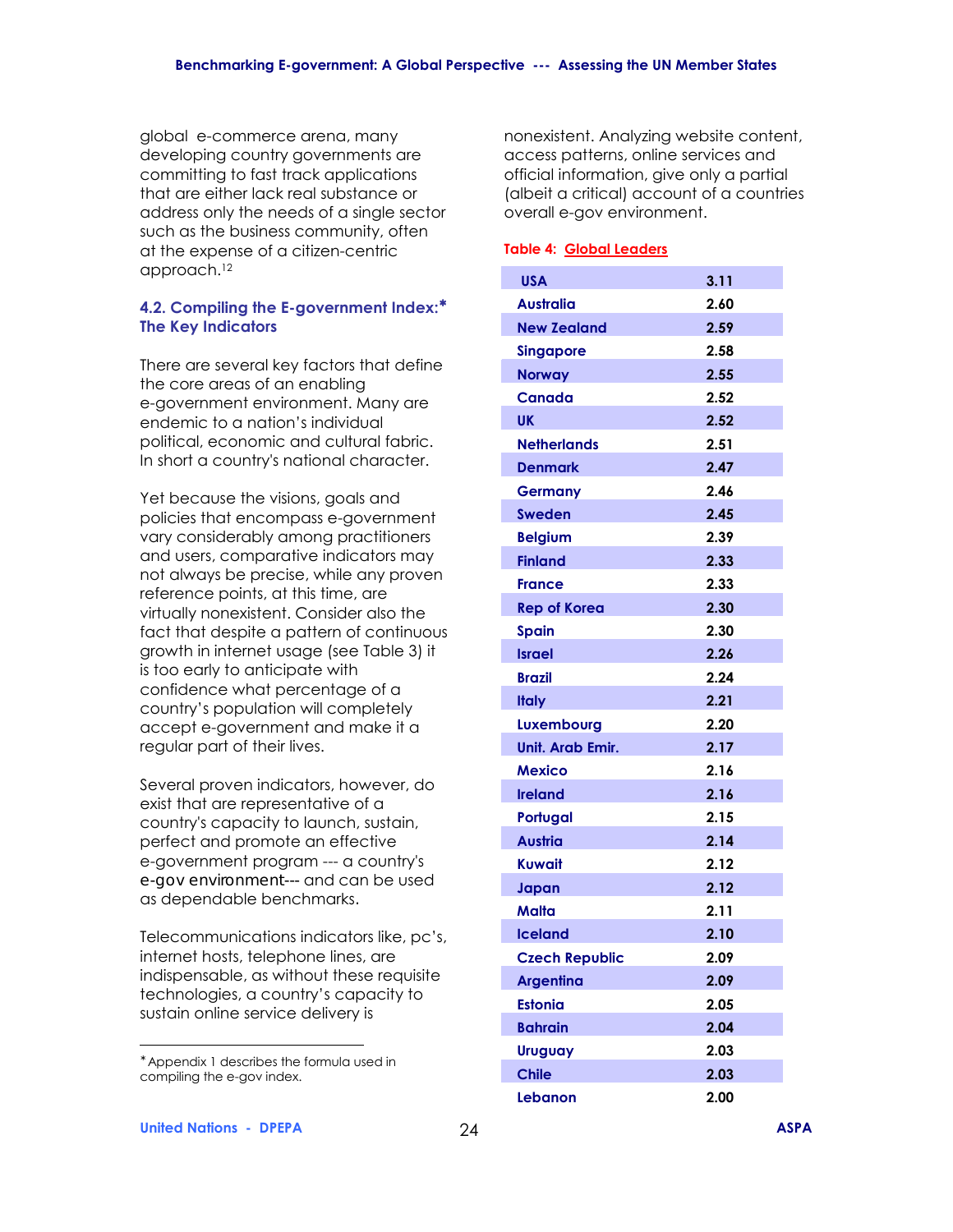In devising a methodology for benchmarking and performance measurement for an enterprise as nascent and unique as e-government, one approach would be to include many variables in order to obtain the most comprehensive picture as possible. But currently, there are only a few comparable universal indicators suitable for quantifying e-government. And, such comprehensiveness may not be entirely desirable. While too few indicators may tell only a partial story, too many can distort the picture or dilute general trends. The model practice will weigh disparities and balance inequities.

The E-government Index attempts to emphasize and balance the conditions that are most representative of a country's capacity to develop, sustain and provide unimpeded access to timely, useful and relevant information and services for every segment of its population.

In order to best capture a balanced interpretation, three distinctive measures consisting of primary indicators available for most (144), of the UN Member States were developed. The measures are**: Web presence Measure; Telecommunications infrastructure Measure and; Human Capital Measure.**  The first --- **web presence** measure-- captures a country's online stage of development discussed in Sections 2 and 3. The second measure -- **telecommunications infrastructure**  measure --- compares six primary

indicators which define a country's ICT infrastructure capacity*.* The sources for the statistics are the 2001 International Telecommunications Union Report and the 2001 UNDP Human Development Report. They are:

► **PCs per 100 individuals:** For now, PC's are the primary device for accessing the internet until

 access becomes universally available through other mediums like television; this statistic is fundamental in quantifying a countryís capacity to deliver online service.

# ► **Internet hosts per 10,000 individs:** Measures internet penetration. Obviously, the greater the number of internet hosts and service providers, the greater the opportunity for citizen access.

# ► **Percentage of a nationís population online:**

Estimates how many are citizens are using the web. The source for these figures is www.nua.com.ie, (see table 3), the only organization that provides statistics for nearly every UN Member State

- ► **Telephone lines per 100 Individs:**  Which is basic infrastructure measure. The greater the number of telephone lines the likelihood increases for access.
- ► **Mobile phones per 100 individs:**  Indicates a country's potential for wireless capacity. Wireless connectivity is extremely important in many developing countries. This could play an important role in the near future, as mobile access becomes more comprehensive.
- ► **Televisions per 1000:** This indicator was included to assess the prospects of web TV. Cable and satellite TV potentially offer the highest rate of access of any hardware device.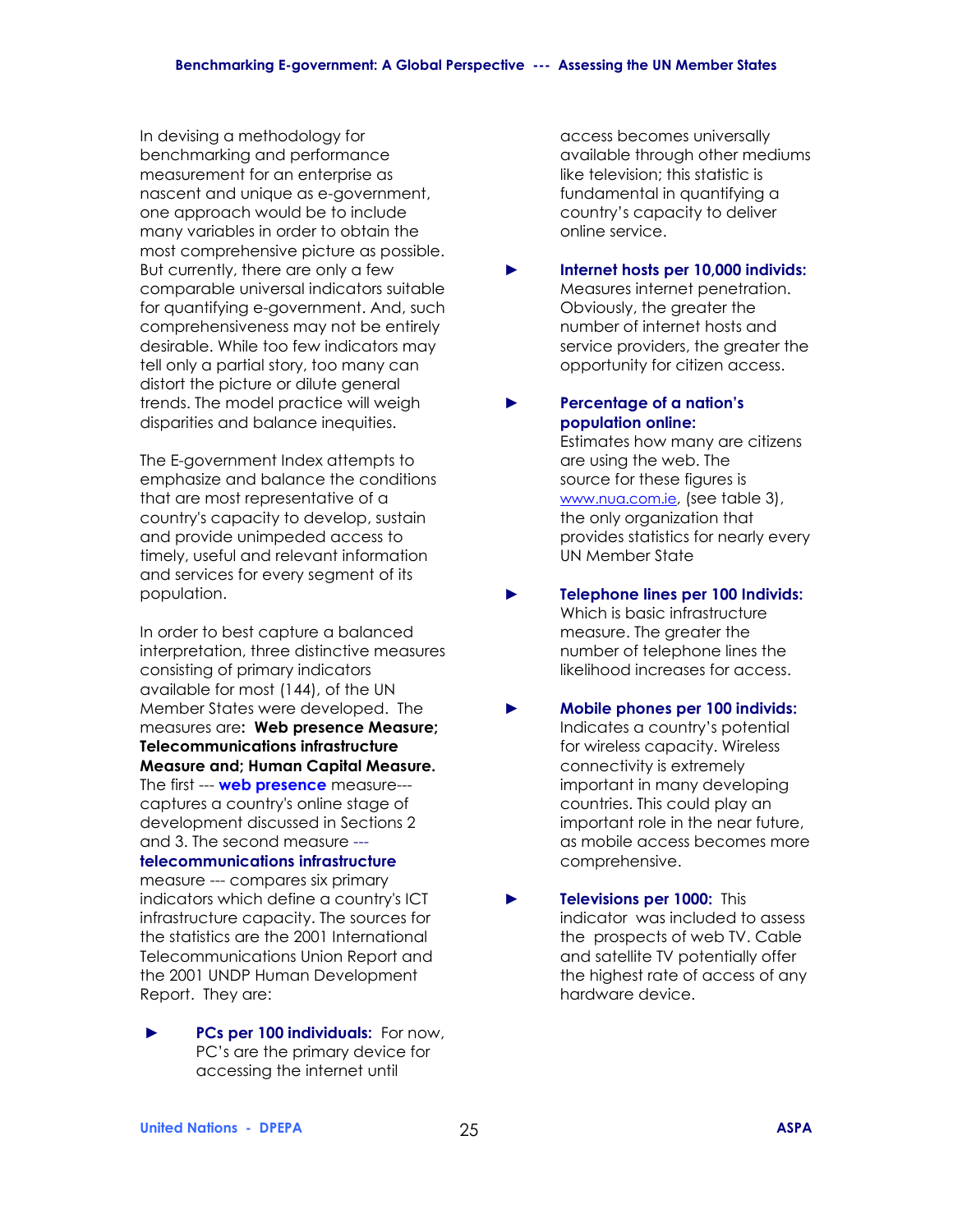#### **Table 5: Indices for South America**

|                            |                                   |           |                      |                    | <b>Infrastructure Measure</b> |                                  |              |                                                    | <b>Human Capital Measure</b>                        |                                             |                       |
|----------------------------|-----------------------------------|-----------|----------------------|--------------------|-------------------------------|----------------------------------|--------------|----------------------------------------------------|-----------------------------------------------------|---------------------------------------------|-----------------------|
| Country                    | Web<br>Presence<br><b>Measure</b> | PCs / 100 | Int Hosts<br>/ 10000 | % of Pop<br>Online | <b>Tele</b><br>Lines /<br>100 | <b>Mobile</b><br>Phones /<br>100 | TVs/<br>1000 | <b>Human</b><br><b>Development</b><br><b>Index</b> | <b>Information</b><br><b>Access</b><br><b>Index</b> | Urban as<br>% of Total<br><b>Population</b> | E-Gov<br><b>Index</b> |
| Argentina                  | 3.25                              | 5.13      | 72.98                | 10.5               | 21.32                         | 16.34                            | 289          | .842                                               | .916                                                | 89.6                                        | 2.09                  |
| <b>Bolivia</b>             | 3.25                              | 1.23      | 1.59                 | 2.1                | 6.17                          | 5.16                             | 115          | .648                                               | .833                                                | 61.9                                        | 1.73                  |
| <b>Brazil</b>              | 4                                 | 4.41      | 51.53                | 7.1                | 18.18                         | 13.63                            | 316          | .750                                               | .667                                                | 80.7                                        | 2.24                  |
| Chile                      | 3.25                              | 8.55      | 49.11                | 12.5               | 22.12                         | 22.36                            | 232          | .825                                               | .833                                                | 85.4                                        | 2.03                  |
| Colombia                   | 3.25                              | 3.37      | 11.06                | 3.3                | 16.92                         | 5.33                             | 217          | .765                                               | .500                                                | 73.5                                        | 1.88                  |
| Ecuador                    | 2.75                              | 2.01      | 0.18                 | 1.5                | 10.00                         | 3.81                             | 293          | .726                                               | .667                                                | 64.3                                        | 1.63                  |
| Guyana                     | 2.5                               | 2.45      | 0.69                 | 1.1                | 7.49                          | 0.33                             | 59           | .704                                               | .833                                                | 37.6                                        | 1.22                  |
| Paraguay                   | 2.75                              | 1.12      | 2.36                 | 1.3                | 5.00                          | 19.55                            | 101          | .735                                               | .583                                                | 55.3                                        | 1.50                  |
| Peru                       | 2.5                               | 3.57      | 4.17                 | 1.5                | 6.37                          | 4.02                             | 144          | .743                                               | .583                                                | 72.4                                        | 1.60                  |
| <b>Suriname</b>            | 2.5                               | 1.10      | 0.24                 | 3.0                | 18.06                         | 9.84                             | 217          | .758                                               | .916                                                | 73.5                                        | 1.63                  |
| <b>Uruguay</b>             | 3                                 | 9.96      | 162.02               | 12.8               | 27.84                         | 13.19                            | 242          | .828                                               | .999                                                | 91.0                                        | 2.03                  |
| Venezuela                  | 3                                 | 4.55      | 6.68                 | 5.7                | 10.78                         | 21.75                            | 185          | .765                                               | .500                                                | 86.6                                        | 1.92                  |
| <b>Regional</b><br>Average | 3.00                              | 3.95      | 30.22                | 5.19               | 14.19                         | 11.28                            | 200.83       | .760                                               | .740                                                | 72.65                                       | 1.79                  |

#### **Box 12: Indexing South America**

The table used as an example compares the 12 countries of South America. Analyzing the numbers reveals some interesting findings. For example, **Brasil** is the overall regional leader with a **2.24** E-gov Index. This is achieved primarily based on the strength of its Web Presence Measure of 4.0, the highest in the region.

**Uruguay (2.03)**, however leads the region in nearly all individual infrastructure and human capital measures, and along with **Argentina (2.09)** scored higher than Brasil in many of these indicators. However both countries have not, matched Brasil's online service development. Consequently, they are slightly behind in the overall index.

Uruguay's strength in the infrastructure and human capital measures (highest Information Access indicator) would suggest that there is a greater likelihood for overall long term success and increased citizen participation. This of course precludes the possibility of political or economic emergencies.

Having the education, freedom and desire to access information is critical to e-government's efficacy. Presumably, the higher the human development the more likely citizens will be inclined to accept and use e-government services.

Having the technical means to access relevant and timely information and services is a critical factor addressed in the web presence and infrastructure measures. The third measure --- **human capita**l --- attempts to capture a country's, and its citizens' facility, opportunity and willingness to use online government. The three indices are

► **The UNDP Human Development index** which measures a society's well being, including level of education, economic viability and healthcare. www.undp.org/humandevelopment.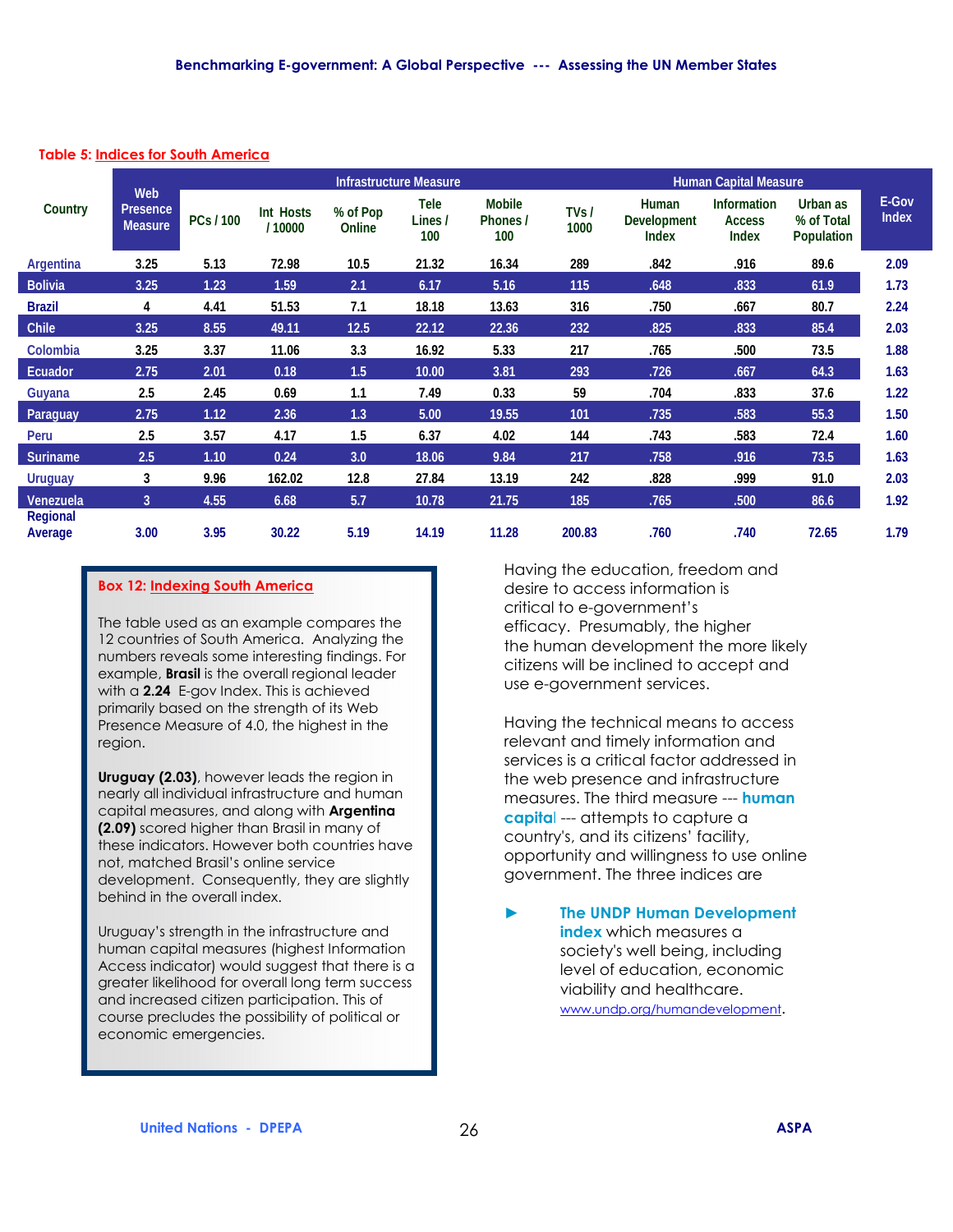- ► **The Information Access Index**  which draws on two annual surveys from Transparency international (www.trasparency.org) and Freedomhouse International (www.freedomhouse.org). Quantifying a country's citizen interaction with government is a challenge. Both organizations produce annual surveys that measure key democratic components which contribute to accessing and disseminating information and monitor a countries public sector for corruption. The Information Access Index combines the two annual indicators converts them to a percentage.
- ► **Urban / rural population ratio** which gives an indication of internet service patterns and how access may be prioritized. Countries with a greater percentage of its inhabitants in rural areas may find bringing service to its population a greater challenge.

#### **4.3. Global Overview**

Overall, 61 or 42% of those countries indexed placed above the global mean of 1.62. Thirty-six countries, or 25% of the 144 indexed have **High E-government Capacity,** exceeding the value of 2.00. The majority of the countries with a High E-gov Capacity (25) are OECD members. Countries indexing above 2.00, predominantly, have the technical and human capacity and the resources to sustain innovative and productive citizen-centric e-gov programs with few encumbrances.

The **United States (3.11)** is the overall global leader and the only country to register an index greater than 3.00.

Clearly, the US's tradition as a pioneering leader in the field of information technology, along with its well-educated population, economic strength and a fidelity to the principles of freedom of information give it a significant competitive advantage. But despite an abundance of technological and human capital reserves, the US was slow off the e-gov mark and only began to make serious strides in 2001 with the performance of Firstgov.gov, the official portal of the federal government; improved online transaction capabilities and the US Government's remarkable ability to disseminate accurate, reliable and timely information immediately following the events of Sept. 11<sup>th</sup>, 2001 and thereafter.

Several countries, such as **Mexico (2.16), Brazil** (**2.24)** and **Chile (2.03)** for example, were able to overcome persistent infrastructure limitations, like inadequate hardware availability or scarce internet access, and rigorous human capital challenges, to develop complete e-government programs. In Mexico and Brasil, much like in Australia, the United Kingdom, Ireland and Sweden the commitment on the part of political leadership has been strong and constant.

Twenty-six countries (18% of those indexed) have **Medium E-government Capacity** and placed between 1.60 and 1.99 with **Poland (1.96)** just missing inclusion among the global leaders. Countries in this group are predominantly technologically advanced and in many cases enjoy a well educated population. However, each country may be weak in one or more key individual areas. Poland, for example, scored high in its web presence measure suggesting an unabridged commitment on the part of the political leadership to a competitive e-government program. However in the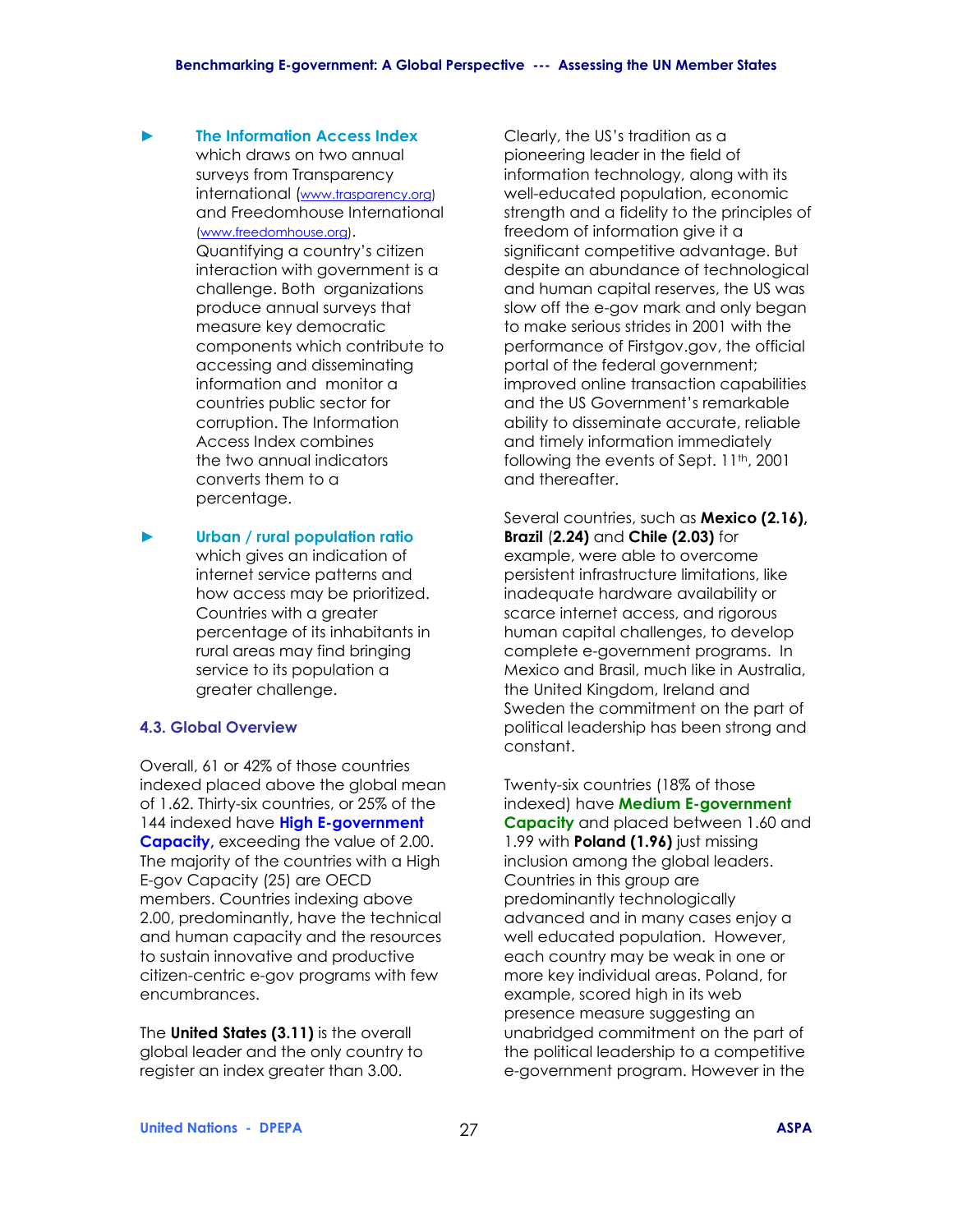infrastructure and human capital measures, Poland ranked comparatively lower than most of its European neighbors.

**Egypt (1.73)** is another example where the commitment to an effective and efficient e-gov program is a priority despite ongoing infrastructure and human capital limitations.

A greater number of countries, 36 (25%), demonstrated a **Minimal E-government Capacity** indexing between 1.00 - 1.59 than any other level. Included in this group were newly emerging economies, developing and least developing countries. The e-government programs among these countries reflect the realities of their limited infrastructure and human capital capacities while balancing the priorities of their development needs. Information provision is the primary service provided by governments and in several cases it is of minimal value to the users (when they can actually gain access to the internet).

Lack of basic assets like PC's, partial internet access, and an inadequate number of telephone lines are part of the equation. Limited economic resources are the other part. Despite inadequacies in the areas of education, human capital levels are improving.

The commitment to a fully functional e-government program, however, is strong in many countries including, **Armenia (1.59), Costa Rica (1.42), Jamaica (1.31) and India (1.29**).

Among the developing countries, India, has benefited from the combined effort of its political leadership and highly professional civil service in developing a multi-functional e-gov program. It maintains a single entry portal and offers many of the requisite features found in

the programs of the global leaders.

Of the 35 (24.3%) countries who indexed below 1.00 --- **Deficient E-gov Capacity** --- 31 are among the world's least developed nations with 25 from Sub-Saharan Africa.

For the majority of these countries, e-government registers a low order of priority on the policy agenda. Augmenting ICT capacity must be rationally balanced with food, medical, educational and labor issues.

However, there are nations who are finding the resources and the expertise to make e-government happen. **Bangladesh, Kenya, and Ghana**, for example recognize the importance of the role technology plays in development and have embarked on e-government programs representative of their respective development agendas.

# **4.4 Change: The Essential Process of the E-government Universe**

Change is the one word that best characterizes the current global e-government condition. Change in processes; change in thinking; change in administrative practices and change in outlook. This may sound simplistic, but it is accurate and contains its own set of complex issues.

Change in cyberspace is constant, swift and dynamic. Many of countries that are excluded from access to technological advances are often not even aware of the fact that they are falling behind.<sup>13</sup>

Hardware and software availability and internet access are vital components of e-government for the obvious reason that they facilitate the delivery of information to communities. This benefit ultimately empowers citizens with the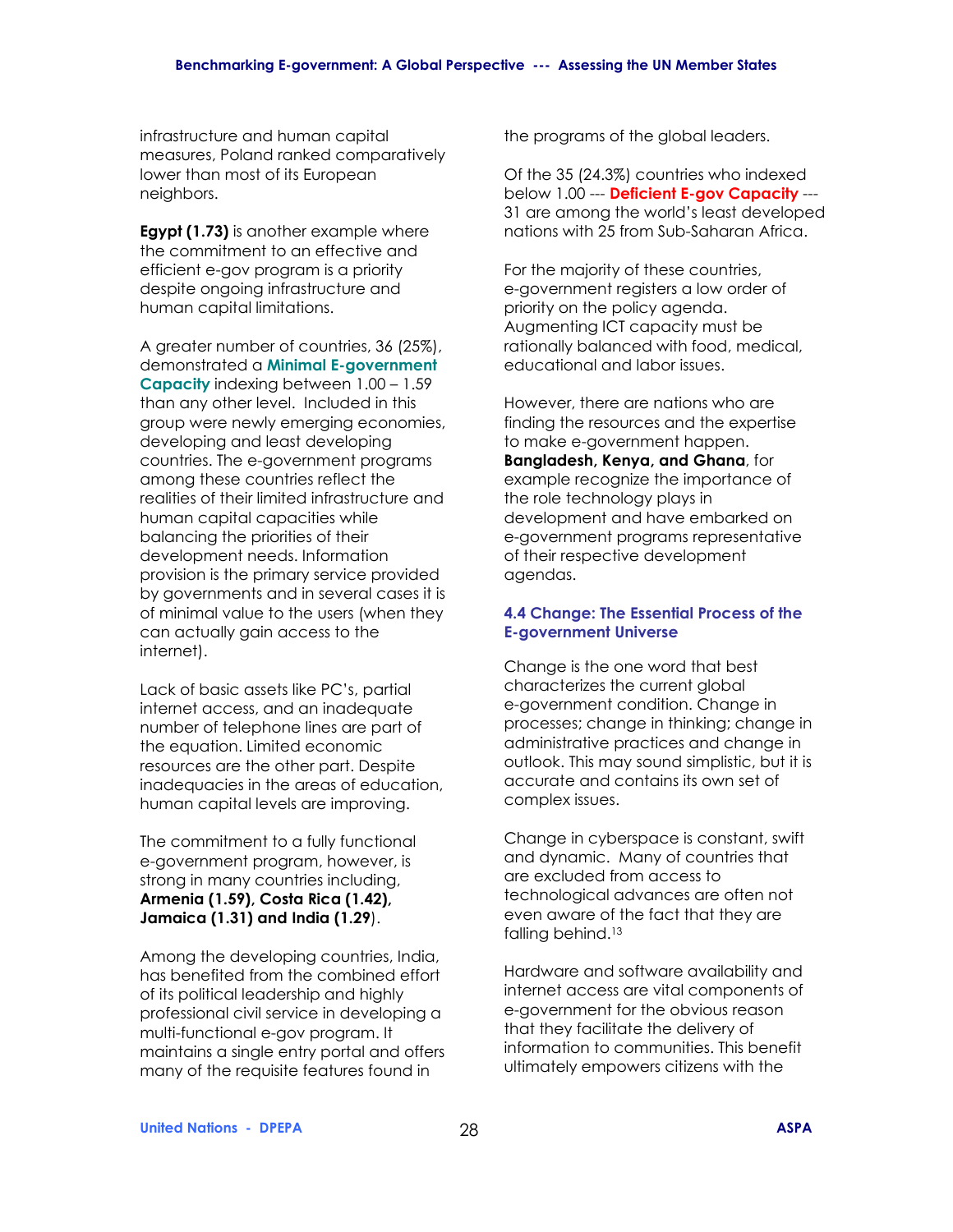capacity to participate more readily in the governing process and by having a greater voice in decisions that impact upon their societies. This point cannot be over emphasized.

Public education to increase familiarity and comfort with the internet is a significant component of the enabling environment. Although highly guarded of official information, Singapore, for example, has made it a specific goal to ensure that its population has access and becomes literate in the use of the internet14.

Persuading citizens to change however and accept, for example, transactions online, or to even trust the official information provided requires, in many cases, a major readjustment of cultural thinking. As discussed earlier, as of 31 December 2001, 17 national governments had online transaction capability.<sup>∗</sup> Most developing countries and NICs are predominantly cash-based economies with a small percentage of the population credit card users (usually restricted to the professional and affluent). One residual effect of this reality is the escalation of the digital divide. Changing cultural traditions will be a gradual and challenging process.

The raison d'être of online service delivery is to provide citizens and businesses with a 24 / 7 / 365 channel to government. Yet several nations have created for themselves a temporary dilemma: choose between a citizen centric approach or prioritize information and service delivery to address the needs of a specific sector:

i.e. the business community. This was not lost upon the conclusions of the **Third Global Forum on Reinventing** 

**Government**: *"In developing countries, e-government can reduce economic and social gaps, but in such contexts a particularly strong public action is needed to guide the process and avoid an exclusively business approach."*

Our research corroborates these findings, as addressing the business sector has been an approach preferred by many developing and newly emerging countries. This is particularly true in Latin America for countries, like Chile, Uruguay and Paraguay and to a lesser degree Brazil and Argentina. Such a policy, or strategic approach, however supports the premise that ICT led economic growth has consistently raised national productivity, created jobs and increased income.15 Countries with a long tradition of social service delivery, on the other hand, have prioritized a citizen-centric approach. The Nordic countries are excellent examples. Yet despite numerous measures to liberalize the ICT sector in a number of developing countries only about nine percent of the world's population enjoys regular internet access16. Concerns like telephony, user costs, bandwidth size, telecom regulations must be weighed in considering e-government's potential for transforming governance.

Access to the web will continue to increase as the telecommunications infrastructure improves and the preparation of vital draft legislation facilitating access become laws17 removing outdated regulations impeding e-government projects. However, there is currently little evidence to suggest that these actions will lead to increased e-government use.

 $\overline{a}$ 

<sup>∗</sup> For perspective: a recent Pew Internet Project Survey found that of an estimated 68 million Americans who accessed a government website in 2001, 5.4 million or 8% conducted a transaction online. Note this includes federal, state and local sites.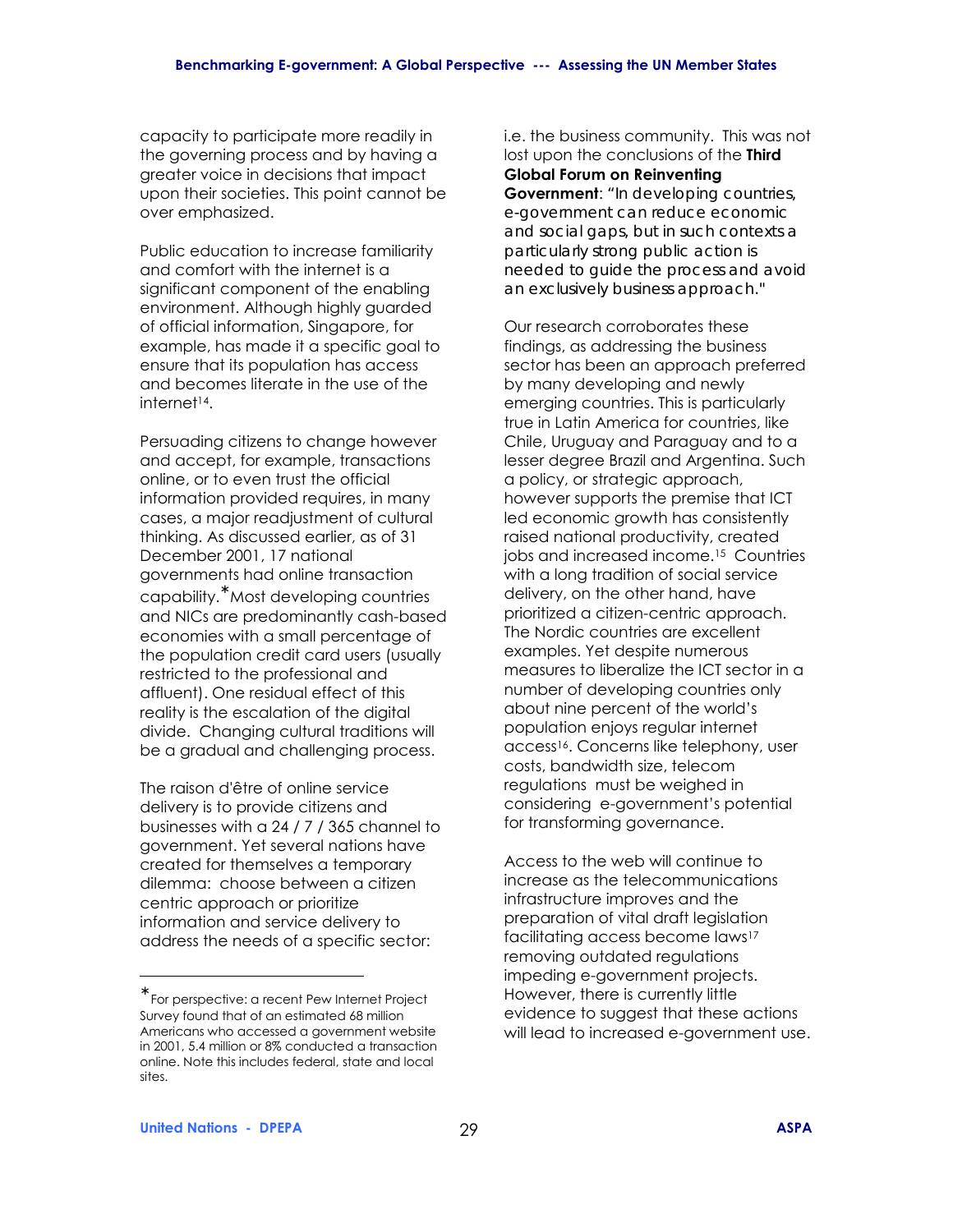### **Table 6: 2001 Global E-Government Indexes**

### **High E-gov Capacity: 2.00 - 3.25**

|                          |                         | <b>ICT Infrastructure Measures</b><br>Web |                  |        |         |               |       | <b>Human Capital Measures</b> |               |            |              |  |
|--------------------------|-------------------------|-------------------------------------------|------------------|--------|---------|---------------|-------|-------------------------------|---------------|------------|--------------|--|
| Country                  | <b>Presence</b>         | PCs/                                      | <b>Int Hosts</b> | % of   | Tele    | <b>Mobile</b> | TVs/  | Human                         | Info          | Urban as   | E-Gov        |  |
|                          | <b>Measure</b>          | 100                                       | /10000           | Pop    | Lines / | <b>Phones</b> | 1000  | <b>Develop</b>                | <b>Access</b> | % of Total | <b>Index</b> |  |
|                          |                         |                                           |                  | Online | 100     | /100          |       | Index                         | <b>Index</b>  | Pop        |              |  |
|                          |                         |                                           |                  |        |         |               |       |                               |               |            |              |  |
| <b>USA</b>               | $\overline{4}$          | 58.52                                     | 2928.32          | 62.1   | 69.97   | 36.45         | 847   | .934                          | .999          | 77.0       | 3.11         |  |
| <b>Australia</b>         | 4                       | 46.46                                     | 843.52           | 52.5   | 52.41   | 44.63         | 639   | .936                          | .999          | 84.7       | 2.60         |  |
| <b>New Zealand</b>       | $\overline{\mathbf{4}}$ | 36.02                                     | 900.87           | 46.1   | 49.57   | 40.25         | 501   | .913                          | .999          | 85.7       | 2.59         |  |
| <b>Singapore</b>         | 4                       | 48.31                                     | 437.56           | 49.3   | 48.57   | 68.38         | 348   | .876                          | .333          | 100.0      | 2.58         |  |
| <b>Norway</b>            | $\overline{\mathbf{4}}$ | 49.05                                     | 1009.31          | 54.4   | 72.91   | 70.26         | 579   | .939                          | .999          | 75.1       | 2.55         |  |
| Canada                   | 4                       | 39.02                                     | 768.68           | 46.5   | 67.65   | 28.46         | 715   | .936                          | .999          | 77.0       | 2.52         |  |
| <b>United King</b>       | 4                       | 33.78                                     | 280.75           | 55.3   | 56.72   | 66.96         | 645   | .923                          | .916          | 89.4       | 2.52         |  |
| <b>Netherlands</b>       | 3.5                     | 39.48                                     | 1017.49          | 54.4   | 60.67   | 67.12         | 543   | .931                          | .999          | 89.3       | 2.51         |  |
| <b>Denmark</b>           | 3.75                    | 43.15                                     | 626.60           | 54.7   | 75.25   | 60.99         | 585   | .921                          | .999          | 85.3       | 2.47         |  |
| Germany                  | 4                       | 33.64                                     | 248.30           | 34.5   | 60.12   | 58.59         | 580   | .921                          | .916          | 87.3       | 2.46         |  |
| <b>Sweden</b>            | 3.75                    | 50.67                                     | 670.79           | 69.9   | 68.20   | 71.37         | 531   | .936                          | .999          | 83.3       | 2.45         |  |
| <b>Belgium</b>           | 3.5                     | 34.45                                     | 295.44           | 26.4   | 49.94   | 54.89         | 510   | .935                          | .916          | 97.3       | 2.39         |  |
| <b>Finland</b>           | $\overline{\mathbf{4}}$ | 39.61                                     | 1022.53          | 48.3   | 54.69   | 72.64         | 64    | .925                          | .999          | 66.7       | 2.33         |  |
| France                   | 4                       | 30.48                                     | 190.89           | 19.7   | 58.02   | 49.41         | 601   | .924                          | .916          | 75.4       | 2.33         |  |
| Korea, Rep. of           | $\overline{\mathbf{4}}$ | 19.03                                     | 84.10            | 46.4   | 46.37   | 56.69         | 346   | .875                          | .833          | 81.1       | 2.30         |  |
| Spain                    | 4                       | 14.29                                     | 112.19           | 18.4   | 42.12   | 60.93         | 506   | .908                          | .916          | 77.4       | 2.30         |  |
| <b>Israel</b>            | 3.5                     | 25.36                                     | 287.52           | 17.1   | 0.47    | 70.18         | 318   | .893                          | .833          | 91.1       | 2.26         |  |
| <b>Brazil</b>            | 4                       | 4.41                                      | 51.53            | 7.1    | 18.18   | 13.63         | 316   | .750                          | .667          | 80.7       | 2.24         |  |
| Italy                    | $\overline{\mathbf{4}}$ | 20.94                                     | 177.97           | 33.4   | 47.39   | 73.73         | 486   | .909                          | .916          | 66.9       | 2.21         |  |
| Luxembourg               | 3                       | 45.90                                     | 271.15           | 22.9   | 75.97   | 87.22         | 619   | .924                          | .999          | 91.0       | 2.20         |  |
| <b>United Arab Emirs</b> | 3.5                     | 12.51                                     | 176.00           | 33.0   | 41.79   | 58.51         | 294   | .809                          | .250          | 85.5       | 2.17         |  |
| <b>Mexico</b>            | 4                       | 5.06                                      | 56.55            | 3.5    | 12.47   | 14.23         | 261   | .790                          | .750          | 74.2       | 2.16         |  |
| Ireland                  | $\overline{\mathbf{4}}$ | 36.46                                     | 296.37           | 32.5   | 42.63   | 66.76         | 456   | .916                          | .999          | 58.8       | 2.16         |  |
| Portugal                 | 4                       | 10.48                                     | 62.02            | 21.8   | 43.05   | 66.52         | 542   | .874                          | .999          | 62.7       | 2.15         |  |
| <b>Austria</b>           | 3.5                     | 27.65                                     | 588.49           | 40.6   | 47.36   | 78.55         | 516   | .921                          | .999          | 64.6       | 2.14         |  |
| Kuwait                   | 3                       | 12.13                                     | 17.55            | 8.1    | 24.40   | 24.86         | 491   | .818                          | .416          | 97.4       | 2.12         |  |
| <b>Japan</b>             | $\overline{\mathbf{3}}$ | 31.52                                     | 365.66           | 37.2   | 58.58   | 47.30         | 799   | .928                          | .916          | 78.6       | 2.12         |  |
| <b>Malta</b>             | 3                       | 18.13                                     | 169.59           | 11.4   | 52.49   | 29.42         | 518   | .866                          | .999          | 90.3       | 2.11         |  |
| Iceland                  | $\overline{2}$          | 39.15                                     | 1419.96          | 60.8   | 67.74   | 66.98         | 356   | .932                          | .999          | 92.4       | 2.10         |  |
| <b>Czech Rep</b>         | 3.5                     | 12.20                                     | 155.52           | 10.7   | 37.79   | 42.42         | 447   | .844                          | .916          | 74.7       | 2.09         |  |
| Argentina                | 3.25                    | 5.13                                      | 72.98            | 10.5   | 21.32   | 16.34         | 289   | .842                          | .916          | 89.6       | 2.09         |  |
| Estonia                  | 3.75                    | 13.52                                     | 284.25           | 25.6   | 36.33   | 38.70         | 48    | .812                          | .916          | 68.8       | 2.05         |  |
| <b>Bahrain</b>           | $\overline{\mathbf{3}}$ | 13.98                                     | 0.77             | 10.1   | 24.97   | 30.05         | 419   | .824                          | .083          | 91.8       | 2.04         |  |
| <b>Uruguay</b>           | 3                       | 9.96                                      | 162.02           | 12.8   | 27.84   | 13.19         | 242   | .828                          | .999          | 91.0       | 2.03         |  |
| <b>Chile</b>             | 3.25                    | 8.55                                      | 49.11            | 12.5   | 22.12   | 22.36         | 232   | .825                          | .833          | 85.4       | 2.03         |  |
| Lebanon                  | 3                       | 4.64                                      | 23.00            | 9.0    | 19.96   | 19.38         | 352   | .758                          | .250          | 89.3       | 2.00         |  |
|                          |                         |                                           |                  |        |         |               |       |                               |               |            |              |  |
| <b>Averages</b>          | 3.60                    | 27.05                                     | 447.93           | 32.2   | 46.00   | 49.68         | 459.5 | .883                          | .844          | 82.3       | 2.29         |  |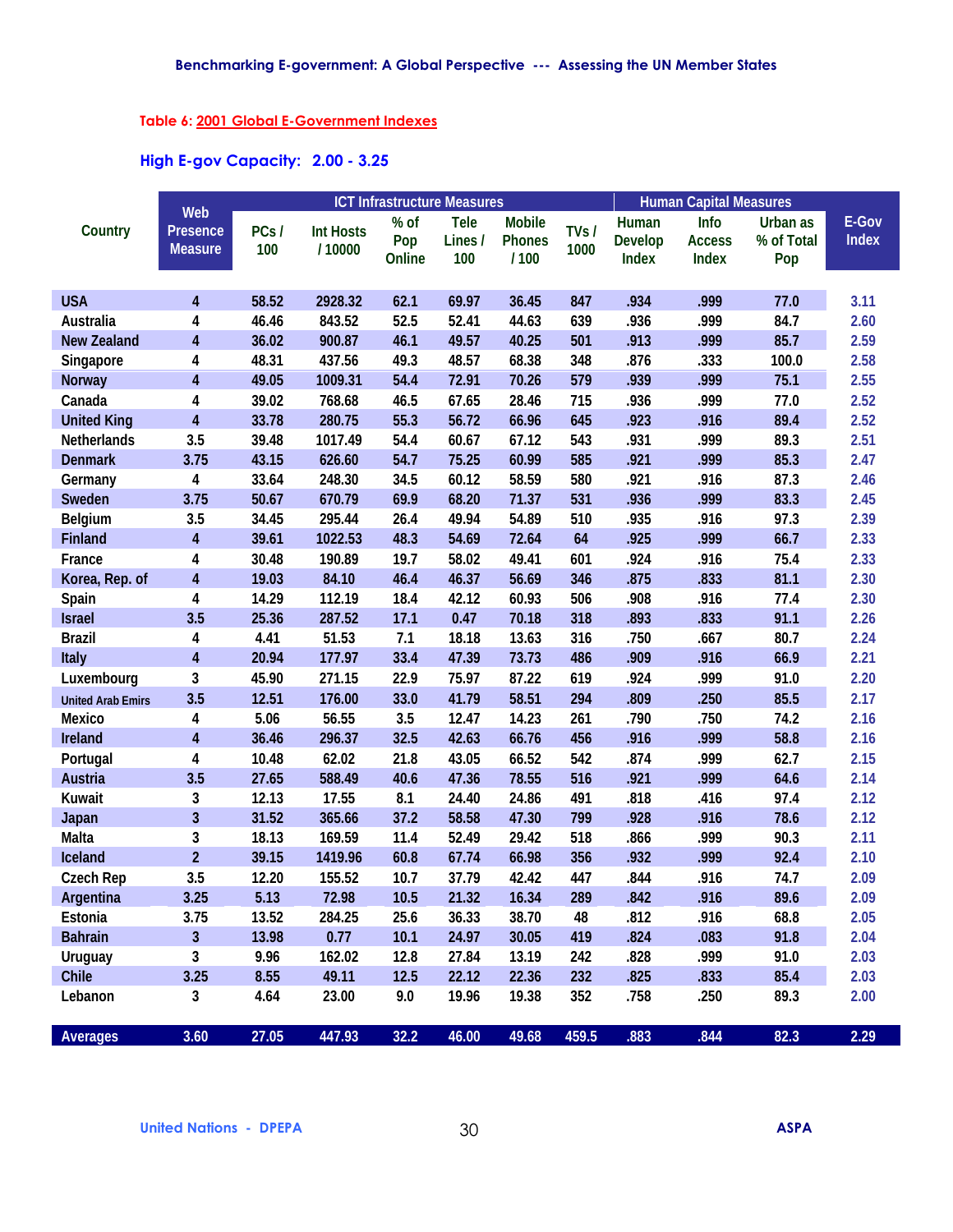## **Medium E-Gov Capacity: 1.60 - 1.99**

|                    | <b>ICT Infrastructure Measures</b><br>Web |             |                            |                         |                               |                                        |               | <b>Human Capital Measures</b>    |                                |                               |                       |
|--------------------|-------------------------------------------|-------------|----------------------------|-------------------------|-------------------------------|----------------------------------------|---------------|----------------------------------|--------------------------------|-------------------------------|-----------------------|
| Country            | <b>Presence</b><br><b>Measure</b>         | PCs/<br>100 | <b>Int Hosts</b><br>/10000 | $%$ of<br>Pop<br>Online | <b>Tele</b><br>Lines /<br>100 | <b>Mobile</b><br><b>Phones</b><br>/100 | TVs /<br>1000 | Human<br><b>Develop</b><br>Index | Info<br><b>Access</b><br>Index | Urban as<br>% of Total<br>Pop | E-Gov<br><b>Index</b> |
| <b>Poland</b>      | 3.5                                       | 6.89        | 87.66                      | 9.1                     | 28.24                         | 17.40                                  | 413           | .828                             | .916                           | 65.2                          | 1.96                  |
| Venezuela          | 3                                         | 4.55        | 6.68                       | 5.7                     | 10.78                         | 21.75                                  | 185           | .765                             | .500                           | 86.6                          | 1.92                  |
| <b>Russian Fed</b> | $\overline{3}$                            | 4.29        | 22.22                      | 10.1                    | 21.83                         | 2.22                                   | 420           | .775                             | .333                           | 77.3                          | 1.89                  |
| Colombia           | 3.25                                      | 3.37        | 11.06                      | 3.3                     | 16.92                         | 5.33                                   | 217           | .765                             | .500                           | 73.5                          | 1.88                  |
| Latvia             | $\overline{3}$                            | 8.20        | 83.72                      | 10.1                    | 29.99                         | 16.86                                  | 593           | .791                             | .916                           | 69.0                          | 1.88                  |
| Saudi Arabia       | 3                                         | 5.74        | 1.73                       | 2.5                     | 13.72                         | 6.37                                   | 26            | .754                             | .001                           | 85.1                          | 1.86                  |
| <b>Turkey</b>      | $\overline{3}$                            | 3.81        | 10.64                      | 6.2                     | 28.00                         | 24.56                                  | 286           | .735                             | .416                           | 74.1                          | 1.83                  |
| Qatar              | $\overline{2}$                            | 13.58       | 37.68                      | 9.8                     | 26.77                         | 19.96                                  | 808           | .801                             | .167                           | 92.3                          | 1.81                  |
| Lithuania          | $\overline{\mathbf{3}}$                   | 5.95        | 48.14                      | 7.2                     | 32.11                         | 14.17                                  | 376           | .803                             | .916                           | 68.4                          | 1.81                  |
| <b>Ukraine</b>     | $\mathbf{3}$                              | 1.58        | 7.09                       | 0.4                     | 19.89                         | 1.62                                   | 490           | .742                             | .500                           | 67.9                          | 1.80                  |
| <b>Bahamas</b>     | $\overline{2}$                            | 2.34        | 0.79                       | 5.1                     | 37.59                         | 10.36                                  | 896           | .820                             | .999                           | 87.9                          | 1.79                  |
| Hungary            | 3                                         | 8.51        | 102.09                     | 11.9                    | 37.09                         | 29.34                                  | 437           | .829                             | .916                           | 63.8                          | 1.79                  |
| Greece             | $\overline{3}$                            | 7.05        | 103.91                     | 13.6                    | 53.16                         | 55.90                                  | 466           | .881                             | .833                           | 59.9                          | 1.77                  |
| Jordan             | 3                                         | 1.39        | 1.36                       | 4.1                     | 9.29                          | 5.83                                   | 52            | .714                             | .500                           | 73.6                          | 1.75                  |
| <b>Bolivia</b>     | 3.25                                      | 1.23        | 1.59                       | 2.1                     | 6.17                          | 5.16                                   | 115           | .648                             | .833                           | 61.9                          | 1.73                  |
| Egypt              | 3.75                                      | 1.20        | 0.35                       | 1.1                     | 8.64                          | 2.14                                   | 127           | .635                             | .250                           | 45.5                          | 1.73                  |
| <b>Slovakia</b>    | $\overline{\mathbf{3}}$                   | 10.93       | 70.16                      | 14.2                    | 31.42                         | 23.94                                  | 402           | .831                             | .916                           | 57.3                          | 1.71                  |
| Slovenia           | 3                                         | 25.14       | 110.11                     | 34.2                    | 37.80                         | 54.66                                  | 356           | .874                             | .916                           | 50.3                          | 1.66                  |
| Mongolia           | $\overline{\mathbf{3}}$                   | 0.92        | 0.64                       | 1.3                     | 4.97                          | 4.04                                   | 63            | .569                             | .750                           | 63.0                          | 1.64                  |
| Oman               | $\overline{2}$                            | 2.64        | 11.46                      | 2.0                     | 8.88                          | 6.48                                   | 595           | .747                             | .250                           | 82.2                          | 1.64                  |
| <b>Ecuador</b>     | 2.75                                      | 2.01        | 0.18                       | 1.5                     | 10.00                         | 3.81                                   | 293           | .726                             | .667                           | 64.3                          | 1.63                  |
| <b>Suriname</b>    | 2.5                                       | 1.10        | 0.24                       | 3.0                     | 18.06                         | 9.84                                   | 217           | .758                             | .916                           | 73.5                          | 1.63                  |
| <b>Malaysia</b>    | $\overline{\mathbf{3}}$                   | 9.45        | 29.33                      | 17.0                    | 19.93                         | 21.32                                  | 166           | .774                             | .333                           | 56.7                          | 1.63                  |
| Romania            | 3                                         | 2.68        | 18.60                      | 3.6                     | 17.46                         | 11.19                                  | 226           | .772                             | .833                           | 55.9                          | 1.63                  |
| <b>Belarus</b>     | 2.5                                       | 3.15        | 1.99                       | 1.7                     | 26.88                         | 0.48                                   | 314           | .782                             | .167                           | 70.7                          | 1.62                  |
| Peru               | 2.5                                       | 3.57        | 4.17                       | 1.5                     | 6.37                          | 4.02                                   | 144           | .743                             | .583                           | 72.4                          | 1.60                  |
| <b>Averages</b>    | 2.88                                      | 5.43        | 29.75                      | 7.0                     | 21.61                         | 14.57                                  | 334.0         | .764                             | .609                           | 69.2                          | 1.75                  |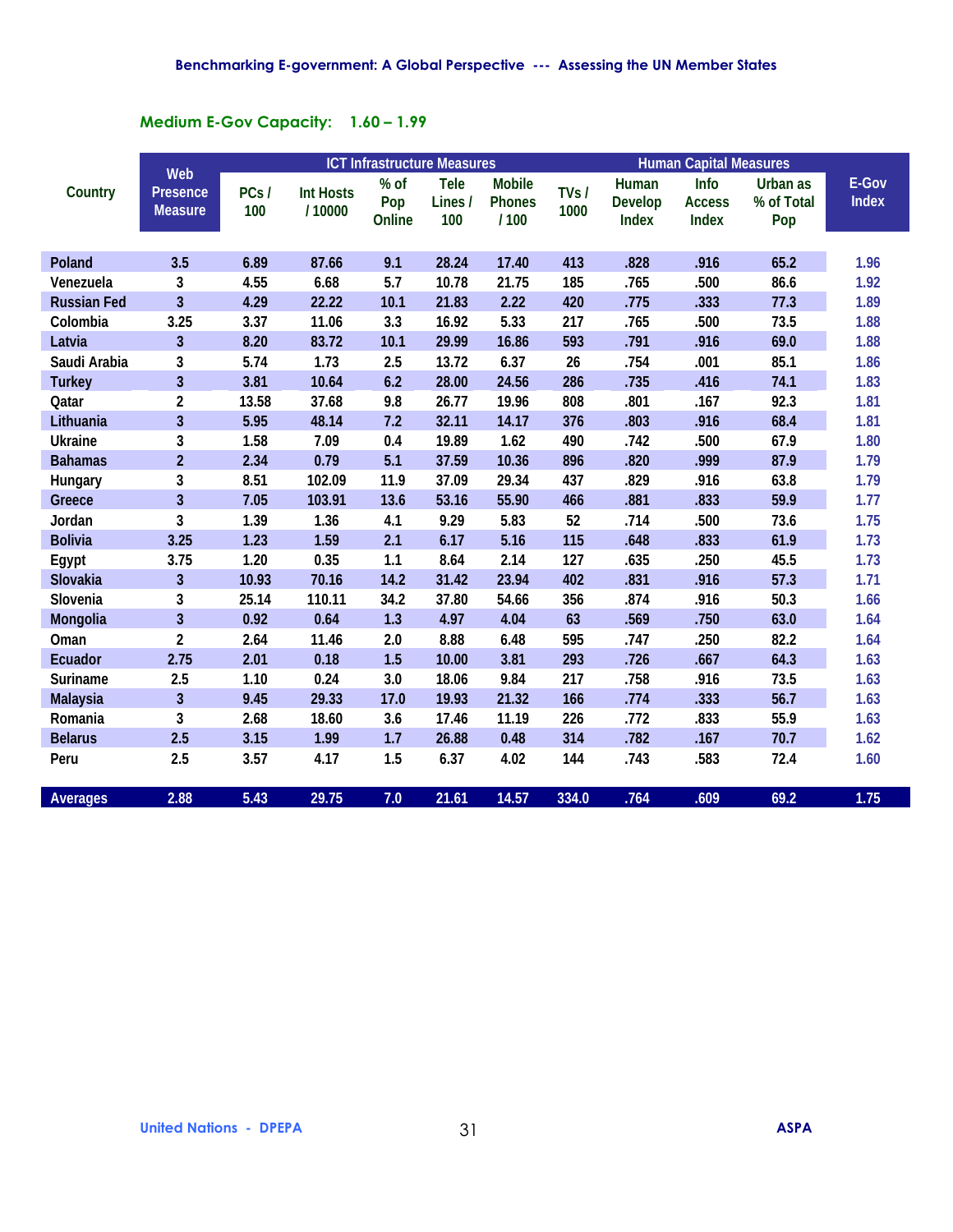### **Minimal E-Gov Capacity: 1.00 - 1.59**

|                      |                                          | <b>ICT Infrastructure Measures</b> |                         |                       |                               |                                        |              | <b>Human Capital Measures</b>           |                                |                                      |                       |  |
|----------------------|------------------------------------------|------------------------------------|-------------------------|-----------------------|-------------------------------|----------------------------------------|--------------|-----------------------------------------|--------------------------------|--------------------------------------|-----------------------|--|
| Country              | Web<br><b>Presence</b><br><b>Measure</b> | PCs/<br>100                        | Int<br>Hosts /<br>10000 | % of<br>Pop<br>Online | <b>Tele</b><br>Lines /<br>100 | <b>Mobile</b><br><b>Phones</b><br>/100 | TVs/<br>1000 | Human<br><b>Develop</b><br><b>Index</b> | Info<br><b>Access</b><br>Index | Urban as<br>% of Total<br>Population | E-Gov<br><b>Index</b> |  |
| <b>Armenia</b>       | 2.5                                      | 0.57                               | 7.57                    | 1.1                   | 15.53                         | 0.23                                   | 217          | .743                                    | .500                           | 69.7                                 | 1.59                  |  |
| <b>Brunei</b>        | $\mathbf{2}$                             | 6.22                               | 141.21                  | 1.2                   | 24.59                         | 20.52                                  | 638          | .857                                    | .167                           | 71.7                                 | 1.59                  |  |
| <b>South Africa</b>  | 3                                        | 6.18                               | 42.95                   | 6.3                   | 11.36                         | 12.01                                  | 125          | .702                                    | .916                           | 51.1                                 | 1.56                  |  |
| Paraguay             | 2.75                                     | 1.12                               | 2.36                    | 1.3                   | 5.00                          | 19.55                                  | 101          | .735                                    | .583                           | 55.3                                 | 1.50                  |  |
| Cuba                 | $\overline{2}$                           | 0.99                               | 0.59                    | 1.1                   | 4.36                          | 0.06                                   | 239          | .765                                    | .001                           | 76.7                                 | 1.49                  |  |
| <b>Philippines</b>   | 2.5                                      | 1.93                               | 2.54                    | 3.0                   | 3.92                          | 8.24                                   | 108          | .747                                    | .750                           | 57.7                                 | 1.44                  |  |
| <b>Costa Rica</b>    | 2.5                                      | 10.17                              | 18.29                   | 7.1                   | 24.94                         | 5.20                                   | 387          | .821                                    | .916                           | 47.6                                 | 1.42                  |  |
| Panama               | 2.25                                     | 3.20                               | 52.82                   | 2.3                   | 16.43                         | 8.27                                   | 187          | .784                                    | .916                           | 56.0                                 | 1.38                  |  |
| Nicaragua            | 2.25                                     | 0.81                               | 2.76                    | 1.0                   | 3.04                          | 0.90                                   | 190          | .635                                    | .667                           | 55.8                                 | 1.35                  |  |
| Djibouti             | 1.5                                      | 0.95                               | 0.02                    | 0.5                   | 1.40                          | 0.04                                   | 73           | .447                                    | .416                           | 83.3                                 | 1.35                  |  |
| <b>Dominican Rep</b> | $\overline{2}$                           | 1.75                               | 9.44                    | 0.2                   | 9.81                          | 5.02                                   | 84           | .722                                    | .833                           | 64.40                                | 1.34                  |  |
| Trin & Tobag         | 1.5                                      | 5.42                               | 50.96                   | 4.0                   | 23.11                         | 10.29                                  | 331          | .798                                    | .833                           | 73.60                                | 1.34                  |  |
| Indonesia            | 2.75                                     | 0.99                               | 1.26                    | 1.2                   | 3.14                          | 1.73                                   | 136          | .677                                    | .583                           | 39.8                                 | 1.34                  |  |
| Jamaica              | $\mathbf{2}$                             | 4.30                               | 5.71                    | 3.2                   | 19.86                         | 14.24                                  | 323          | .738                                    | .833                           | 55.60                                | 1.31                  |  |
| Iran                 | $\overline{2}$                           | 5.58                               | 0.27                    | 0.8                   | 14.90                         | 1.51                                   | 157          | .714                                    | .167                           | 61.1                                 | 1.31                  |  |
| Azerbaijan           | $\mathbf{2}$                             | 0.45                               | 1.99                    | 0.7                   | 10.36                         | 5.56                                   | 254          | .738                                    | .250                           | 56.9                                 | 1.30                  |  |
| India                | $\overline{3}$                           | 0.45                               | 0.35                    | 1.2                   | 3.20                          | 0.35                                   | 69           | .571                                    | .750                           | 28.1                                 | 1.29                  |  |
| Kazakhstan           | $\overline{2}$                           | 0.30                               | 4.55                    | 1.1                   | 10.82                         | 0.30                                   | 234          | .742                                    | .250                           | 56.4                                 | 1.28                  |  |
| <b>Belize</b>        | $\overline{2}$                           | 10.63                              | 12.16                   | 6.9                   | 14.94                         | 2.97                                   | 180          | .776                                    | .999                           | 53.6                                 | 1.26                  |  |
| <b>Barbados</b>      | $\mathbf{2}$                             | 7.80                               | 3.74                    | 3.3                   | 42.71                         | 11.14                                  | 283          | .864                                    | .999                           | 49.50                                | 1.25                  |  |
| Guyana               | 2.5                                      | 2.45                               | 0.69                    | 1.1                   | 7.49                          | 0.33                                   | 59           | .704                                    | .833                           | 37.6                                 | $1.22$                |  |
| <b>Honduras</b>      | $\mathbf{2}$                             | 0.95                               | 0.20                    | 1.1                   | 4.61                          | 2.39                                   | 90           | .634                                    | .667                           | 51.6                                 | 1.20                  |  |
| <b>El Salvador</b>   | $\overline{2}$                           | 1.62                               | 0.92                    | 1.1                   | 9.08                          | 6.22                                   | 250          | .701                                    | .750                           | 46.3                                 | 1.19                  |  |
| Guatemala            | 2.25                                     | 0.99                               | 4.92                    | 1.1                   | 5.71                          | 3.05                                   | 126          | .626                                    | .583                           | 39.4                                 | 1.17                  |  |
| Gabon                | $\mathbf{1}$                             | 0.84                               | 0.28                    | 1.5                   | 3.18                          | 9.79                                   | 136          | .617                                    | .416                           | 80.3                                 | 1.17                  |  |
| Turkmenistan         | 2                                        | 0.46                               | 2.76                    | 1.0                   | 8.19                          | 0.09                                   | 201          | .730                                    | .001                           | 44.7                                 | 1.15                  |  |
| <b>Uzbekistan</b>    | $\overline{2}$                           | 0.29                               | 0.11                    | 1.0                   | 6.58                          | 0.22                                   | 273          | .698                                    | .083                           | 37.2                                 | 1.10                  |  |
| Vietnam              | $\mathbf{2}$                             | 0.89                               | 0.02                    | 1.0                   | 3.19                          | 0.99                                   | 180          | .682                                    | .083                           | 39.8                                 | 1.10                  |  |
| <b>West Samoa</b>    | 2.5                                      | 0.56                               | 139.52                  | 0.3                   | 4.75                          | 1.69                                   | 69           | .701                                    | .833                           | 21.5                                 | 1.09                  |  |
| Cote d'Ivoire        | 1.75                                     | 0.55                               | 0.41                    | 0.2                   | 1.81                          | 1.77                                   | 70           | .426                                    | .460                           | 45.7                                 | 1.05                  |  |
| China                | $\overline{2}$                           | 1.59                               | 0.54                    | 2.1                   | 11.12                         | 6.58                                   | 272          | .714                                    | .083                           | 31.6                                 | 1.04                  |  |
| Pakistan             | $\overline{2}$                           | 0.43                               | 0.46                    | 0.9                   | 2.22                          | 0.25                                   | 88           | .498                                    | .250                           | 36.5                                 | 1.04                  |  |
| <b>Nigeria</b>       | 1.75                                     | 0.64                               | 0.06                    | 0.4                   | 0.43                          | 0.03                                   | 67           | .455                                    | .500                           | 43.1                                 | 1.02                  |  |
| Kyrgyz tan           | $\overline{2}$                           | 0.43                               | 8.76                    | 1.1                   | 8.00                          | 0.19                                   | 44           | .707                                    | .250                           | 33.6                                 | 1.01                  |  |
| <b>Botswana</b>      | 1.5                                      | 3.10                               | 14.53                   | 1.2                   | 7.69                          | 7.45                                   | 27           | .577                                    | .833                           | 49.7                                 | 1.01                  |  |
| Tajikistan           | $\mathbf{2}$                             | 0.28                               | 0.44                    | 0.2                   | 3.53                          | 0.01                                   | 285          | .660                                    | .167                           | 27.5                                 | 1.00                  |  |
| <b>Averages</b>      | 2.10                                     | 2.39                               | 14.89                   | $1.7$                 | 9.75                          | 4.70                                   | 182.0        | .686                                    | .531                           | 50.8                                 | 1.26                  |  |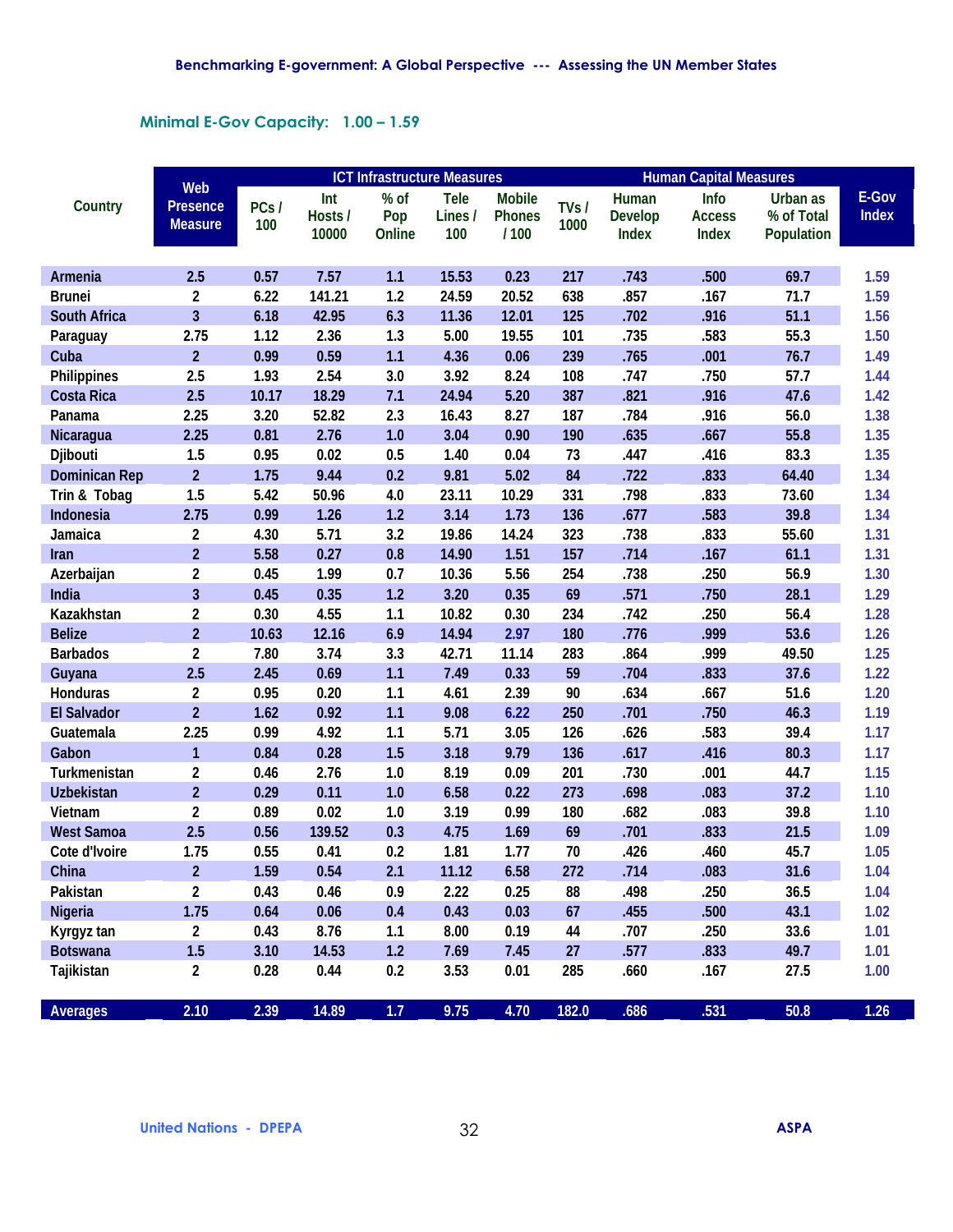### **Deficient E-Gov Capacity: Below 1.00**

|                       | <b>ICT Infrastructure Measures</b>       |             |                         |                       |                                     |                                  |                         |                                         |                                |                                      |                       |
|-----------------------|------------------------------------------|-------------|-------------------------|-----------------------|-------------------------------------|----------------------------------|-------------------------|-----------------------------------------|--------------------------------|--------------------------------------|-----------------------|
| Country               | Web<br><b>Presence</b><br><b>Measure</b> | PCs/<br>100 | Int<br>Hosts /<br>10000 | % of<br>Pop<br>Online | <b>Tele</b><br><b>Lines</b><br>/100 | <b>Mobile</b><br>Phones /<br>100 | TVs/<br>1000            | Human<br><b>Develop</b><br><b>Index</b> | Info<br><b>Access</b><br>Index | Urban as<br>% of Total<br>Population | E-Gov<br><b>Index</b> |
| Cameroon              | 1.5                                      | 0.27        | 0.21                    | 0.5                   | 0.64                                | 1.00                             | 81                      | .506                                    | .083                           | 48.0                                 | 0.99                  |
| <b>Cent Afric Rep</b> | 1.75                                     | 0.14        | 0.02                    | 0.9                   | 0.26                                | 0.14                             | 5                       | .372                                    | .583                           | 40.8                                 | 0.98                  |
| Ghana                 | 1.75                                     | 0.25        | 0.01                    | 0.4                   | 1.17                                | 0.64                             | 115                     | .542                                    | .750                           | 37.9                                 | 0.98                  |
| <b>Nepal</b>          | 2.5                                      | 0.27        | 0.48                    | 0.3                   | 1.16                                | 0.04                             | 4                       | .480                                    | .583                           | 11.6                                 | 0.94                  |
| <b>Thailand</b>       | $\overline{2}$                           | 2.43        | 10.47                   | 2.5                   | 8.70                                | 4.39                             | 236                     | .757                                    | .750                           | 21.2                                 | 0.94                  |
| Congo                 | 1                                        | 0.35        | 0.02                    | 0.1                   | 0.77                                | 0.12                             | 8                       | .429                                    | .333                           | 61.7                                 | 0.94                  |
| <b>Maldives</b>       | $\overline{2}$                           | 1.89        | 9.85                    | 2.1                   | 9.08                                | 2.85                             | 39                      | .739                                    | .250                           | 26.1                                 | 0.93                  |
| Sri Lanka             | $\mathbf 2$                              | 0.56        | 1.14                    | 0.6                   | 4.06                                | 2.38                             | 92                      | .735                                    | .583                           | 23.3                                 | 0.92                  |
| <b>Mauritania</b>     | $\mathbf{1}$                             | 2.72        | 0.45                    | 0.2                   | 0.72                                | 0.27                             | 91                      | .437                                    | .250                           | 56.4                                 | 0.91                  |
| Bangladesh            | $\overline{2}$                           | 0.10        | 0.25                    | 0.8                   | 0.34                                | 0.12                             | 7                       | .470                                    | .583                           | 23.9                                 | 0.90                  |
| Kenya                 | 1.75                                     | 0.42        | 1.56                    | 1.1                   | 1.01                                | 0.11                             | 21                      | .514                                    | .250                           | 32.1                                 | 0.90                  |
| Laos                  | $\overline{2}$                           | 0.23        | 0.01                    | 0.7                   | 0.75                                | 0.23                             | 4                       | .476                                    | .083                           | 22.9                                 | 0.88                  |
| Angola                | 1.5                                      | 0.10        | 0.01                    | 0.6                   | 0.53                                | 0.20                             | 124                     | .422                                    | .167                           | 33.5                                 | 0.85                  |
| Haiti                 | 1.5                                      | 0.88        | 0.10                    | 1.5                   | 0.89                                | 0.31                             | 5                       | .467                                    | .250                           | 35.10                                | 0.84                  |
| <b>Mauritius</b>      | 1                                        | 9.37        | 27.62                   | 8.0                   | 23.69                               | 10.15                            | 228                     | .765                                    | .916                           | 43.1                                 | 0.84                  |
| Tanzania              | 1                                        | 0.24        | 0.23                    | 0.7                   | 0.49                                | 0.51                             | 21                      | .436                                    | .500                           | 50.1                                 | 0.83                  |
| <b>Senegal</b>        | 1                                        | 1.51        | 1.94                    | 0.5                   | 2.17                                | 2.06                             | 41                      | .423                                    | .583                           | 46.7                                 | 0.80                  |
| Madagascar            | 1.5                                      | 0.19        | 0.34                    | 0.3                   | 0.36                                | 0.23                             | 46                      | .462                                    | .667                           | 29.0                                 | 0.79                  |
| Zimbabwe              | 1.25                                     | 1.30        | 2.31                    | 1.1                   | 2.07                                | 1.51                             | 29                      | .554                                    | .250                           | 34.6                                 | 0.76                  |
| <b>Burkina Faso</b>   | 1.75                                     | 0.10        | 0.32                    | 1.1                   | 0.45                                | 0.21                             | 6                       | .320                                    | .500                           | 17.9                                 | 0.75                  |
| Zambia                | $\mathbf{1}$                             | 0.72        | 0.86                    | 0.3                   | 0.93                                | 0.31                             | 137                     | .427                                    | .416                           | 39.5                                 | 0.75                  |
| Mozambique            | 1                                        | 0.26        | 0.06                    | 0.1                   | 0.44                                | 0.11                             | 4                       | .323                                    | .583                           | 38.9                                 | 0.71                  |
| Sierra Leone          | 1                                        | 0.21        | 0.43                    | 0.4                   | 0.39                                | 0.25                             | 26                      | .258                                    | .416                           | 35.9                                 | 0.68                  |
| Cambodia              | 1.5                                      | 0.11        | 0.37                    | 0.1                   | 0.26                                | 1.00                             | 123                     | .541                                    | .167                           | 15.6                                 | 0.67                  |
| <b>Comoros</b>        | 1                                        | 0.30        | 0.58                    | 0.5                   | 1.00                                | 1.00                             | $\overline{\mathbf{4}}$ | .510                                    | .333                           | 32.7                                 | 0.65                  |
| Guinea                | 1                                        | 0.34        | 0.25                    | 0.3                   | 0.79                                | 0.53                             | 41                      | .397                                    | .250                           | 32.0                                 | 0.65                  |
| <b>Namibia</b>        | 1                                        | 2.95        | 18.51                   | 2.3                   | 5.94                                | 4.67                             | 32                      | .601                                    | .750                           | 30.4                                 | 0.65                  |
| <b>Togo</b>           | 1                                        | 1.77        | 0.34                    | 0.8                   | 0.92                                | 0.54                             | 20                      | .489                                    | .333                           | 32.7                                 | 0.65                  |
| Gambia                | 1                                        | 0.79        | 0.12                    | 0.1                   | 2.30                                | 0.42                             | $\overline{\mathbf{4}}$ | .398                                    | .167                           | 31.8                                 | 0.64                  |
| <b>Malawi</b>         | 1.25                                     | 0.10        | 0.01                    | 0.3                   | 0.44                                | 0.22                             | $\overline{2}$          | .397                                    | .667                           | 23.5                                 | 0.64                  |
| <b>Mali</b>           | $\mathbf{1}$                             | 0.10        | 0.08                    | 0.2                   | 0.25                                | 0.04                             | 11                      | .378                                    | .750                           | 29.4                                 | 0.62                  |
| Ethiopia              | 1.25                                     | 0.10        | 0.01                    | 0.2                   | 0.37                                | 0.03                             | 5                       | .321                                    | .333                           | 17.2                                 | 0.57                  |
| Chad                  | 1                                        | 0.13        | 0.01                    | 0.1                   | 0.13                                | 1.00                             | $\overline{2}$          | .359                                    | .250                           | 23.5                                 | 0.55                  |
| <b>Niger</b>          | 1                                        | 0.04        | 0.16                    | 0.3                   | 0.18                                | 0.01                             | 26                      | .258                                    | .500                           | 20.1                                 | 0.53                  |
| <b>Uganda</b>         | $\mathbf{1}$                             | 0.25        | 0.08                    | 0.3                   | 0.26                                | 0.54                             | 26                      | .435                                    | .250                           | 13.8                                 | 0.46                  |
| <b>Averages</b>       | 1.36                                     | 0.90        | 2.26                    | 0.9                   | 2.11                                | 1.09                             | 47.6                    | .469                                    | .431                           | 31.8                                 | 0.77                  |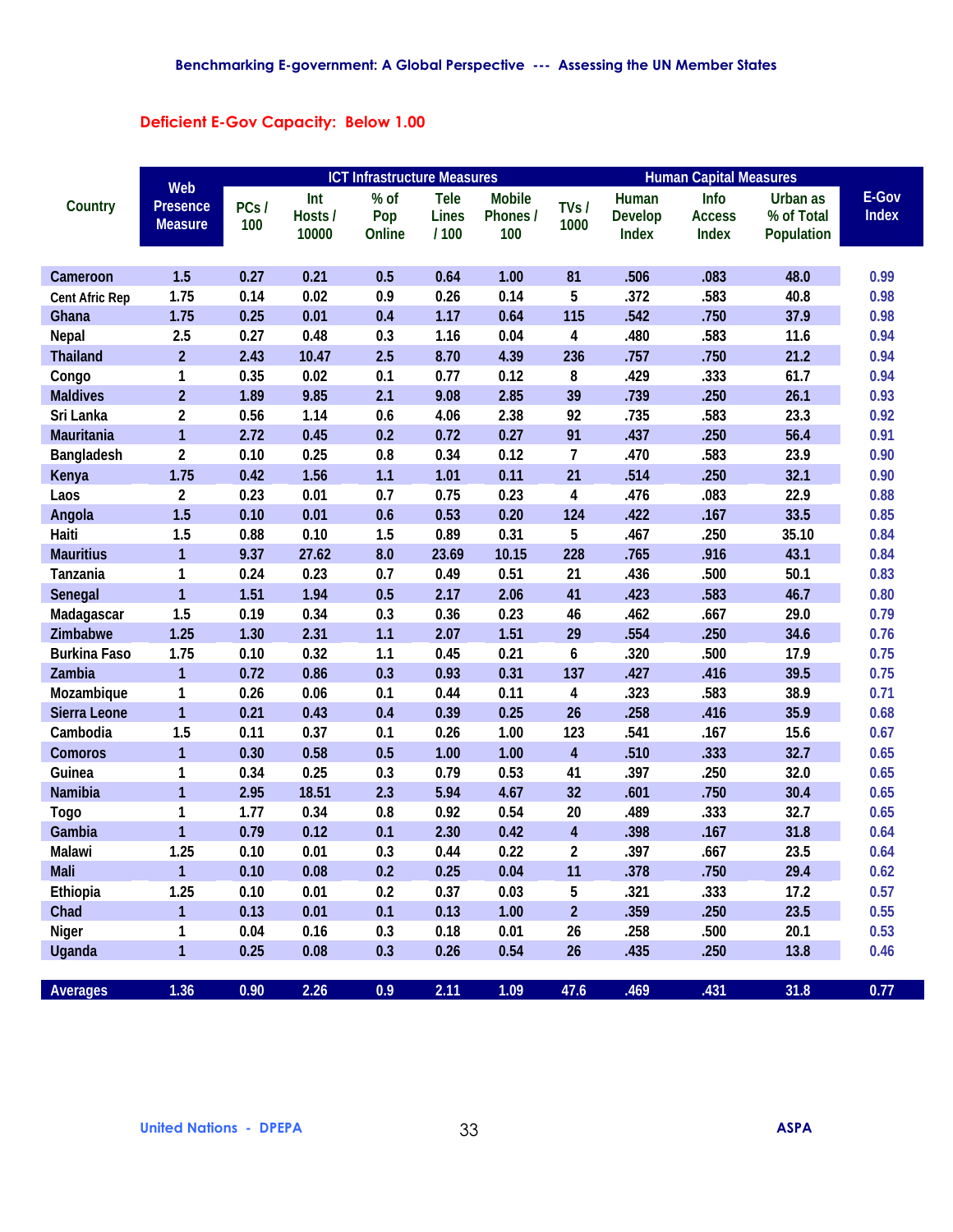# **SECTION 5: GEOGRAPHIC REGIONAL ANALYSIS**

**Chart 2: E-Gov Index by Geographic Regions**



#### **Table 7: Geographical Regional Comparison of Indicators**

|                        | Web                               |             |                            |                         | <b>ICT Infrastructure Measures</b> |                                        |              |                                             | <b>Human Capital Measures</b>                |                                             |                       |
|------------------------|-----------------------------------|-------------|----------------------------|-------------------------|------------------------------------|----------------------------------------|--------------|---------------------------------------------|----------------------------------------------|---------------------------------------------|-----------------------|
| <b>Region</b>          | <b>Presence</b><br><b>Measure</b> | PCs/<br>100 | <b>Int Hosts</b><br>/10000 | $%$ of<br>Pop<br>Online | <b>Tele</b><br>Lines /<br>100      | <b>Mobile</b><br><b>Phones</b><br>/100 | TVs/<br>1000 | Human<br><b>Development</b><br><b>Index</b> | <b>Info</b><br><b>Access</b><br><b>Index</b> | Urban as %<br>of Total<br><b>Population</b> | E-Gov<br><b>Index</b> |
| <b>North America</b>   | $\overline{4}$                    | 34.20       | 1251.18                    | 37.4                    | 50.03                              | 26.38                                  | 607.67       | .887                                        | .916                                         | 76.1                                        | 2.60                  |
|                        |                                   |             |                            |                         |                                    |                                        |              |                                             |                                              |                                             |                       |
| <b>Europe</b>          | 3.25                              | 21.14       | 280.93                     | 24.97                   | 45.41                              | 43.54                                  | 431.75       | .861                                        | .863                                         | 71.5                                        | 2.01                  |
|                        |                                   |             |                            |                         |                                    |                                        |              |                                             |                                              |                                             |                       |
| <b>South America</b>   | 3 <sup>1</sup>                    | 3.95        | 30.22                      | 5.19                    | 14.19                              | 11.28                                  | 200.83       | .760                                        | .740                                         | 72.6                                        | 1.79                  |
|                        |                                   |             |                            |                         |                                    |                                        |              |                                             |                                              |                                             |                       |
| <b>Middle East</b>     | 2.77                              | 6.46        | 37.23                      | 7.08                    | 14.11                              | 16.89                                  | 279.53       | .733                                        | .278                                         | 75.1                                        | 1.76                  |
|                        |                                   |             |                            |                         |                                    |                                        |              |                                             |                                              |                                             |                       |
| Asia / Oceania         | 2.46                              | 7.07        | 96.77                      | 8.89                    | 14.55                              | 11.1                                   | 227.87       | .709                                        | .446                                         | 47.3                                        | 1.37                  |
|                        |                                   |             |                            |                         |                                    |                                        |              |                                             |                                              |                                             |                       |
| Caribbean              | 1.86                              | 3.35        | 10.19                      | 2.62                    | 19.76                              | 7.35                                   | 308.71       | .739                                        | .678                                         | 63.2                                        | 1.34                  |
|                        |                                   |             |                            |                         |                                    |                                        |              |                                             |                                              |                                             |                       |
| <b>Central America</b> | 2.18                              | 4.05        | 13.15                      | 2.9                     | 11.25                              | 4.14                                   | 201.43       | .711                                        | .785                                         | 50.0                                        | 1.28                  |
|                        |                                   |             |                            |                         |                                    |                                        |              |                                             |                                              |                                             |                       |
| <b>Africa</b>          | 1.3                               | 1.13        | 3.48                       | 0.96                    | 2.26                               | 1.75                                   | 50.12        | .453                                        | .446                                         | 38.9                                        | 0.84                  |
|                        |                                   |             |                            |                         |                                    |                                        |              |                                             |                                              |                                             |                       |
| <b>Global</b>          | 2.6                               | 10.17       | 215.39                     | 11.25                   | 21.44                              | 15.3                                   | 288.49       | .731                                        | .646                                         | 61.9                                        | 1.62                  |

**United Nations - DPEPA** 34 **ASPA**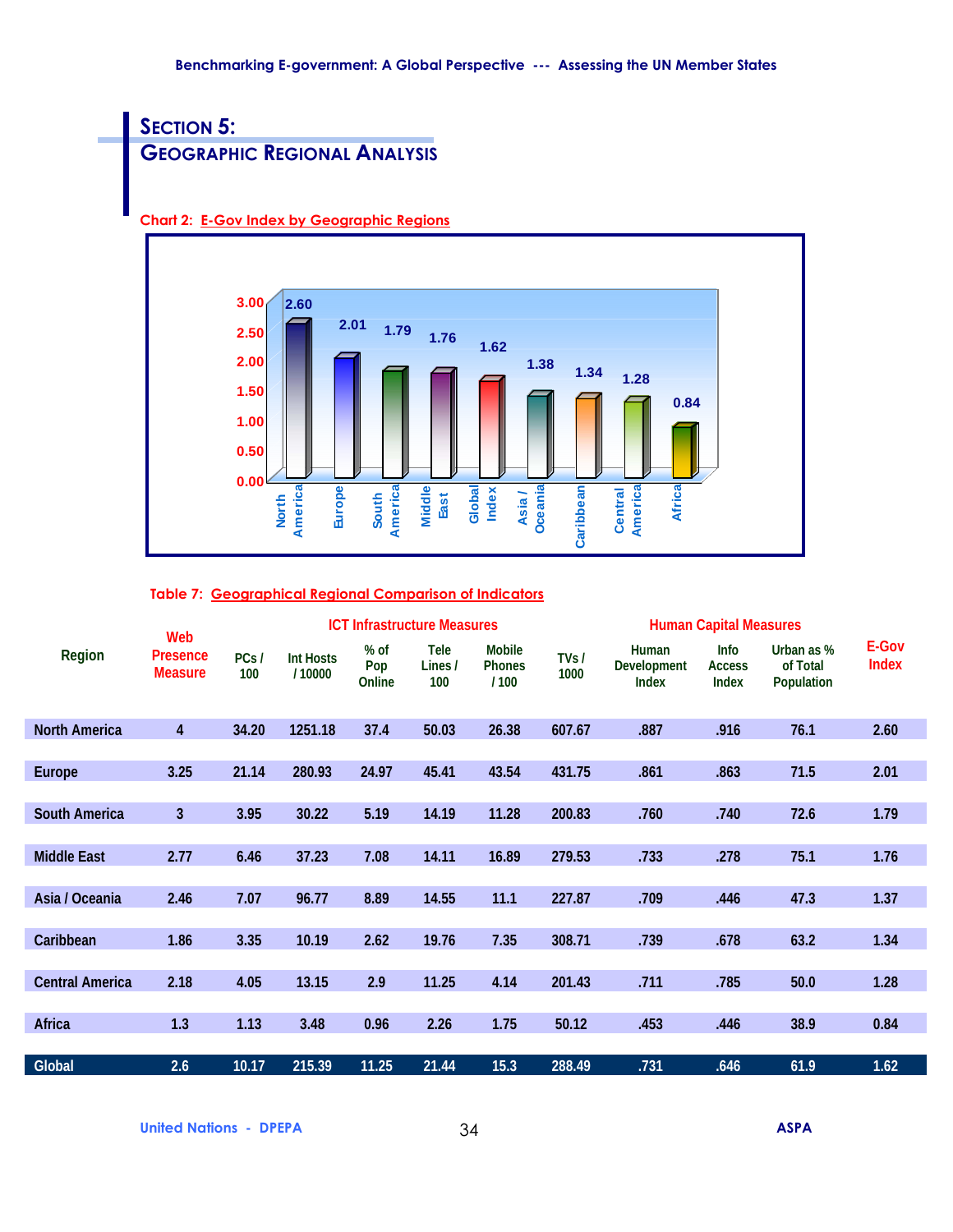#### **5.1. North America**

North America registered a regional index of 2.60 for a **High** E-gov Capacity mark. Canada, Mexico and the United States are fully committed to providing the most innovative and citizen centric e-government programs. Based on the measures, each country enjoys a strong enabling environment capable of sustaining the most sophisticated e-gov programs. For the United States and Canada, technology and human capital are not an issue when it comes to improving service delivery, reaching users and enhancing overall e-gov program performance. In Mexico, however, the situation is different.

Historically, the **United States** (3.11) has been an innovator and leader in digital government initiatives. Between 1993 and 2001, the Federal government launched over 1300 independent initiatives that may eventually morph into a truly comprehensive national e-government policy. An abundance of economic, technical and human resources, account for the US's global dominance in virtually all the infrastructure and human capital measures. For the United States it is now a case of living up to its potential and reputation. The challenges for the US are in improving performance, coordinating policy and programs, and encouraging increased citizen participation. Challenges which Firstgov (www.firstgov.gov) are responding to with creativity and a total commitment to the customers' needs. In the US, citizen acceptance of e-gov has taken on a quiet momentum. Increased use, however, is due more in part to an internet savvy population rather then any official government promotion. (Although, urls for many local and state governments are appearing with greater frequency on public service

announcements, television ads, and vehicle license plates as with the State of Pennsylvania (www.state.pa.us). **Table 8: Index - North America** 

| Country               | <b>Index</b> |
|-----------------------|--------------|
| USA                   | 3.11         |
| Canada                | 2.52         |
| <b>Regional Index</b> | 2.60         |
| Mexico                | 2.16         |

Perhaps in more than any other federative system, the autonomy that exists among the US federal, state and local governments is most evident through the delivery of services. The greatest number of services that are provided to citizens are done so by local and municipal governments. State governments provide less services with the Federal government providing the fewest amount of services directly to citizens. (Although there does exist some confusion on the part of US citizens as to jurisdiction: case in point, the most frequently asked e-question the Federal Government's Department of Transportation receives has to do with driverís licenses, which are actually issued by the state governments.) To address this issue, a pilot project "Government Without Boundaries" which will develop a directory of government services available from all governments to citizens has been developed and is under implementation. The test program in 2001 was the purchasing of national and state park user and camping permits through one combined service, available on the Firstgov.gov site.

The Bush Administration had been supportive of e-government, appointing a federal "e-gov czar" and initiating a policy that will migrate to the internet by 2003, all government procurement.18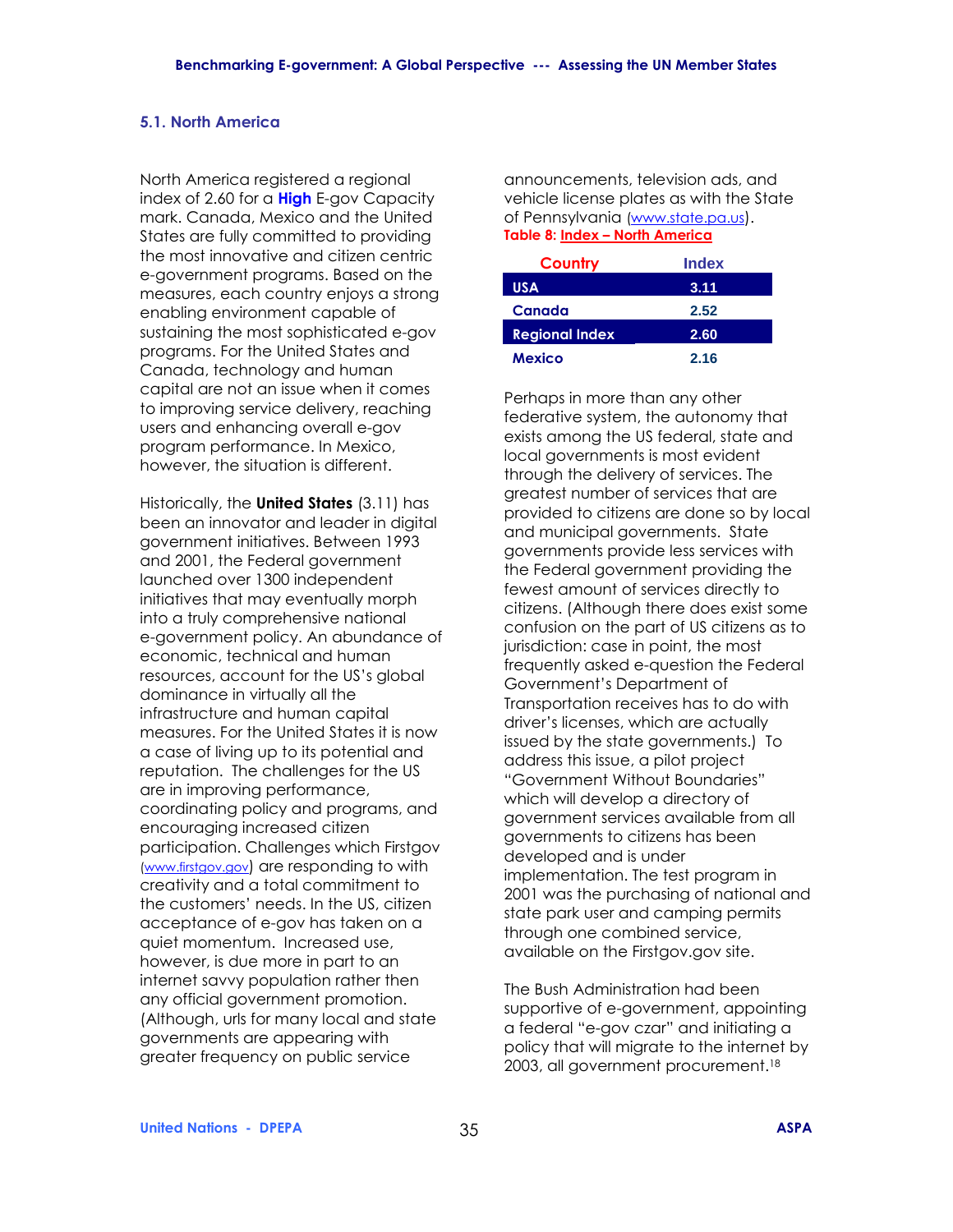Yet, it remains information provision where the US is the strongest. No government offers greater online access to official information than the United States. Whether this improves government performance, increases citizen participation and enhances the policy making process, only time and a commitment to improvement will tell.

Possibly more than any other country, **Canada** (2.52) has demonstrated an uncanny prescience and intrinsic understanding of e-government's potential and reality. Like the United States, Canada's strong infrastructure and human capital measures are the foundation of a solid enabling environment and a **High** E-gov Capacity. Where the Canadian government excelled in 2001 was in its ability to implement upgrades and improvements, particularly in the area of customer relationship management. Coordination among departments is perhaps stronger than in any other industrialized nation. This could be attributed to the leadership demonstrated by the Treasury Board, which is the focal point for the national e-gov program and promotes cross departmental communication and coordination through the presence of ad hoc and permanent task forces.

Canadaís portal (www.canada.gc.ca) focuses on the requests most likely frequently made by three groups -- citizens, businesses and non-Canadians. Each major government ministry and agency websites are linked by theme. Canada's fidelity to its strategic plan has also enabled individual agencies to keep pace with each other's development and maintain a consistency in site presentation.

Canada benefits from an uninterrupted confluence of technology, human capital and government

resourcefulness, suggesting that Canada will be a case study on e-gov success for years to come. It is, however, the citizens who will determine the success of 'e-Canada.' In 2001, public acceptance of e-government was still 'reserved'.

Despite a less favorable enabling environment when compared with the United States and Canada, **Mexico**  (2.16) has, nevertheless demonstrated a **High** E-gov Capacity. This is primarily due to the strength of its web presence (4.0) as Mexico provides several transactional services, including the paying of taxes online. However, Mexico's infrastructure (5.06 pcs/ 100 and 3.5% of the population online in 2001) and human capital measures (.790 HDI and .750 Info Access) rank near the bottom among the 36 countries who placed in the High E-gov Capacity bracket. With the exception of percentage of population online and an overall e-gov index second only to Brasil, Mexico does rank well above the regional average of indicators for Latin America.

Despite such obstacles Mexico is developing a strong service oriented e-government program. Much of the credit could be directed toward the leadership of the administration of President Vicente Fox, which has made combating corruption, improving administrative efficiency and providing the highest quality of services to the people the highest priority of the federal government.

In 2001, the 'e-Mexico' initiative was launched with the goal of providing online all essential services. The materialization of most citizen-centric services, however, has been slow, despite the ambitious strategic objectives of the federal government. There is, however, very little evidence of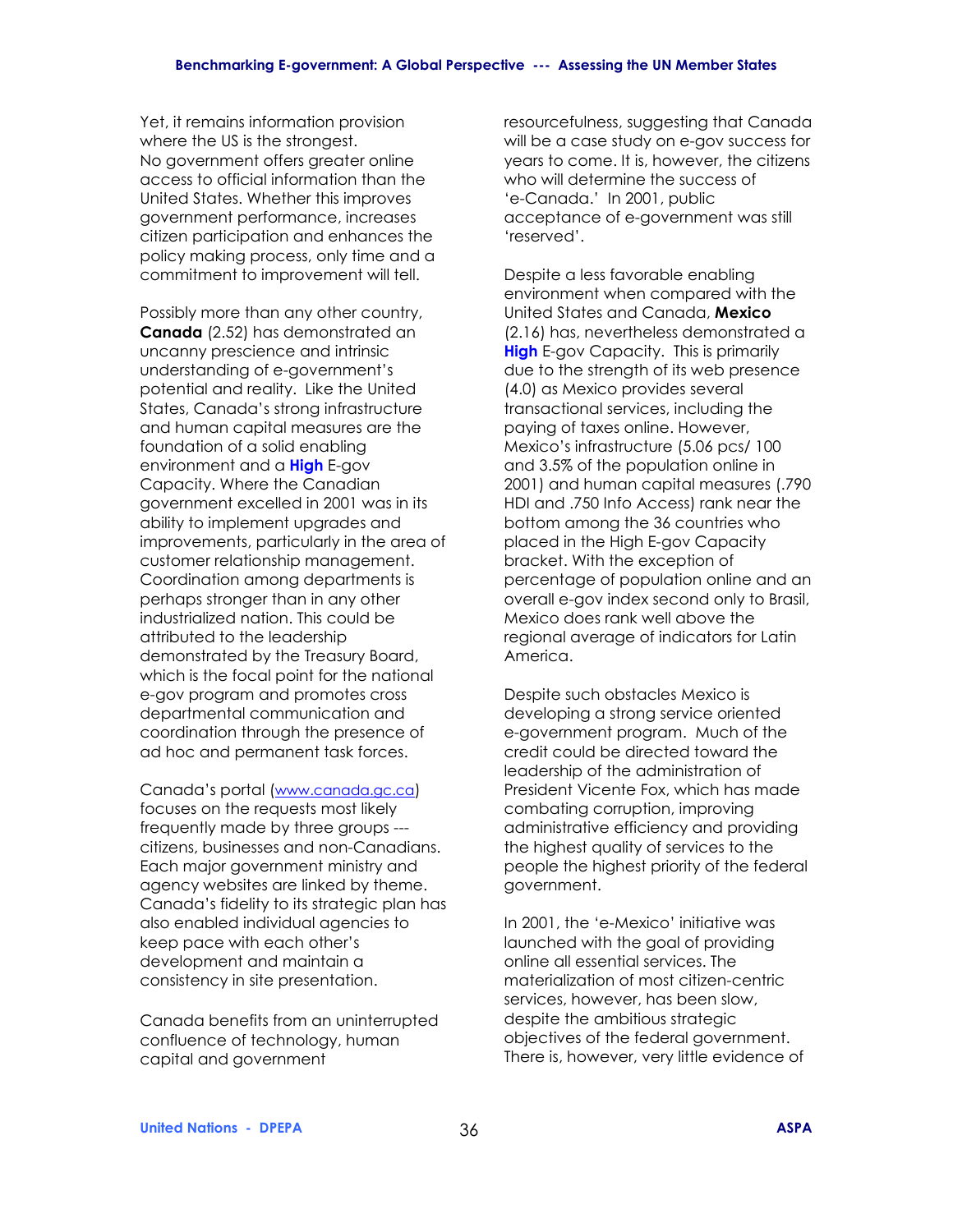coordination among ministries and agencies. Online services are not organized around the needs of the citizens, but rather the objectives of the service provider. Progress has been slow, however, notable advances have been made in the social services sector (www.ssa.gob.mx/); education (www.sep.gob.mx/home1.html); welfare (www.sedesore.gob.mx**/);** and labor (http://www.stps.gob.mx/).

Mexico benefits from political leadership that is committed to transforming the country into the leading e-government nation in Latin America. It will take an unremitting effort to achieve this goal, however.

### **5.2. Europe**

Throughout Europe e-government is a major administrative and political priority. Regionally, Europe has emerged as a global innovator and leader in strategic planning, program development, information access and citizen participation. With a regional e-gov index of 2.01 and 32 of the 36 countries researched achieving an index above the global mean of 1.62, Europe's E-government capacity in 2001is classified as **High.**

In providing online services, only four countries rank below the interactive presence level. Seven countries offered online transactions in 2001. This figure should more than double in 2002 as an additional eight countries are poised to upgrade services. In 33 of the 36 countries, all the key ministries targeted as benchmarks --- health, education, social services, employment and finance --- offer interactive sites and provide regularly updated content. Currently, 20 countries use single entry portals. There is also a considerable local government presence online. In both the ICT and Human Capital measures, Europe scores higher than all

other regions with the exception of North America. Throughout most of Europe political commitment and leadership are extraordinarily supportive and are key motivating factors, as is a keen

### Table 9: Index - Europe

| <b>Country</b>        | <b>Index</b> |
|-----------------------|--------------|
| <b>Norway</b>         | 2.55         |
| <b>UK</b>             | 2.52         |
| <b>Netherlands</b>    | 2.51         |
| <b>Denmark</b>        | 2.47         |
| Germany               | 2.46         |
| <b>Sweden</b>         | 2.45         |
| <b>Belgium</b>        | 2.39         |
| <b>Finland</b>        | 2.33         |
| <b>France</b>         | 2.33         |
| <b>Spain</b>          | 2.30         |
| <b>Italy</b>          | 2.21         |
| Luxembourg            | 2.20         |
| <b>Ireland</b>        | 2.16         |
| Portugal              | 2.15         |
| <b>Austria</b>        | 2.14         |
| <b>Malta</b>          | 2.11         |
| <b>Iceland</b>        | 2.10         |
| <b>Czech Republic</b> | 2.09         |
| <b>Estonia</b>        | 2.05         |
| <b>REGIONAL INDEX</b> | 2.01         |
| <b>Poland</b>         | 1.96         |
| <b>Switzerland</b>    | 1.96         |
| <b>Russian Fed.</b>   | 1.89         |
| Latvia                | 1.88         |
| <b>Turkey</b>         | 1.83         |
| Lithuania             | 1.81         |
| <b>Ukraine</b>        | 1.80         |
| <b>Hungary</b>        | 1.79         |
| Greece                | 1.77         |
| <b>Slovakia</b>       | 1.71         |
| <b>Slovenia</b>       | 1.66         |
| Romania               | 1.63         |
| <b>Belarus</b>        | 1.62         |
| <b>Cyprus</b>         | 1.50         |
| <b>Bulgaria</b>       | 1.47         |
| <b>Croatia</b>        | 1.33         |
| Moldova               | 1.29         |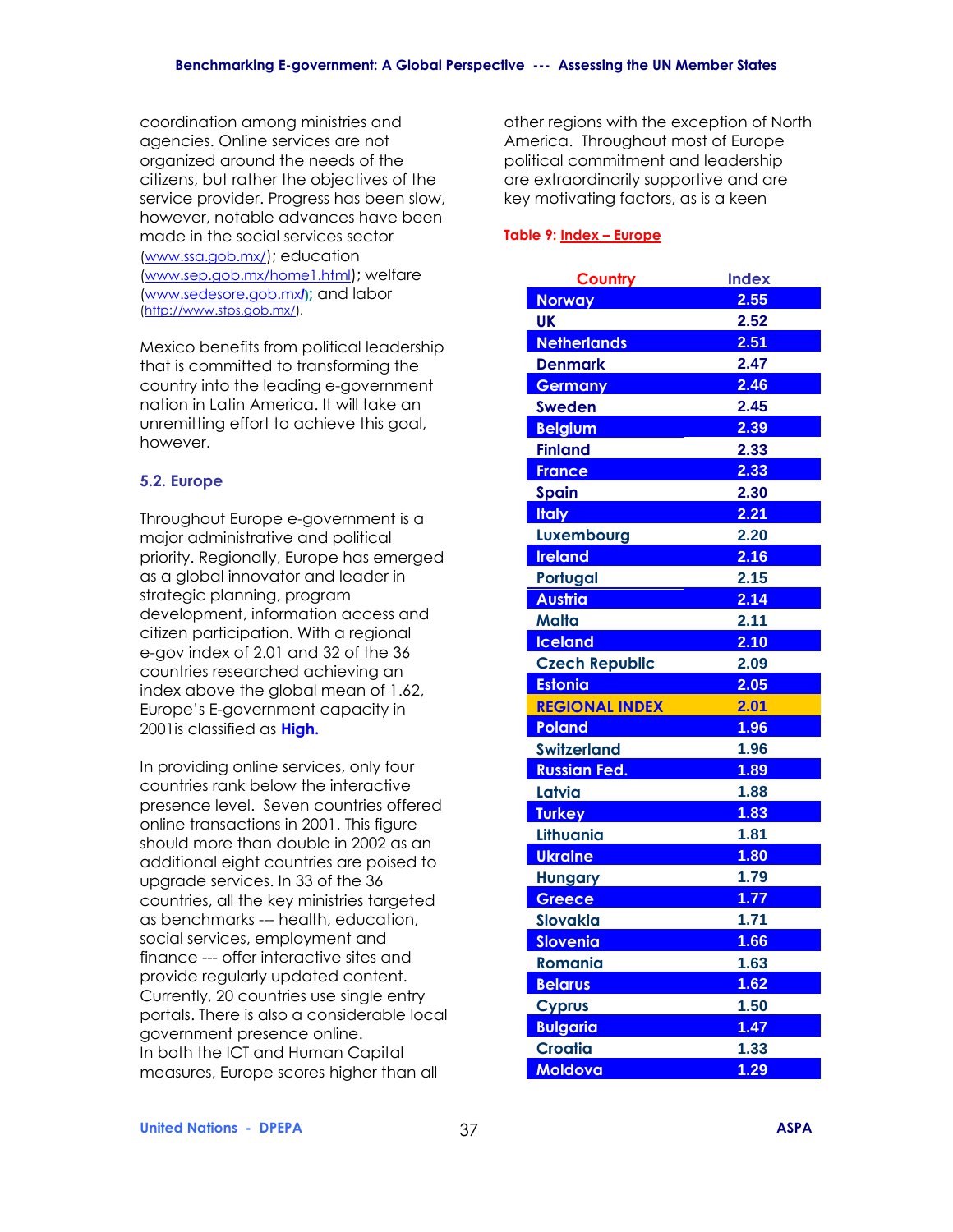competitive spirit among nations. This is reflected by the content of the sites and the official information made available. The United Kingdom, **Sweden,** (www.sverigedirekt.riksdagen.se/) Norway, **France** (www.service-public.fr/) Germany, the Republic of Ireland, Estonia, **Belgium** (www.belgium.fgov.be) and **Italy** (www.governo.it/) are particularly advanced in policy regarding official government information and content available to their residents. Well educated citizens who take government participation seriously and fewer official boundaries impeding information access contribute to an energetic e-government environment. Also, the European Union is active in the policy area by developing a set of guidelines that will ensure that the 15 member states' e-government programs complement each other.

Europe's technological proficiency, innovative approaches to providing online services and a history of active civil participation would suggest that Europeans should take to e-government enthusiastically. However, such was not the case in 2001, as citizen acceptance was modest. This could be attributed to among other factors, the cost of the internet provider service and the cost of telephone service to name just two. Despite an online population index of 24.9 %, which is more than double the global average, the internet has not been the phenomena in the majority of European countries as it has been in the United States or Canada. France, Austria and Germany are examples as each have a surprisingly lower than average internet use than that of the rest of Europe despite scoring high in key ICT measures.

**Norway** (2.55) (www.norge.no/), **The UK** (2.52) (www.open.gov.uk/), **the Netherlands** (2.51), (www.overheid.nl) lead the region.

Although competitive in most key sectors, The Netherlands lags behind in the area of online revenue payment and information. **Spain,** (2.30) (www.lamoncloa.es/) has become an innovator in the area of online taxation through its Agencia Estatal de Administracion Tributaria (www. aeat.es/). There is however, no middle ground with Spain's e-government experience. Programs and agendas are traditionally developed along departmental or regional lines with little coordination and open communication. Consequently the service is either exceptional, as in the case with taxes or deficient, as with the social services sector. **Poland** (1.96) (www.poland.pl/) is an example where a comparatively weak ICT measure contributes to an index lower than the regional medium. However this has not deterred the country's overall development as Poland has a prominent web presence. **Demark**  (2.47), (www.danmark.dk/) ranks fourth overall and like its Nordic neighbors offers exceptional social services sites. Also, official information is abundant. Where the Danes are weak is in the area of online revenue and taxation, as the service was limited and inconsistent in 2001. The United Kingdom, Ireland, Italy (before the change in government) Spain, Estonia, and the Nordic countries are examples of where elected officials have ardently supported e-government initiatives. Any mention of e-government as a campaign issue was conspicuously absent from both the UK and Italian 2001general elections, though administrative reform and civil service performance were not.

An intense competitive and chauvinistic nature exists among the countries, particularly within the EU, as each seems to be striving to secure the title of global e-gov leader, for what ever that may be worth. Most countries are balancing program development evenly between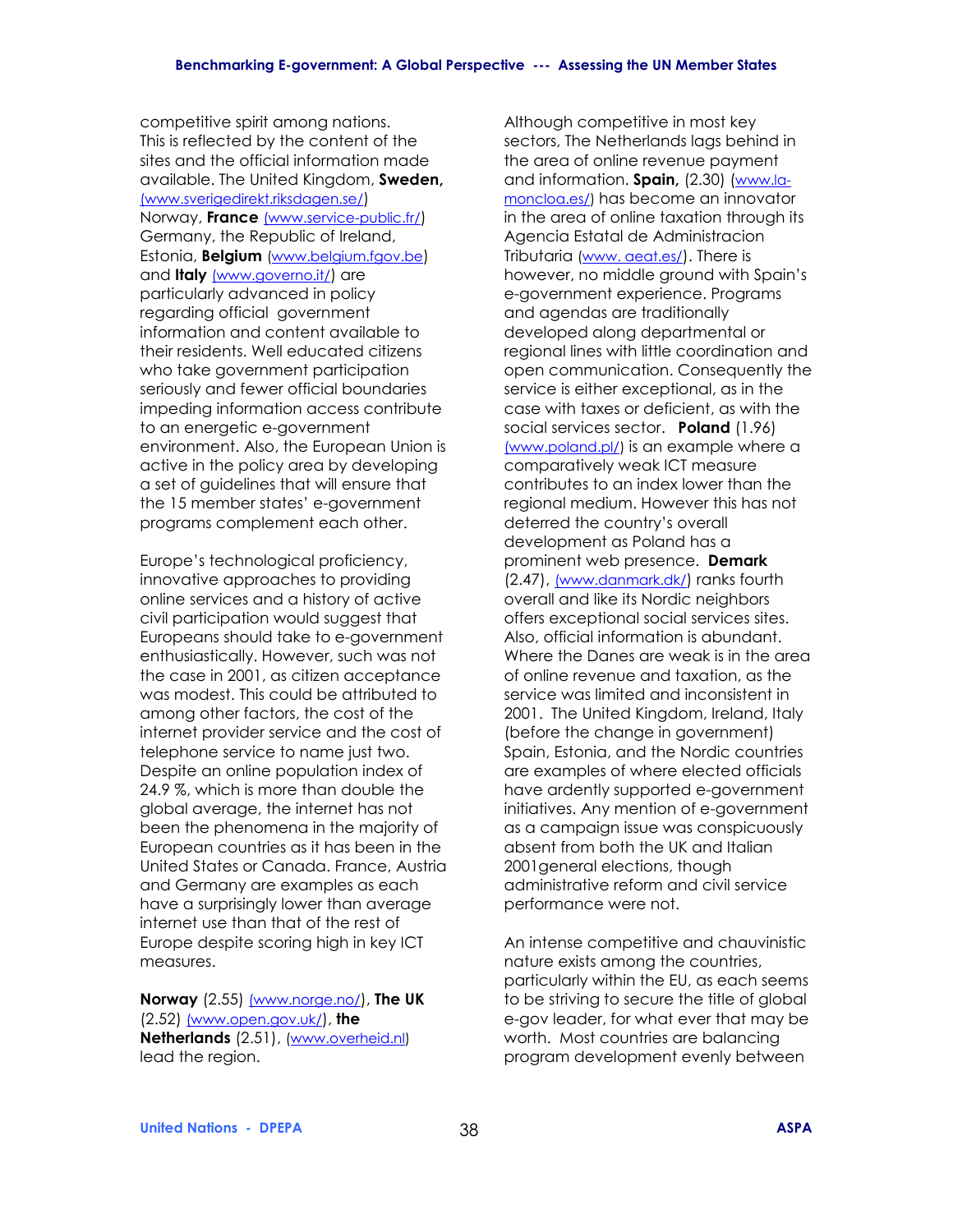a citizen-centric approach and facilitating online services to the business community. In 95% of European countries, the key sectors, health, education, social services, employment/labor and justice have interactive or transactional websites. The Nordic countries are particularly specific in their approach in a region where the use of the internet is the highest in the world. The steady progress being made by the Baltic States, particularly Estonia are excellent case studies and models for NICs. **Estonia** www.riik.ee/et/valitsus/ (2.05) has from the start of its program respected the citizen-centric approach.

In the areas of strategic development, planning and sharing information with the public the overall strategic leader must to be considered the **United Kingdom** (www.ukonline.gov.uk) The UK's Office of E-Envoy (www.e-envoy.gov.uk) has approached the vast project of digitizing government with a level of professionalism that deserves to be praised and emulated. This is reflected in the results attained thus far. The UK also has taken several innovative steps in the direction of performance measurement of online services. However, despite prescience planning, meeting the deadline of all services online by 2003 is questionable due to unremitting interoperability issues. Convincing an indifferent public to use e-gov may be considerably easier than persuading a recalcitrant Ministry to surrender administrative responsibilities to one central entity.

In the **Republic of Ireland** (www.irlgov.ie/) resources and political commitment are not a problem. Like UK Prime Minster Tony Blair, the Taioseach Bertie Ahern, www.irlgov.ie/taoiseach/ pledged his full support in making Ireland a global e-gov leader and his commitment is

reflected in the coherency of its program. However also like the UK, advances hit numerous walls in 2001, because of interoperability issues. Ireland excelled in developing an online revenue system and made the service a showcase of its E-Ireland Program. Revenue On Line (www.ros.ie) allows citizens to pay all types of tax obligations online and is one of the governments most popular and user-friendly sites. Close coordination typifies the collaboration between the national government and the 26 counties in administrating the programs. A national council, consisting of central and local government representatives was established and interacts directly with county managers. The council's purpose is to facilitate communication of the central government's goals and the local governments concerns. County managers retain broad decision making powers, which can produce innovative results. An example is County Meath, where the county manager applied DHL's package tracking system and software to track every document that comes out of his and his staffs offices. Throughout the Irish public sector there is a strong commitment to hiring physically disabled workers. This is particularly true of e-government as demonstrated by County Meath.

As a federal system, **Germanyís**  (www.bundesregierung.de) e-government initiatives**,** innovations and practices were driven by the Landers. The Federal Government has, however, expanded its e-government presence by providing citizens with greater ease of access to the sites and services of the national and local governments, and by offering superior content and information. This is especially true in the education sector, as the federal sites are exceptional.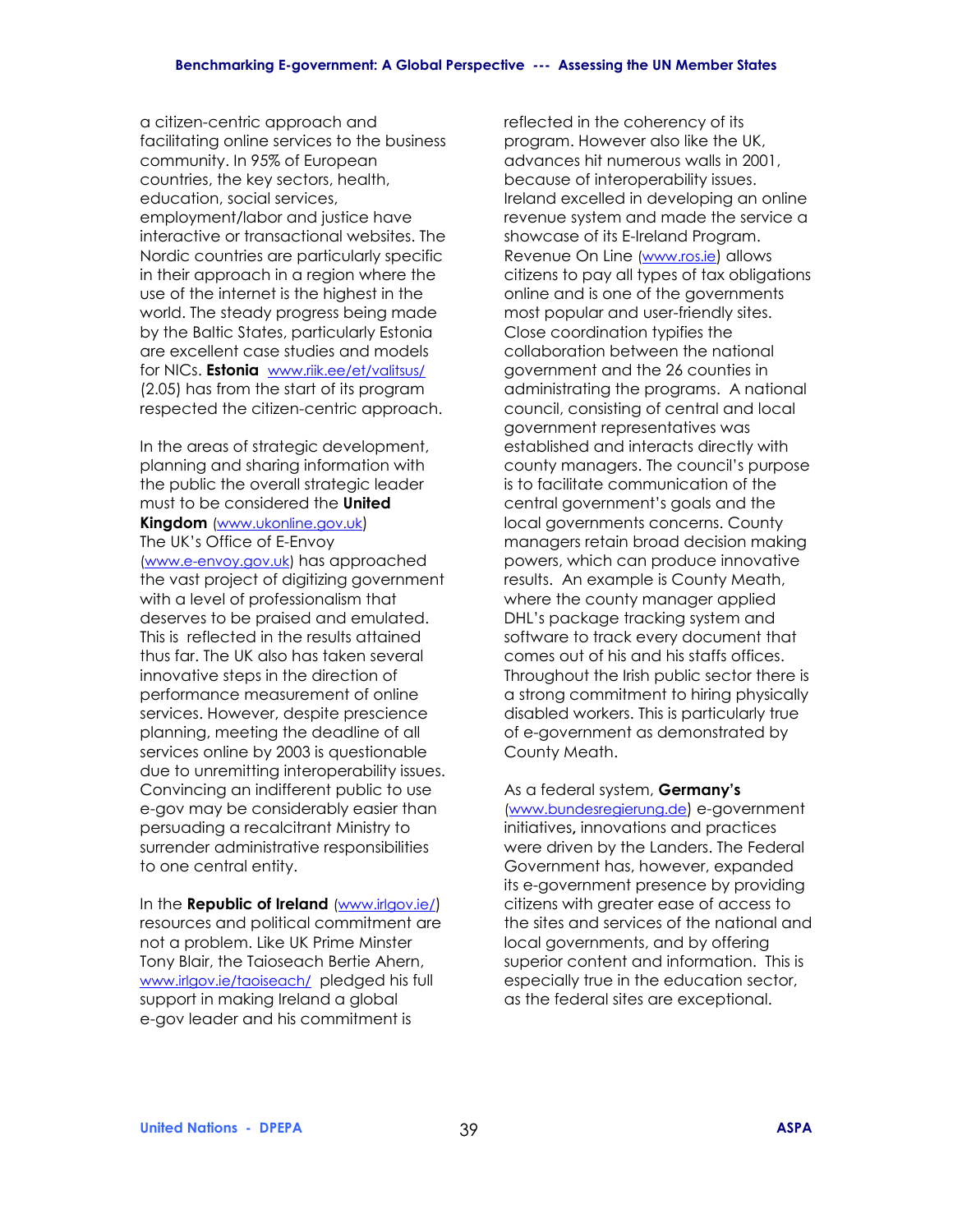



#### **5.3. South America**

South America registered a regional index of 1.79, which classifies its E-gov Capacity as **Medium.** Most of the 12 countries are making steady progress. However, for several governments there remains an absence of strategic vision, program coordination and balancing real citizen-centric concerns with constituent needs. Throughout Latin America in general, but in South America particularly, three issues impact on the enabling environment: diffident political leadership; inadequate commitment to a citizen-centric approach, and the digital divide. The research suggests that the approach in most of South America is moving toward prioritizing service delivery to businesses potentially at the expense of individual services to citizens.

Most of the region enjoys a high rate of teledenesity and expanding internet access. In 2001, Uruguay led the region in PCs/100 (9.96) int. hosts / 10,000 (102) and percentage of population online (12.8%). South America enjoys the

second highest human development index (.760) in Western Hemisphere; and growing economic diversity.

#### **Table 10: Index - South America**

| <b>South America</b>  | <b>Index</b> |
|-----------------------|--------------|
| <b>Brazil</b>         | 2.24         |
| <b>Argentina</b>      | 2.09         |
| <b>Chile</b>          | 2.03         |
| <b>Uruguay</b>        | 2.03         |
| Venezuela             | 1.92         |
| Colombia              | 1.88         |
| <b>Regional Index</b> | 1.78         |
| <b>Bolivia</b>        | 1.73         |
| <b>Ecuador</b>        | 1.63         |
| <b>Suriname</b>       | 1.63         |
| Peru                  | 1.60         |
| Paraguay              | 1.50         |
| Guyana                | 1.22         |

With a regional average of 3.0, nearly all 12 South American countries have an extensive web-presence. In each country, information provision dominates the online services. Interactive and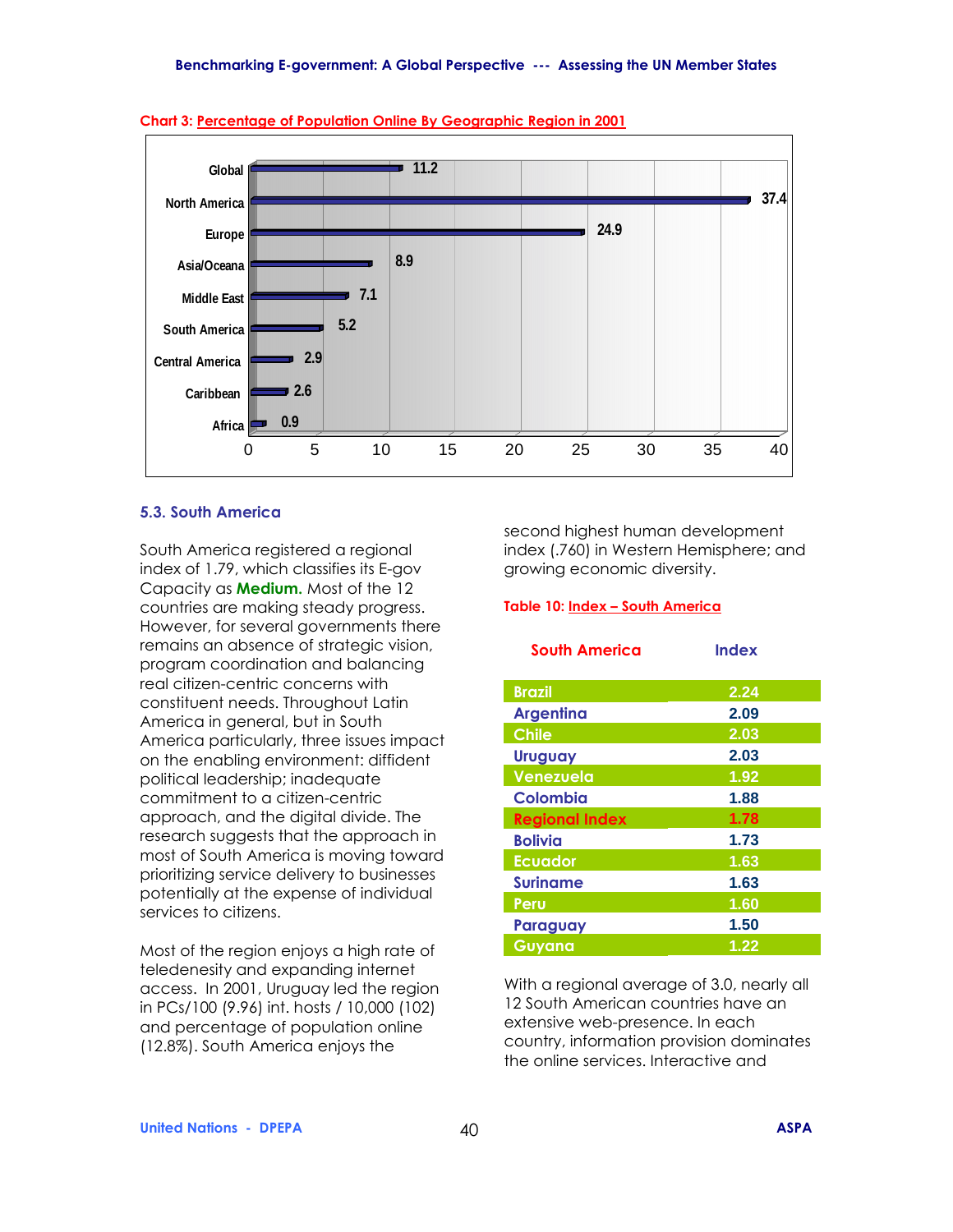transactional services remain inconsistent and primarily address the needs of the business community. This may be due to the combination of several factors: the strategic importance of the business sector as a source of government revenue; the likelihood that businesses will regularly use e-gov services more then individual citizens since they are more likely to have regular access to the technology; a cultural hierarchy that historically appreciates the affluent class; the fact that governments can publicly demonstrate a greater degree of success with the business community than with the delivery of individual citizen-centric social services.

Despite increased awareness regarding the digital divide and cultural biases, hard policy choices are being made that potentially compromise citizencentric approach. **Chile** is a case in point, while **Brazil** seems to have developed a more balanced program. Online service delivery to the business sector is a strategic planning priority that can be seen as a tool to facilitate economic development**.** This particularly true in Chile, and to a lesser degree in **Paraguay, Argentina and Uruguay**. It is commonly promoted that if country can demonstrate a strong enabling environment, increased foreign investment will follow. Prioritizing service delivery to the business community could also potentially generate an accelerated revenue stream for the government. Administratively, **Brasil** is in the process of upgrading back office capacity by a new administrative model that seeks to achieve the ambitious goal of computerizing the entire civil service by 2002.19 There are also plans for the creation of an infrastructure linking internet services of the Federal, State and Municipal governments. Throughout South America, e-government is a high priority. A third of

the countries have achieved a high e-gov capacity. Venezuela, Colombia and Bolivia should ramp up in 2002.

#### **5.4. Middle East**

#### **Table 11: Index - Middle East**

| Country                  | <b>Index</b> |
|--------------------------|--------------|
| <b>Israel</b>            | 2.26         |
| <b>United Arab Emirs</b> | 2.17         |
| Kuwait                   | 2.12         |
| <b>Bahrain</b>           | 2.04         |
| Lebanon                  | 2.00         |
| Saudi Arabia             | 1.86         |
| Qatar                    | 1.81         |
| <b>REGIONAL INDEX</b>    | 1.76         |
| Jordan                   | 1.75         |
| Egypt                    | 1.73         |
| <u>Oman</u>              | 1.64         |
| Libya                    | 1.57         |
| <b>Morocco</b>           | 1.47         |
| <b>Tunisia</b>           | 1.36         |
| Yemen                    | 1.30         |
| <b>Algeria</b>           | 1.27         |

The Middle East regional index of 1.76 qualifies its E-government Capacity as **Medium.** However, the enabling environments of each country vary dramatically. False program starts and the retracing of implementation steps is a common**. Israel** (2.26) is the overall leader and along with **The United Arab Emirates** (2.17) **Kuwait** (2.12)**, Bahrain**  (2.04) **and Lebanon** (2.00) demonstrated a High e-gov capacity in 2001. While Tunisia, Yemen, and Algeria are well below the regional index.

The Middle East is predominately characterized by wide imbalances in infrastructure measures. For example Israel, Qatar, Bahrain and the UAE all have twice the regional mean (6.46)of pcs/ 100, while in Libya, Algeria and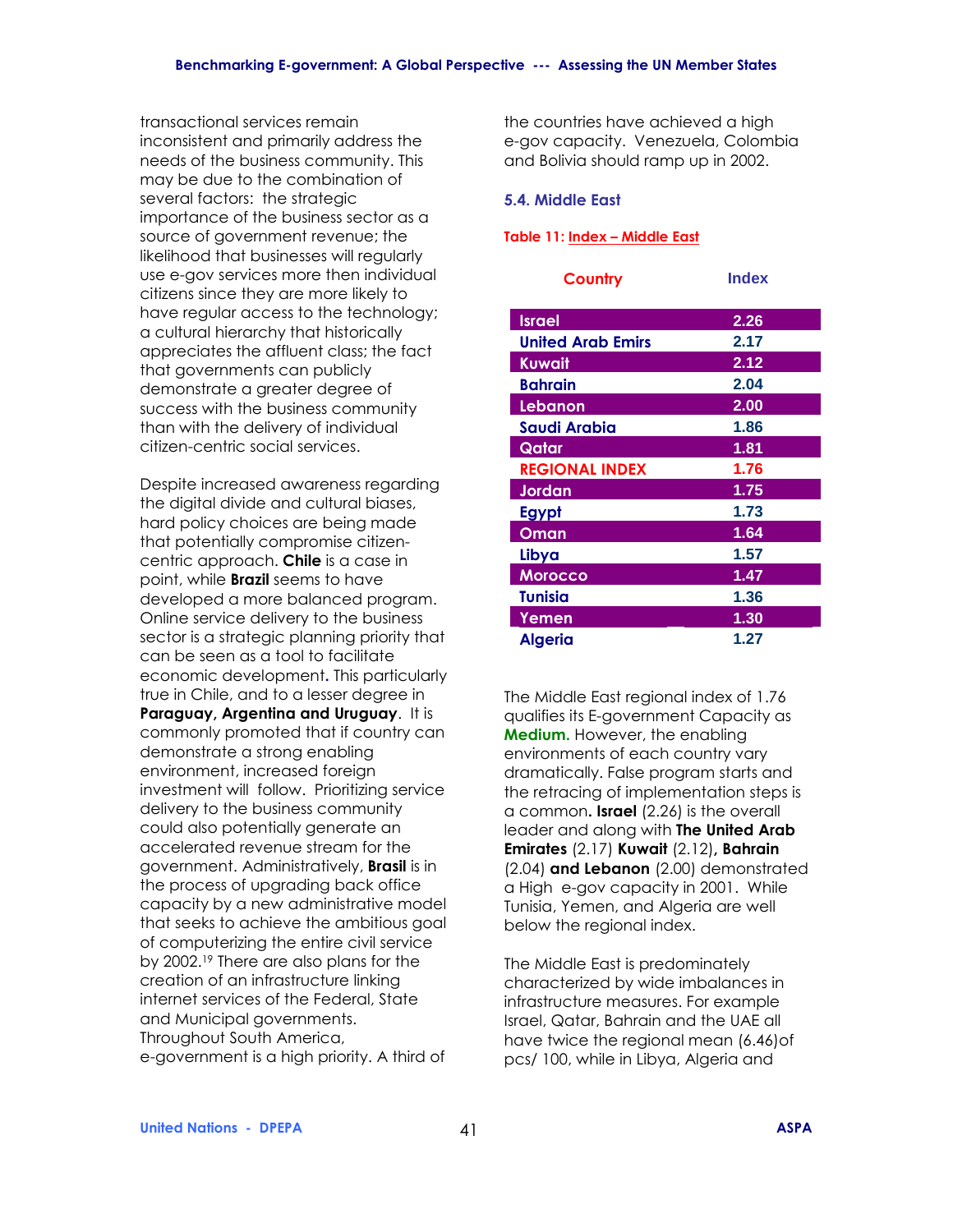Yemen only one person in every 300 has access to a pc. The regional mean for percentage of population online was 7.08. The UAE with one third of its total population online is among the global leaders; Morocco, however, with only 0.4% of its over 32 million residents online, is among the lowest in the world. There also exists an imbalance in the quality of information. Residents have access to little official content other than information of a highly political nature. The regional mean for the information access

#### **Chart 4: Information Access Measure by Regions**

#### **5.5. Asia / Oceania**

Despite having five of the global leaders, Asia / Oceania's E-gov regional index measured **1.38** qualifying the region's E-gov Capacity as **Minimal.** While several countries performed exceptionally well in 2001, the majority indexed at the minimal level with several qualifying as *deficient* in e-gov capacity. Asia / Oceania was one of two regions whose mean for each of the 10 E-gov measures was below the global averages. However, the region's web presence measure of 2.46 was surpassed only by North America and Europe,



measure was (.278) the lowest among all geographic regions. The Middle East had the highest percentage of what could be considered political information sites and the fewest which would be described as citizen-centric. Government subsidization of the internet is the highest in the world.20 Throughout the Middle East, the disparity in ICT infrastructure may not be as great an obstacle to an enabling environment as the disparity in citizen-centric information and the freedom to access it.

indicating that national governments are treating their online presence seriously. Most countries in the region have at least reached the interactive stage in their program development.

**Australia** (2.60), **New Zealand** (2.59) and **Singapore** (2.58), led the region. Each country demonstrated a balanced and citizen-centric e-government program, while possessing the benefits of a high technological infrastructure and human capital measures.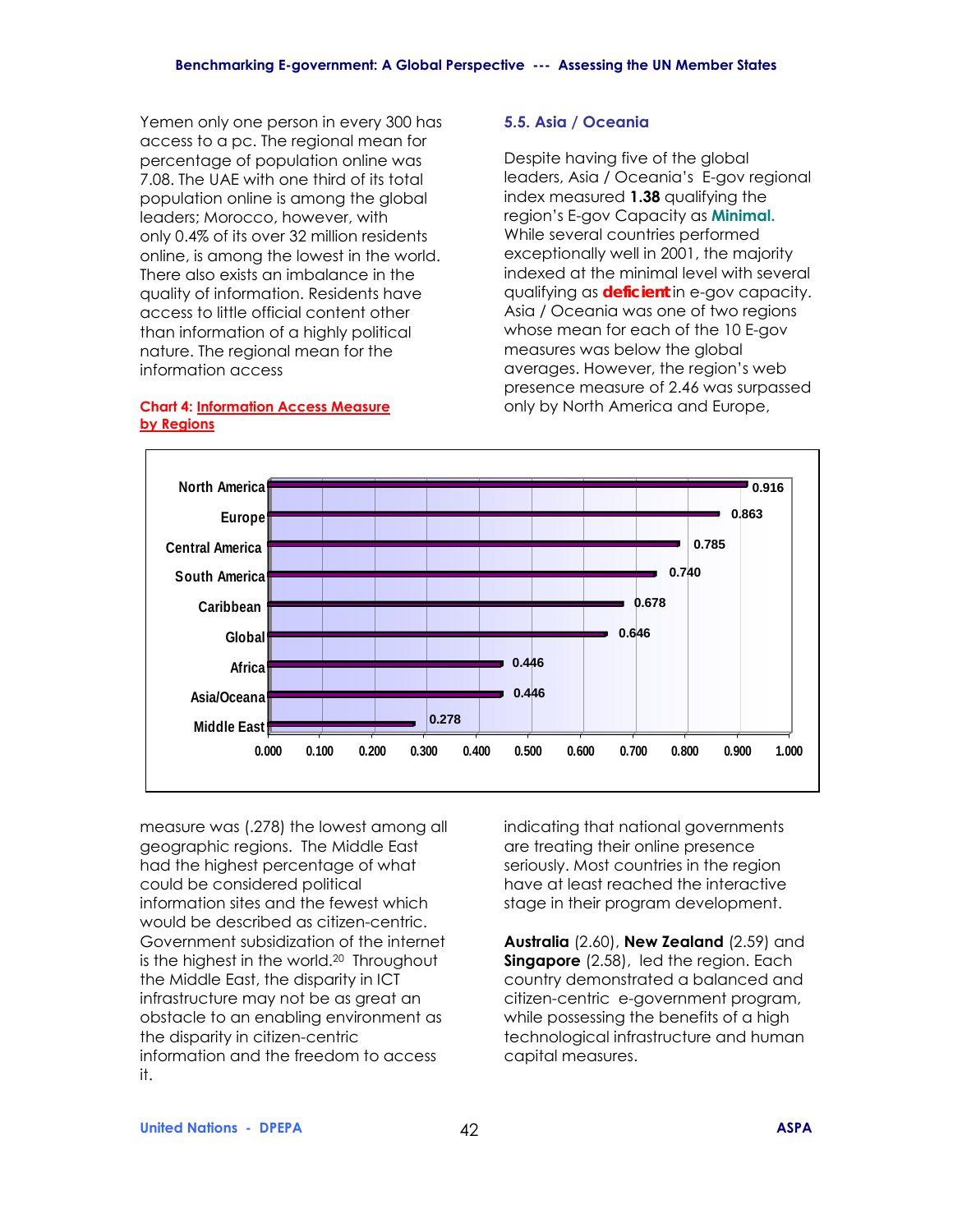**The Republic of Korea**, (2.30) made perhaps the most dramatic advances in its e-government program by successfully implementing several new online transaction features. **Japan**, (2.12) however, has yet to live up to its rather significant potential. Japan's e-government program has not yet reached a comparable level of sophistication as that of the regional leaders due primarily to achieving only a limited interactive presence among national government websites. Japan scores high in both technology infrastructure and human capital, but despite a new national strategic plan, the government has been unable to begin to rectify the interoperability problems afflicting its obdurate bureaucracy.

Among the developing countries of Asia, **Malaysia** (1.63) has made e-government a high priority as it seeks to attain developed nation status. Malaysia's infrastructure measure's are above the regional means. (i.e. 17.9 % of population online; more than twice the regional average.) However its information access measure (.333) is among the lowest index of the 190 UN Member States. Malaysia's online services were barely above the interactive level, though the citizencentric component is only minimally present. **India** (1.29) has enormous infrastructure and human capital challenges that must continuously be confronted. A highly innovated and well educated public sector, however, is the driving force behind a serious e-government commitment that has made the citizen-centric approach a priority. India most assuredly will attain the transactional level in 2002. However the country most likely will pay a high price as it continues to lose qualified staff to higher paying jobs in other countries

#### Table 12: **Index - Asia / Oceania**

| Country                | <b>Index</b> |
|------------------------|--------------|
| <b>Australia</b>       | 2.60         |
| <b>New Zealand</b>     | 2.59         |
| <b>Singapore</b>       | 2.58         |
| <b>Rep. Of Korea</b>   | 2.30         |
| Japan                  | 2.12         |
| <b>Mongolia</b>        | 1.64         |
| <b>Malaysia</b>        | 1.63         |
| <b>Brunei</b>          | 1.59         |
| <b>Armenia</b>         | 1.59         |
| <b>Philippines</b>     | 1.44         |
| Georgia                | 1.39         |
| <b>REGIONAL INDEX</b>  | 1.38         |
| <b>Indonesia</b>       | 1.34         |
| Iran                   | 1.31         |
| <b>Azerbaijan</b>      | 1.30         |
| <b>India</b>           | 1.29         |
| <b>Kazakhstan</b>      | 1.28         |
| <b>Turkmenistan</b>    | 1.15         |
| <b>Vietnam</b>         | 1.10         |
| <b>Uzbekistan</b>      | 1.10         |
| <b>Samoa (Western)</b> | 1.09         |
| <b>Pakistan</b>        | 1.04         |
| China                  | 1.04         |
| Kyrgyzstan             | 1.01         |
| <b>Tajikistan</b>      | 1.00         |
| <b>Thailand</b>        | 0.94         |
| <b>Nepal</b>           | 0.94         |
| <b>Maldives</b>        | 0.93         |
| <b>Sri Lanka</b>       | 0.92         |
| <b>Bangladesh</b>      | 0.90         |
| Laos                   | 0.88         |
| <b>Cambodia</b>        | 0.67         |

For the majority of Asian countries the enabling e-government environment is weak. Addressing the deficencies in their infrastructure and human capitral measure should be a high priority for the governments of these countries.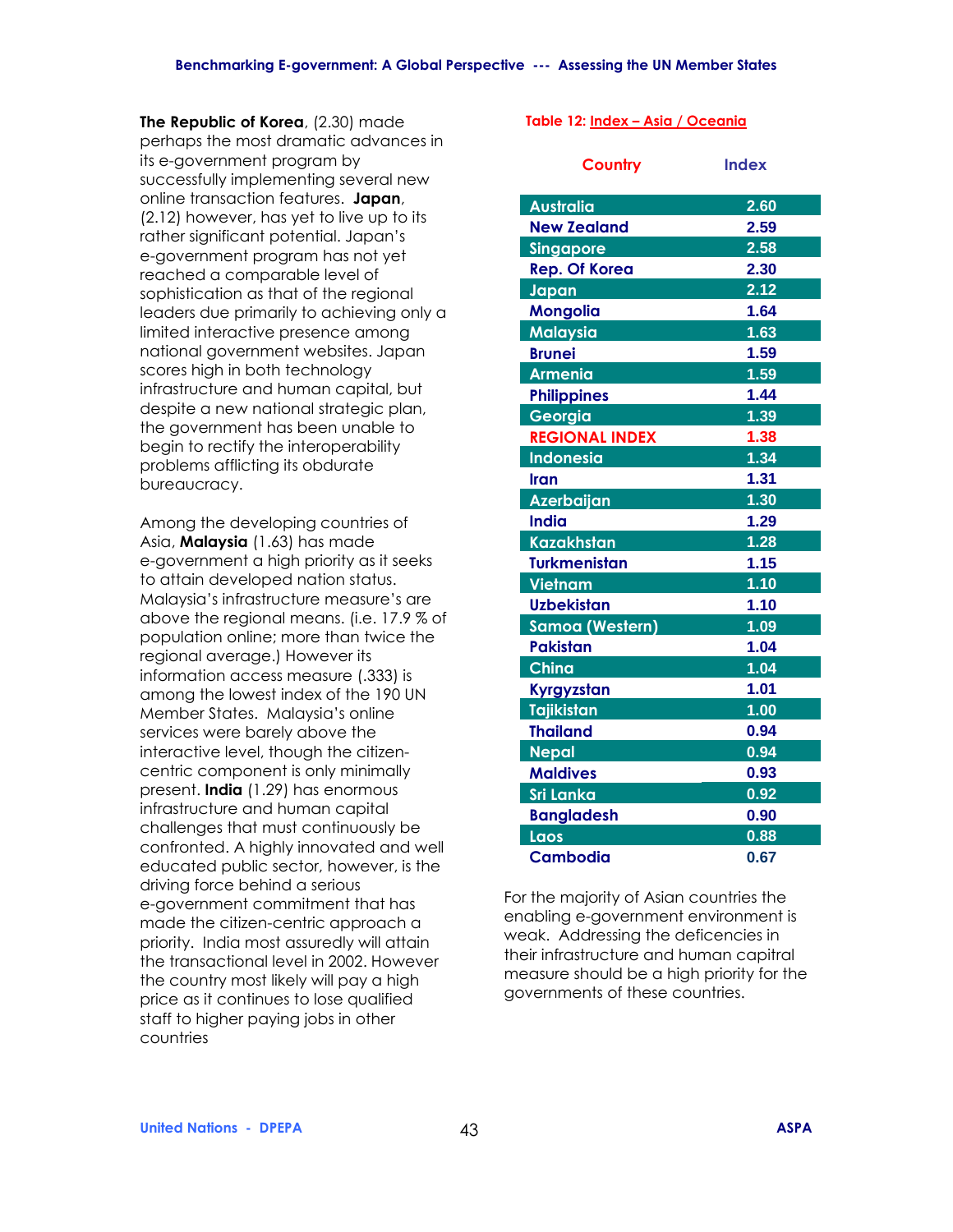#### **5.6. Central America**

#### **Table 13: Index - Central America**

| <b>Country</b>        | <b>Index</b> |
|-----------------------|--------------|
| <b>Costa Rica</b>     | 1.42         |
| Panama                | 1.38         |
| <b>Nicaragua</b>      | 1.35         |
| <b>Regional Index</b> | 1.28         |
| <b>Belize</b>         | 1.26         |
| <b>Honduras</b>       | 1.20         |
| <b>El Salvador</b>    | 1.19         |
| Guatemala             | 1.17         |

With an index of 1.28, well below the global mean of 1.62, Central America's E-gov Capacity could be described as **Minimal**. This is due primarily to a deficiency in several infrastructure and human capital indices. Although the region on average has more pc's / 100 (4.05), more internet hosts (13.15 /10000) and slightly higher percentage of the population online, (2.9) than the Caribbean, it lags behind in telephone lines (11.25) and human development (.711). The region's information access measure (.785), however, was higher than that of South America, the Caribbean, Africa, Asia and the Middle East.

Despite numerous national technological and human capital obstacles, each country did score a minimum of 2.00 in the e-gov web presence measure, confirming that e-government has secured a place on the national policy agendas of each country. Yet e-gov development for six of the seven countries lacks consistent coordination and a clear vision. Through out Central America, online services are restricted to information provision. The content does, for the most part, address the needs of the constituents and is regularly updated. Although registering a modest index (1.42), **Costa Rica** is an excellent

example of effectively maximizing limited resources. With the exception of pcs/100 and internet hosts, Costa Rica leads the region in all infrastructure and human capital measures. The national e-gov program is consistently making progress. Costa Rica is also succeeding in carefully balancing the need of citizens with those of the business community, although there were no transactional and very few interactive services available to both citizens and business in 2001.

Since1998 Costa Rica has invested in government led initiatives to upgrade ICT facilities in schools and universities. In addition, the government is spending \$2.5 million to increase the number of professionals in the education system and to improve the country's intellectual property regime.21 Increased management and technical training has resulted. **Panama** (1.38) registered the second highest index in the region primarily due to the highest number of internet hosts (52.82/10,000); four times greater than the regional average); a high HDI (.784) and a high Info Access index (.916). Belize scored the highest Info Access (.999) and also had the second highest percentage (6.9) of its population online in the region also show promise.

Information access is less than adequate throughout Central America due primarily to a weakness in several of the infrastructure areas and a reluctance to fully commitment to a citizen-centric approach on the part of most of the governments. Regionally, the indicators would suggest that six of the seven countries show a potential to easily ramp up to the next level in 2002. However the indicators also suggest that achieving a favorable enabling environment for each will be a protracted and costly exercise.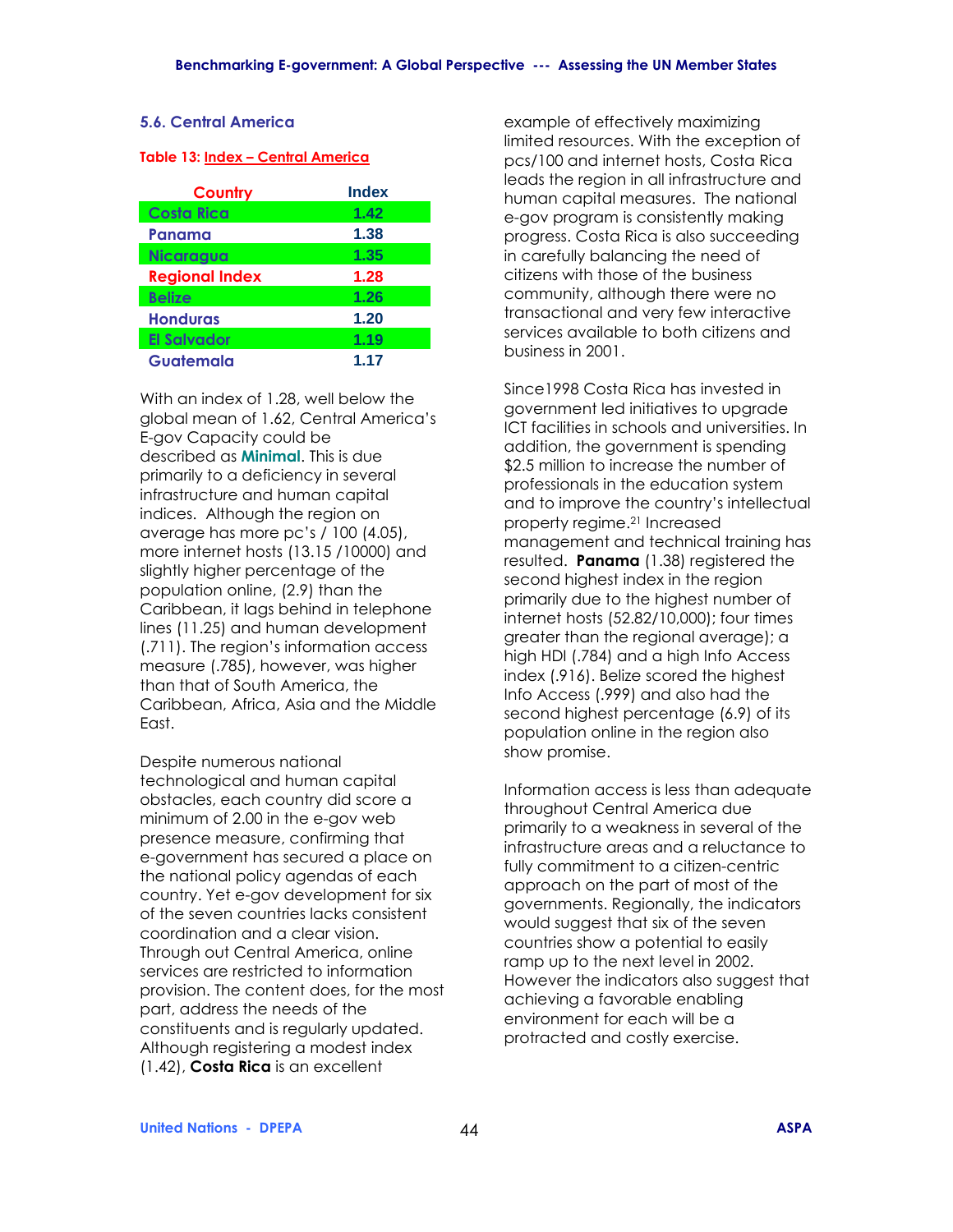#### **5.7. The Caribbean**

Based on the Caribbean's index of 1.34, in 2001, the region's E-gov Capacity is **Minimal.** No country scored higher than 2.0 in the Web Presence measure, which suggests that each country is still determining their best approach to providing online services. Only **Jamaica,** despite a low index, and a weak enabling environment, demonstrated a steadfast commitment to e-government.

#### **Table 14: Index -- Caribbean**

| Caribbean                | <b>Index</b> |
|--------------------------|--------------|
| <b>Bahamas</b>           | 1.79         |
| Cuba                     | 1.49         |
| Dom. Rep.                | 1.34         |
| <b>Trin &amp; Tobago</b> | 1.34         |
| <b>Regional Index</b>    | 1.34         |
| Jamaica                  | 1.31         |
| <b>Barbados</b>          | 1.25         |
| Haiti                    | 0.84         |

Infrastructure measures across the region are low. Only three in every 100 persons own or have access to a pc. In 2001, just 2.9 percent of the population had access to the internet; only Africa was lower. **The Bahamas** (1.79), had the highest percentage of its population accessing the internet (5.1), but was below the regional average (3.35) in pcs/100 (2.34). (The Bahamas did register the highest level of televisions/1000 ---896--- in the world.)

Human Capital Measures are high, (.739 HDI) as the Caribbean ranks ahead of the Middle East, Central America and Africa in regional Human Development. For information access, five of the seven countries (.899) scored well above the global average (.646). Cuba and Haitiís extremely low indices will eventually compromise the efficacy of their e-gov programs.

### **5.8. Africa**

With a regional index of **0.84** Africa's E-government Capacity could be described as **Deficient.** Clearly, this reflects a near total absence of the core areas necessary to sustain an enabling e-government environment. But despite the regions appalling lack of an adequate telecommunications infrastructure, nearly all Sub-Saharan countries have some form of web presence. As our research found, 75% of the countries offer only static information websites. There are, however, several notable exceptions: **South Africa (1.56), Djibouti (1.35), Gabon (1.17), Cote DíIvoire (1.05), Nigeria (1.02), Ghana (0.98), the Central African Republic (0.98), Congo (0.94), Mauritania (0.91),Kenya (0.90)** all of whom exceeded the regional Index of 0.84. Political commitment has been moderate but in some cases open to conditional external assistance.

**South Africa's** (1.56) enabling environment is the strongest in Africa allowing the government to successfully emulate the programs of industrialized countries. South Africa far exceeds the rest of the region in each of the ten e-gov indices, and in all probability will begin to offer transactions online in 2002.

**Ghana** has instituted the use of wireless payphone kiosks that has provided a cost-effective application to broaden rural access.

There was in 2001, moderate expansion of the Internet in Africa. For the first time, all countries and territories are now online, and the number of dial up internet subscribers grew by approximately 15% over the one million recorded in 2000. 22

Most of this development, however, is happening in the major cities, and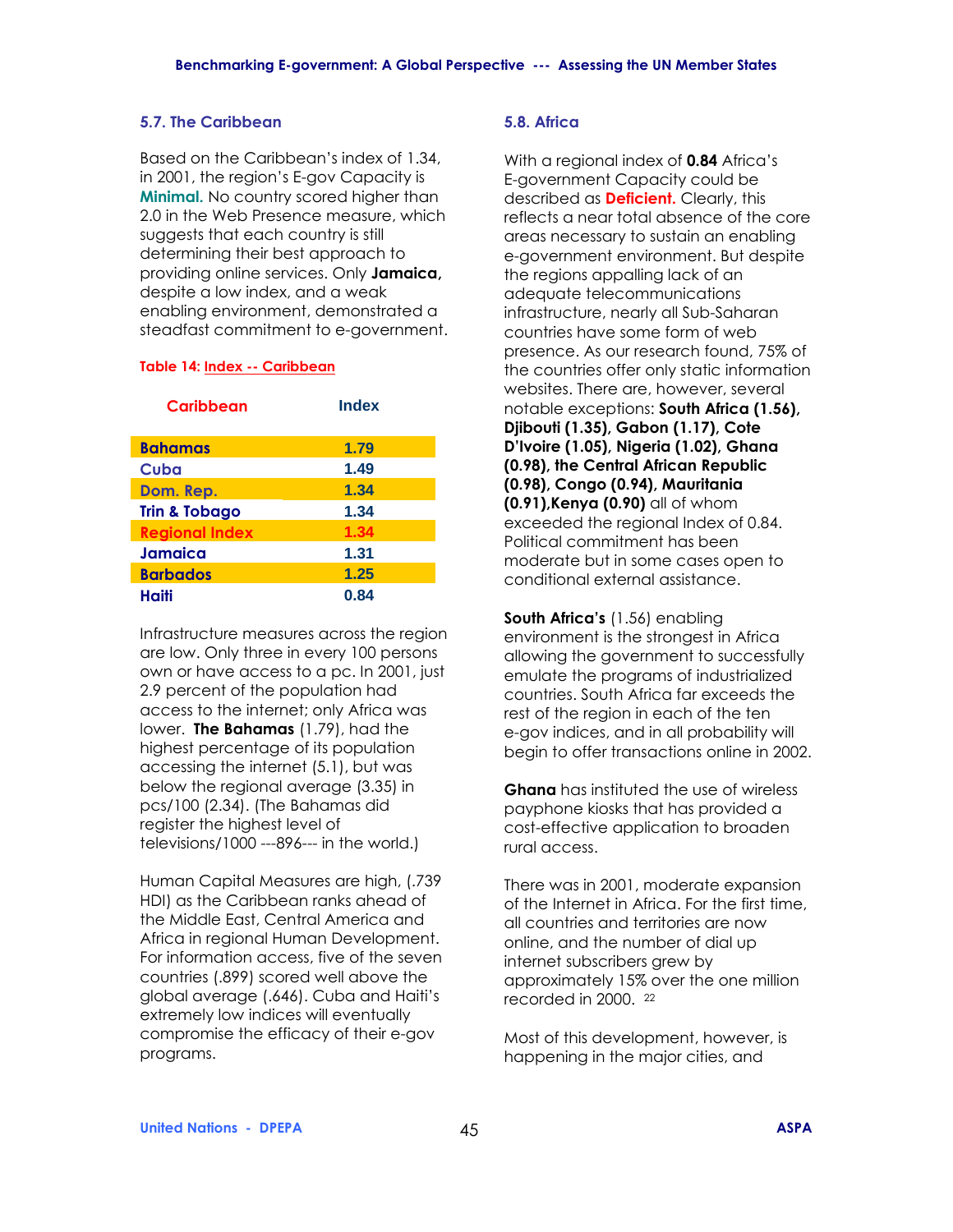consequently is not reaching the majority of the Africa's population. Universal internet access remains the major challenge. Despite a nearly 20 percent increase in users, access is largely confined to the capital cities -- over 61% of the continent's inhabitants live in rural areas.

The unfortunate reality is that only one in every 100 Africans have access to a pc, and less the one percent of the continent's 750 million inhabitants have actually gone online.

The infrastructure and human capital challenges have not deterred e-government progress in some countries. Ghana, Kenya, Namibia, South Africa, Nigeria and Zimbabwe**,** for example, have taken the initiative to upgrade their official government sites with interactive features that include. search capabilities, site maps, feedback, and discussion boards. This would indicate an increasing acceptance among decision-makers in these countries that e-government is an essential and potentially powerful medium from which to disseminate information to citizens.

**Nigeria's** e-government presence will likely develop and advance in proportion to the changes and improvements in accessibility for the population. Nigeria is a country worth observing closely since it is home to more than one fifth of Sub-Sahara's population. Reaching Nigeria's rural populations through e-government has been given a high priority.

Two independent sites --- Africaonline.com (www.africaonline.com)

#### **Table 15: Index -- Africa**

| Country               | <b>Index</b> |
|-----------------------|--------------|
| <b>South Africa</b>   | 1.56         |
| <b>Djibouti</b>       | 1.35         |
| Gabon                 | 1.17         |
| <b>Cote d'Ivoire</b>  | 1.05         |
| <b>Nigeria</b>        | 1.02         |
| <b>Botswana</b>       | 1.01         |
| <b>Cameroon</b>       | 0.99         |
| <b>Ghana</b>          | 0.98         |
| Cent. African Rep.    | 0.98         |
| <b>Congo</b>          | 0.94         |
| Mauritania            | 0.91         |
| Kenya                 | 0.90         |
| Angola                | 0.85         |
| <b>Mauritius</b>      | 0.84         |
| <b>Tanzania</b>       | 0.83         |
| <b>REGIONAL INDEX</b> | 0.84         |
| Senegal               | 0.80         |
| <b>Madagascar</b>     | 0.79         |
| <b>Zimbabwe</b>       | 0.76         |
| <b>Zambia</b>         | 0.75         |
| <b>Burkina Faso</b>   | 0.75         |
| <b>Mozambique</b>     | 0.71         |
| <b>Sierra Leone</b>   | 0.68         |
| <b>Togo</b>           | 0.65         |
| <b>Namibia</b>        | 0.65         |
| <b>Guinea</b>         | 0.65         |
| <b>Comoros</b>        | 0.65         |
| <b>Malawi</b>         | 0.64         |
| <b>Gambia</b>         | 0.64         |
| Mali                  | 0.62         |
| <b>Ethiopia</b>       | 0.57         |
| <b>Chad</b>           | 0.55         |
| <b>Niger</b>          | 0.53         |
| <b>Uganda</b>         | 0.46         |

Newafrica.com --- provide a unique service and are sources for accurate and frequently updated information for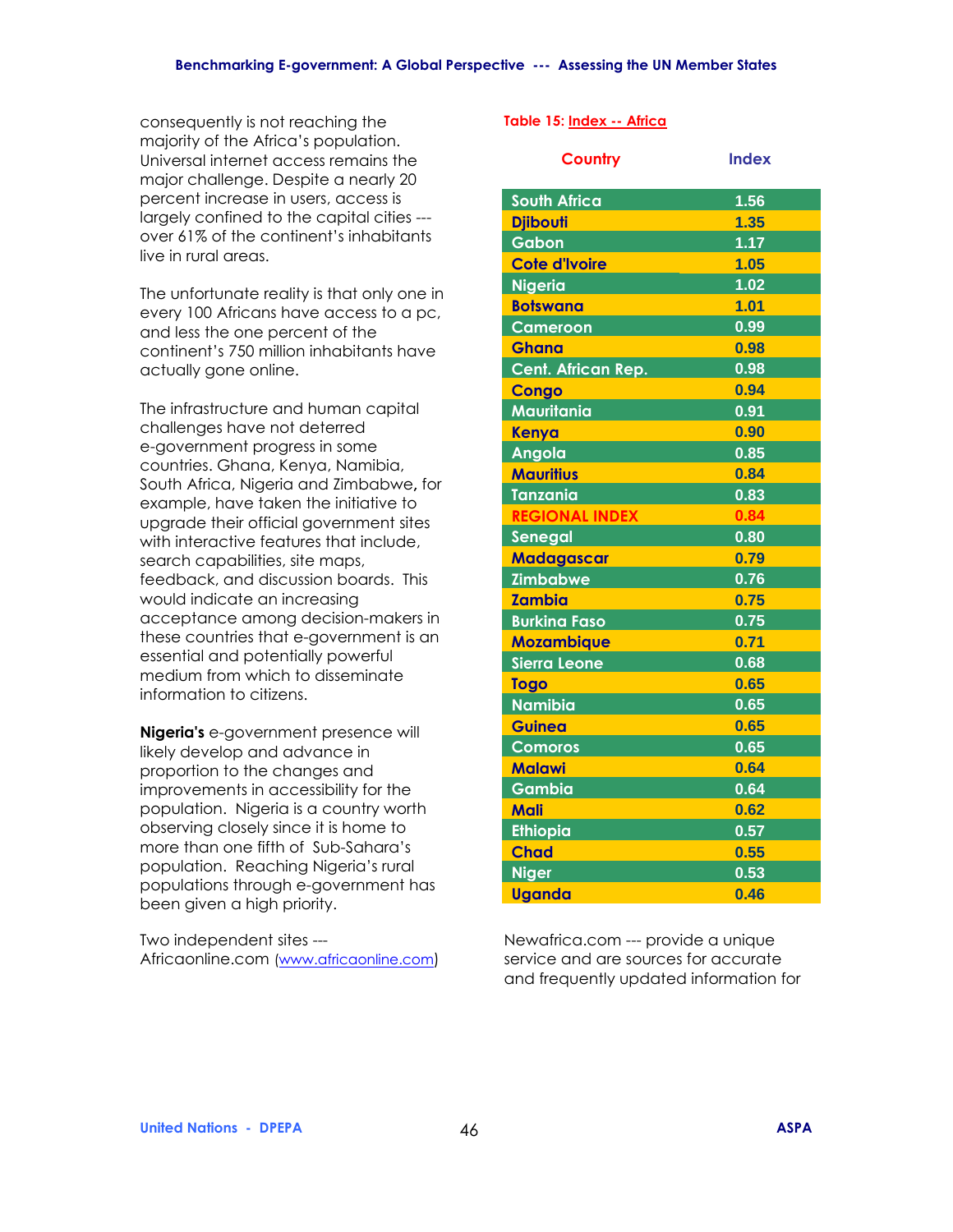

**Chart 5: Telephone lines and mobile phones / 100 inhabitants by region in 2001**

every country. Africaonline.com and Newafrica.com are independent sites which fill a vast e-government void for many countries. Although the sites do not link to legislation and ministry websites, the scope of their content and the mere fact that single sites have consolidated information on so many countries allows each to function as a de facto single entry portal. Africaonline allows users to access dynamic information about developments in every country, regardless of the progress that government itself has made online. A residual benefit of these sites is in building of an information and e-government culture among Africans.

This type of centralized information provider is a first step to increasing the number of e-government users. It may also become an ideal way to encourage horizontal development among countries, so that the web presence of one government may be seen as an incentive or encouragement for others to develop. This is already

in evidence to a certain extent, but the direction each government's online development takes is very divergent.

Considering their weak enabling environments, eight countries are making progress with e-government. Yet, no country has implemented transactional services. But as access expands and the number of users increase, it is possible that demand for such services will lead to their development. For now the obstacles of cost, intervention of prevailing political party views and priorities, and the inability to find a common strategy or theme which determines how e-government should develop, either across countries or within one country's government, remain the biggest barriers to developing an enabling environment capable of sustaining interactive and eventually transactional service delivery in all African countries.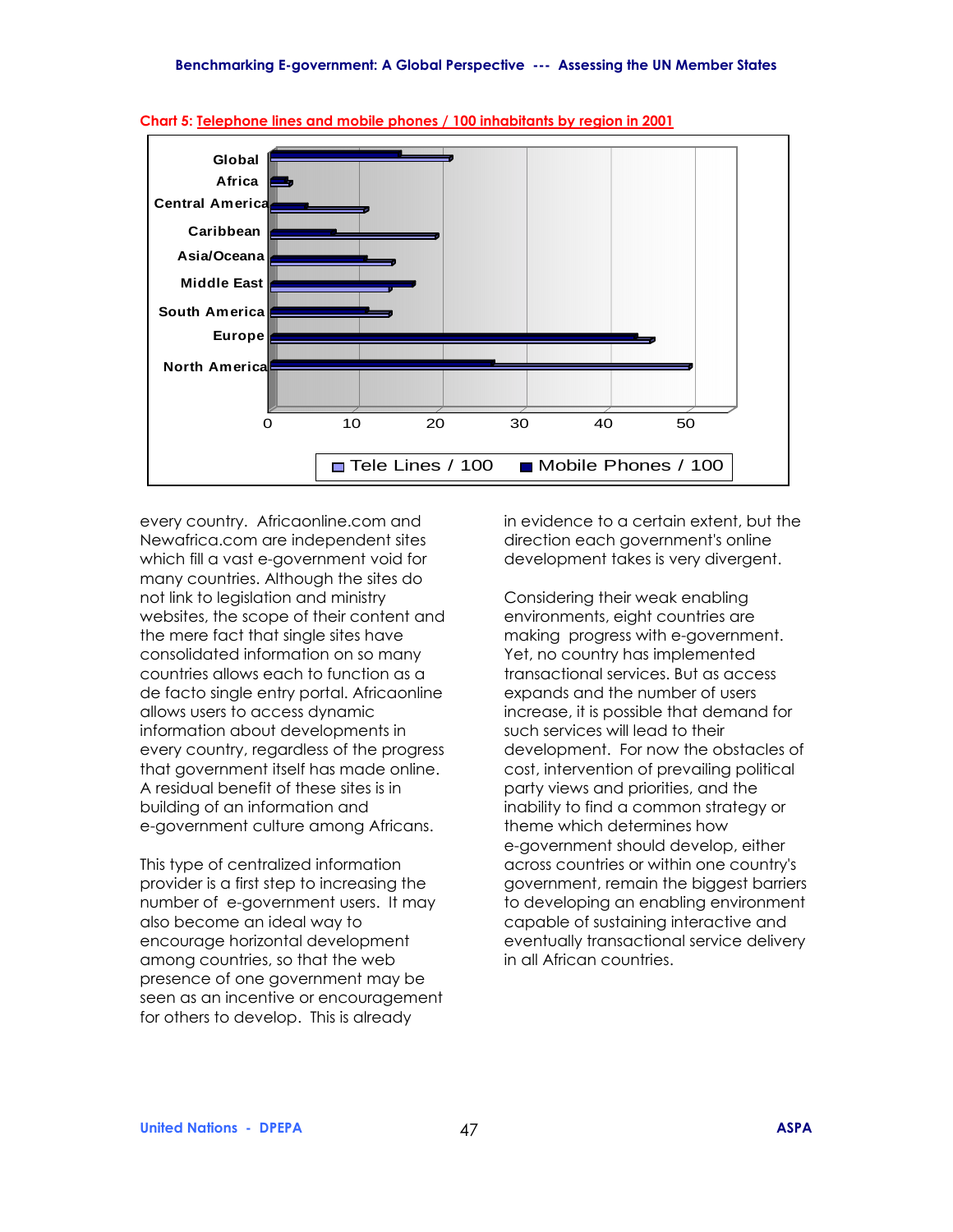## **Section 6: PUBLIC ADMINISTRATION AND E-GOVERNMENT**



#### **6.1. E-administration: Challenges of Governing in the Information Age**

Information age governing presents an entirely new set of challenges for decision-makers, public sector professionals and citizens. How individuals and businesses interact with government is being fundamentally altered by the technological advances driving e-government. This transformation has public sector professionals considering questions like:

- How will e-government affect the performance of public organizations?
- What are the structural effects of e-government and information technology on the public organization?
- What skills do public employees need in order to maximize their performance in an information age?
- What new leadership skills will be needed in the e-governing age?
- Will e-government instill individuals in public sector organizations with a greater degree of autonomy, enabling them to re-think conventional administrative practices?

Developing an effective online public

administration or *e-administration* means balancing the needs of two constituent groups: one external --- the citizens or the customers, and one internal --- staff and management, or the administrative back office. These two obligations are neither conflicting nor mutually exclusive. In both situations the internet has become essential in augmenting the administrative system in support of its mission.

For a number of countries (industrialized, emerging and developing) there exists a propensity to center their e-government projects and budgetary resources on the output of services provided to external users before ensuring the administrative capacity exists to support such initiatives. The reason for this choice, as a recent EU report found, is, "the need to catch-up that prompts governments to go as fast as possible giving priority to matters of direct interest to citizens, before being fully capable of providing such services."<sup>23</sup>

The obvious result is that there is limited back office capability to handle the new responsibilities created by e-government, thus potentially compromising online service delivery efficiency. This was perhaps the major concern of the public sector professionals interviewed for this report. In developing countries the chronic lack of qualified staff and inadequate human resources training has been a problem for years. The new e-government programs that many developing countries feel compelled to launch further compounds this problem.

Countless official guidelines and methodologies have been published to help countries implement e-government initiatives more successfully. While these tools have been used with some success, many e-gov programs are underachieving and falling short of their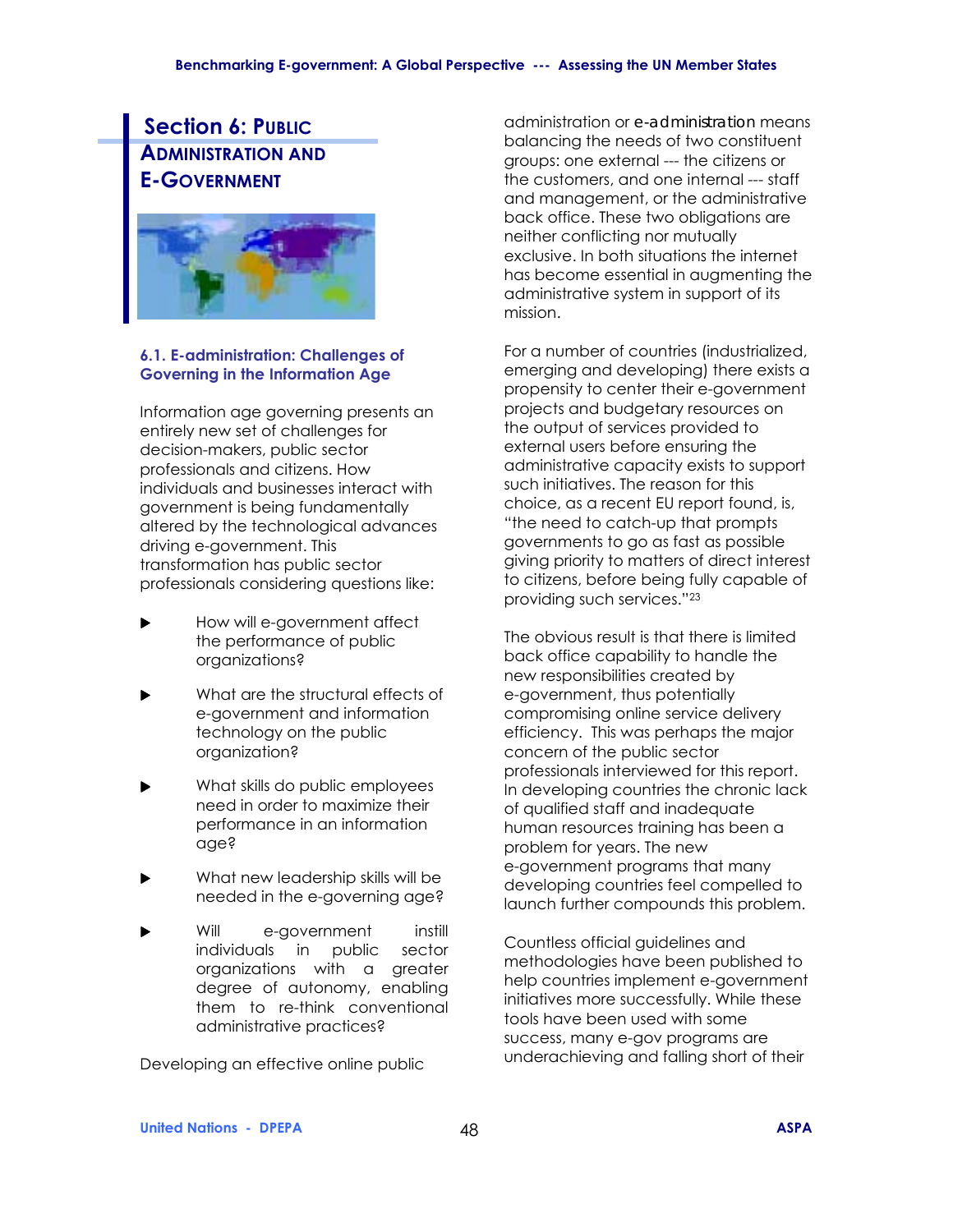initial promise. Implementation problems exist because too many organizations conceive of, organize, and implement e-government programs first and foremost as generic information technology projects.24 Box 13 identifies the most common organizational obstacles encountered at the Institutional, Managerial and Planning areas. Several can afflict more than one area.

facilitate existing workflows but, to reorganize assignments and planning in ways that fundamentally transform government operations-integrating work-flow across (and outside) government in recognition that citizens interact with government as a single enterprise.26 Skeptical decision-makers and reluctant public sector managers need to understand and appreciate the value that can be created when technology is used to redesign workflow

### **Table 16: Barriers to e-government25**

| <b>INSTITUTIONAL</b> /                                                                           | <b>MANAGERIAL</b>                                                                                       | POLICY /                                                                                |  |  |
|--------------------------------------------------------------------------------------------------|---------------------------------------------------------------------------------------------------------|-----------------------------------------------------------------------------------------|--|--|
| <b>OPERATIONAL</b>                                                                               |                                                                                                         | <b>PLANNING</b>                                                                         |  |  |
| <b>Technology and infrastructure</b><br>costs / factors                                          | Lack of capacity to manage<br>large scale IT projects                                                   | <b>Lack of Coordination and or</b><br><b>Strategic Planning</b>                         |  |  |
| Lack of resources to support<br>24 / 7 operations                                                | Lack of conviction of top or<br>middle mangers                                                          | Lack of comprehensiveness and<br>continuity of policies /<br>programmes                 |  |  |
| Lack of innovative incentives in<br>the public sector - particularly<br>regarding IT             | <b>Management Expectations vs.</b><br><b>Management Realities</b>                                       | <b>Absence of Policy guidelines</b>                                                     |  |  |
| <b>Organizational / cultural</b><br>dichotomies                                                  | <b>Doubts and resistance by</b><br>leadership                                                           | Organizational / cultural<br>dichotomies                                                |  |  |
| Lack of institutional support                                                                    | <b>Opposition by professional or</b><br>union interests                                                 | <b>Local governments and</b><br>municipalities if left far behind<br>become bottlenecks |  |  |
| <b>Information mismanagement</b><br>Reluctance to share among<br>depts. Misuse of sensitive data | <b>Obsolete legal frameworks to</b><br>innovate and incorporate<br>private sector                       | Lack of comprehensiveness and<br>continuity of policies and<br>programmes               |  |  |
| <b>Absence of Policy guidelines</b>                                                              | <b>Information mismanagement</b><br><b>Reluctance to share among</b><br>depts. Misuse of sensitive data | <b>Opposition by professional or</b><br>union interests                                 |  |  |

The most perplexing problems, however, are almost always the ones created as a result of the politics of organizational change. If change-related issues get the kind of consideration they warrant, then implementing e-government programs will be a much less complicated exercise.

The most effective back office e-gov applications are not used simply to

from an enterprise perspective. While such changes will often be difficult to implement, the potential benefits may very well justify the risks involved. The goal should be to balance risk against return-not merely to minimize risk.

For the aforementioned skeptical decisions-makers, a first step is to recognize and understand the patterns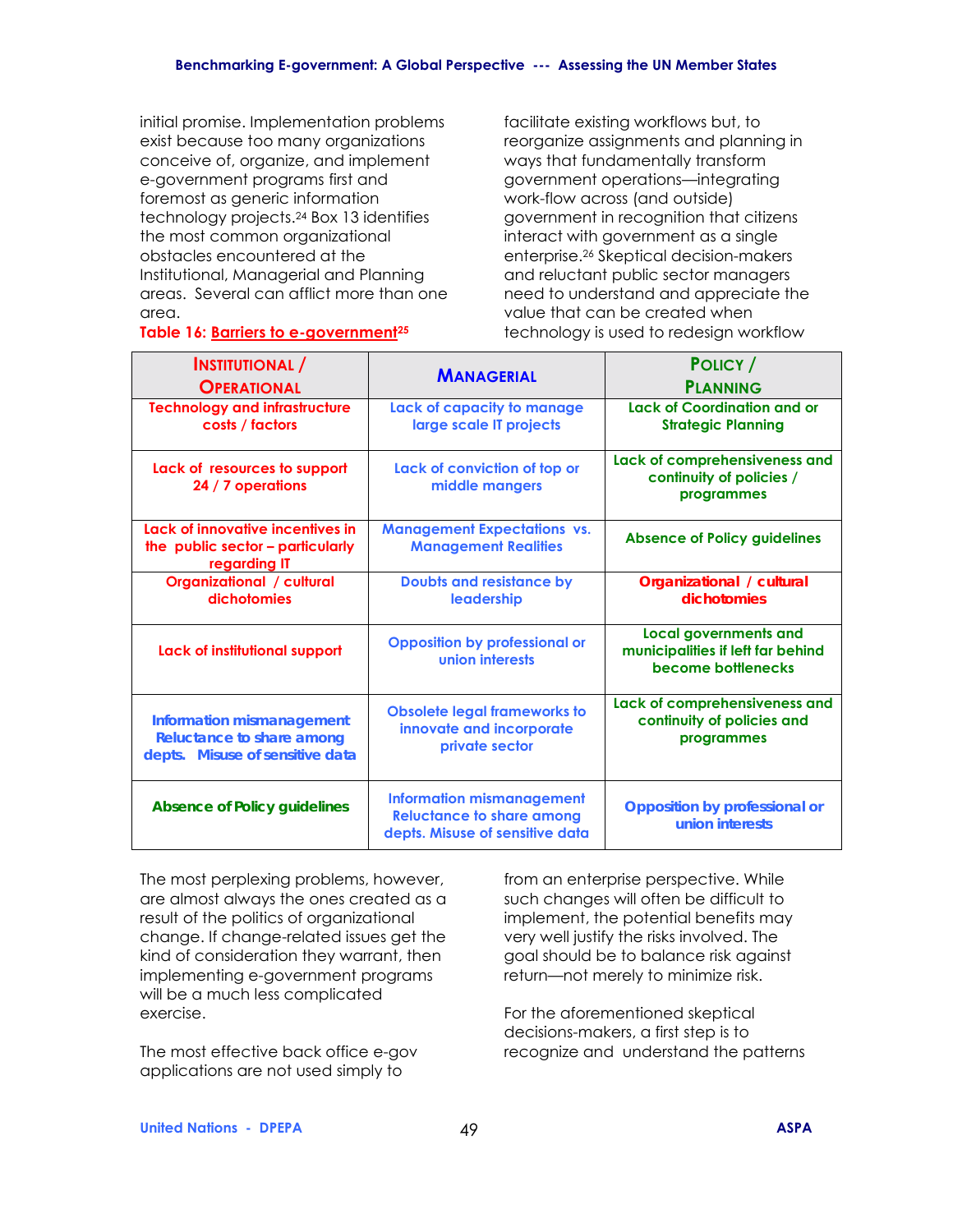of confusion and conflict that can be associated with a particular e-gov project. Different paradigms will require different types of decision-making --- "thinking outside of the box" is a start.<sup>27</sup>

The degree in which E-gov can improve a government's administrative systems varies greatly and may be too subjective to measure reliably. The dream of a paperless office is still, for a large majority of government's years away, if it is a realistic outcome at all. The EU report found that only a few of its members confirmed that the expanding use of ICT has had a concrete and tangible effect on administrative reorganization and effectiveness.28 How new technological tools are used within the framework of existing organizational environments depends on the administrative traditions, practices and cultures endemic to a country. Successful execution of these changes depends on the will which managers and decision makers ultimately demonstrate.

### **6.2. Administrative Issues in 2001**

#### *National E-government program development lacks coordination.*

There are four fundamental approaches to e-government program development. 1) A nationally coordinated or top-down approach, which is driven by the central government and often features a national strategic plan that coordinates all e-gov initiatives, spending and implementation, among ministries, departments, agencies and units. 2) A nationally autonomous or parallel approach where ministries and agencies develop their own e-gov initiatives with less formal strategic planning, support or coordination from the central government. 3) Sub-nationally or vertically up where local and state

governments tend to be the drivers and initiators of programs that rise up and are eventually adopted as policy by the central or federal government. 4) Subnationally autonomous approach, where again the innovations and programs are developed at the local levels, but have modest influence on the national governments e-gov activities.

Predominately across ministries, departments, agencies and units e-government development has been autonomous, with only a limited number of countries coordinating national efforts. This could probably be best attributed to the newness of the medium and technology and to the fact that

**Box 13: E-Government Program Development Nationally Coordinated: top down approach Nationally autonomously: parallel Sub-national autonomously: vertically up Sub-national autonomously: parallel** 

there are few existing policies and strategies to act as guidelines.<sup>29</sup> Although the success of a coordinated e-gov approach cannot be overemphasized, only 35 countries, in 2001, developed a comprehensive official national strategic e-gov agenda and translated it into a government wide policy.

A majority of decision and policy makers choose to proceed from the point of view that e-government should remain part of existing government information technology programs. But developing e-government independent of existing government IT programs has been a key to successful development: the United Kingdom, Ireland and Singapore are examples.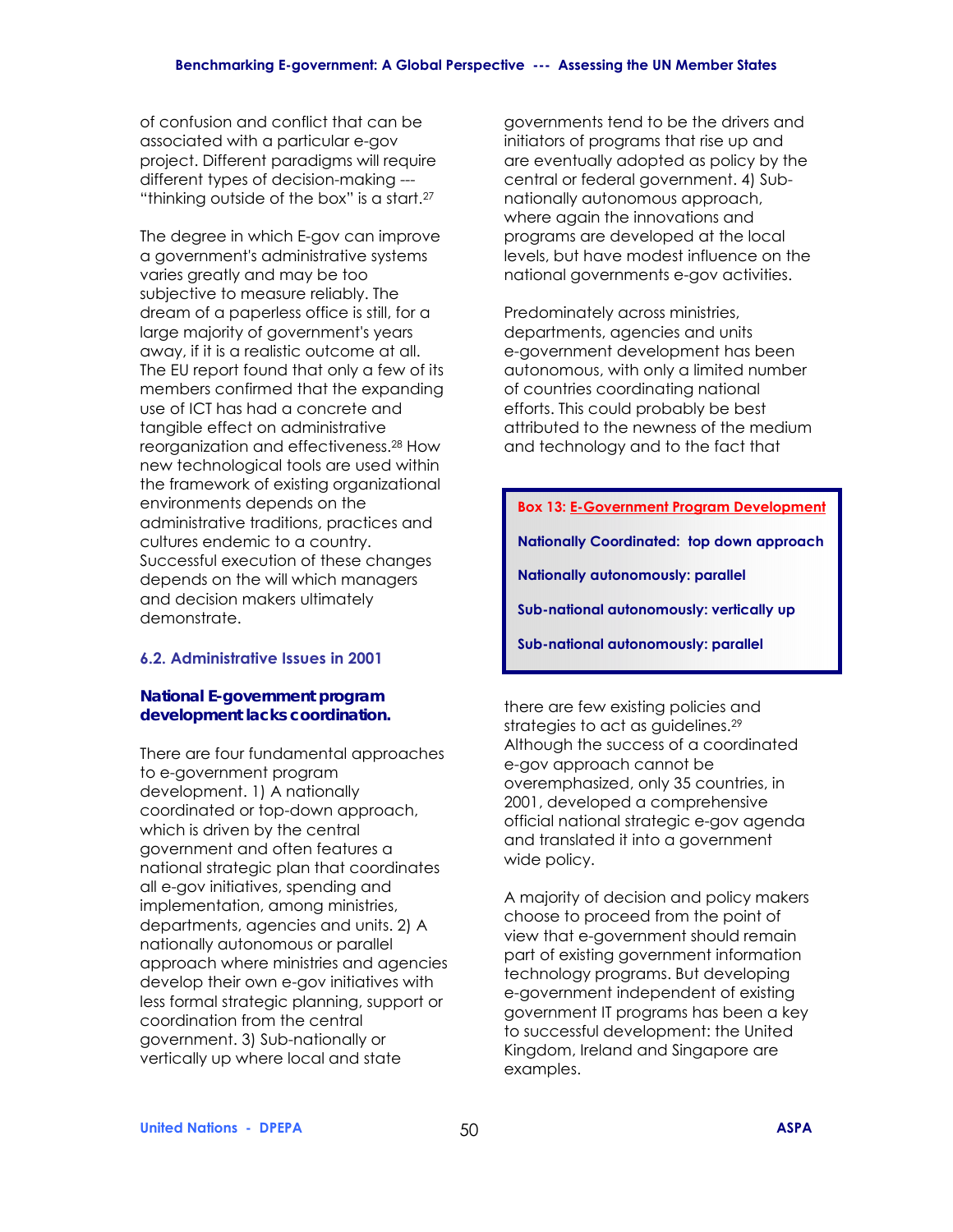Although coordination from the top down is a strategically sound initiative, in practice actual program development is autonomous and spontaneous in character as most ministries department and agencies go online as their capacity and resources permit.

For developing countries, the priority is upgrading internal administrative capacity --- back-office capability --- in order to support e-government programs. In the developing world, citizen-focused online services barely exists as website content remains static and politicized. Limited resources are an obvious explanation, but a collective lack of confidence and / or creativity on the part of the ICT strategists is another reason.30 Ultimately the push will come from an informed civil society. The developing countries have been slow to accept a coordinated approach to e-government implementation. Of the 58 countries In Sub-Sahara Africa, for example, 20 have demonstrated some type of limited coordinated approach to e-government program development. An obvious measure is the websites themselves and how content is displayed.

One important factor impacting all countries, but particularly those where resources are scarce, is the change in thinking required within the public sector, particularly among the administrative culture, when transitioning to web-based service delivery. This actuality is more likely to create a greater sense of unease than most other policies or new programs because of the imposing nature that the technology can project.31 For example, the decision to assign content-managers the responsibility of keeping information topical and responsive to constituent needs requires an extensive organizational commitment. Also, the delegation of authority that must

accompany increased accountability, individual ministries and departments will need to interact more intensively with their clients and the community at large. Traditional processes where material being made public was confined to a specific unit or individual will now need to yield to managerial empowerment, with greater accountability.

#### *In 2001, E-gov project management teams were the exception rather than the rule.*

The creation of specialized units or divisions mandated with the responsibility of coordinating and implementing the government wide e-gov strategic plan rather than delegating the responsibility to individual agencies remains the exception rather than the rule. E-gov management teams are a significant organizational change and a tangible sign that governments are serious about implementation. They recognize the challenges and realize that the success of projects of this scale depends upon inter-governmental cooperation of an unprecedented scope.32 These units are usually not an independent agency, fall under the administration of the executive branch and can be ad hoc.

Over 100 countries have official Chief Information Officers, many of Cabinet Rank33. Special e-gov offices or task forces appear to be more effective when independent of the CIO. They mandated with the difficult task of launching the e-gov initiatives usually under extremely tight deadlines. Team composition is often an eclectic combination of talent from the policy areas, IT, management and public affairs areas. There are several management models that warrant further study. These include the UK, Ireland, Italy, and to a lesser degree Brasil, Singapore, Australia. The US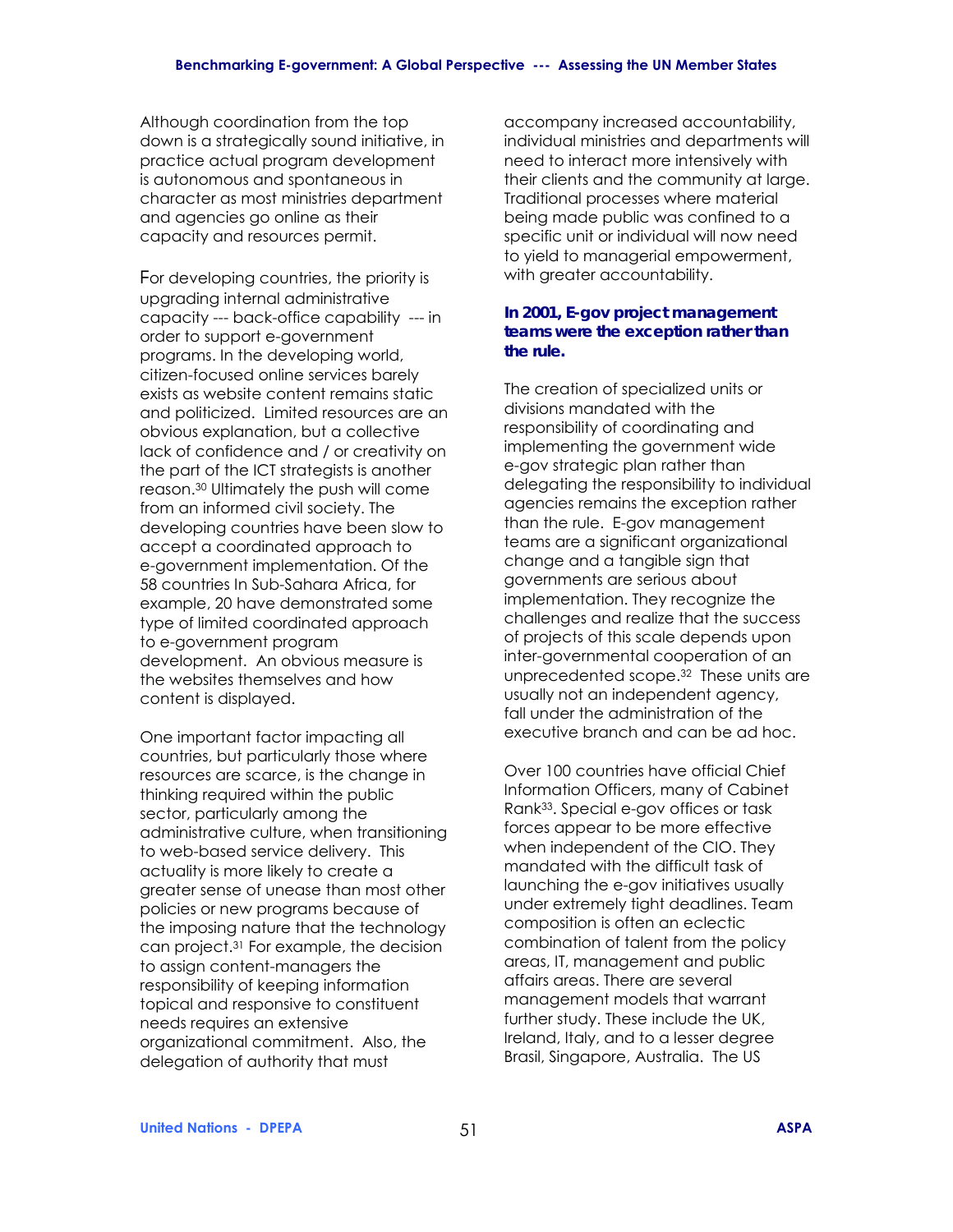Firstgov team is operating on very limited resources due to the tragic events of September 11th, 2001.

A prevailing belief which exists among non-IT government staff is that e-gov, especially web-based activities, is merely another policy administrative approach to providing generic public affairs type information. Outside of the ICT community there seems to be a limited sense of e-gov as a major driver of change, administrative reform or reengineering.

The one weakness of e-gov teams: They tend to be isolated and selfcontained generating limited acceptance on the part of the rest of the government. They may also attach a quasi-messianic message and posture to their mission.

### *A considerable digital divide exists within public administrations.*

Upon taking office as Secretary of State in January 2001, one of the first administrative policy decisions Colin Powell made was to address the significant deficiency in information technology throughout the Department of State. All 42,000 State employees were to receive pcs and have internet access before the end of 2002. Even the global e-gov leader is subjected to resource imbalances.

Lack of connectivity to the web, inferior technology, limited e-mail capacity, absence of intranets all need to be addressed within national, regional, state and local public sectors, before governments can realistically expect online service delivery to be effective. At the same time there is a need to *educate* all governmental agencies on the level of effort, capacity, coordination, citizen focus, and most of all, commitment needed to transition to

digital government.

Though the most visible component of e-gov, the internet is, however, another medium for service delivery. Potentially a very powerful medium, but still another means for delivering services. Despite the hype, most decision-makers and public sector professionals understand this and tend to view e-government through a pragmatic and objective lens. Those truly in touch with reality are not myopic in their outlook to think that the internet alone is the ultimate transformational or "killer" application that will reform how government provides information and delivers service to citizens.

### *The issue of funding e-government is tied directly to the level of commitment and prioritization on the part of the political leadership*

Despite its growing importance, in a majority of countries decision-makers tend to view e-government as a decentralized IT issue allocating funds accordingly based on individual department, ministries, IT budgetary needs. There are of course exceptions among the national leadership and it is reflected in the level of development in several national programs. UK Prime Minister Tony Blair is one example, as is the Republic of Ireland's Taioseach, Berti Ahern. President Fernado Cordoza of Brazil has also demonstrated a strong degree of public support for e-government. Does this guarantee success? Not necessarily. Does a lack of political leadership mean limited success or slower development? Not necessarily either. Supportive political leadership, however, is more likely to accept the complexities and tolerate the setbacks that are encountered throughout all phases of development. Several OECD countries have established independent funding initiatives or arrangements through the executive branch.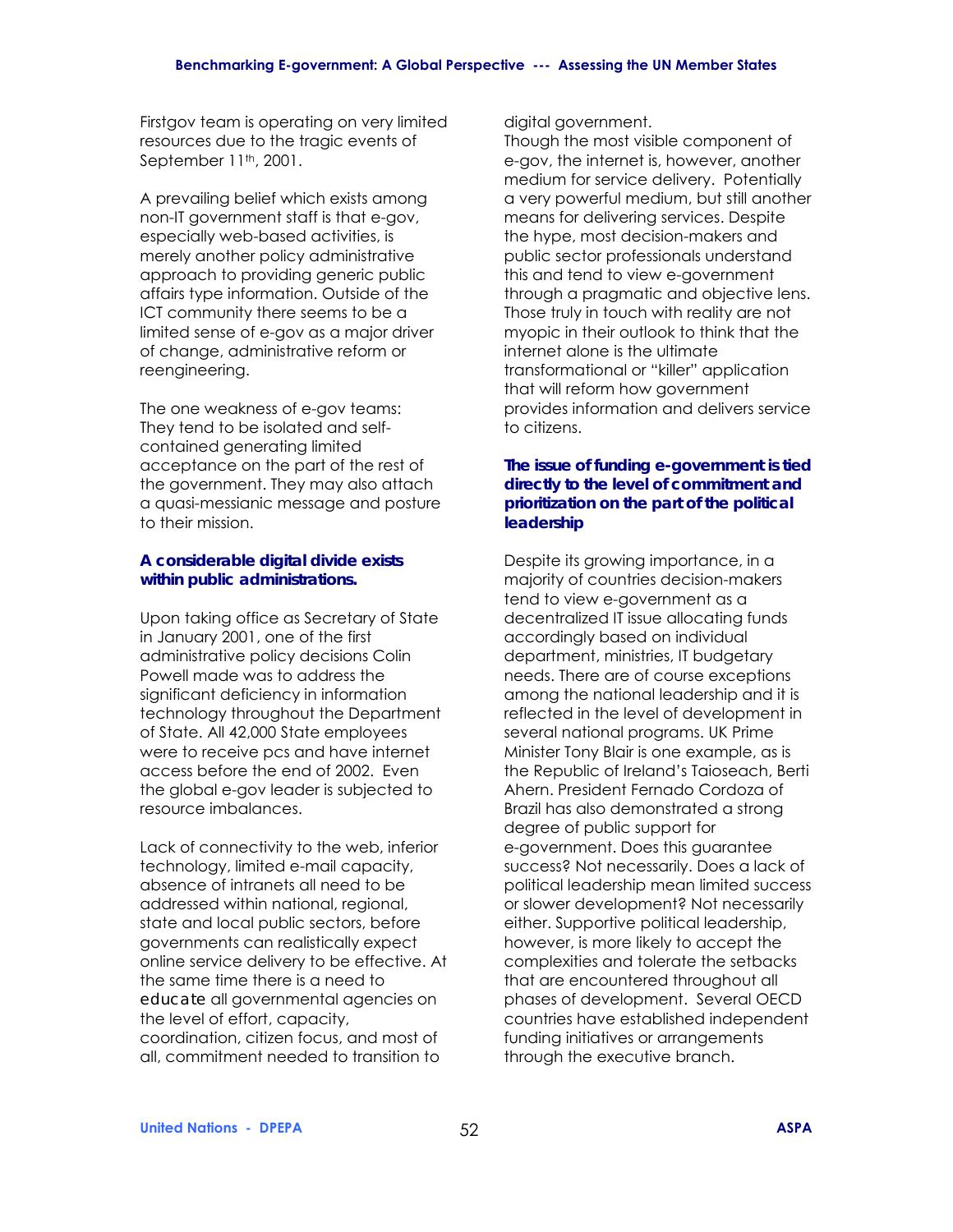### *Cost effectiveness*

The belief that online service delivery is less costly than other channels is not wholly unfounded. But according to a Columbia University Study34 this is contingent on several factors like cost per unit / cost per transaction / processing time, etc. Currently, there is very little reliable data to support or refute this assertion. What research or data that does exist is likely to come from local or regional governments. Savings can translate into a source of additional revenue, but most likely this will take several years to realize in both developed and developing countries. E-services require investments in IT hardware, software and staff. Most e-gov savings expected or anticipated by the transferring and upgrading of service delivery will not be realized in the fiscal year in which the project is launched or the services are upgraded.35 In fact it will more than likely be several years before an agency or government can show appreciable savings. Planning web-based service delivery programs should include a scheme that automatically collects unit cost data, analyzes and projects costs. According to the Columbia University Study, very little if any microanalysis is being done in the US. 36

Logically, the unit cost of web-bases services will be reduced as there is an increase in citizen use. Accordingly citizen use will increase as more people become web proficient. Analysis should factor in increased speed and accuracy of online service delivery and increased customer satisfaction.

#### *The Digital Divide*

There is growing concern that e-government will only exacerbate the digital divide and further marginalize the have-nots. Among the reasons for this

are, governments prioritize program development based on limited or contracting resources consequently targeting sectors that are more likely to use e-gov. There is a cynical perception on the part of some decision-makers that those without access will never have the motivation or desire to accept and take advantage of e-government programs regardless of what services, hardware or incentives are provided. Competition among other programs for resources is keen and can result in the more proactive sectors or programs winning out. The question, How long will innovative attempts to bring access to rural poor remain viable and cost manageable? is embedded in most planning agendas.

Effective citizen-centric programs prioritize development to reflect a country's ICT capacities, no matter how weak, and user capacity, no matter how limited. If most businesses are connected, the priority may be towards e-commerce service delivery. This is not to suggest that there should be a zero sum attitude toward strategic deployment of e-government programs or that decisions are based on less than equitable factors. It is intended to emphasis the reality that governments face when it comes to allocating resources in choosing the approach that is the most cost-effective and beneficial. Service delivery programs should be built around current technological strengths no matter how limited these strengths may appear to be.

#### **6.3: E-Governance**

#### **Defining E-Governance**

Governance is not necessarily government as a physical entity, nor is it the act of governing through individuals. It is more realistically understood to be a process: the process by which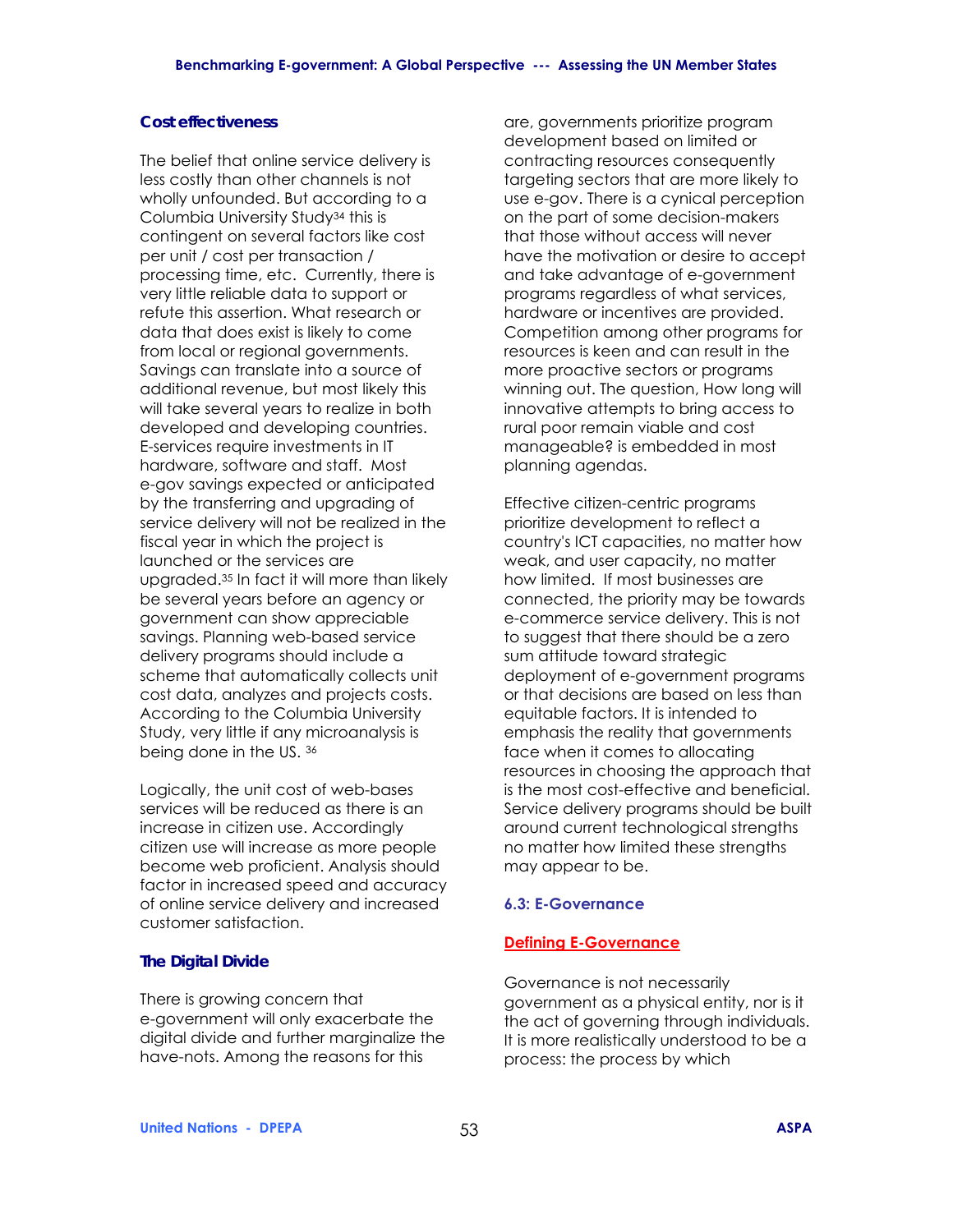institutions, organizations, and citizens 'guide' themselves. Governance is also about the interaction between the

of e-governance is a way to ensure that every citizen has an equal right to be a part of the decision-making processes

|                          | <b>Box 14: The Framework of E-Governance</b>                                                                                                                                         |
|--------------------------|--------------------------------------------------------------------------------------------------------------------------------------------------------------------------------------|
| <b>E-Government:</b>     | Inter-organizational relationships<br><b>Policy coordination</b><br><b>Policy Implementation</b><br><b>Public Service Delivery</b>                                                   |
| <b>E-Administration:</b> | Intra-organizational relationships<br><b>Policy Development</b><br><b>Organizational Activities</b><br><b>Knowledge Management</b>                                                   |
| <b>E-Governance:</b>     | Interaction between citizens, government<br>organizations, public and elected officials<br><b>Democratic Process</b><br><b>Open Government</b><br><b>Transparent Decision-Making</b> |

which affect them directly or indirectly, and influence the process in a manner which may best improve their conditions and the quality of their lives.

E-Governance has the potential to ensure that citizens are no longer passive consumers of services offered to them by allowing them to play a more proactive role in deciding the kind of services they want and the structure which could best provide them. Below

public sector and how society organizes itself for collective decision making, and provides the transparent mechanisms for seeing those decisions through.

E-governance is the public sector's use of the most innovative information and communication technologies, like the internet, to deliver to all citizens improved services, reliable information and greater knowledge in order to facilitate access to the governing process and encourage deeper citizen participation. It is an unequivocal commitment by decision-makers to strengthening the partnership between the private citizen and the public sector*.* 

Digital government has the potential to connect every citizen with elected officials and decision-makers like no previous innovation or activity. It offers individuals new and greater access to information and knowledge, subsequently redefining personal freedom. Introduction and acceptance are the core disciplines which form the framework of E-governance.

*E-government* is characterized by *interorganizational* relationships including policy coordination and policy implementation and by the delivery of services online or through other electronic means to citizens. This includes:

- ! *Developing citizen- centric programs*
- ! *Promoting and enhancing citizen participation*
- ! *Perfecting Online service delivery through analysis and evaluation; measuring efficiency and benchmarking against other forms of service delivery*
- ! *Country Indexing (performance measurement benchmarking): portal analysis; website analysis*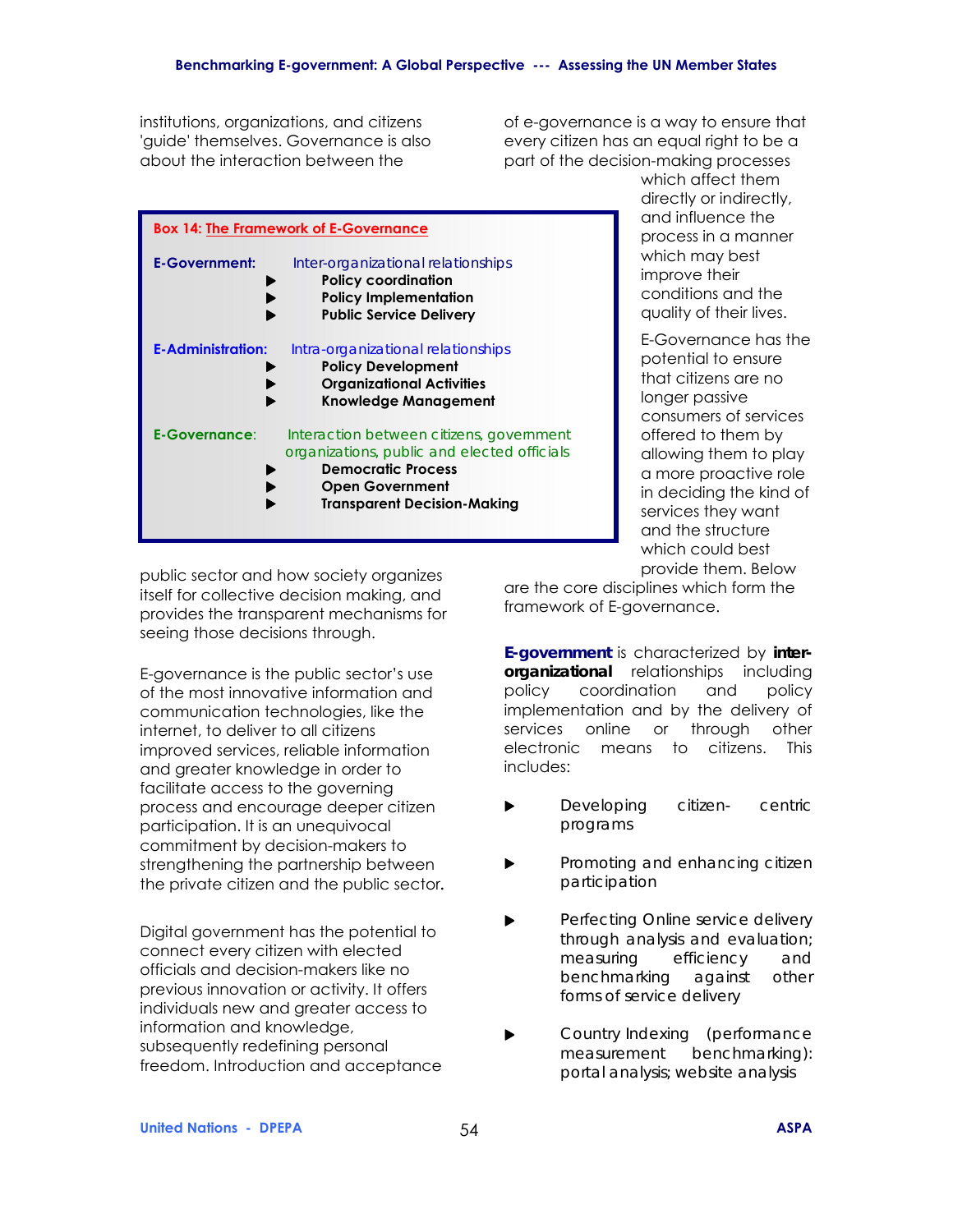*E-administration defines the intraorganizational* relationships or the internal and public sector management component and includes*:* 

- ! *Strategic planning in transitioning to electronic delivery of services*
- ! *Quantifying cost effectiveness of electronic service delivery*
- ! *Benchmarking and performance measurement*
- ! *Human resource management issues like training and recruitment, deployment of staff and maximizing existing resources.*

*E-governance* facilitates the *interactions between citizens, government organizations and elected officials* and how the internet can improve the governing and policy making process. The core are:

- ! *How technology (particularly the web) is transforming the governing process*
- ! *E-federalism; the changing relationship among the levels of government*
- ! *Social implications --- the digital divides*
- ! *Administrative professionalism: e-ethics; increased transparency*
- ! *E-democracy: Enhancing citizen participation; online voting; Issues of Ethics, security and privacy; Fundraising for the e-campaign; increased transparency*
- !*Legislative and policy-making environment framework: policy initiatives governments are taking; the regulatory framework; implications of initiatives like recognizing the legality of e-signatures; greater citizen participation in the policymaking environment ( e-democracy)*
- ! *International Implications: Lowering of borders through information exchanges impacts and consequences; International standards and best practices; Information and knowledge management and e-government.*

As the various components of e-governance evolve from objectives into accomplishments, the vision and philosophy for digital government will be confirmed. In the past, citizens presented themselves to governments that stood between them and the information and services they wanted. In contrast, e-governance ensures citizens direct access to information and services on their own terms without regard to the government agency behind the counter or service. This requires the bureaucrat that used to control that information, and indeed all government, to take on a whole new role in serving the citizen.

Instead of being served at arms length as a customer, the citizen now has assumed their rightful place as the proprietor and must be regarded and respected as a shareholder in the business of government. And it is this citizen who will define the details and determine the future and nature of digital government.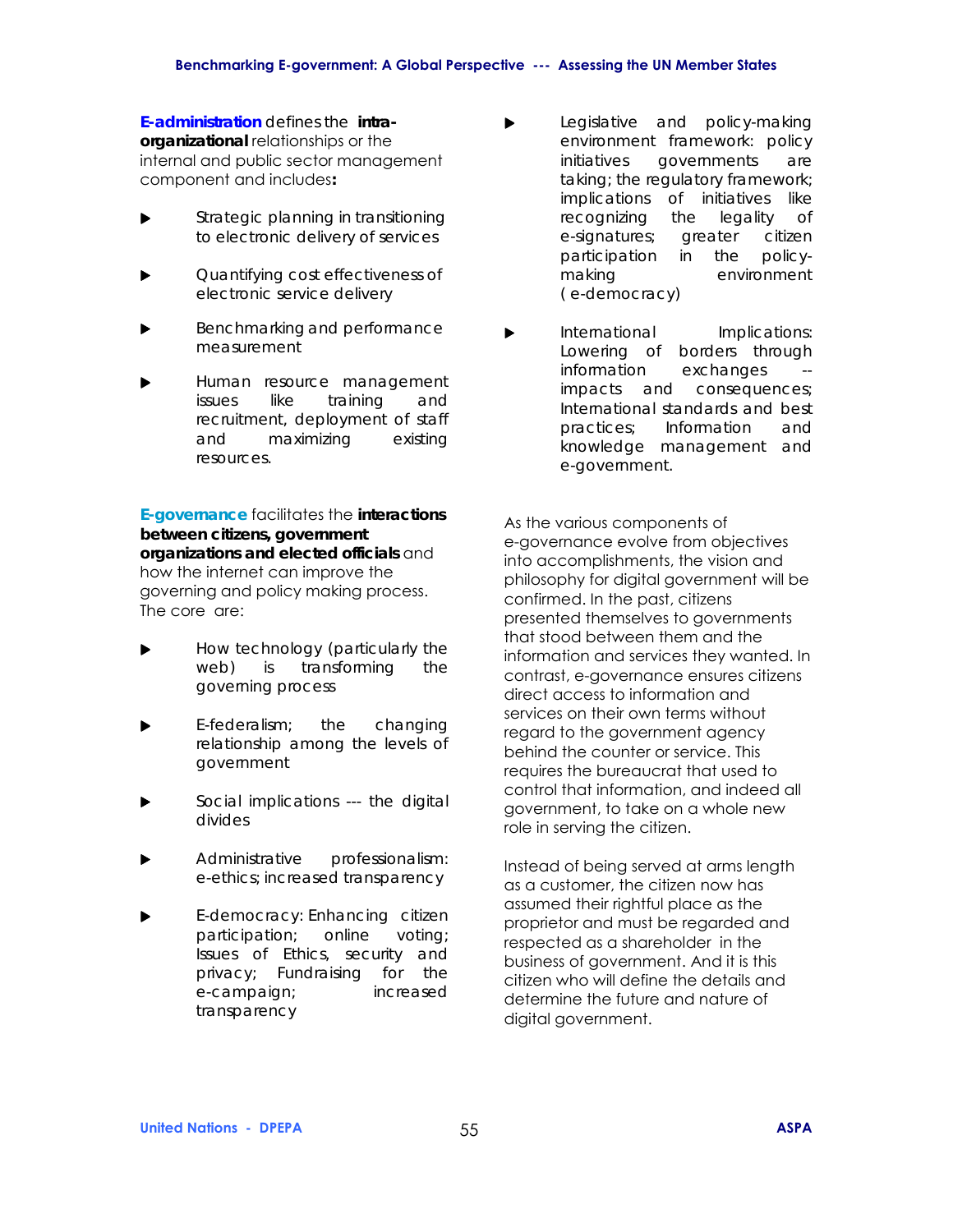#### **Benchmarking E-government: A Global Perspective --- Assessing the UN Member States**

### **CONCLUSION**



E-government is no longer an experiment in administrative reform but a permanent part of the governing process. For both governments and citizens, clearly its advantages far outweigh the risks of investment.

Yet how a country chooses to approach, design, and ultimately implement e-government is dependent upon its capacity to sustain an enabling environment and address the needs and priorities of its citizens. By the end of 2002, many countries will have upgraded their online services, while many more will be striving to find the best possible approach. The E-gov Index attempted to identify and benchmark the core factors that embody the UN Member States

"e-capacity", and to create a foundation for further analysis and performance measurement.

E-government is about opportunity. Opportunity to transform a public sector organization's commitment in order to function as citizen-centric. Opportunity to provide cost effective services to the private sector contributing to the development of business and promoting long-term economic growth. And opportunity to enhance governance through improved access to accurate information and transparent, responsive and democratic institutions.

As Thomas Jefferson wrote nearly two hundred years ago: *"Information is the currency of democracy."*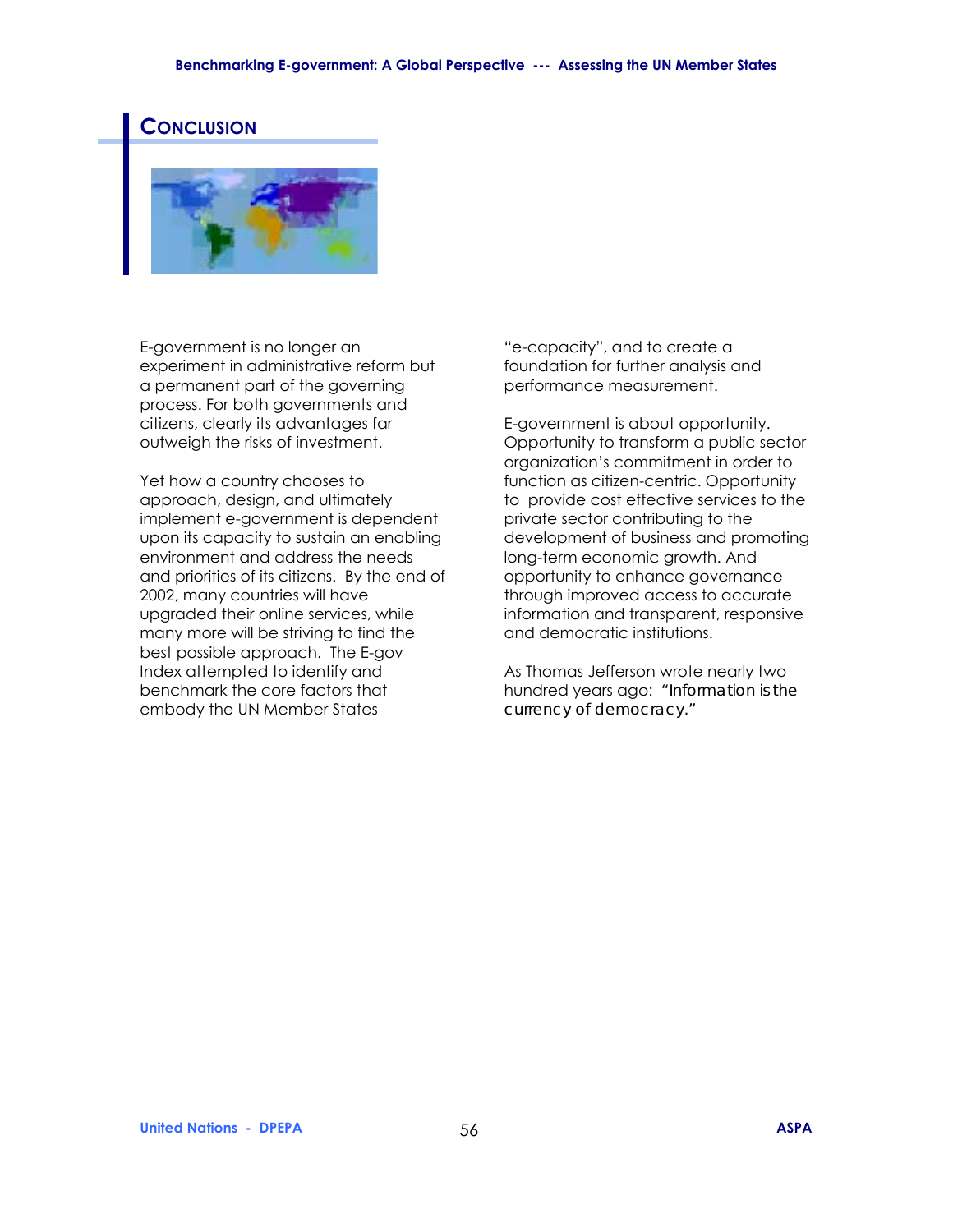**Appendix 1: Member States' E-government Index by Region** 

### **Computing the E-government Index:**

**The e-government index is a mean figure derived from the Web Presence, telecommunications infrastructure, and human capital measures. Since multiple indices contribute to the infrastructure and the human capital measures, a composite variable was compiled. Because of the considerable differences in a number of the ICT indices, a weighted composite variable for the infrastructure**  measure was computed in an attempt to 'level the playing field' to some extent. **The unabridged tables for each region are available on the UNís Public Administration Website (www.unpan.org).**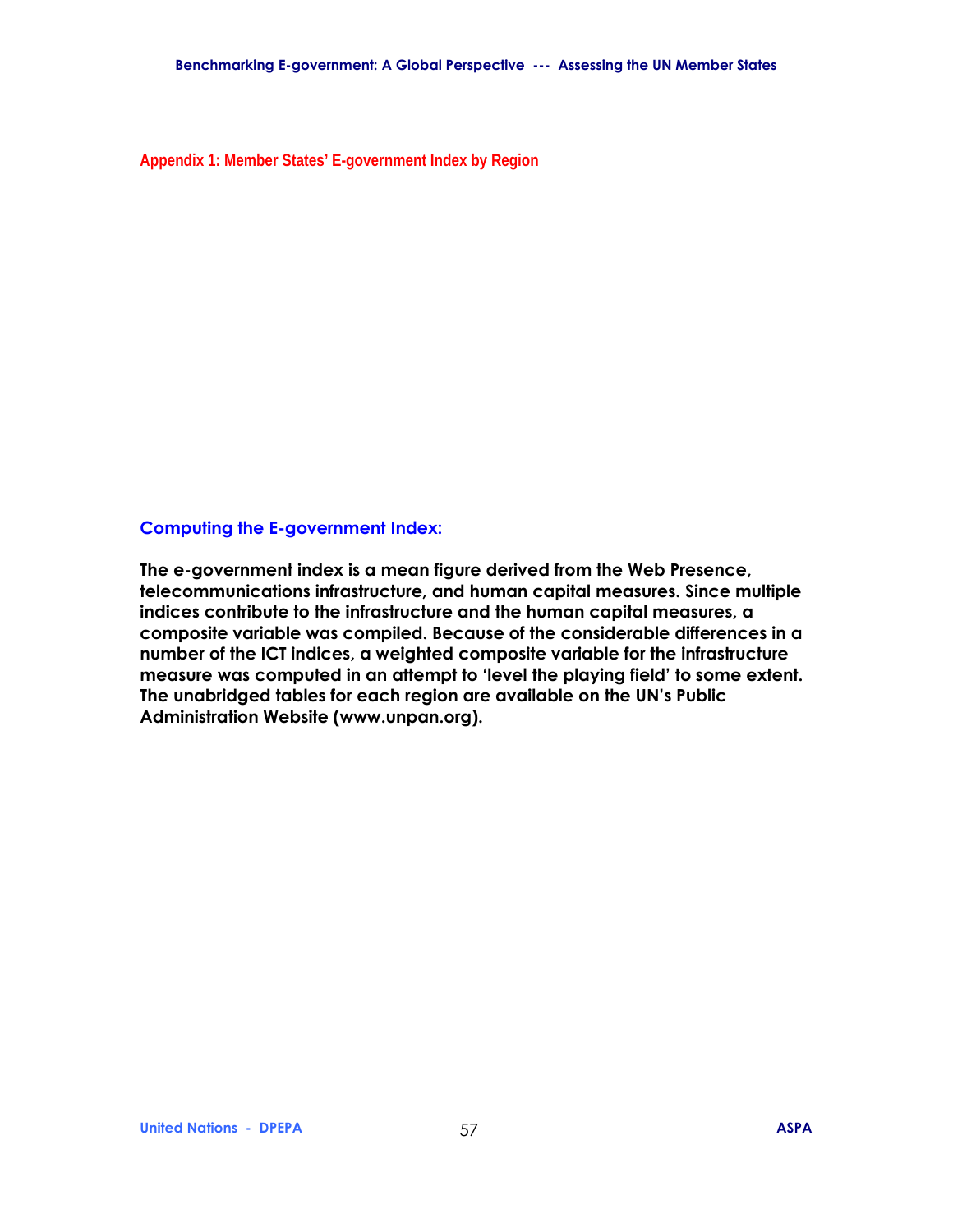### **North America**

|                     | Web                               |             | <b>Infrastructure Measure</b> |                       |                      |                                       |              | <b>Human Capital Measure</b>                |                                                     |                                             |                    |  |
|---------------------|-----------------------------------|-------------|-------------------------------|-----------------------|----------------------|---------------------------------------|--------------|---------------------------------------------|-----------------------------------------------------|---------------------------------------------|--------------------|--|
| Country             | <b>Presence</b><br><b>Measure</b> | PCs/<br>100 | Int<br>Hosts /<br>10000       | % of<br>Pop<br>Online | Tele<br>Lines<br>100 | <b>Mobile</b><br><b>Phones</b><br>100 | TVs/<br>1000 | Human<br><b>Development</b><br><b>Index</b> | <b>Information</b><br><b>Access</b><br><b>Index</b> | Urban as<br>% of Total<br><b>Population</b> | <b>E-Gov Index</b> |  |
| Canada              |                                   | 39.02       | 768.68                        | 46.5                  | 67.65                | 28.46                                 | 715          | .936                                        | .999                                                | 77.0                                        | 2.52               |  |
| <b>Mexico</b>       |                                   | 5.06        | 56.55                         | 3.5                   | 12.47                | 14.23                                 | 261          | .790                                        | .750                                                | 74.2                                        | 2.16               |  |
| <b>USA</b>          |                                   | 58.52       | 2928.32                       | 62.1                  | 69.97                | 36.45                                 | 847          | .934                                        | .999                                                | 77.0                                        | 3.11               |  |
| <b>Regional Avg</b> |                                   | 34.20       | 1251.18                       | 37.4                  | 50.03                | 26.38                                 | 607.67       | .887                                        | .916                                                | 76.1                                        | 2.60               |  |

## **Central America**

|                     |                                                 |             | <b>Infrastructure Measure</b> |                         |                        |                                         |              | <b>Human Capital Measure</b>                |                                              |                                             |                    |
|---------------------|-------------------------------------------------|-------------|-------------------------------|-------------------------|------------------------|-----------------------------------------|--------------|---------------------------------------------|----------------------------------------------|---------------------------------------------|--------------------|
| Country             | <b>Web</b><br><b>Presence</b><br><b>Measure</b> | PCs/<br>100 | Int<br>Hosts /<br>10000       | $%$ of<br>Pop<br>Online | Tele<br>Lines /<br>100 | <b>Mobile</b><br><b>Phones</b><br>/ 100 | TVs/<br>1000 | Human<br><b>Development</b><br><b>Index</b> | <b>Information</b><br><b>Access</b><br>Index | Urban as<br>% of Total<br><b>Population</b> | <b>E-Gov Index</b> |
| <b>Belize</b>       | $\mathbf{2}^-$                                  | 10.63       | 12.16                         | 6.9                     | 14.94                  | 2.97                                    | 180          | .776                                        | .999                                         | 53.6                                        | 1.26               |
| Costa Rica          | 2.5                                             | 10.17       | 18.29                         | 7.1                     | 24.94                  | 5.20                                    | 387          | .821                                        | .916                                         | 47.6                                        | 1.42               |
| <b>El Salvador</b>  | $\mathbf{2}^-$                                  | 1.62        | 0.92                          | 1.1                     | 9.08                   | 6.22                                    | 250          | .701                                        | .750                                         | 46.3                                        | 1.19               |
| Guatemala           | 2.25                                            | 0.99        | 4.92                          | 1.1                     | 5.71                   | 3.05                                    | 126          | .626                                        | .583                                         | 39.4                                        | 1.17               |
| <b>Honduras</b>     | $\overline{2}$                                  | 0.95        | 0.20                          | 1.1                     | 4.61                   | 2.39                                    | 90           | .634                                        | .667                                         | 51.6                                        | 1.20               |
| Nicaragua           | 2.25                                            | 0.81        | 2.76                          | 1.0                     | 3.04                   | 0.90                                    | 190          | .635                                        | .667                                         | 55.8                                        | 1.35               |
| <b>Panama</b>       | 2.25                                            | 3.20        | 52.82                         | 2.3                     | 16.43                  | 8.27                                    | 187          | .784                                        | .916                                         | 56.0                                        | 1.38               |
| <b>Regional Avg</b> | 2.18                                            | 4.05        | 13.15                         | 2.9                     | 11.25                  | 4.14                                    | 201.43       | .711                                        | .785                                         | 50.04                                       | 1.28               |

## **The Caribbean**

|                       |                                          |             |                         |                       | <b>Infrastructure Measure</b> |                                        | <b>Human Capital Measure</b> |                                             |                                                     |                                             |                    |  |
|-----------------------|------------------------------------------|-------------|-------------------------|-----------------------|-------------------------------|----------------------------------------|------------------------------|---------------------------------------------|-----------------------------------------------------|---------------------------------------------|--------------------|--|
| Country               | Web<br><b>Presence</b><br><b>Measure</b> | PCs/<br>100 | Int<br>Hosts /<br>10000 | % of<br>Pop<br>Online | Tele<br>Lines /<br>100        | <b>Mobile</b><br><b>Phones</b><br>/100 | TVs /<br>1000                | Human<br><b>Development</b><br><b>Index</b> | <b>Information</b><br><b>Access</b><br><b>Index</b> | Urban as<br>% of Total<br><b>Population</b> | <b>E-Gov Index</b> |  |
| <b>Bahamas</b>        | $\overline{2}$                           | 2.34        | 0.79                    | 5.1                   | 37.59                         | 10.36                                  | 896                          | .820                                        | .999                                                | 87.90                                       | 1.79               |  |
| <b>Barbados</b>       | 2                                        | 7.80        | 3.74                    | 3.3                   | 42.71                         | 11.14                                  | 283                          | .864                                        | .999                                                | 49.50                                       | 1.25               |  |
| Cuba                  | 2                                        | 0.99        | 0.59                    | 1.1                   | 4.36                          | 0.06                                   | 239                          | .765                                        | .001                                                | 76.7                                        | 1.49               |  |
| Dom Rep               | 2                                        | 1.75        | 9.44                    | 0.2                   | 9.81                          | 5.02                                   | 84                           | .722                                        | .833                                                | 64.40                                       | 1.34               |  |
| <b>Haiti</b>          | 1.5                                      | 0.88        | 0.10                    | 1.5                   | 0.89                          | 0.31                                   | 5                            | .467                                        | .250                                                | 35.10                                       | 0.84               |  |
| Jamaica               | 2                                        | 4.30        | 5.71                    | 3.2                   | 19.86                         | 14.24                                  | 323                          | .738                                        | .833                                                | 55.60                                       | 1.31               |  |
| <b>Trin &amp; Tob</b> | 1.5                                      | 5.42        | 50.96                   | 4.0                   | 23.11                         | 10.29                                  | 331                          | .798                                        | .833                                                | 73.60                                       | 1.34               |  |
| <b>Regional Avg</b>   | 1.86                                     | 3.35        | 10.19                   | 2.62                  | 19.76                         | 7.35                                   | 308.71                       | .739                                        | .678                                                | 63.26                                       | 1.34               |  |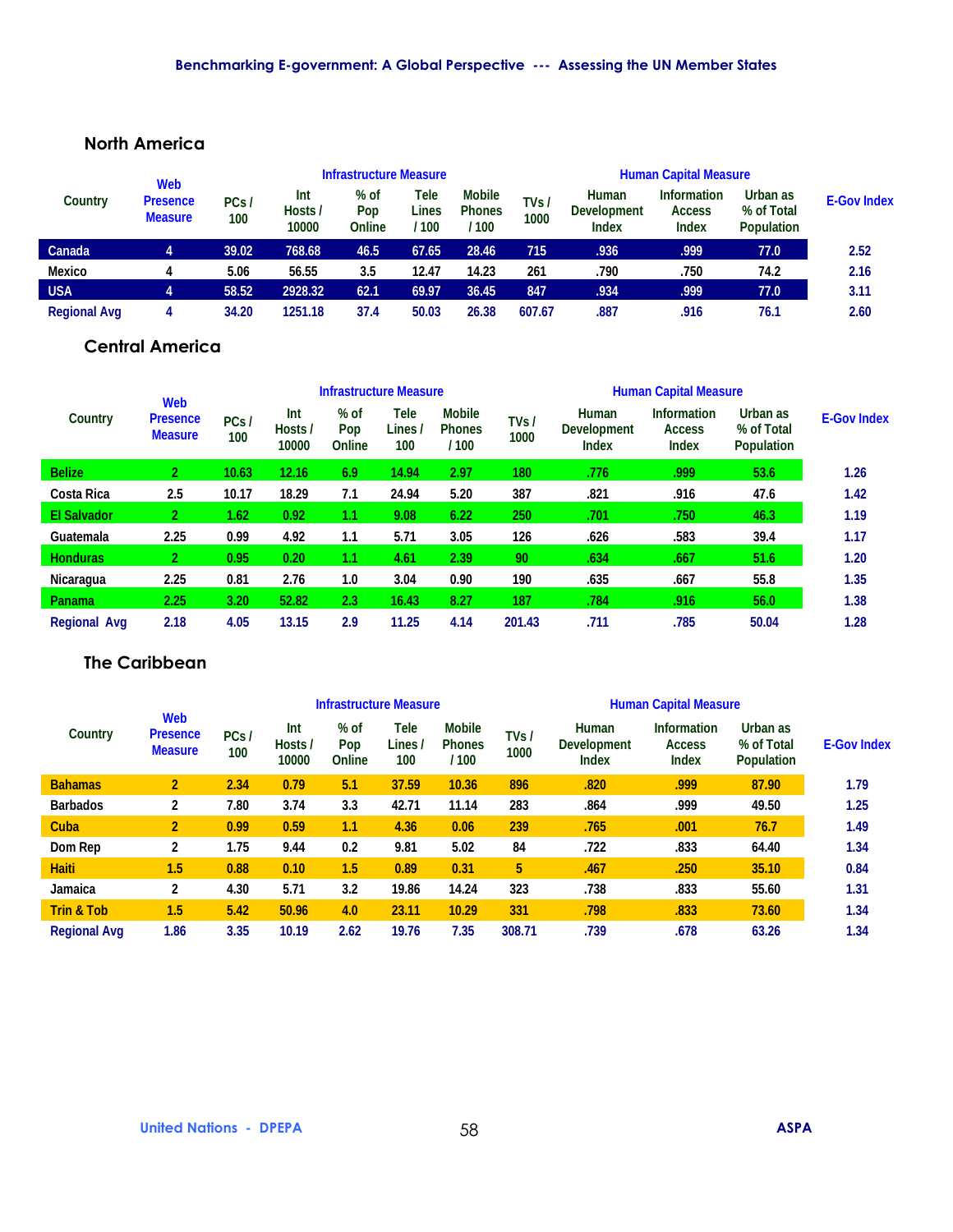## **Europe**

|                     |                                                 |             |                            | <b>Infrastructure Measure</b> |                               |                                  |              | <b>Human Capital Measure</b>   |                                       |                                             |                       |
|---------------------|-------------------------------------------------|-------------|----------------------------|-------------------------------|-------------------------------|----------------------------------|--------------|--------------------------------|---------------------------------------|---------------------------------------------|-----------------------|
| Country             | <b>Web</b><br><b>Presence</b><br><b>Measure</b> | PCs/<br>100 | <b>Int Hosts</b><br>/10000 | % of Pop<br>Online            | <b>Tele</b><br>Lines /<br>100 | <b>Mobile</b><br>Phones /<br>100 | TVs/<br>1000 | Human<br>Developme<br>nt Index | Information<br><b>Access</b><br>Index | Urban as %<br>of Total<br><b>Population</b> | E-Gov<br><b>Index</b> |
| <b>Austria</b>      | 3.5                                             | 27.65       | 588.49                     | 40.6                          | 47.36                         | 78.55                            | 516          | .921                           | .999                                  | 64.6                                        | 2.14                  |
| <b>Belarus</b>      | 2.5                                             | 3.15        | 1.99                       | 1.7                           | 26.88                         | 0.48                             | 314          | .782                           | .167                                  | 70.7                                        | 1.62                  |
| <b>Belgium</b>      | 3.5                                             | 34.45       | 295.44                     | 26.4                          | 49.94                         | 54.89                            | 510          | .935                           | .916                                  | 97.3                                        | 2.39                  |
| <b>Bulgaria</b>     | $\mathbf{2}$                                    | 2.66        | 22.41                      | 7.6                           | 35.04                         | 8.97                             | 366          | .772                           | .750                                  | 69.3                                        | 1.47                  |
| <b>Croatia</b>      | $\overline{2}$                                  | 6.70        | 37.12                      | 4.7                           | 36.49                         | 23.09                            | 267          | .803                           | .750                                  | 57.3                                        | 1.33                  |
| <b>Cyprus</b>       | 2.5                                             | 19.32       | 117.62                     | 15.8                          | 64.72                         | 32.11                            | 167          | .877                           | .999                                  | 56.2                                        | 1.50                  |
| <b>Czech Rep</b>    | 3.5                                             | 12.20       | 155.52                     | 10.7                          | 37.79                         | 42.42                            | 447          | .844                           | .916                                  | 74.7                                        | 2.09                  |
| <b>Denmark</b>      | 3.75                                            | 43.15       | 626.60                     | 54.7                          | 75.25                         | 60.99                            | 585          | .921                           | .999                                  | 85.3                                        | 2.47                  |
| <b>Estonia</b>      | 3.75                                            | 13.52       | 284.25                     | 25.6                          | 36.33                         | 38.70                            | 48           | .812                           | .916                                  | 68.8                                        | 2.05                  |
| <b>Finland</b>      | 4                                               | 39.61       | 1022.53                    | 48.3                          | 54.69                         | 72.64                            | 64           | .925                           | .999                                  | 66.7                                        | 2.33                  |
| <b>France</b>       | $\overline{4}$                                  | 30.48       | 190.89                     | 19.7                          | 58.02                         | 49.41                            | 601          | .924                           | .916                                  | 75.4                                        | 2.33                  |
| Germany             | 4                                               | 33.64       | 248.30                     | 34.5                          | 60.12                         | 58.59                            | 580          | .921                           | .916                                  | 87.3                                        | 2.46                  |
| <b>Greece</b>       | $\overline{3}$                                  | 7.05        | 103.91                     | 13.6                          | 53.16                         | 55.90                            | 466          | .881                           | .833                                  | 59.9                                        | 1.77                  |
| <b>Hungary</b>      | 3                                               | 8.51        | 102.09                     | 11.9                          | 37.09                         | 29.34                            | 437          | .829                           | .916                                  | 63.8                                        | 1.79                  |
| Iceland             | $\overline{2}$                                  | 39.15       | 1419.96                    | 60.8                          | 67.74                         | 66.98                            | 356          | .932                           | .999                                  | 92.4                                        | 2.10                  |
| <b>Ireland</b>      | 4                                               | 36.46       | 296.37                     | 32.5                          | 42.63                         | 66.76                            | 456          | .916                           | .999                                  | 58.8                                        | 2.16                  |
| <b>Italy</b>        | 3.75                                            | 20.94       | 177.97                     | 33.4                          | 47.39                         | 73.73                            | 486          | .909                           | .916                                  | 66.9                                        | 2.21                  |
| Latvia              | 3                                               | 8.20        | 83.72                      | 10.1                          | 29.99                         | 16.86                            | 593          | .791                           | .916                                  | 69.0                                        | 1.88                  |
| <b>Lithuania</b>    | $\overline{3}$                                  | 5.95        | 48.14                      | 7.2                           | 32.11                         | 14.17                            | 376          | .803                           | .916                                  | 68.4                                        | 1.81                  |
| Luxembourg          | 3                                               | 45.90       | 271.15                     | 22.9                          | 75.97                         | 87.22                            | 619          | .924                           | .999                                  | 91.0                                        | 2.20                  |
| <b>Malta</b>        | $\overline{3}$                                  | 18.13       | 169.59                     | $11.4$                        | 52.49                         | 29.42                            | 518          | .866                           | .999                                  | 90.3                                        | 2.11                  |
| <b>Moldova</b>      | 2.25                                            | 0.80        | 4.03                       | $1.1$                         | 13.33                         | 3.02                             | 297          | .699                           | .667                                  | 46.2                                        | 1.29                  |
| <b>Netherlands</b>  | 3.5                                             | 39.48       | 1017.49                    | 54.4                          | 60.67                         | 67.12                            | 543          | .931                           | .999                                  | 89.3                                        | 2.51                  |
| <b>Norway</b>       | 4                                               | 49.05       | 1009.31                    | 54.4                          | 72.91                         | 70.26                            | 579          | .939                           | .999                                  | 75.1                                        | 2.55                  |
| <b>Poland</b>       | 3.5                                             | 6.89        | 87.66                      | 9.1                           | 28.24                         | 17.40                            | 413          | .828                           | .916                                  | 65.2                                        | 1.96                  |
| <b>Portugal</b>     | 3.5                                             | 10.48       | 62.02                      | 21.8                          | 43.05                         | 66.52                            | 542          | .874                           | .999                                  | 62.7                                        | 2.15                  |
| Romania             | 3 <sup>1</sup>                                  | 2.68        | 18.60                      | 3.6                           | 17.46                         | 11.19                            | 226          | .772                           | .833                                  | 55.9                                        | 1.63                  |
| <b>Russian Fed</b>  | 3                                               | 4.29        | 22.22                      | 10.1                          | 21.83                         | 2.22                             | 420          | .775                           | .333                                  | 77.3                                        | 1.89                  |
| Slovakia            | $\overline{3}$                                  | 10.93       | 70.16                      | $14.2$                        | 31.42                         | 23.94                            | 402          | .831                           | .916                                  | 57.3                                        | 1.71                  |
| Slovenia            | $\mathbf{3}$                                    | 25.14       | 110.11                     | 34.2                          | 37.80                         | 54.66                            | 356          | .874                           | .916                                  | 50.3                                        | 1.66                  |
| <b>Spain</b>        | $\overline{4}$                                  | 14.29       | 112.19                     | 18.4                          | 42.12                         | 60.93                            | 506          | .908                           | .916                                  | 77.4                                        | 2.30                  |
| <b>Sweden</b>       | 3.75                                            | 50.67       | 670.79                     | 69.9                          | 68.20                         | 71.37                            | 531          | .936                           | .999                                  | 83.3                                        | 2.45                  |
| Switzerland         | 3 <sup>°</sup>                                  | 50.25       | 366.41                     | 51.5                          | 71.99                         | 64.46                            | 535          | .924                           | .999                                  | 67.7                                        | 1.96                  |
| <b>Turkey</b>       | $\mathbf{3}$                                    | 3.81        | 10.64                      | 6.2                           | 28.00                         | 24.56                            | 286          | .735                           | .416                                  | 74.1                                        | 1.83                  |
| <b>UK</b>           | $\overline{4}$                                  | 33.78       | 280.75                     | 55.3                          | 56.72                         | 66.96                            | 645          | .923                           | .916                                  | 89.4                                        | 2.52                  |
| <b>Ukraine</b>      | 3                                               | 1.58        | 7.09                       | 0.4                           | 19.89                         | 1.62                             | 490          | .742                           | .500                                  | 67.9                                        | 1.80                  |
| <b>Regional Avg</b> | 3.25                                            | 21.14       | 280.93                     | 24.97                         | 45.41                         | 43.54                            | 431.75       | .861                           | .863                                  | 71.48                                       | 2.01                  |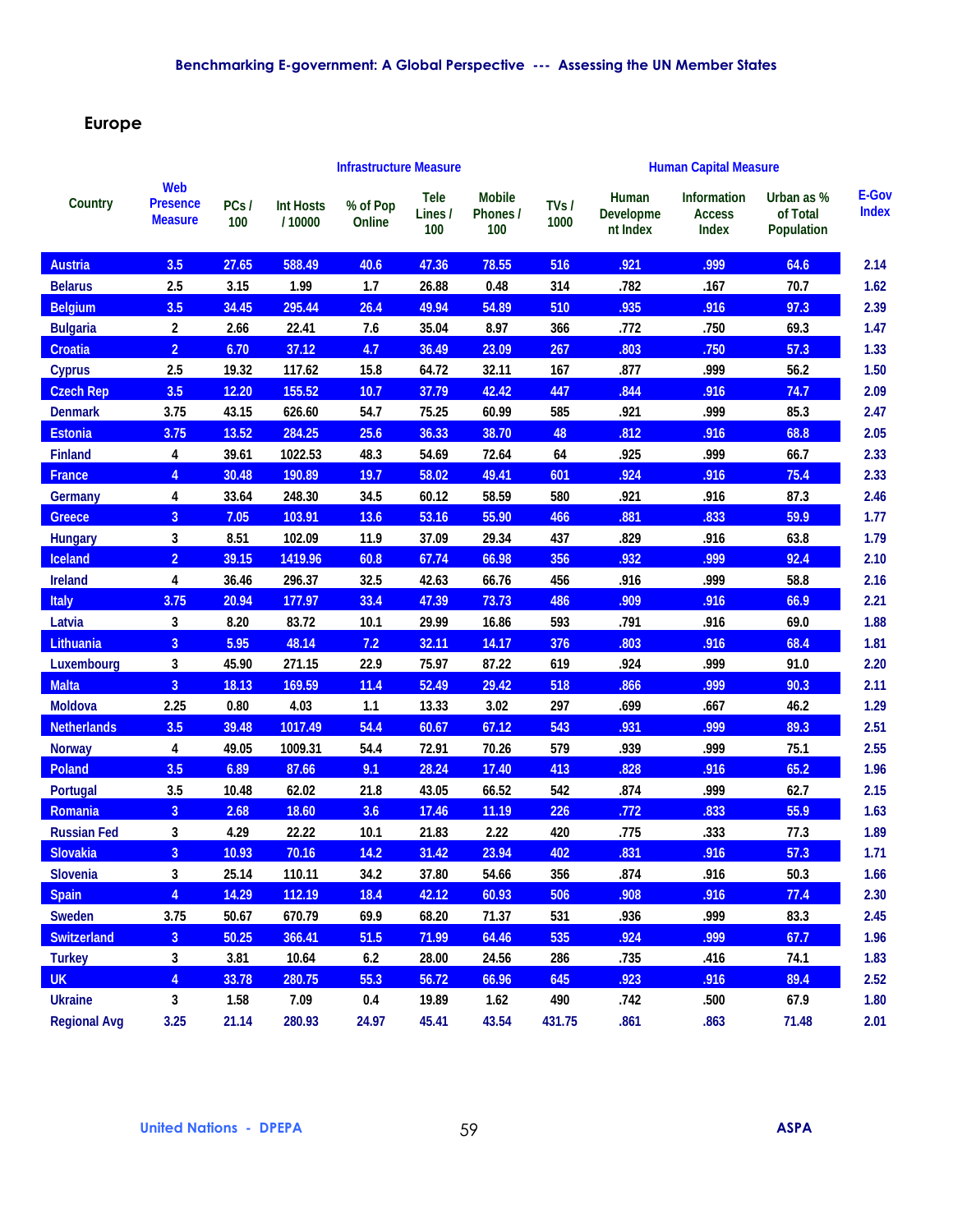### **South America**

|                     |                                          |             |                     |                         | <b>Infrastructure Measure</b> |                                  | <b>Human Capital Measure</b> |                                       |                                                     |                                      |                              |
|---------------------|------------------------------------------|-------------|---------------------|-------------------------|-------------------------------|----------------------------------|------------------------------|---------------------------------------|-----------------------------------------------------|--------------------------------------|------------------------------|
| Country             | Web<br><b>Presence</b><br><b>Measure</b> | PCs/<br>100 | Int Hosts<br>/10000 | $%$ of<br>Pop<br>Online | Tele<br>Lines /<br>100        | <b>Mobile</b><br>Phones /<br>100 | TVs/<br>1000                 | Human<br><b>Developme</b><br>nt Index | <b>Information</b><br><b>Access</b><br><b>Index</b> | Urban as %<br>of Total<br>Population | <b>E-Gov</b><br><b>Index</b> |
| <b>Argentina</b>    | 3.25                                     | 5.13        | 72.98               | 10.5                    | 21.32                         | 16.34                            | 289                          | .842                                  | .916                                                | 89.6                                 | 2.09                         |
| <b>Bolivia</b>      | 3.25                                     | 1.23        | 1.59                | 2.1                     | 6.17                          | 5.16                             | 115                          | .648                                  | .833                                                | 61.9                                 | 1.73                         |
| <b>Brasil</b>       | 4                                        | 4.41        | 51.53               | 7.1                     | 18.18                         | 13.63                            | 316                          | .750                                  | .667                                                | 80.7                                 | 2.24                         |
| <b>Chile</b>        | 3.25                                     | 8.55        | 49.11               | 12.5                    | 22.12                         | 22.36                            | 232                          | .825                                  | .833                                                | 85.4                                 | 2.03                         |
| Colombia            | 3.25                                     | 3.37        | 11.06               | 3.3                     | 16.92                         | 5.33                             | 217                          | .765                                  | .500                                                | 73.5                                 | 1.88                         |
| <b>Ecuador</b>      | 2.75                                     | 2.01        | 0.18                | 1.5                     | 10                            | 3.81                             | 293                          | .726                                  | .667                                                | 64.3                                 | 1.63                         |
| Guyana              | 2.5                                      | 2.45        | 0.69                | 1.1                     | 7.49                          | 0.33                             | 59                           | .704                                  | .833                                                | 37.6                                 | 1.22                         |
| <b>Paraguay</b>     | 2.75                                     | 1.12        | 2.36                | 1.3                     | 5                             | 19.55                            | 101                          | .735                                  | .583                                                | 55.3                                 | 1.5                          |
| Peru                | 2.5                                      | 3.57        | 4.17                | 1.5                     | 6.37                          | 4.02                             | 144                          | .743                                  | .583                                                | 72.4                                 | 1.6                          |
| <b>Suriname</b>     | 2.5                                      | 1.1         | 0.24                | 3                       | 18.06                         | 9.84                             | 217                          | .758                                  | .916                                                | 73.5                                 | 1.63                         |
| <b>Uruguay</b>      | 3                                        | 9.96        | 162.02              | 12.8                    | 27.84                         | 13.19                            | 242                          | .828                                  | .999                                                | 91                                   | 2.03                         |
| <b>Venezuela</b>    | 3                                        | 4.55        | 6.68                | 5.7                     | 10.78                         | 21.75                            | 185                          | .765                                  | .500                                                | 86.6                                 | 1.92                         |
| <b>Regional Avg</b> | 3                                        | 3.95        | 30.22               | 5.19                    | 14.19                         | 11.28                            | 200.83                       | .760                                  | .740                                                | 72.65                                | 1.79                         |

### **The Middle East**

|                     |                                          |             |                         |                       | <b>Infrastructure Measure</b> |                                  |                 | <b>Human Capital Measure</b>                |                                                     |                                   |                              |  |  |
|---------------------|------------------------------------------|-------------|-------------------------|-----------------------|-------------------------------|----------------------------------|-----------------|---------------------------------------------|-----------------------------------------------------|-----------------------------------|------------------------------|--|--|
| Country             | Web<br><b>Presence</b><br><b>Measure</b> | PCs/<br>100 | Int<br>Hosts /<br>10000 | % of<br>Pop<br>Online | Tele<br>Lines /<br>100        | <b>Mobile</b><br>Phones /<br>100 | TVs /<br>1000   | Human<br><b>Development</b><br><b>Index</b> | <b>Information</b><br><b>Access</b><br><b>Index</b> | Urban as<br>% of<br>Total<br>Pop. | <b>E-Gov</b><br><b>Index</b> |  |  |
| Algeria             | 2 <sup>1</sup>                           | 0.58        | 0.01                    | 1.1                   | 5.60                          | 0.27                             | 68              | .693                                        | .250                                                | 59.5                              | 1.27                         |  |  |
| <b>Bahrain</b>      | 3                                        | 13.98       | 0.77                    | 10.1                  | 24.97                         | 30.05                            | 419             | .824                                        | .083                                                | 91.8                              | 2.04                         |  |  |
| Egypt               | 3.75                                     | 1.20        | 0.35                    | 1.1                   | 8.64                          | 2.14                             | 127             | .635                                        | .250                                                | 45.5                              | 1.73                         |  |  |
| Israel              | 3.5                                      | 25.36       | 287.52                  | 17.1                  | 0.47                          | 70.18                            | 318             | .893                                        | .833                                                | 91.1                              | 2.26                         |  |  |
| Jordan              | 3 <sup>1</sup>                           | 1.39        | 1.36                    | 4.1                   | 9.29                          | 5.83                             | 52              | .714                                        | .500                                                | 73.6                              | 1.75                         |  |  |
| Kuwait              | 3                                        | 12.13       | 17.55                   | 8.1                   | 24.40                         | 24.86                            | 491             | .818                                        | .416                                                | 97.4                              | 2.12                         |  |  |
| Lebanon             | 3                                        | 4.64        | 23.00                   | 9.0                   | 19.96                         | 19.38                            | 352             | .758                                        | .250                                                | 89.3                              | 2.00                         |  |  |
| Libya               | 2                                        | 0.35        | 0.05                    | 4.0                   | 10.88                         | 0.36                             | 143             | .770                                        | .001                                                | 87.2                              | 1.57                         |  |  |
| <b>Morocco</b>      | 2.75                                     | 1.08        | 0.84                    | 0.4                   | 5.03                          | 8.26                             | 16 <sub>1</sub> | .596                                        | .416                                                | 55.3                              | 1.47                         |  |  |
| Oman                | 2                                        | 2.64        | 11.46                   | 2.0                   | 8.88                          | 6.48                             | 595             | .747                                        | .250                                                | 82.2                              | 1.64                         |  |  |
| Qatar               | $\overline{2}$                           | 13.58       | 37.68                   | 9.8                   | 26.77                         | 19.96                            | 808             | .801                                        | .167                                                | 92.3                              | 1.81                         |  |  |
| Saudi Arabia        | 3                                        | 5.74        | 1.73                    | 2.5                   | 13.72                         | 6.37                             | 26              | .754                                        | .001                                                | 85.1                              | 1.86                         |  |  |
| Tunisia             | 2 <sup>1</sup>                           | 1.53        | 0.03                    | 2.9                   | 8.99                          | 0.58                             | 198             | .714                                        | .250                                                | 64.8                              | 1.36                         |  |  |
| Unit Arab Em        | 3.5                                      | 12.51       | 176.00                  | 33.0                  | 41.79                         | 58.51                            | 294             | .809                                        | .250                                                | 85.5                              | 2.17                         |  |  |
| Yemen               | 3                                        | 0.17        | 0.03                    | 1.1                   | 2.27                          | 0.17                             | 286             | .468                                        | .250                                                | 24.5                              | 1.30                         |  |  |
| <b>Regional Avg</b> | .77                                      | 6.46        | 37.23                   | 7.08                  | 14.11                         | 16.89                            | 279.53          | .733                                        | .278                                                | 75.01                             | 1.76                         |  |  |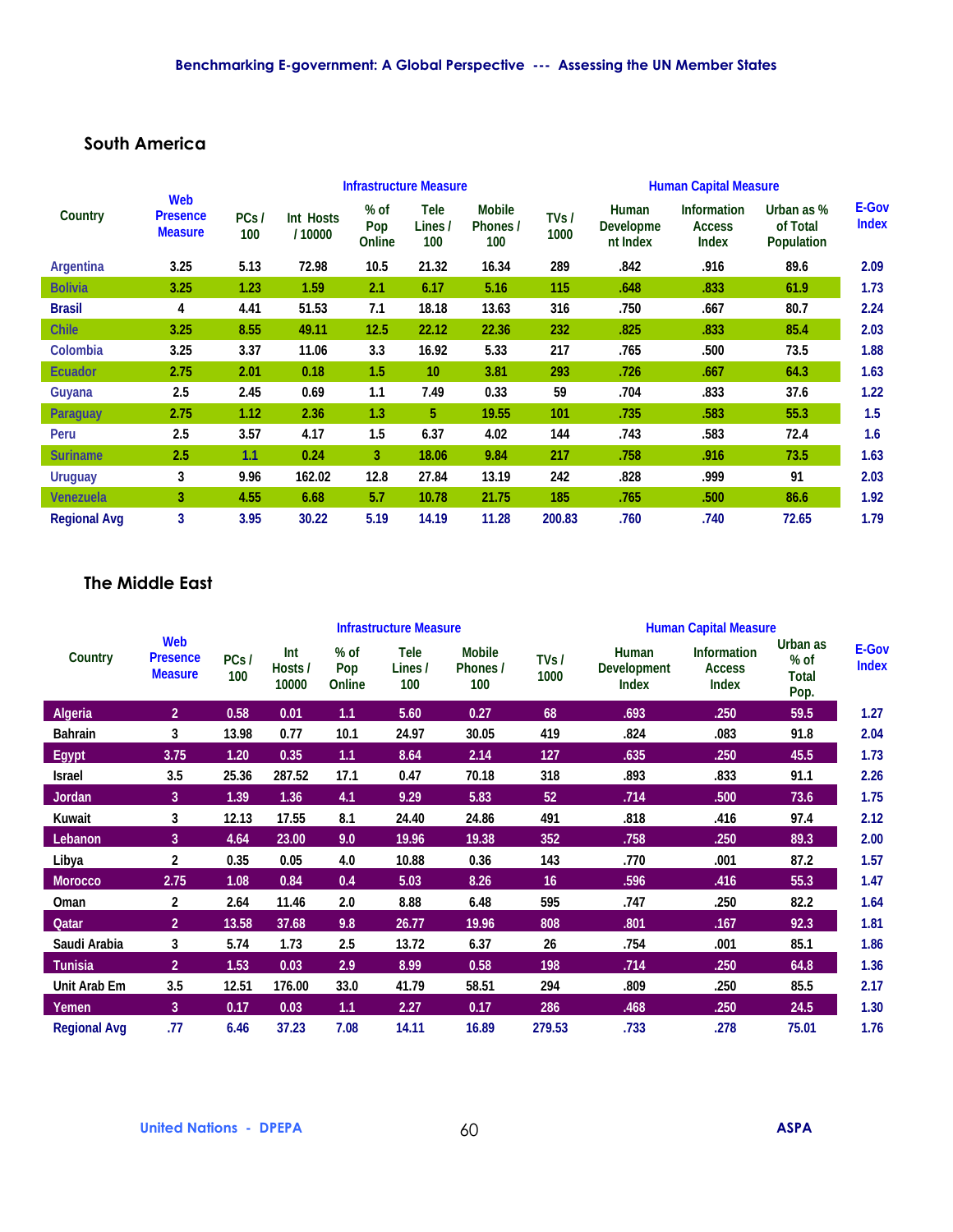## **Africa**

|                       |                                                 |             | <b>Infrastructure Indices</b> |                       |                              |                                   |                         | <b>Human Capital Indices</b>  |                                       |                                      |                       |  |
|-----------------------|-------------------------------------------------|-------------|-------------------------------|-----------------------|------------------------------|-----------------------------------|-------------------------|-------------------------------|---------------------------------------|--------------------------------------|-----------------------|--|
| Country               | <b>Web</b><br><b>Presence</b><br><b>Measure</b> | PCs/<br>100 | Int<br>Hosts /<br>10000       | % of<br>Pop<br>Online | <b>Tele</b><br>Lines<br>1100 | <b>Mobile</b><br>Phone<br>s / 100 | TVs/<br>1000            | Human<br>Development<br>Index | Information<br><b>Access</b><br>Index | Urban<br>as%<br>of<br>Popul<br>ation | E-Gov<br><b>Index</b> |  |
| <b>Angola</b>         | 1.5                                             | 0.10        | 0.01                          | 0.6                   | 0.53                         | 0.20                              | 124                     | .422                          | .167                                  | 33.5                                 | 0.85                  |  |
| <b>Botswana</b>       | 1.5                                             | 3.10        | 14.53                         | 1.2                   | 7.69                         | 7.45                              | 27                      | .577                          | .833                                  | 49.7                                 | 1.01                  |  |
| <b>Burkina Faso</b>   | 1.75                                            | 0.10        | 0.32                          | 1.1                   | 0.45                         | 0.21                              | $\boldsymbol{6}$        | .320                          | .500                                  | 17.9                                 | 0.75                  |  |
| Cameroon              | 1.5                                             | 0.27        | 0.21                          | 0.5                   | 0.64                         | 1.00                              | 81                      | .506                          | .083                                  | 48.0                                 | 0.99                  |  |
| <b>Cent Afric Rep</b> | 1.75                                            | 0.14        | 0.02                          | 0.9                   | 0.26                         | 0.14                              | $\overline{5}$          | .372                          | .583                                  | 40.8                                 | 0.98                  |  |
| Chad                  | $\overline{1}$                                  | 0.13        | 0.01                          | 0.1                   | 0.13                         | 1.00                              | $\overline{2}$          | .359                          | .250                                  | 23.5                                 | 0.55                  |  |
| <b>Comoros</b>        | 1                                               | 0.30        | 0.58                          | 0.5                   | 1.00                         | 1.00                              | 4                       | .510                          | .333                                  | 32.7                                 | 0.65                  |  |
| Congo                 | $\overline{1}$                                  | 0.35        | 0.02                          | 0.1                   | 0.77                         | 0.12                              | $\pmb{8}$               | .429                          | .333                                  | 61.7                                 | 0.94                  |  |
| <b>Cote d'Ivoire</b>  | 1.75                                            | 0.55        | 0.41                          | 0.2                   | 1.81                         | 1.77                              | 70                      | .426                          | .460                                  | 45.7                                 | 1.05                  |  |
| <b>Djibouti</b>       | 1.5                                             | 0.95        | 0.02                          | 0.5                   | 1.40                         | 0.04                              | 73                      | .447                          | .416                                  | 83.3                                 | 1.35                  |  |
| <b>Ethiopia</b>       | 1.25                                            | 0.10        | 0.01                          | 0.2                   | 0.37                         | 0.03                              | 5                       | .321                          | .333                                  | 17.2                                 | 0.57                  |  |
| Gabon                 | $\overline{1}$                                  | 0.84        | 0.28                          | 1.5                   | 3.18                         | 9.79                              | 136                     | .617                          | .416                                  | 80.3                                 | 1.17                  |  |
| Gambia                | $\mathbf{1}$                                    | 0.79        | 0.12                          | 0.1                   | 2.30                         | 0.42                              | $\overline{\mathbf{4}}$ | .398                          | .167                                  | 31.8                                 | 0.64                  |  |
| Ghana                 | 1.75                                            | 0.25        | 0.01                          | 0.4                   | 1.17                         | 0.64                              | 115                     | .542                          | .750                                  | 37.9                                 | 0.98                  |  |
| <b>Guinea</b>         | $\mathbf{1}$                                    | 0.34        | 0.25                          | 0.3                   | 0.79                         | 0.53                              | 41                      | .397                          | .250                                  | 32.0                                 | 0.65                  |  |
| Kenya                 | 1.75                                            | 0.42        | 1.56                          | 1.1                   | 1.01                         | 0.11                              | 21                      | .514                          | .250                                  | 32.1                                 | 0.90                  |  |
| <b>Madagascar</b>     | 1.5                                             | 0.19        | 0.34                          | 0.3                   | 0.36                         | 0.23                              | 46                      | .462                          | .667                                  | 29.0                                 | 0.79                  |  |
| <b>Malawi</b>         | 1.25                                            | 0.10        | 0.01                          | 0.3                   | 0.44                         | 0.22                              | $\overline{2}$          | .397                          | .667                                  | 23.5                                 | 0.64                  |  |
| <b>Mali</b>           | $\overline{1}$                                  | 0.10        | 0.08                          | 0.2                   | 0.25                         | 0.04                              | 11                      | .378                          | .750                                  | 29.4                                 | 0.62                  |  |
| <b>Mauritania</b>     | 1                                               | 2.72        | 0.45                          | 0.2                   | 0.72                         | 0.27                              | 91                      | .437                          | .250                                  | 56.4                                 | 0.91                  |  |
| <b>Mauritius</b>      | $\mathbf{1}$                                    | 9.37        | 27.62                         | 8.0                   | 23.69                        | 10.15                             | 228                     | .765                          | .916                                  | 43.1                                 | 0.84                  |  |
| Mozambique            | $\overline{1}$                                  | 0.26        | 0.06                          | 0.1                   | 0.44                         | 0.11                              | $\overline{\mathbf{4}}$ | .323                          | .583                                  | 38.9                                 | 0.71                  |  |
| <b>Namibia</b>        | $\mathbf{1}$                                    | 2.95        | 18.51                         | 2.3                   | 5.94                         | 4.67                              | 32                      | .601                          | .750                                  | 30.4                                 | 0.65                  |  |
| <b>Niger</b>          | $\overline{1}$                                  | 0.04        | 0.16                          | 0.3                   | 0.18                         | 0.01                              | 26                      | .258                          | .500                                  | 20.1                                 | 0.53                  |  |
| <b>Nigeria</b>        | 1.75                                            | 0.64        | 0.06                          | 0.4                   | 0.43                         | 0.03                              | 67                      | .455                          | .500                                  | 43.1                                 | 1.02                  |  |
| Senegal               | $\overline{1}$                                  | 1.51        | 1.94                          | 0.5                   | 2.17                         | 2.06                              | 41                      | .423                          | .583                                  | 46.7                                 | 0.80                  |  |
| <b>Sierra Leone</b>   | $\mathbf{1}$                                    | 0.21        | 0.43                          | 0.4                   | 0.39                         | 0.25                              | 26                      | .258                          | .416                                  | 35.9                                 | 0.68                  |  |
| <b>South Africa</b>   | $\overline{3}$                                  | 6.18        | 42.95                         | 6.3                   | 11.36                        | 12.01                             | 125                     | .702                          | .916                                  | 51.1                                 | 1.56                  |  |
| <b>Tanzania</b>       | 1                                               | 0.24        | 0.23                          | 0.7                   | 0.49                         | 0.51                              | 21                      | .436                          | .500                                  | 50.1                                 | 0.83                  |  |
| <b>Togo</b>           | $\overline{1}$                                  | 1.77        | 0.34                          | 0.8                   | 0.92                         | 0.54                              | 20                      | .489                          | .333                                  | 32.7                                 | 0.65                  |  |
| <b>Uganda</b>         | $\mathbf{1}$                                    | 0.25        | 0.08                          | 0.3                   | 0.26                         | 0.54                              | 26                      | .435                          | .250                                  | 13.8                                 | 0.46                  |  |
| Zambia                | $\overline{1}$                                  | 0.72        | 0.86                          | 0.3                   | 0.93                         | 0.31                              | 137                     | .427                          | .416                                  | 39.5                                 | 0.75                  |  |
| <b>Zimbabwe</b>       | 1.25                                            | 1.30        | 2.31                          | 1.1                   | 2.07                         | 1.51                              | 29                      | .554                          | .250                                  | 34.6                                 | 0.76                  |  |
| <b>Regional Avg.</b>  | 1.30                                            | 1.13        | 3.48                          | 0.96                  | 2.26                         | 1.75                              | 50.12                   | .453                          | .466                                  | 38.98                                | 0.84                  |  |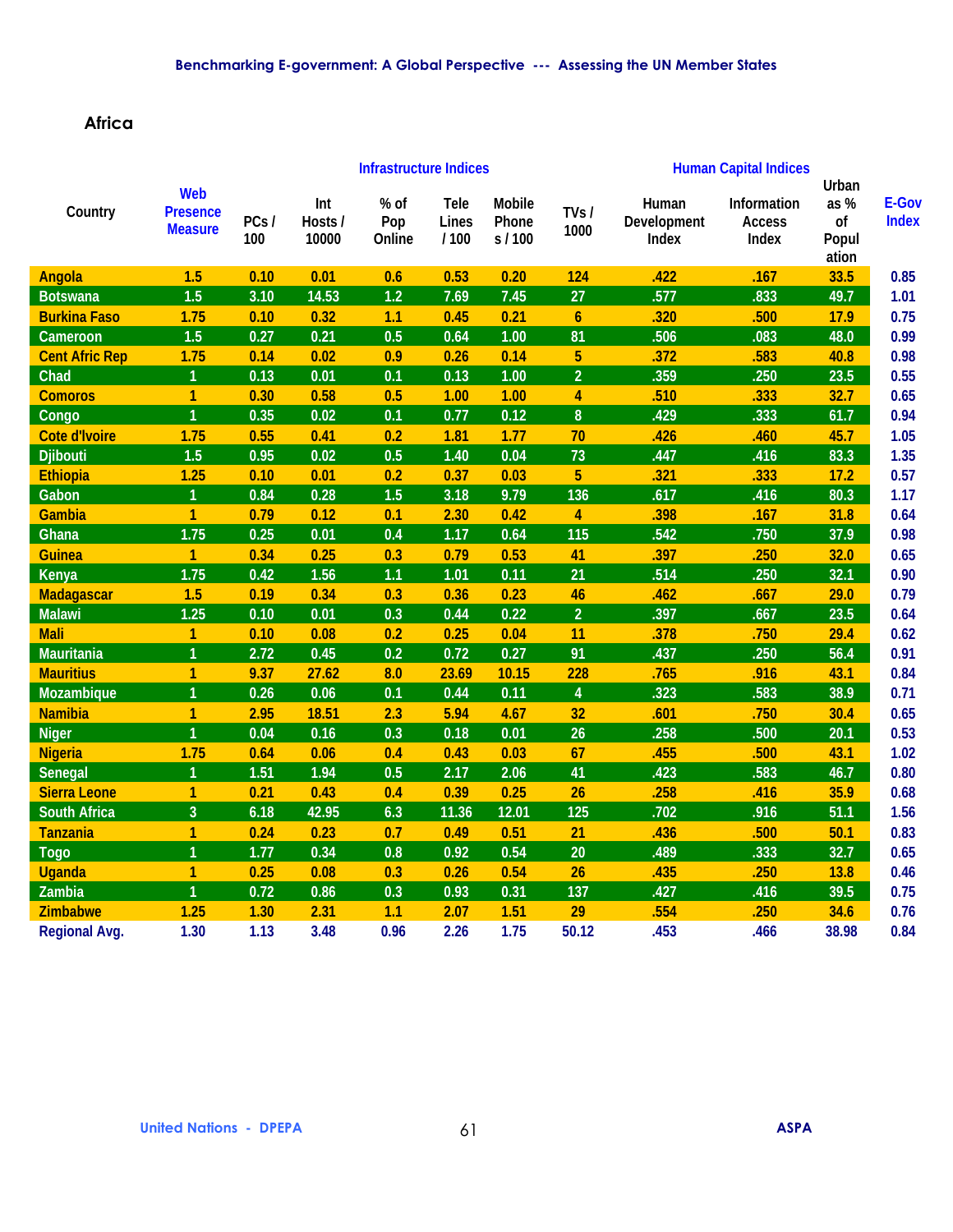## **Asia / Oceania**

|                     |                                                 |             |                         |                       | <b>Infrastructure Measure</b> |                                        | <b>Human Capital Measure</b> |                                      |                                |                                                    |                       |
|---------------------|-------------------------------------------------|-------------|-------------------------|-----------------------|-------------------------------|----------------------------------------|------------------------------|--------------------------------------|--------------------------------|----------------------------------------------------|-----------------------|
| Country             | <b>Web</b><br><b>Presence</b><br><b>Measure</b> | PCs/<br>100 | Int<br>Hosts /<br>10000 | % of<br>Pop<br>Online | <b>Tele</b><br>Lines /<br>100 | <b>Mobile</b><br><b>Phones</b><br>/100 | TVs /<br>1000                | Human<br><b>Development</b><br>Index | Info<br><b>Access</b><br>Index | <b>Urban</b><br>as %<br>of<br><b>Total</b><br>Pop. | E-Gov<br><b>Index</b> |
| Armenia             | 2.5                                             | 0.57        | 7.57                    | 1.1                   | 15.53                         | 0.23                                   | 217                          | 0.743                                | 0.500                          | 69.7                                               | 1.59                  |
| Australia           | 4                                               | 46.46       | 843.52                  | 52.5                  | 52.41                         | 44.63                                  | 639                          | 0.936                                | 0.999                          | 84.7                                               | 2.60                  |
| Azerbaijan          | $\overline{2}$                                  | 0.45        | 1.99                    | 0.7                   | 10.36                         | 5.56                                   | 254                          | 0.738                                | 0.250                          | 56.9                                               | 1.30                  |
| Bangladesh          | $\overline{2}$                                  | 0.10        | 0.25                    | 0.8                   | 0.34                          | 0.12                                   | $\overline{7}$               | 0.470                                | 0.583                          | 23.9                                               | 0.90                  |
| <b>Brunei</b>       | $\overline{2}$                                  | 6.22        | 141.21                  | 1.2                   | 24.59                         | 20.52                                  | 638                          | 0.857                                | 0.167                          | 71.7                                               | 1.59                  |
| Cambodia            | 1.5                                             | 0.11        | 0.37                    | 0.1                   | 0.26                          | 1.00                                   | 123                          | 0.541                                | 0.167                          | 15.6                                               | 0.67                  |
| China               | $\overline{2}$                                  | 1.59        | 0.54                    | 2.1                   | 11.12                         | 6.58                                   | 272                          | 0.714                                | 0.083                          | 31.6                                               | 1.04                  |
| Georgia             | $\mathbf{2}$                                    | 0.31        | 3.17                    | 1.1                   | 12.31                         | 1.88                                   | 472                          | 0.742                                | 0.500                          | 60.2                                               | 1.39                  |
| India               | $\overline{3}$                                  | 0.45        | 0.35                    | 1.2                   | 3.20                          | 0.35                                   | 69                           | 0.571                                | 0.750                          | 28.1                                               | 1.29                  |
| Indonesia           | 2.75                                            | 0.99        | 1.26                    | 1.2                   | 3.14                          | 1.73                                   | 136                          | 0.677                                | 0.583                          | 39.8                                               | 1.34                  |
| <b>Iran</b>         | $\overline{2}$                                  | 5.58        | 0.27                    | 0.8                   | 14.90                         | 1.51                                   | 157                          | 0.714                                | 0.167                          | 61.1                                               | 1.31                  |
| Japan               | 3                                               | 31.52       | 365.66                  | 37.2                  | 58.58                         | 47.30                                  | 799                          | 0.928                                | 0.916                          | 78.6                                               | 2.12                  |
| <b>Kazakhstan</b>   | $\overline{2}$                                  | 0.30        | 4.55                    | 1.1                   | 10.82                         | 0.30                                   | 234                          | 0.742                                | 0.250                          | 56.4                                               | 1.28                  |
| Rep. Korea          | 4                                               | 19.03       | 84.10                   | 46.4                  | 46.37                         | 56.69                                  | 346                          | 0.875                                | 0.833                          | 81.1                                               | 2.30                  |
| Kyrgyzstan          | $\overline{2}$                                  | 0.43        | 8.76                    | 1.1                   | 8.00                          | 0.19                                   | 44                           | 0.707                                | 0.250                          | 33.6                                               | 1.01                  |
| Laos                | $\mathbf{2}$                                    | 0.23        | 0.01                    | 0.7                   | 0.75                          | 0.23                                   | 4                            | 0.476                                | 0.083                          | 22.9                                               | 0.88                  |
| <b>Malaysia</b>     | $\overline{3}$                                  | 9.45        | 29.33                   | 17.0                  | 19.93                         | 21.32                                  | 166                          | 0.774                                | 0.333                          | 56.7                                               | 1.63                  |
| <b>Maldives</b>     | $\overline{2}$                                  | 1.89        | 9.85                    | 2.1                   | 9.08                          | 2.85                                   | 39                           | 0.739                                | 0.250                          | 26.1                                               | 0.93                  |
| Mongolia            | $\overline{3}$                                  | 0.92        | 0.64                    | 1.3                   | 4.97                          | 4.04                                   | 63                           | 0.569                                | 0.750                          | 63.0                                               | 1.64                  |
| <b>Nepal</b>        | 2.5                                             | 0.27        | 0.48                    | 0.3                   | 1.16                          | 0.04                                   | $\overline{\mathbf{4}}$      | 0.480                                | 0.583                          | 11.6                                               | 0.94                  |
| <b>New Zealand</b>  | $\overline{4}$                                  | 36.02       | 900.87                  | 46.1                  | 49.57                         | 40.25                                  | 501                          | 0.913                                | 0.999                          | 85.7                                               | 2.59                  |
| Pakistan            | $\overline{2}$                                  | 0.43        | 0.46                    | 0.9                   | 2.22                          | 0.25                                   | 88                           | 0.498                                | 0.250                          | 36.5                                               | 1.04                  |
| <b>Philippines</b>  | 2.5                                             | 1.93        | 2.54                    | 3.0                   | 3.92                          | 8.24                                   | 108                          | 0.747                                | 0.750                          | 57.7                                               | 1.44                  |
| <b>West Samoa</b>   | 2.5                                             | 0.56        | 139.52                  | 0.3                   | 4.75                          | 1.69                                   | 69                           | 0.701                                | 0.833                          | 21.5                                               | 1.09                  |
| <b>Singapore</b>    | $\overline{4}$                                  | 48.31       | 437.56                  | 49.3                  | 48.45                         | 68.38                                  | 348                          | 0.876                                | 0.333                          | 100.0                                              | 2.58                  |
| Sri Lanka           | $\overline{2}$                                  | 0.56        | 1.14                    | 0.6                   | 4.06                          | 2.38                                   | 92                           | 0.735                                | 0.583                          | 23.3                                               | 0.92                  |
| Tajikistan          | $\overline{2}$                                  | 0.28        | 0.44                    | 0.2                   | 3.53                          | 0.01                                   | 285                          | 0.660                                | 0.167                          | 27.5                                               | 1.00                  |
| <b>Thailand</b>     | $\overline{2}$                                  | 2.43        | 10.47                   | 2.5                   | 8.70                          | 4.39                                   | 236                          | 0.757                                | 0.750                          | 21.2                                               | 0.94                  |
| Turkmenistan        | $\overline{2}$                                  | 0.46        | 2.76                    | 1.0                   | 8.19                          | 0.09                                   | 201                          | 0.730                                | 0.001                          | 44.7                                               | 1.15                  |
| <b>Uzbekistan</b>   | $\overline{2}$                                  | 0.29        | 0.11                    | $1.0$                 | 6.58                          | 0.22                                   | 273                          | 0.698                                | 0.083                          | 37.2                                               | 1.10                  |
| Vietnam             | $\overline{2}$                                  | 0.89        | 0.02                    | 1.0                   | 3.19                          | 0.99                                   | 180                          | 0.682                                | 0.083                          | 39.8                                               | 1.10                  |
| <b>Regional Avg</b> | 2.46                                            | 7.07        | 96.77                   | 8.89                  | 14.55                         | 11.10                                  | 227.87                       | 0.709                                | 0.446                          | 47.37                                              | 1.37                  |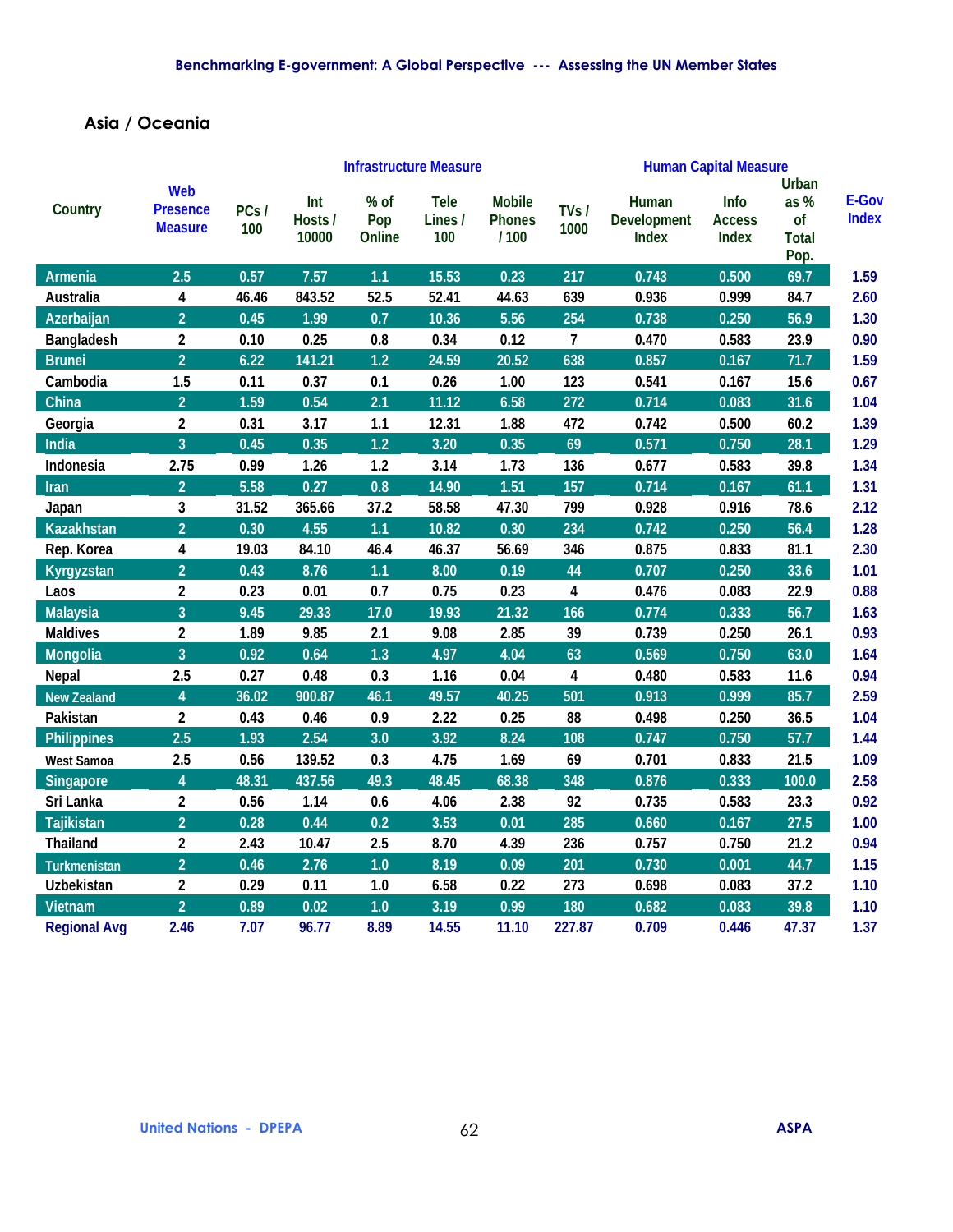#### **Appendix 2: Best Practices developed by the USAís Firstgov.gov team**

# FIRSTGOV

#### **Web Content Best Practices**

- ! **Define purpose of website**
- ! **Define your audience(s)**
- ! **Focus on audience, not on your organization or program names**
- ! **Provide audience interaction and listen to your audience**
- ! **Respond to customers**
- ! **Continue to define your audience**
- ! **Offer information/services in different ways/paths**
- \* Avoid duplication and confusion develop once, then use many times
- ! **Get forms and services online; 3-Click rule for common services/information**
- ! **Structure content to make it scan-able; avoid long scrolling pages**
- ! **Create consistent navigation**
- ! **Create consistent look and feel**
- ! **Partner with organizations, agencies, states and localities**
- ! **Write for the web; Use Plain Language**
- ! **Determine style guide and use consistent style**
- ! **Keep content up-to-date; Check often for broken links**
- ! **Create linking, security and privacy policies and post them on your site**
- ! **Make site accessible and usable for persons with disabilities**
- ! **Test your site in browsers and levels of machines**
- **Ready to Check back often with your customers and use their input**

#### **System Architecture Best Practices**

- ! **Design systems around a secure paradigm**
- ! **Promote standards-based open systems**
- ! **Ensure scalability**
- ! **Strive for modularity**
- ! **Be aware of customer needs**
- ! **Anticipate integration needs**
- ! **Ensure fault tolerance**
- ! **Understand and manage risk**
- ! **Constantly re-evaluate system architecture needs**

#### **FirstGov.gov Linking Policy**

- ! **Official government-owned or supported site**
- ! **Official government information or services**
- ! **Complements existing information and services**
- ! **Accessible and applicable to a wide audience**
- ! **Relevant and useful for our customers**
- ! **Accurate and current**
- ! **Consistent with privacy and security policies**
- ! **User-friendly**
- ! **Highly desirable:** 
	- ! **Crosses agency or intergovernmental boundaries**
	- ! **Enables online transactions**
	- ! **Includes ability to interact with government**
	- ! **Provides information on service performance**
	- ! **Provides community-level information and services**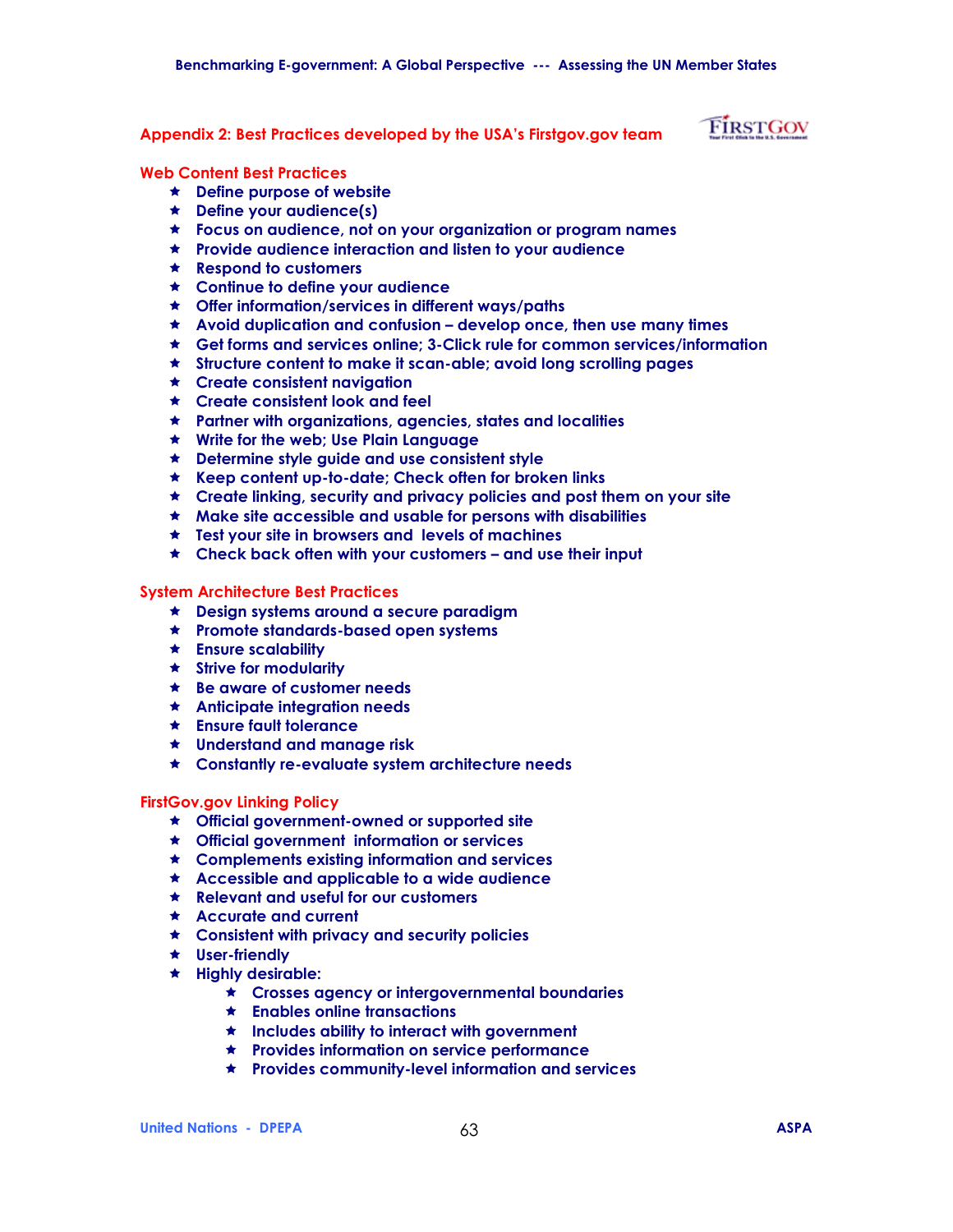### **Benchmarking E-government: A Global Perspective --- Assessing the UN Member States**

|     | Appendix 3: Sample questionnaire sent to public sector professionals<br>working on e-government.                                                                                                                                                                                      |                            |                               |
|-----|---------------------------------------------------------------------------------------------------------------------------------------------------------------------------------------------------------------------------------------------------------------------------------------|----------------------------|-------------------------------|
| 1a) | Has your government developed a national e-government strategic plan?                                                                                                                                                                                                                 |                            |                               |
|     |                                                                                                                                                                                                                                                                                       |                            |                               |
| b)  | Approximately what is the time frame for <i>fully implementing</i> the program?                                                                                                                                                                                                       |                            |                               |
|     |                                                                                                                                                                                                                                                                                       |                            |                               |
| 2)  | Who is charged with the overall responsibility of implementing and managing the e-gov program?                                                                                                                                                                                        |                            |                               |
|     | National Government Chief Executive<br>a)<br>Minister / Director of Public Administration<br>b)<br>Information Technology Dept / Chief Information Officer<br>C)<br>Special Commission / Agency<br>d)<br>Special e-government Unit<br>e)<br>f)<br>Other _________<br>(please specify) |                            |                               |
| 3a) | Does your government have an <i>intranet?</i>                                                                                                                                                                                                                                         |                            |                               |
|     | $yes \_$ no $\_$                                                                                                                                                                                                                                                                      |                            |                               |
|     | Does the ministry / department / agency where you work have an <i>intranet?</i><br>b)                                                                                                                                                                                                 |                            |                               |
|     | $yes \_$ no $\_$                                                                                                                                                                                                                                                                      |                            |                               |
| 4)  | Approximately how many staff (full and part time) would say are part of your e-gov team?                                                                                                                                                                                              |                            |                               |
|     | Below 10                                                                                                                                                                                                                                                                              |                            |                               |
| 5)  | Approximately how much in US dollars is being allocated annually to e-government activities?                                                                                                                                                                                          |                            |                               |
|     | Under \$100,000 _____                                                                                                                                                                                                                                                                 | $$100,000 - 500,000$ _____ | $$500,000 - 1$ million ______ |
|     | \$1 million $-1.5$ million _____<br>$$1.5 - 2$ million ________                                                                                                                                                                                                                       |                            |                               |
| 6)  | In your opinion, how high of a priority is your country's commitment to e-government?                                                                                                                                                                                                 |                            |                               |
|     | Of the highest priority<br>a)<br>Of a high priority<br>b)<br>Of a moderate priority<br>a)<br>Of an emerging priority<br>d)                                                                                                                                                            |                            |                               |

7) Is the decision to place specific content and information online made by: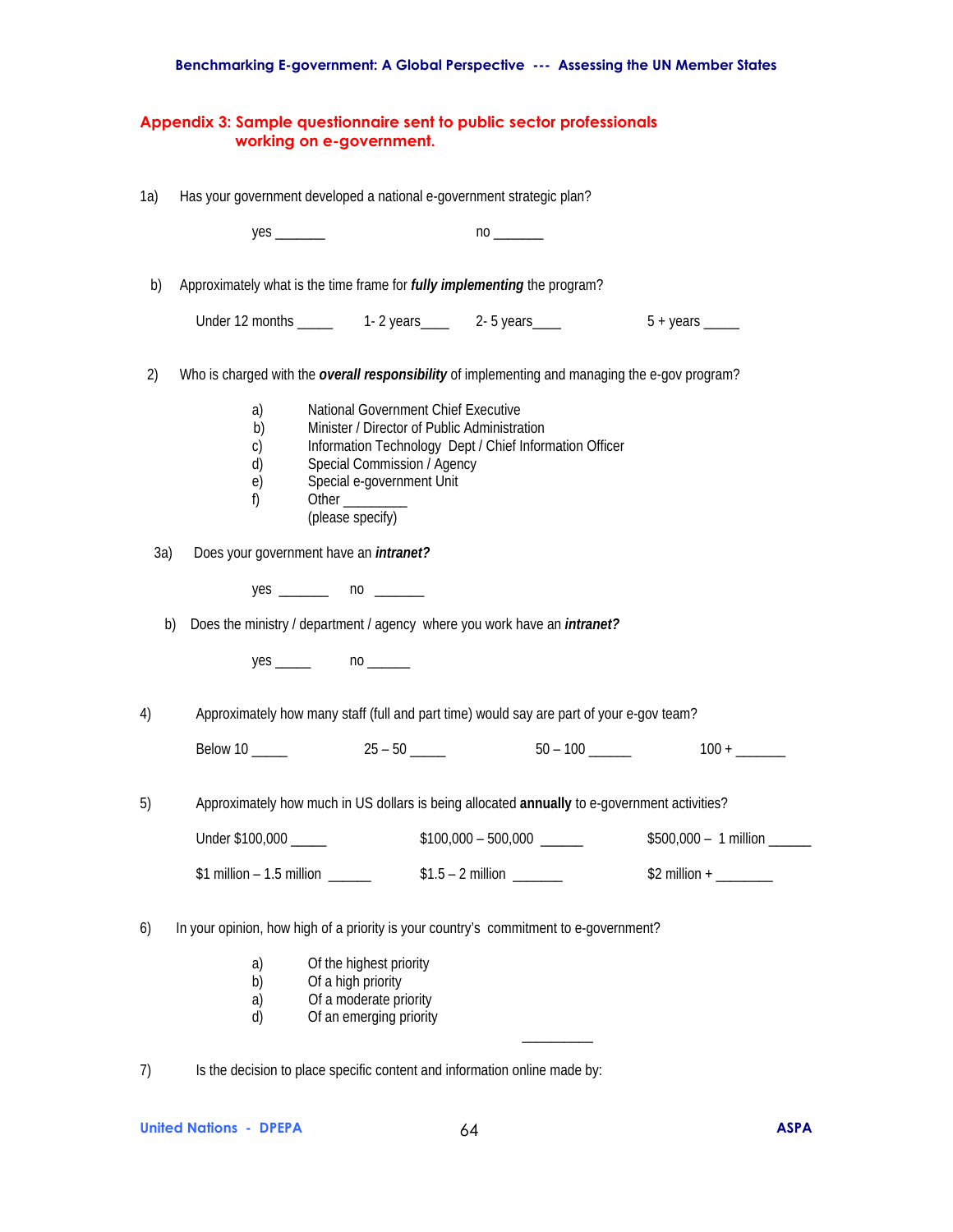- a) National chief executive
- b) National legislature
- c) Chief Information officer<br>d) Individual Ministers
- Individual Ministers
- e) Individual Dept / Unit heads \_\_\_\_\_\_\_
- 8) On of a scale of 1 5, with **1** being *extremely important* and **5** of *little importance*, rank the below challenges that may be impacting on country's e-government development

| a)<br>b) | limited availability of financial resources<br>lack of technology / trained public sector IT staff |  |
|----------|----------------------------------------------------------------------------------------------------|--|
| C)       | internet access limitations                                                                        |  |
| d)<br>e) | absence of a coordinated government strategy<br>citizen unresponsiveness                           |  |
| f)       | lack of support from elected officials                                                             |  |
| g)       | other (please specify)                                                                             |  |
|          |                                                                                                    |  |

9) Are any of the below areas of your e -government program being outsourced:

|    |                                                                   | yes | no |
|----|-------------------------------------------------------------------|-----|----|
| a) | full network architecture and online service delivery development |     |    |
| b) | website development                                               |     |    |
| C) | human resource training                                           |     |    |
| d) | transactions and collections                                      |     |    |
| e. | other                                                             |     |    |

10) What initiatives (if any) are being undertaken by decision-makers to ensure e-government oversight? The establishment of: (check as many as appropriate)

| a) | special institutions;                           |  |
|----|-------------------------------------------------|--|
| b) | special commissions;                            |  |
| C) | specialized units within departments, agencies; |  |
| d) | e-gov task force(s);                            |  |
| e) | non-governmental independent oversight;         |  |
|    | e-envoy / ombudsmen;                            |  |
| g) | other (please specify)                          |  |
|    |                                                 |  |

11) Have any of the following actions been taken by the national government to encourage increased citizen use of the internet for accessing government services?

| a) | financial assistance to local governments for e-gov activities |  |
|----|----------------------------------------------------------------|--|
| b) | government sponsored training programmes for the public;       |  |
| C) | national public information campaigns;                         |  |
| d) | local citizen awareness programs;                              |  |
| e) | public information kiosks;                                     |  |
|    | please specify<br>other:                                       |  |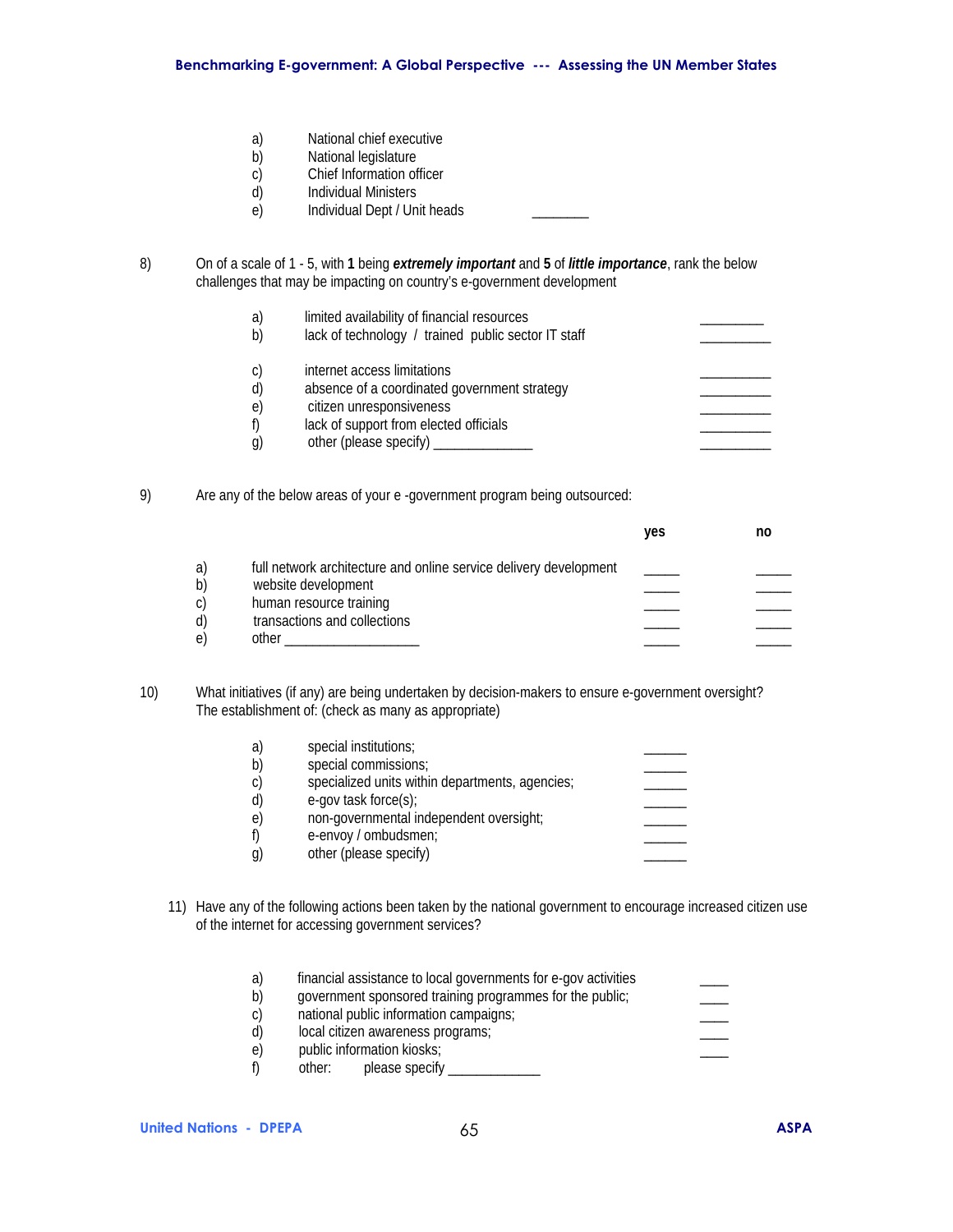### **Benchmarking E-government: A Global Perspective --- Assessing the UN Member States**

12) Are any of the below government "special initiatives" being instituted to close the "digital divide"?

|    |                                                                      | ves | no |  |
|----|----------------------------------------------------------------------|-----|----|--|
|    |                                                                      |     |    |  |
| a) | assistance programmes for the less privilege                         |     |    |  |
| b) | awareness programmes through the media to reach rural areas          |     |    |  |
| C) | awareness programmes to reach citizen with special needs             |     |    |  |
| d) | awareness programmes through educational institutions and programmes |     |    |  |
| e) | financial assistance to local governments                            |     |    |  |
| f) | other: please specify                                                |     |    |  |

13) Would you favor or oppose permitting voters to cast their ballots over the internet for the following:

|                      | National | regional/state | municipal/local |
|----------------------|----------|----------------|-----------------|
| Favor                |          |                |                 |
| Oppose<br>No opinion |          |                |                 |
|                      |          |                |                 |

14) In the very near future, the use of new wireless information and communication technologies like web tv and cell phones will permit countries to "leapfrog" in their development stages of e-government. Would you say your were:

 **a) very optimistic; b) optimistic; c) cautious; d) skeptical; e) of no opinion**  that such technologies will accelerate the development of e-gov in your country by expanding access of online service delivery to virtually all citizens.

15) The Final question concerns the role the UN can play in providing assistance to developing countries and countries in transition in the area of e-government. UN/DPEPA has recently launched the internet based United Nations Public Administration Network (UNPAN) which is a one stop portal to the services provided by the UN and its regional partners like ASPA in all areas of public sector management and finance. UNPAN is a working example of how the internet can effectively be used to facilitate capacity building and provide the latest in public sector developments, best practices and knowledge. In your opinion, how can international assistance (i.e. UN) be the most effective in this area. By providing:

- a) Technical capacity building of e-gov systems;
- b) Human resources training in e-gov and ICT;
- c) Technical and Resource mobilization;
- d) Legal assistance;

 $\overline{\phantom{a}}$  , and the contract of  $\overline{\phantom{a}}$  , and  $\overline{\phantom{a}}$ 

- e) Research and identification of emerging e-gov issues, programmes, best practices
- f) Other (please specify)

**Name and e-mail address (optional)** 

**Ministry, department or agency where you work** 

**Title**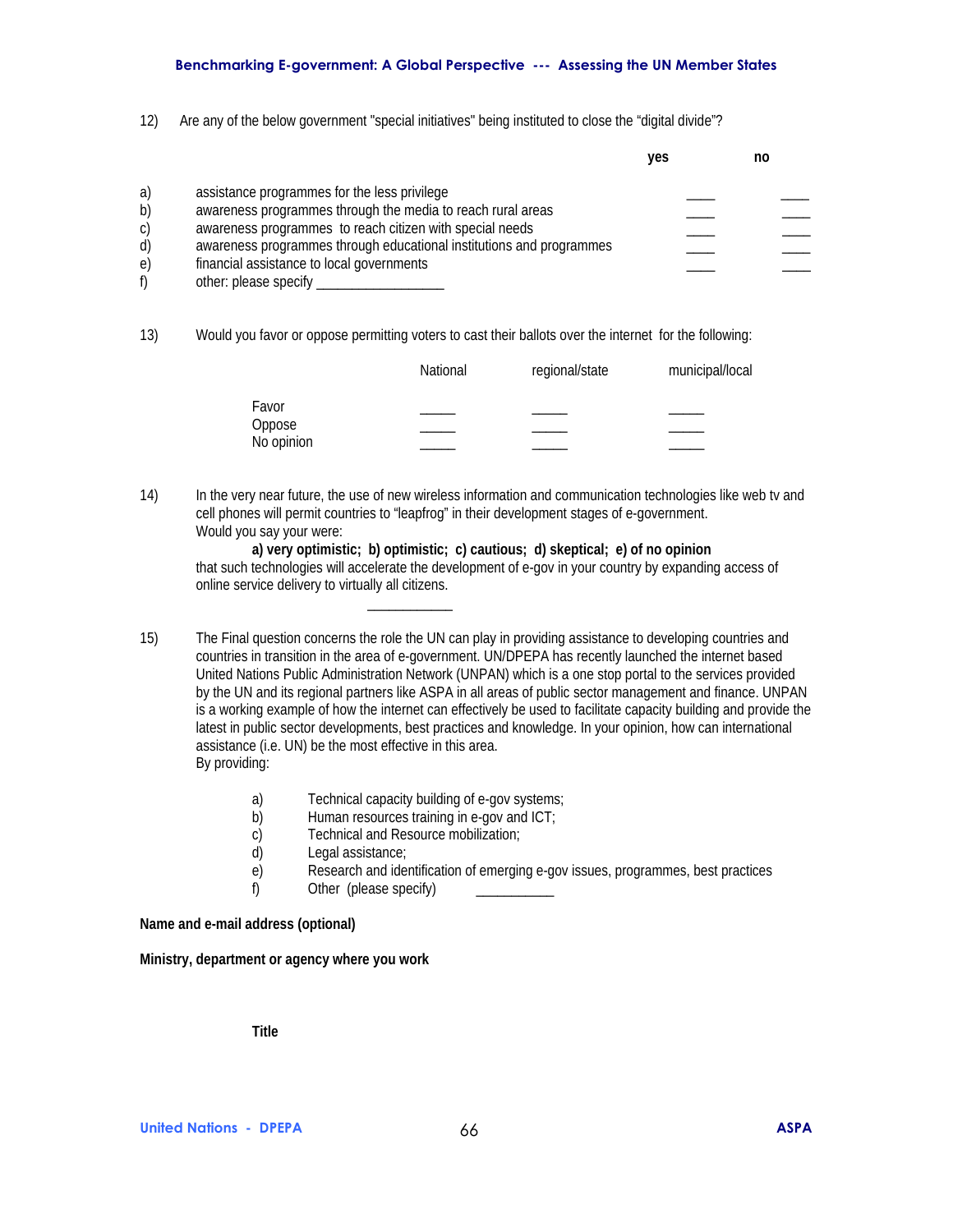# **Appendix 4: Sample form used to evaluate websites**

| <b>COUNTRY</b>                                        | name of contact individual(s)                                                                        |  |  |
|-------------------------------------------------------|------------------------------------------------------------------------------------------------------|--|--|
|                                                       | telephone numbers, addresses, etc                                                                    |  |  |
| <b>SITE</b>                                           | directories                                                                                          |  |  |
| <b>URL</b>                                            | site index or map                                                                                    |  |  |
|                                                       | help feature                                                                                         |  |  |
|                                                       | contact us                                                                                           |  |  |
| <b>GENERAL QUESTIONS</b>                              | <b>FAOs</b>                                                                                          |  |  |
|                                                       | what's new link                                                                                      |  |  |
| Does the country maintain an official:                | Does the site offer access to specialized                                                            |  |  |
|                                                       | databases? (i.e. job banks, hospitals, legislation,)                                                 |  |  |
| Customized portal (UK model)                          | Is the site multi-lingual? Please list all languages                                                 |  |  |
| One-stop-shop portal; (US, Australia, NZ model)       | other than national.                                                                                 |  |  |
| National government home page                         | Does the site offer a search feature that is easy to                                                 |  |  |
| Other (describe)                                      | use and accurate?                                                                                    |  |  |
| Do the sites link to any or all of the following?     | Does the site allow the user to post comments or<br>offer feedback?                                  |  |  |
| Ministries -- How many?                               | Is there a site security feature?                                                                    |  |  |
| Ministry of Health                                    |                                                                                                      |  |  |
| Ministry of Education                                 |                                                                                                      |  |  |
| Ministry of Welfare/Social Services                   | <b>SERVICES QUESTIONS</b>                                                                            |  |  |
| Ministry of Labor                                     |                                                                                                      |  |  |
| Specialized agencies/ divisions units                 | Does the site offer the following online services:                                                   |  |  |
| Parliaments / national legislatures                   |                                                                                                      |  |  |
| Regional / Local governments                          | e-application forms requesting a specific service                                                    |  |  |
| International Orgs (UN) NGOs                          | e-forms requesting a permit of any kind                                                              |  |  |
| <b>Private Sector sites</b>                           | e-form requesting a benefits payment                                                                 |  |  |
| Is there an national e-gov strategic plan online?     | request information or publication                                                                   |  |  |
| Can the user download or printout national laws;      | register online for a benefits service or progamme                                                   |  |  |
| bills; judicial decisions?                            | register online for a training or skills enhancement<br>course                                       |  |  |
|                                                       | register online for a job or employment service                                                      |  |  |
| <b>SITE QUESTIONS</b>                                 | apply / pay a utility bill, fine or other govt obligation                                            |  |  |
|                                                       | make an appointment with officials, staff etc:                                                       |  |  |
|                                                       | download or print forms or applications                                                              |  |  |
| How is the sites content organized? By:               | $Other(s)$ :                                                                                         |  |  |
| services provided                                     | Can taxes be filed (national; local; sales; VAT)                                                     |  |  |
| alphabetically                                        | online?<br>Can the user <i>pay</i> any tax obligation online?                                        |  |  |
| themes                                                |                                                                                                      |  |  |
| none of the above                                     | Can the user pay fines or other government<br>obligations online?                                    |  |  |
| Does the site's content include?                      |                                                                                                      |  |  |
| links to minister / dept. head                        | What form or method of online payment is used<br>(for any transaction)                               |  |  |
| links internal divisions, units, staff                |                                                                                                      |  |  |
| links to specialized programmes                       | credit card                                                                                          |  |  |
| links to the online services offered                  | bank or debit card                                                                                   |  |  |
| links to other related services provided by           | bill the users home                                                                                  |  |  |
| government                                            | Please list any additional online transactional                                                      |  |  |
| links to other govt ministries, agencies, departments | services; this could include: purchasing postal<br>services, govt bids, commerative gifts, property, |  |  |
| general organization information / org chart          | military surplus, etc.                                                                               |  |  |
| Does the site's content include the following?        |                                                                                                      |  |  |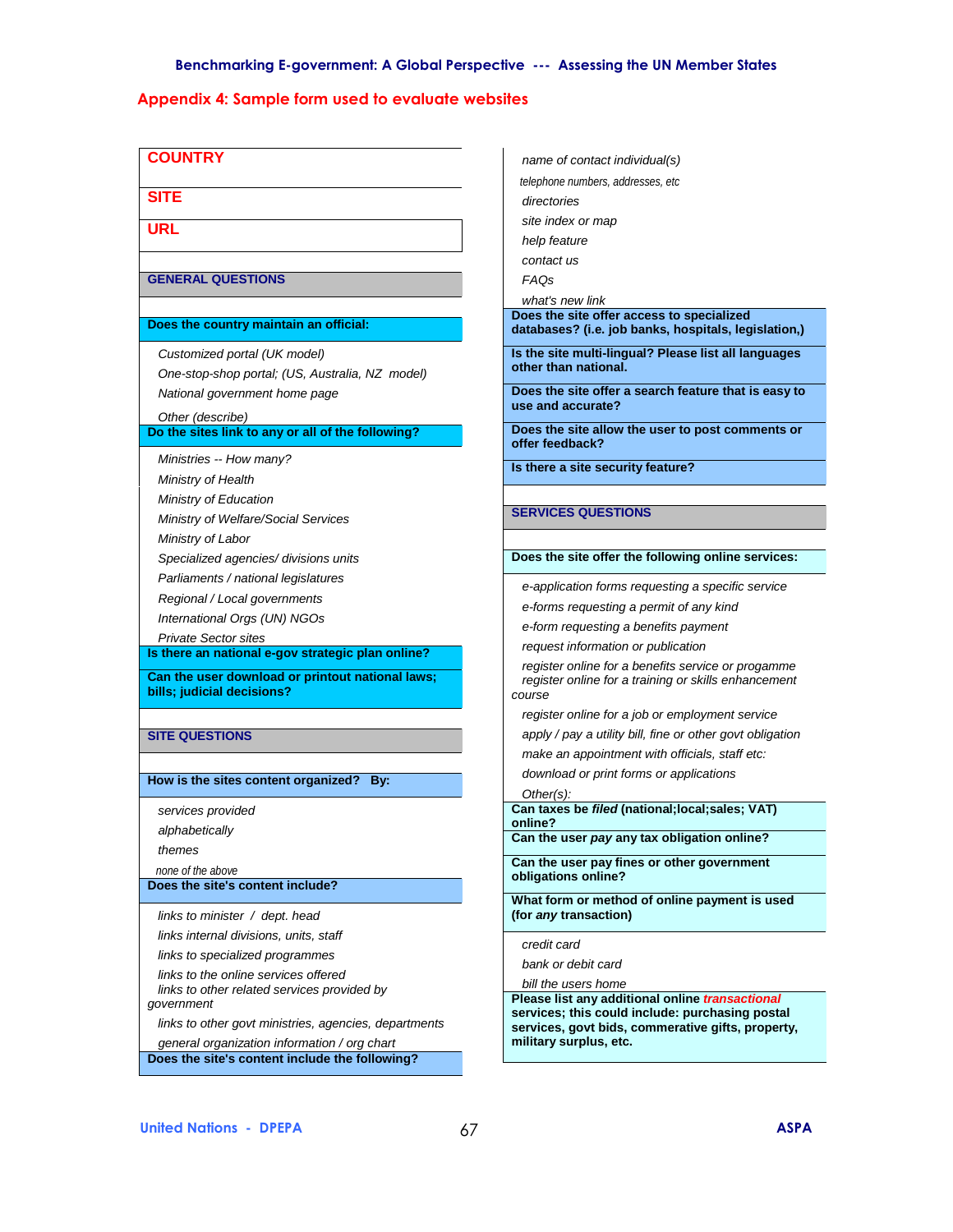#### **Benchmarking E-government: A Global Perspective --- Assessing the UN Member States**

#### **Is there a direct link to specific individual services?**

**Is there a direct link to all available online forms?** 

#### **What kind of published information is available?**

official government reports

publications available for purchase

newsletters

press releases; news alerts, bios, pa\* summaries

 specialized publications on critical topics **Can the documents be saved or downloaded?** 

#### Is there a fee?

**Are the documents mostly in PDF format?** 

#### **ADVANCED FEATURES**

**Can the user participate in a chat room or etownhall?** 

**Does the site accept digital signatures?** 

**Does the site include:** 

 *links to private sector sites* 

 *advertisements of any kind* 

 *other uncommon features (give an example)*  **Does the site offer streaming media, like live video or audio of events, etc.** 

**Does the site offer push technology?** 

**COMMENTARY** 

**Would you describe the type of content and services available as predominately: (select one)** 

 *informational* (basic);

 *interactive* (users can e-mail, offer feedback, etc)  *transactional* (user can pay for service(s); taxes; fines; purchases)

**Would you say the content was updated:** 

 *frequently* **(**weekly)

 *regularly* (monthly or bi-monthly)

 *seldom* (six months or longer)

**How user-friendly was the site? Select one** 

 *Extremely user friendly with content well presented* 

 *User friendly with content adequately displayed* 

 *Somewhat user friendly with room for improvement* 

 *Not at all user friendly; content was disorganized* 

 *Site was poorly developed.* 

**Were there any content items, basic features, links you expected to be present on the site and were not?** 

If so, please list examples.

| <b>MISC</b>                      |
|----------------------------------|
|                                  |
| Name of contact on page (if any) |
| <b>Title</b>                     |
| e-mail                           |
| <b>Telephone</b>                 |

**(\*) For questions 14-17 the Minstry of Finance or any Division or Unit of Taxation may be the best place to try, in which case please indicate so on the form.**

*(\*) pa = public affairs / public relations pieces*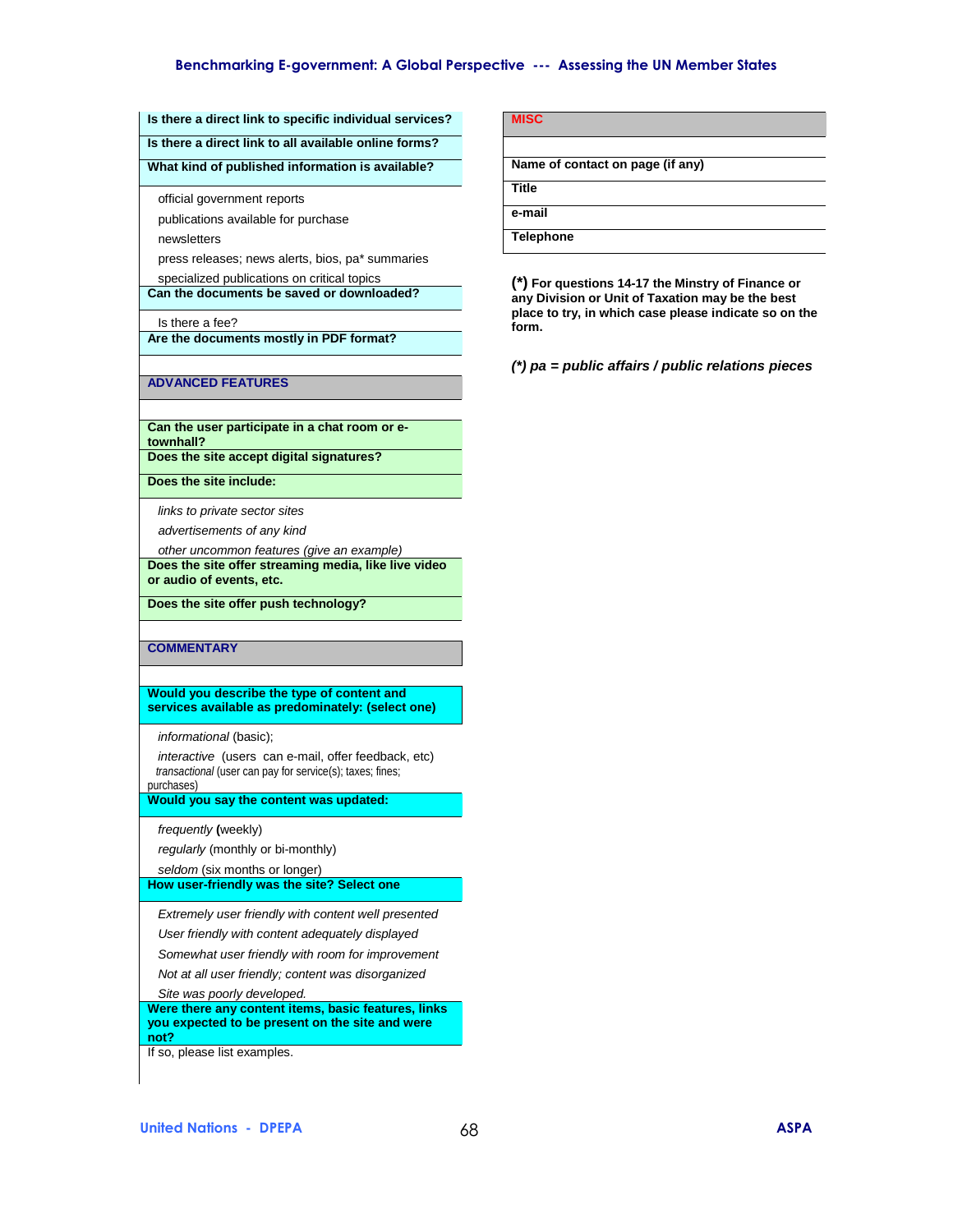### **Selected Online Resources**

### **United Nations:**

**Division for Public Economics and Public Administration United Nations Department of Economic and Social Affairs (DPEPA/UNDESA)** 

The Division's mission is to assist Member States in ensuring that their governance systems, administrative and financial institutions, human resources and policy development processes function in an effective and participatory manner by fostering dialogue, promoting and sharing information and knowledge and providing technical and advisory services.

http://www.unpan.org/dpepa.asp

### **UNPAN**

# **The United Nations Online Network in Public Administration and Finance**

**(UNPAN)** is a network of international organizations and an electronic gateway to research, information and knowledge on all public sector management and administrative issues and areas currently impacting the UN Member States. The mission of UNPAN is to promote the sharing of knowledge, experiences and best practices throughout the world in sound public policies, effective public administration and efficient civil services, through capacity-building and cooperation among Member States, with emphasis on south-south cooperation and UNPAN's commitment to integrity and excellence.

http://www.unpan.org/

# **ASPA**

# **The American Society for Public**

**Administration** is a non-profit organization whose mission is to advance excellence in public service. ASPA was established to professionalize the public service, to keep members on the cutting edge of good government, and to help answer the enduring question of how to make government work better.

http://www.aspanet.org/

# **Governments on the WWW** is

comprehensive database of governmental institutions on the World Wide Web: parliaments, ministries, offices, law courts, embassies, city councils, public broadcasting corporations, central banks, multigovernmental institutions etc. Includes also political parties. It contains more than 17000 entries from more than 220 countries and territories. http://www.gksoft.com/govt/

### **Foreign Government Resources on the Internet**

http://www.lib.berkeley.edu/GSSI/foreign.html

## **Egovlinks.com**

This portal offers resources on egovernment including reports, news and links sorted by category. http://www.egovlinks.com/world\_egov\_links.html

## **The Third Global Forum on Reinventing Government Portal**

http://www.egov.it/egovie/index.html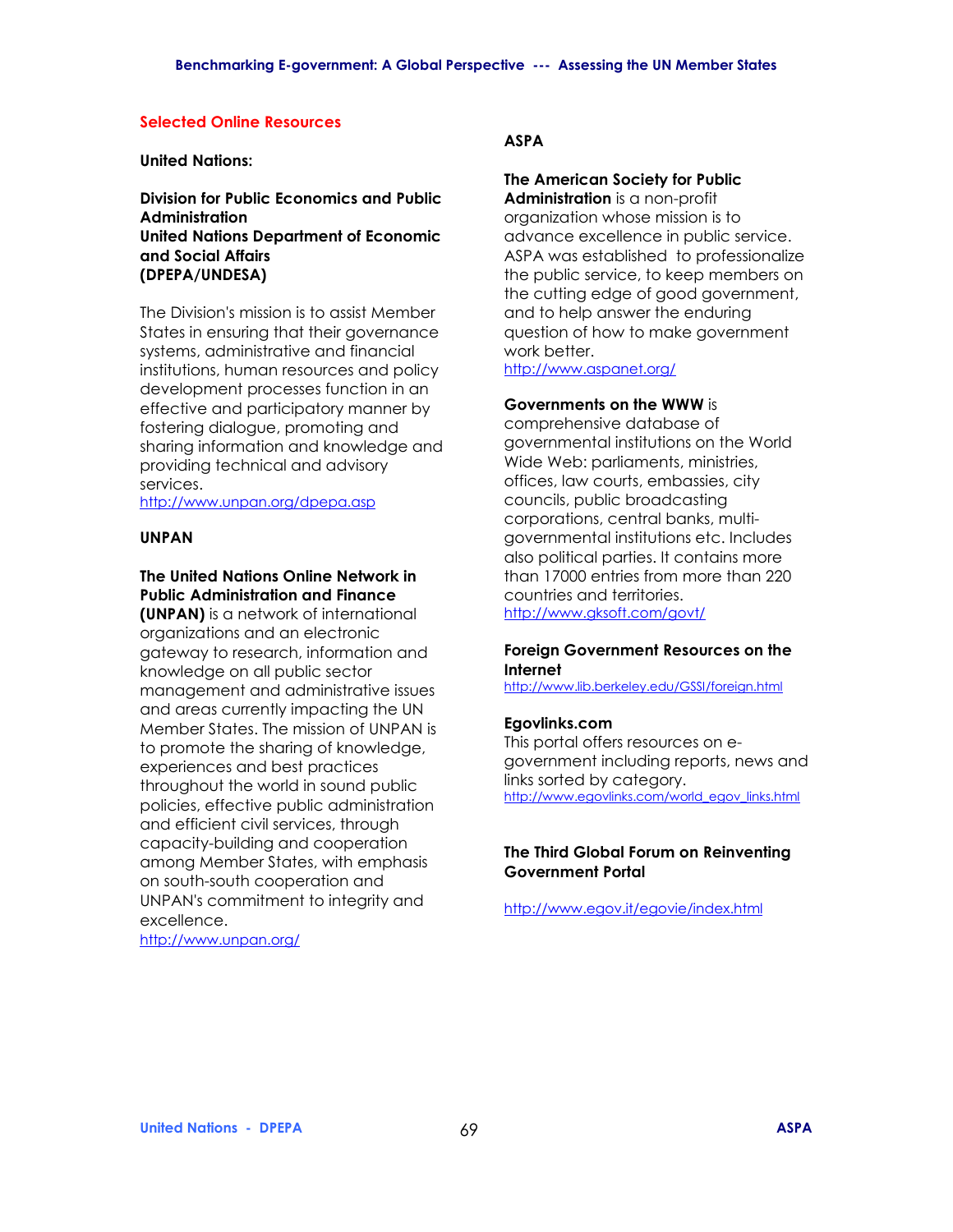**The World Bankís** e-government page includes information and case studies from developing countries on egovernment organized by country, sector or objectives as well as links to external studies on e-government, many from developed countries. http://www1.worldbank.org/publicsector/egov/

# **The Organization for Economic**

**Cooperation and Development** (OECD) Web site offers downloadable reports (in PDF format) on various aspects of egovernment, public participation and ICT.

http://www1.oecd.org/puma/pubs/

The Web site for the Intergovernmental Technology Leadership Consortium of the **Council for Excellence in Government** has information on egovernment, including public surveys from the US and an award competition http://www.excelgov.org/techcon/index.htm

**Digital Governance** is a project that explores and disseminates innovative models by which ICT can be used in developing countries to lead to better governance. http://www.digitalgovernance.org

This site of the **Social Science Information Gateway**, part of UK Resource Discovery Network, offers links to numerous papers, reports, news, governmental and nongovernmental organizations addressing e-government.

http://sosig.esrc.bristol.ac.uk/roads/subjectlisting/World-cat/polcom.html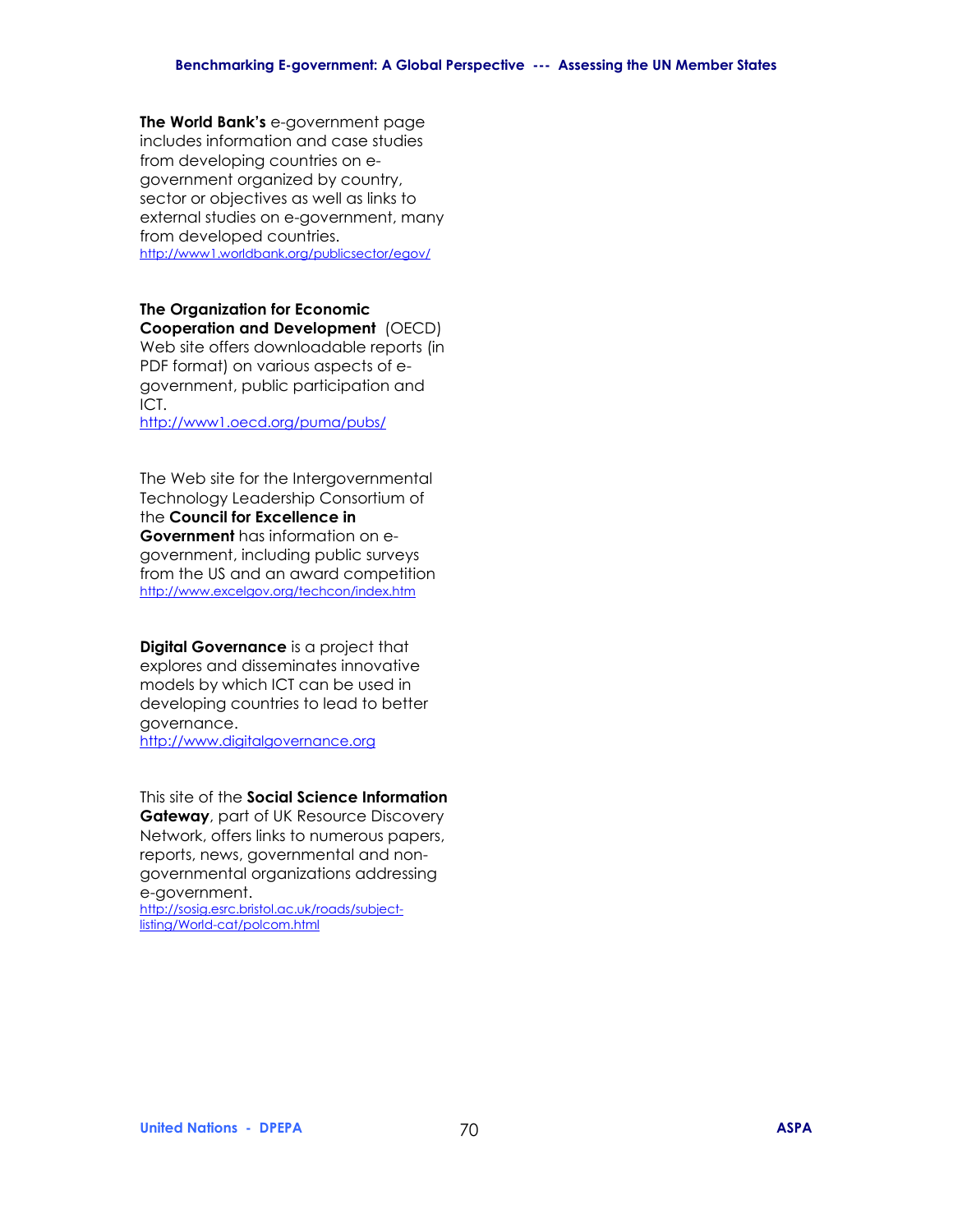#### **References:**

#### **Publications /Text Books**

*Comparative Performance Measurement*  Morley, Bryant and Hatry The Urban Institute, Washington, DC, 2001

*Performance Measurement: Getting Results*  Harry P. Hatry The Urban Institute, Washington, DC, 1999

*Designing E-government: On the Crossroads of Technological Innovation and Institutional Change*  Edited by J.E.J. Prins Kluwer Law International, 2001

*E-Government 2001 Pricewaterhouse Coopers Endowment for The Business of Government*  Edited by Mark A. Abramson and Grady E. Means

*Reinventing Government in the Information Age: International Practices in IT Public Sector Reform*  Editor: Richard Heeks Routledge Publications, London and New York, 2000

*The Internet Edge: Social Technical and Legal Challenges for a Networked World*  Mark Stefik MIT Press, 1999

*The Rise of the Network Society*  Manual Castells Blackwell Publications, 1996

## **UN Reports / Publications:**

*Building Confidence Electronic Commerce for Development*  United Nations Conference on Trade and Development (UNCTAD), 2000

*2000 Human Development Report*  United Nations Development Program, New York, NY Oxford University Press

*Knowledge for Development*  World Development Report 1999 World Bank, Washington DC

*Knowledge Societies: Information Technology for Sustainable Development*  Robin Mansell and Uta Wehn, editors Untied Nations Commission on Science and technology for Development Oxford University Press, 1998

*Global Survey of Online Governance*  The Commonwealth Network of Information Technology for Development Foundation United Nations Educational, Scientific and Cultural Organization Paris, 2000

### **Government Publications / Reports**

# **Australia**

*Government Online*  The Commonwealth Government's **Strategy** Office for Government Online Telephone:02 6271 1222 Facsimile:02 6271 1698 Email:info@govonline.gov.au www.govonline.gov.au*www.govonline*

### **Estonia**

*The e-Citizen Estonia*  A nation-wide project for developing the co-operation between Estonian citizens and the public sector through the Internet

### **The Republic of Ireland**

*Information Society Ireland*  Third Report of the Information Society Commission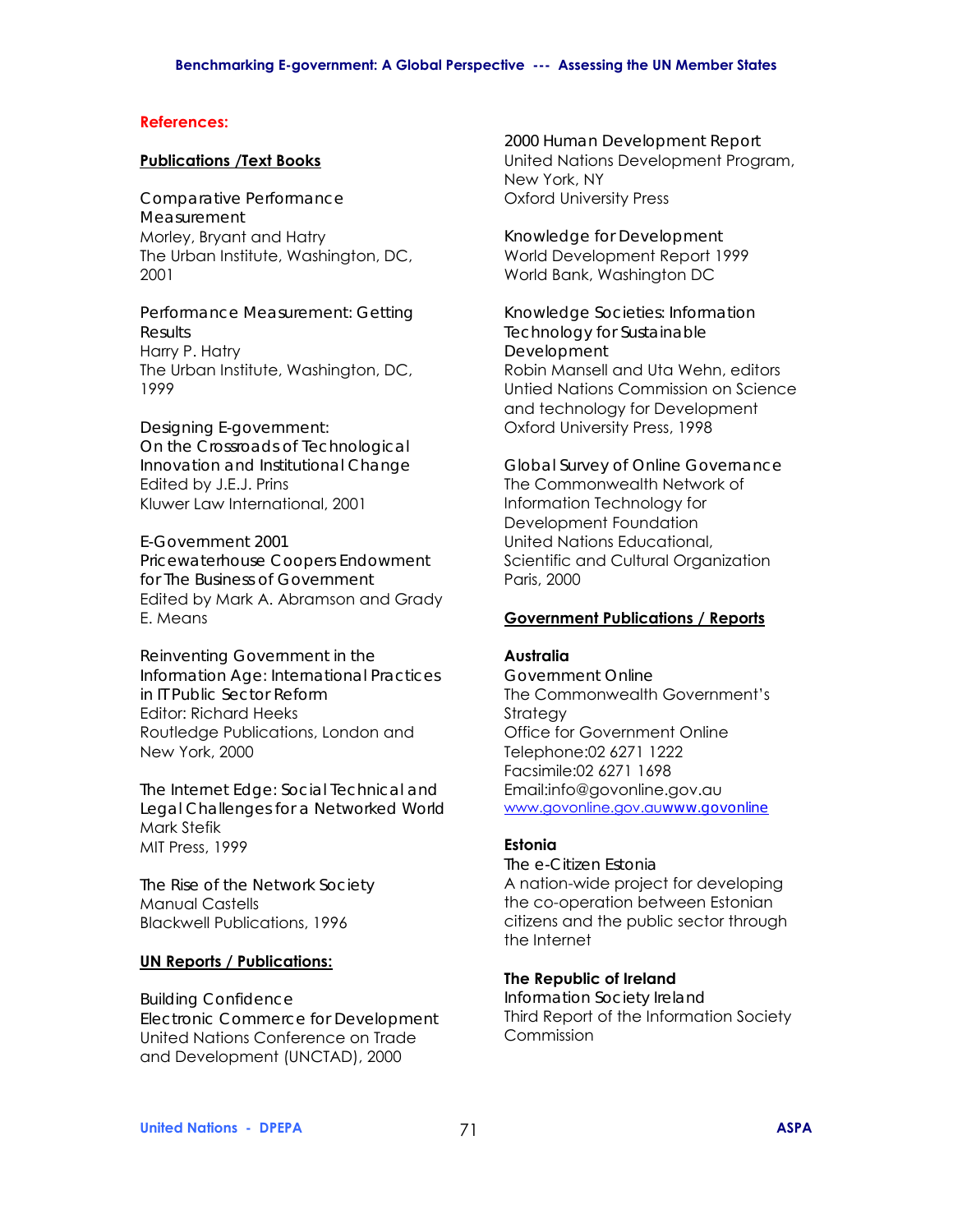### **The Government of Italy**

*E-government Action Plan* 

### **The Netherlands**

*Contract with the Future*  A vision on the electronic relationship between government and citizen Memorandum presented to the Lower Chamber of Dutch Parliament by the Minister for Urban Policy and the Integration of Ethnic Minorities. Lower Chamber, session year 1999-2000, May 2000

### **Sweden**

*24 / 7 Program: Strategic Plan 2001* (www.sverigedirekt.riksdagen.se/

### **The United Kingdom:**

*E-government: A Strategic Framework for Public Services in the Information Age*  Cabinet Office, April 2001

*E-government Interoperability Framework, April 2001*  Cabinet Office

*Information Age Government Benchmarking Electronic Service Delivery,*  A report by the Central IT Unit, July 2000

*The UK Modernising Government White Paper* (MGWP), 1999

### **The United States**

*The Enabling Environment for a Free and Independent Media Contribution to Transparent and Accountable Governance*  January, 2002 Office of Democracy and Governance Bureau for Democracy, Conflict and Humanitarian Assistance US Agency For International **Development** 

### **The European Union**

*Benchmarking eEurope*  Methodology Paper Information Society Working Group October, 2000

*The Use of Information and Communication Technology in the Public Administration of the EU Member States*  35th Conference of the Directors-General of the Public Service of the Member States of the European Union Strasbourg, November 2001

## **Articles / Reports**

*How People Use Government Agencies' Web sites*  Principal authors: Elena Larsen, Research Fellow Lee Rainie, Director Pew Internet & American Life Project, April, 2002

*The Rise of the e-Citizen*  Eight Imperatives for Leaders in a Networked World: The Harvard Policy Group On Network-Enabled Services and Government John F. Kennedy School of Government Imperative 3: Utilize Best Practices for Implementing Initiatives March, 2001

Imperative 4 : Improve Budgeting and Financing for Promising IT Initiatives April, 2001

*The Use of the Internet in Government Service Delivery* Steven Cohen and William Eimicke Columbia University: School of International and Public Affairs E-Government 2001 The Pricewaterhouse Coopers Endowment of the Business of **Government**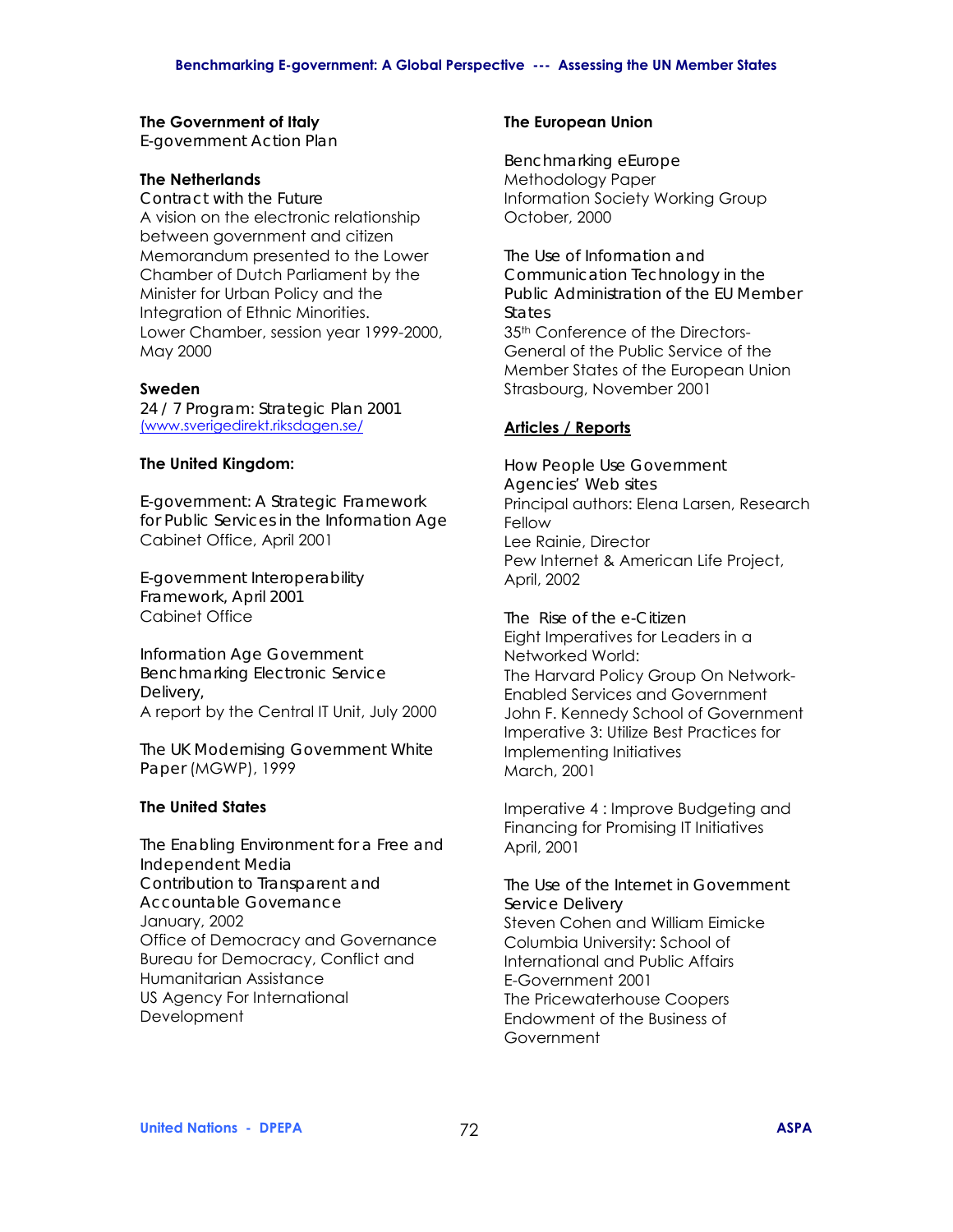#### **Benchmarking E-government: A Global Perspective --- Assessing the UN Member States**

*The African Internet - A Status Report* May 2001 www.africaonline.com Mike Jensen- mikej@sn.apc.org

*Internet for the Arab World*  International Telecommunications Union Telecommunication Development Bureau Meeting for the Arab Region for The World Telecommunication Development Conference, Alexandria (Egypt), 17-19 October 2000 Document 15-E 2 October 2000

*The Role of Government in A Digital Age*  Commissioned by the Computer & Communications Industry Association Joseph M. Stiglitz, Peter R. Orszag, Jonathan M. Orszag October 2000

*And Justice for All: Designing Your Business Case for Integrating Justice Information,* 2000 Center for Technology in Government, Albany, NY

*E-Government: The Next American Revolution.* Council for Excellence in Government Washington D.C.: Council for Excellence in Government, 2001.

*Innovative Funding Approaches for Information Technology Initiatives: Federal, State, and Local Government Experiences.* Washington D.C.: Intergovernmental Advisory Board, 1998.

*Overcoming Budget Barriers: Funding IT Projects in the Public Sector. Jerry*  Mechling and Victoria Sweeney Cambridge, MA:

*Program on Strategic Computing and Telecommunications in the Public Sector,* Harvard University, 1997

*Dollars & Sense: Several States Are attempting to overhaul funding for enterprise IT projects*  Steve Towns Government Technology*,* January 2001. *Powering Up: How Public Managers Can Take Control of Information Technology.*  Katherine Barrett and Richard Greene. Washington D.C.: CQ Press, 2001.

### **Consulting Firms:**

*At the Dawn of E-government*  Deloitte Research, Pittsburgh, PA

*Rhetoric vs. Reality - Closing the Gap,* Accenture Consulting Washington, DC, July 2001